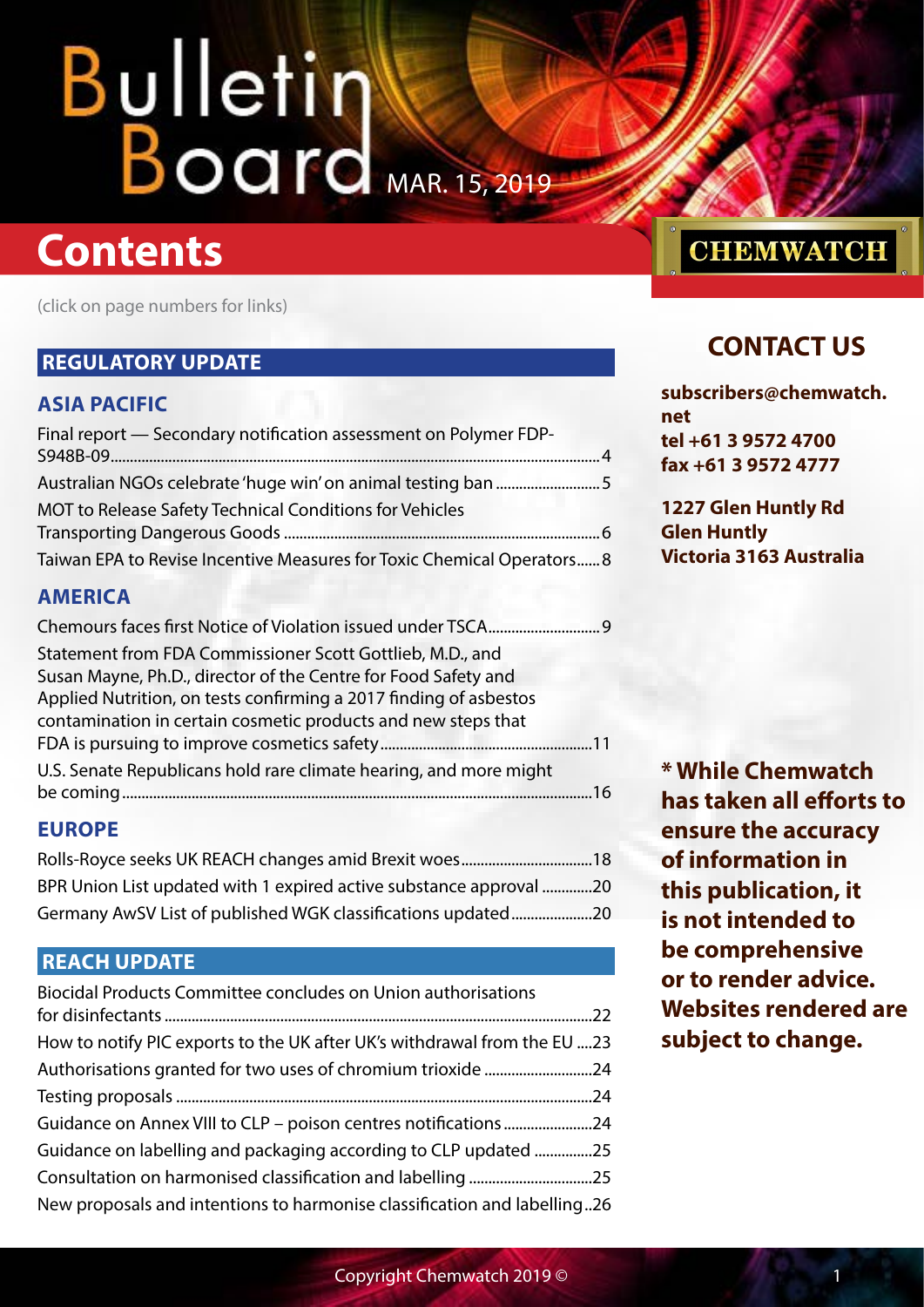## **Contents**

| <b>JANET'S CORNER</b> |  |
|-----------------------|--|
|                       |  |
|                       |  |

## **[HAZARD ALERT](#page-27-0)**

## **[GOSSIP](#page-32-0)**

| Material made from citrus fruit peel could help clean up oil spills38    |  |
|--------------------------------------------------------------------------|--|
| Self-growing material could make muscles that become stronger            |  |
| Smart skin sticker could detect asthma attacks before they happen40      |  |
| Ultra-lightweight ceramic material withstands extreme temperatures40     |  |
| Scientists develop first fabric to automatically cool or insulate        |  |
| Chemical data mining boosts search for new organic semiconductors44      |  |
|                                                                          |  |
| Lithium-air batteries can store energy for cars, houses and industry46   |  |
| New device simplifies measurement of fluoride contamination in water .48 |  |
|                                                                          |  |
| 3-D experiments shed new light on shape memory alloys 51                 |  |
| Running an LED in reverse could cool future computers53                  |  |
| Platinum nanoparticles for selective treatment of liver cancer cells55   |  |
|                                                                          |  |
| Researchers develop fire-retardant coating featuring renewable           |  |
|                                                                          |  |
| 5858 Scientists discover that charcoal traps ammonia pollution58         |  |

### **[CURIOSITIES](#page-60-0)**

| New heated tobacco device causes same damage to lung cells as |  |
|---------------------------------------------------------------|--|
|                                                               |  |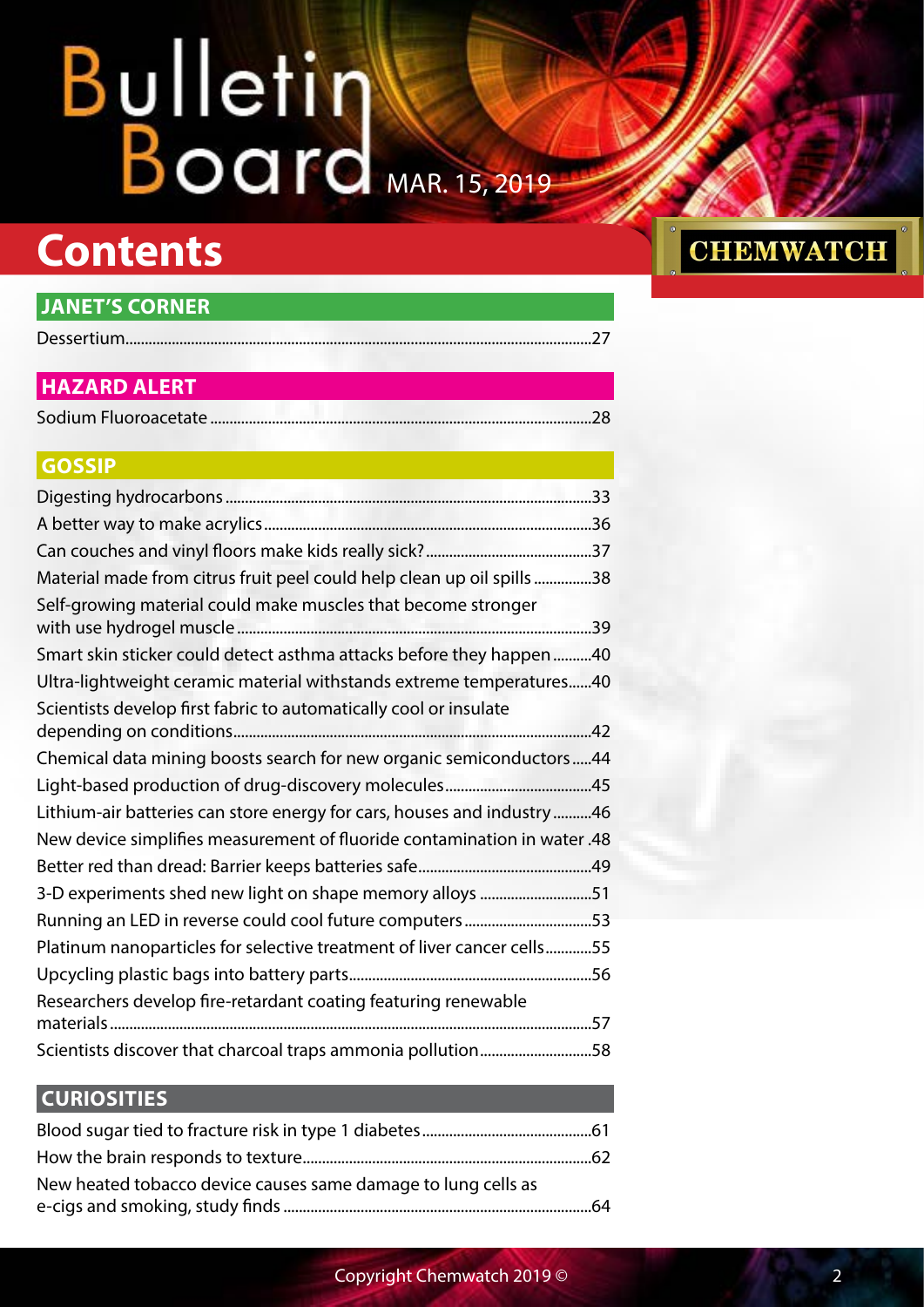## Bulletin War. 15, 2019

## **Contents**

| Spelling bees? No, but they can do arithmetic, say researchers           | .66 |
|--------------------------------------------------------------------------|-----|
| To Stop Mosquitoes From Biting, Scientists Put Them on Diet Pills67      |     |
|                                                                          | .68 |
| The battle against bugs: it's time to end chemical warfare               | .70 |
|                                                                          | .72 |
|                                                                          | .73 |
|                                                                          | .75 |
| How Many Push-Ups You Can Do Could Predict Your Risk of Heart<br>Disease | 77  |
| Here's What Happened When an Alaskan City Took Fluoride Out of           | .78 |
|                                                                          | .80 |
|                                                                          | .81 |
|                                                                          | .84 |
| How humans evolved to be both shockingly violent and super-              |     |
|                                                                          | .85 |

## **[TECHNICAL NOTES](#page-89-0)**

| (Note: Open your Web Browser and click on Heading to link to section)90 |  |
|-------------------------------------------------------------------------|--|
|                                                                         |  |
|                                                                         |  |
|                                                                         |  |
|                                                                         |  |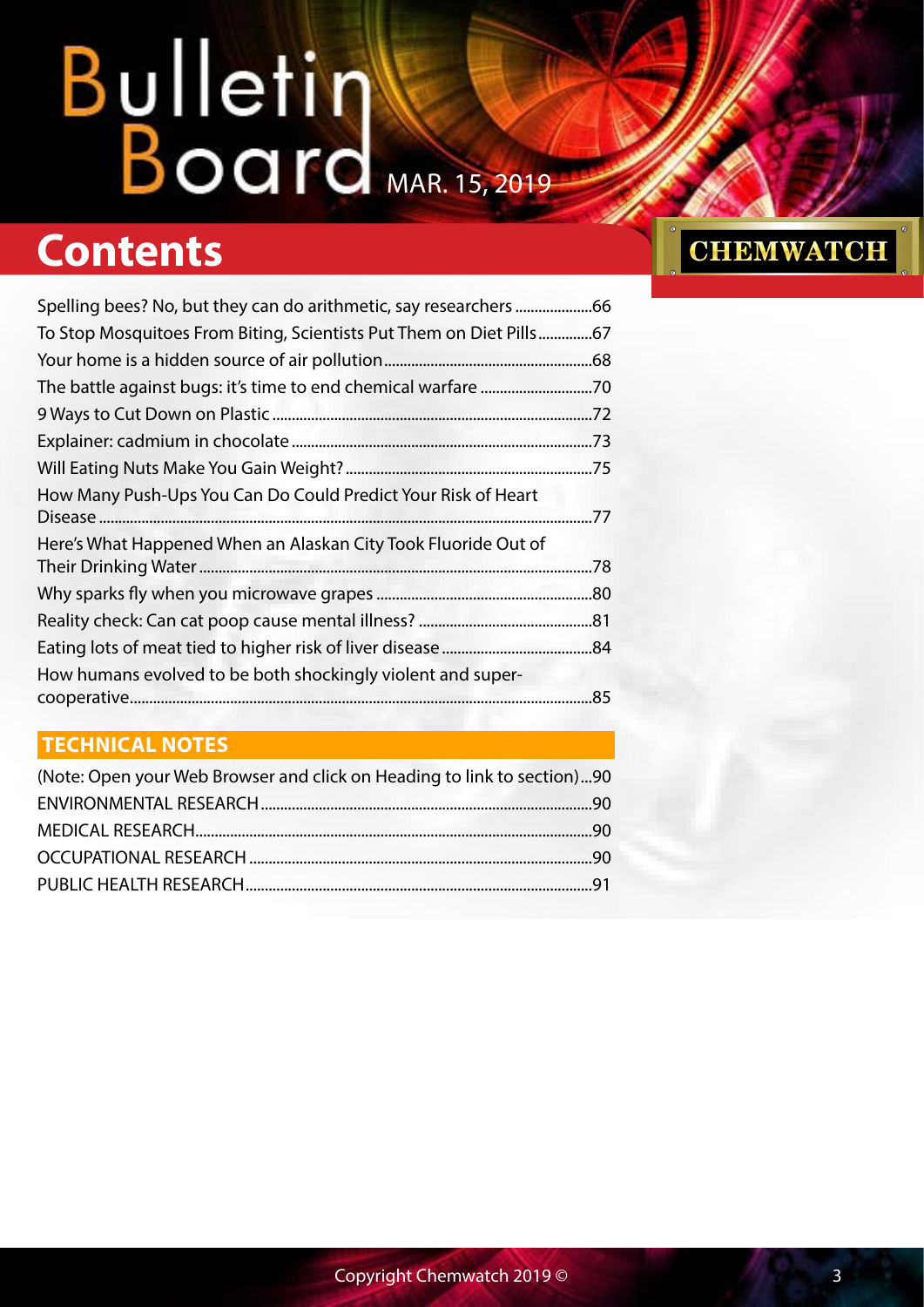## <span id="page-3-0"></span>**Regulatory Update**

## **CHEMWATCH**

## **ASIA PACIFIC**

## **Final report — Secondary notification assessment on Polymer FDP-S948B-09**

### *2019-03-08*

The National Industrial Chemicals Notification and Assessment Scheme (NICNAS) has published the final report on the Secondary Notification assessment on Polymer FDP-S948B-09 in the March edition of the Chemical Gazette. The secondary notification assessment of Polymer in FDP-S948B-09 has been completed under the Industrial Chemicals (Notification and Assessment) Act 1989 (the Act). NICNAS has given notice that Polymer in FDP-S948B-09 is no longer undergoing secondary notification assessment. However, secondary notification requirements for the chemical still apply. Manufacturers and importers of the chemical must advise NICNAS of the changes in circumstances.

#### Consultation and communication process

Secondary notification timeline:

- draft report released to the applicant for feedback from 6 September to 5 October 2018 (as required by section 60D of the Act)
- draft report released for public comment from 2 November to 4 December 2018 (as required by section 60E of the Act)
- requests for variation of the draft report submitted by the applicant on 3 December 2018
- Director's decisions on requests to vary the draft report released to the applicant on 21 December 2018 and published 1 January 2019 (as required by section 60E of the Act)
- final report incorporating the approved variations published 5 March 2019 (in accordance with section 60F of the Act)

A copy of the final report is available at: [Download the final secondary](https://www.nicnas.gov.au/__data/assets/pdf_file/0011/85646/Polymer-in-FDP-S948B-09-Secondary-Notification-Assessment.pdf)  [notification report on Polymer in FDP-S948B-09 \[PDF 1.2MB\]](https://www.nicnas.gov.au/__data/assets/pdf_file/0011/85646/Polymer-in-FDP-S948B-09-Secondary-Notification-Assessment.pdf)

NICNAS Chemical Gazette, 5 March 2019

<http://www.nicnas.gov.au>

**The National Industrial Chemicals Notification and Assessment Scheme (NICNAS) has published the final report on the Secondary Notification assessment on Polymer FDP-S948B-09 in the March edition of the Chemical Gazette.**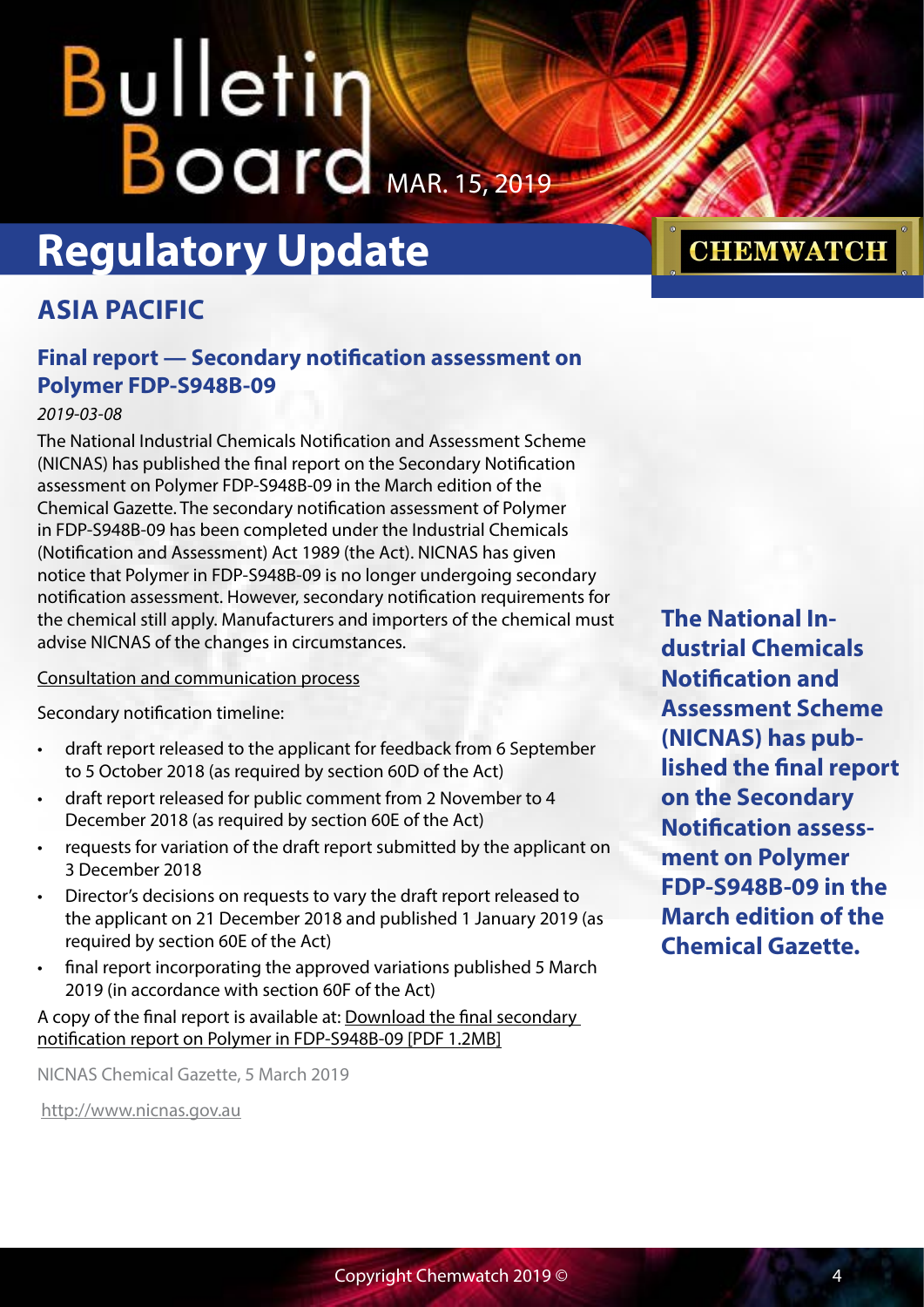## <span id="page-4-0"></span>Bulletin Board MAR. 15, 2019

## **Regulatory Update**

## **Australian NGOs celebrate 'huge win' on animal testing ban**

### *2019-03-08*

Two NGOs have called the Australian parliament's recent passing of a ban on animal testing on cosmetics a "huge win" for their Be Cruelty-Free Australia campaign. And the Humane Society International (HSI) and Humane Research Australia (HRA) have also expressed support for the government's commitment to reducing the reliance on animal testing for all industrial chemicals, while encouraging the use of alternatives. On 14 February the country's parliament passed the part of the Industrial Chemicals Bill 2017 that included a ban on animal testing for chemical introductions with an end use solely in cosmetics. Just three days earlier, government minister Bridget McKenzie wrote to the HSI making 11 commitments. In her 11 February letter Ms McKenzie said the government would be incorporating measures into the ministerial rules to limit the use of animal test data in multi end-use cosmetics. These contain substances that can be used in cosmetics but also in other products, and may have been tested on animals for other purposes. The letter also commits the government to:

- implementing strategies to encourage the cosmetics industry not to use animal test data;
- requiring a declaration of compliance with the animal test data ban from industry, as part of pre-introduction reporting or post-market annual declarations "as appropriate to the category of industrial chemical introduction";
- requiring the executive director of the new chemicals scheme, Australian Industrial Chemicals Introduction Scheme (AICIS), to publish statistics every year on the use of animal test data; and
- an agreement in principle to explore the ability to use a portion of the funding under the current 2017-18 budget measure to support the development and uptake of new approach methods to replace animal testing.

Senator McKenzie says in her letter that the commitments come as part of the "general international trend away from reliance on the use of animals to determine the hazards and risks associated with the use of industrial chemicals." Three of the six parts of the Industrial Chemicals bill passed the Australian parliament on 18 February. The final three parts – which relate to costs and charges – are expected to be heard in April. Once cleared it is expected to take effect on 1 July 2020.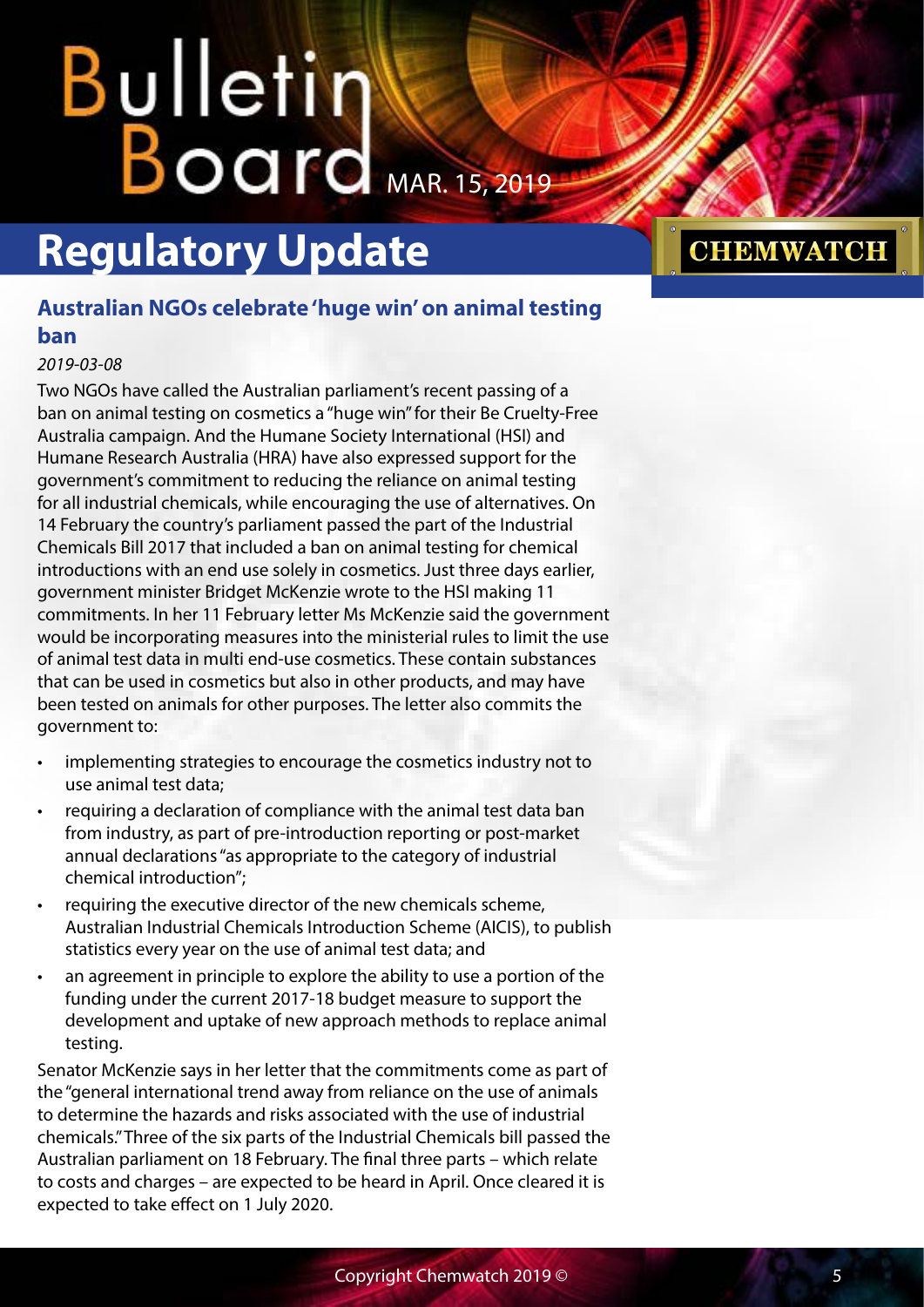## <span id="page-5-0"></span>**Regulatory Update**

### NGO pressure

Under its joint Be Cruelty-Free Australia campaign, HSI and HRA have spent several years negotiating with the government for a change of language in the bill. They argued that the terms "solely for cosmetics" but not for "multi end-use substances" would lead to companies declaring any new cosmetic ingredient as multi-use and relying on new animal testing data as a cheaper option. HSI said this might have meant that 79% of cosmetic end-use chemical assessments would not fall within the scope of the ban. Campaign manager, Hannah Stuart, told Chemical Watch that "the government commitments to HSI not only address our concerns with the ban but actually provide more in terms of animal protection outcomes through further reduced reliance on animal testing." She added that the ban and related additional commitments will apply to all relevant cosmetic chemical introduction categories, rather than only some – including cosmetic end uses of 'multi-use' introductions.

After the new rules are finalised, there will be a short period, normally 15 days, where either the House of Representatives or the Senate can vote to veto the rules under a dis-allowance procedure. Otherwise, the rules are enacted. Amendments can only be made if the rules are disallowed. Australia has been moving towards banning the use of animal test data in cosmetics for a number of years. The Department of Health announced in 2016 that it would do this the following year. However, implementation of the ban was delayed, because it is a part of the Industrial Chemicals Bill. Further information is available at:

- [Government commitment letter](https://hsi.org.au/uploads/ckfinder/userfiles/files/Signed%20Letter%20to%20Humane%20Society%20International%20-%2011%20Feb%2019.pdf)
- [Nicnas reforms update](https://www.nicnas.gov.au/news-and-events/news-and-notices/news-and-notices-content/reforms-update-passage-of-bills-through-both-houses-of-parliament)

Chemical Watch, 6 March 2019

<http://chemicalwatch.com>

## **MOT to Release Safety Technical Conditions for Vehicles Transporting Dangerous Goods**

*2019-03-08*

On 25 February, Mr. Yu Xingyuan, the chief of freight and logistics management in China's Ministry of Transport (MOT), made a speech regarding the "regulations and supervisions in dangerous goods road transport in China" during the "Sino-German Dangerous Goods Transportation Workshop" held in Beijing. During the speech, Mr. Yu pointed out problems in dangerous goods transportation (hereinafter

## **CHEMWATCH**

**MOT emphasises reform of management on dangerous goods road transportation with a focus on tank and tanker inspections**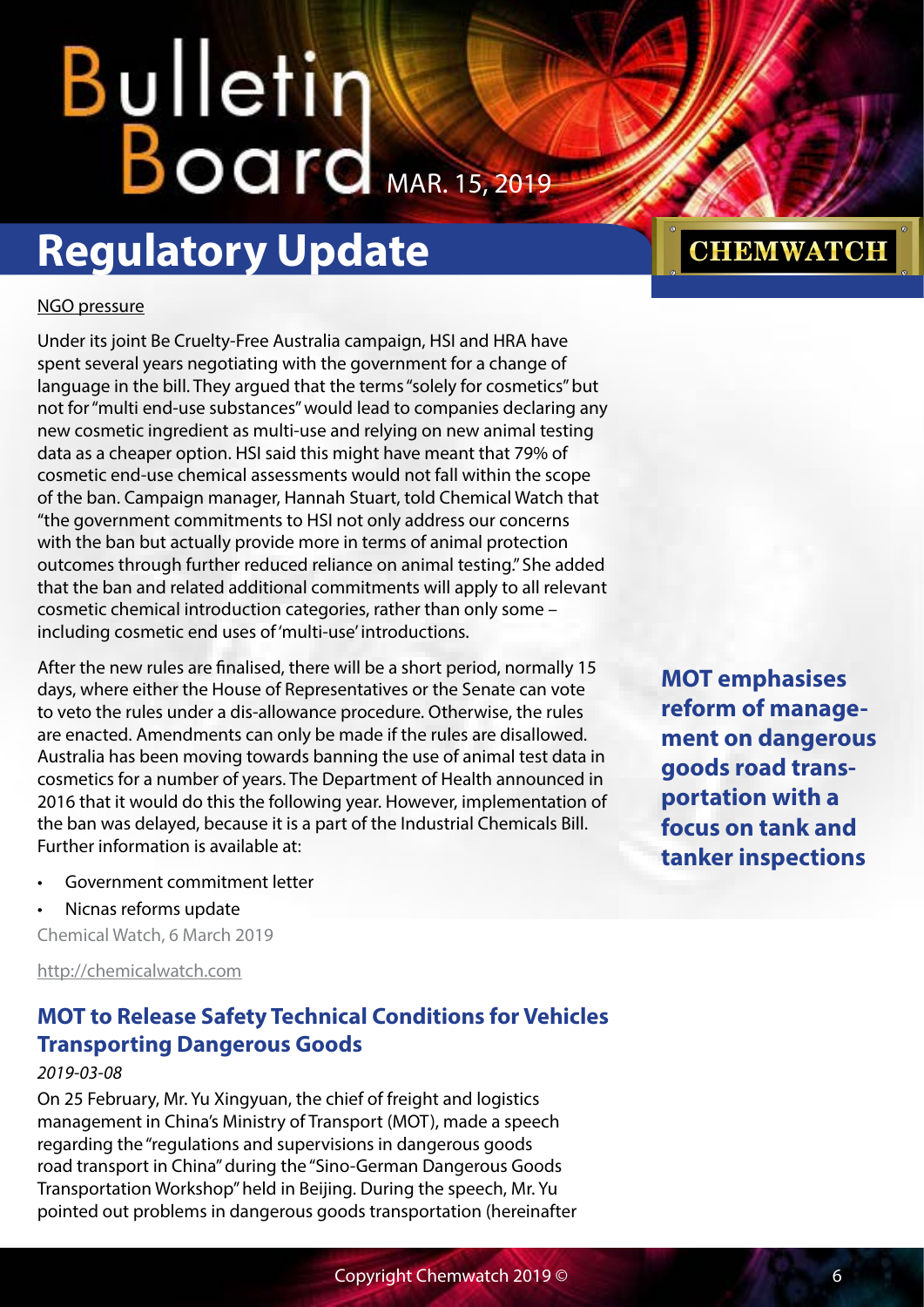## **Regulatory Update**

referred as "TDG"), detailed management of China TDG and offered some insight on future reform of the sector. Mr. Yu highlighted the following issues in China TDG:

- Loopholes in safety management and inefficient implementation of regulations;
- No proper equipment standards, especially in tankers;
- Poor transport management in co-op vehicles;
- Issues relating to dangerous goods licensing and local policies; and
- Implementation of small quantity exemptions.

China is moving to address these problems in the following ways:

#### **Improve two weak points**

- The management of consignment and filing
- The inspection of tanks and atmospheric pressure tanker

#### **Upgrade two systems**

- Full implementation of the dangerous goods transport bill management system: *Encourage transport entities to fulfil obligations*
- Improve the exemption system for dangerous goods transport: *Under current regulation, 7 gases are exempted as general goods provided package and loading capacity are compliant with certain requirements. This exemption saves around 14 billion RMB in logistics costs and for this reason further refinement of exemption criteria is needed.*

#### **Build a system**

China will build a safety management system to administrate its 375k transport vehicles and 11.5k practitioners. The system will focus on:

- Sharing information on tank inspection as threshold for access licensing and vehicle registration;
- Developing a national intranet for waybills;
- Complete intranet connecting 20 provinces by year 2019;
- Achieve full-chain and whole-process supervision in TDG.

Several standards are scheduled to be issued/ updated:

• *Safety technical conditions for dangerous goods road transport operating vehicles*

### Copyright Chemwatch 2019 © 7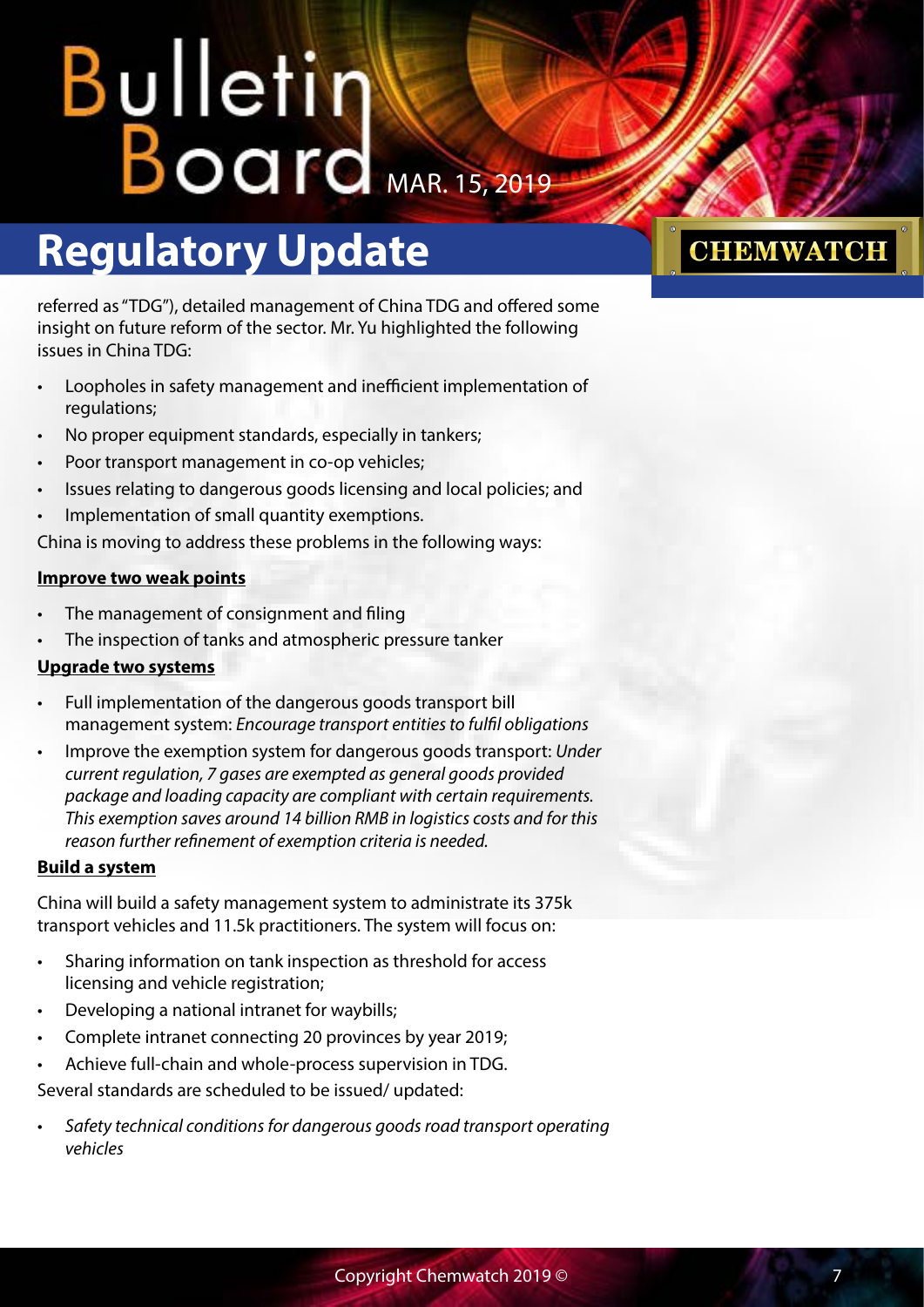## <span id="page-7-0"></span>**Regulatory Update**

• *GB13392 dangerous goods road transport vehicle mark*

Chemlinked, 5 March 2019

<http://chemlinked.com/en/news>

## **Taiwan EPA to Revise Incentive Measures for Toxic Chemical Operators**

#### *2019-03-08*

On 27 February 2019, Taiwan EPA issued a [proposed revision to the](https://doc.epa.gov.tw/IFDEWebBBS_EPA/ExternalBBS.aspx) *[Measures for Incentives for Operation of Toxic Chemicals](https://doc.epa.gov.tw/IFDEWebBBS_EPA/ExternalBBS.aspx)*. The Measures was formulated to spur R&D and innovation in green chemistry. It is now subject to a period of public consultation lasting 60 days. Compared to the current version, major changes are proposed as below:

- 1. Renaming *Measures for Incentives for Operation of Toxic Chemicals and Chemical Substances of Concern* to cover chemical substances of concern
- 2. Expanding eligibility to reward those committed to R&D and promotion of green chemistry
- 3. Adding provisions to disqualify those having significant chemical accidents in the last year before application for the incentives
- 4. Changing the awarding frequency from every year to every two years
- 5. Changing provisions regarding formulation and operation of the awarding panel
- 6. Amending the incentive measures and adding restrictions on the reelection of winners
- 7. Adding provisions for pursuing the awards and bonus if violations are found

The new *Toxic and Chemical Substances of Concern Control Act*, previously known as the *Toxic Chemical Substance Control Act* (TCSCA), was revised and promulgated in Nov 2018. The proposed changes of name and some articles in this Measures were to align with the updates in the Act. According to Article 72 of the Act, the competent authority may grant incentives to enterprises that comply with one of the following conditions:

- The handler has not violated the Act for ten years.
- The handler has achieved outstanding results in risk prevention and relevant equipment improvement of toxic chemicals and chemical substances of concern.

**Taiwan is to revise the Measures for Incentives for Operation of Toxic Chemicals.**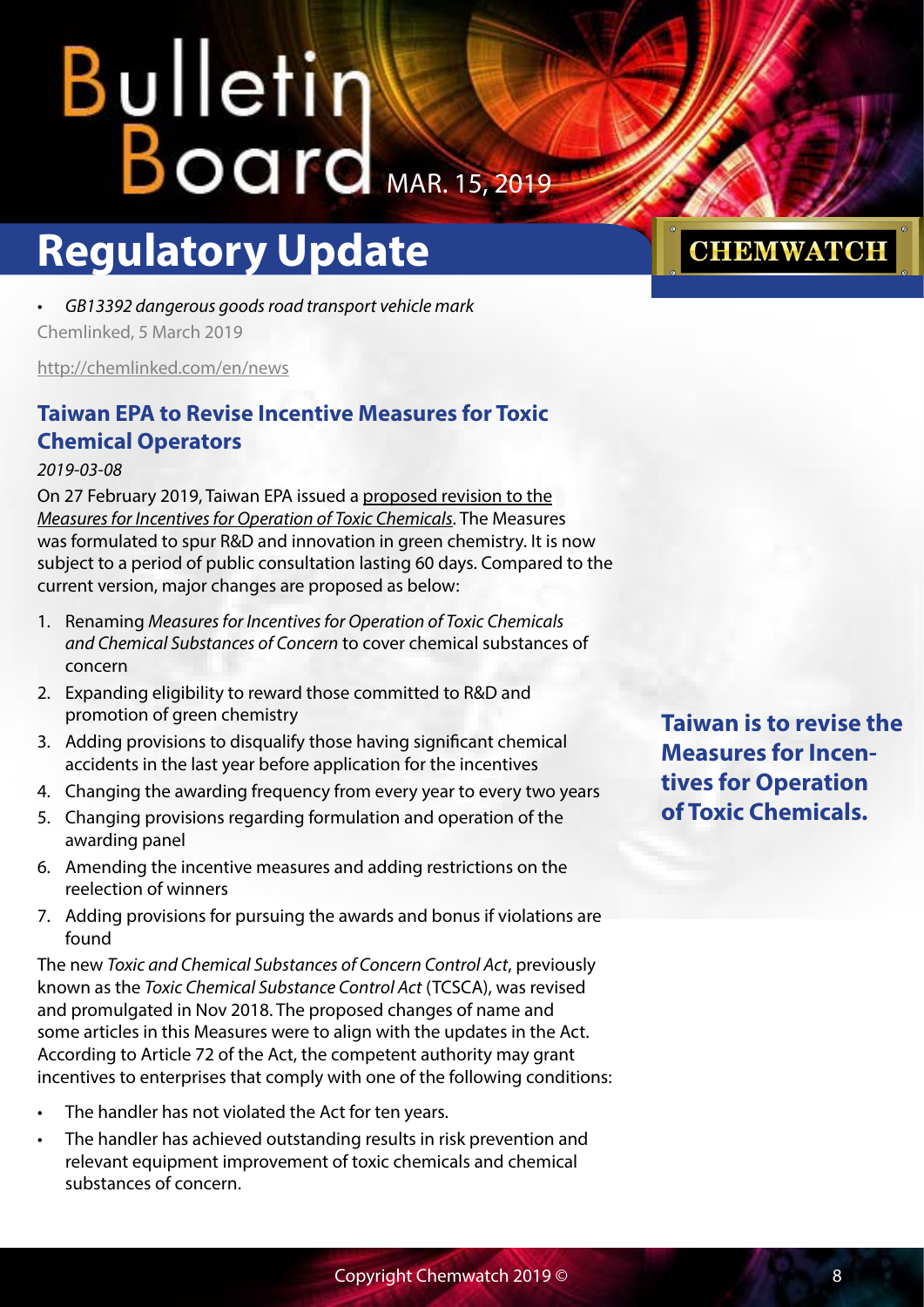## <span id="page-8-0"></span>**Regulatory Update**

• Those that invent or improve methods for the reduction of dangers or pollution created through the manufacture, transport, storage or use of toxic chemicals and chemical substances of concern and are also suitable to be widely promoted.

Using this system, we envisage a new regulatory framework where conscious use of incentives to achieve environmental protection goals will not only be workable but also conducive to more efficient regulation of toxic chemicals and chemical substances of concern. Further information is available at:

[Measures for Incentives for Operation of Toxic Chemicals and Chemical](https://doc.epa.gov.tw/IFDEWebBBS_EPA/ExternalBBS.aspx)  [Substances of Concern](https://doc.epa.gov.tw/IFDEWebBBS_EPA/ExternalBBS.aspx)

Chemlinked, 6 March 2019

<http://chemlinked.com/en/news>

## **AMERICA**

## **Chemours faces first Notice of Violation issued under TSCA**

#### *2019-03-08*

The United States Environmental Protection Agency (EPA) has issued its first Notice of Violation under TSCA to chemical giant Chemours, based on a variety of alleged reporting and notification failures. Issued on 13 February, the Notice of Violation (NOV) claims that Chemours violated provisions under Section 5 and 8 of TSCA, including with regard to its use of the fluorinated compound GenX and its intermediate hexafluoropropylene oxide (HFPO). The EPA told Chemical Watch that the NOV – a non-judicial enforcement action taken by the agency to stop or correct a behaviour – is the first it has issued for TSCA noncompliance. The law requires companies to submit pre-manufacturing notices (PMNs) before manufacturing any new chemical substance, and significant new use notifications (Snuns) for use of a substance beyond what is permissible under a significant new use rule (Snur). But the NOV cites several failures by the company to follow these and other requirements at two company facilities, one located in North Carolina and the other in West Virginia in 2017. These include:

failure to submit a Snun for emissions of HFPO, which is subject to a Snur requiring it to be used in an enclosed process, and failure to notify a customer that the substance is subject to a Snur;

**EPA alleges notification, reporting non-compliance related to GenX**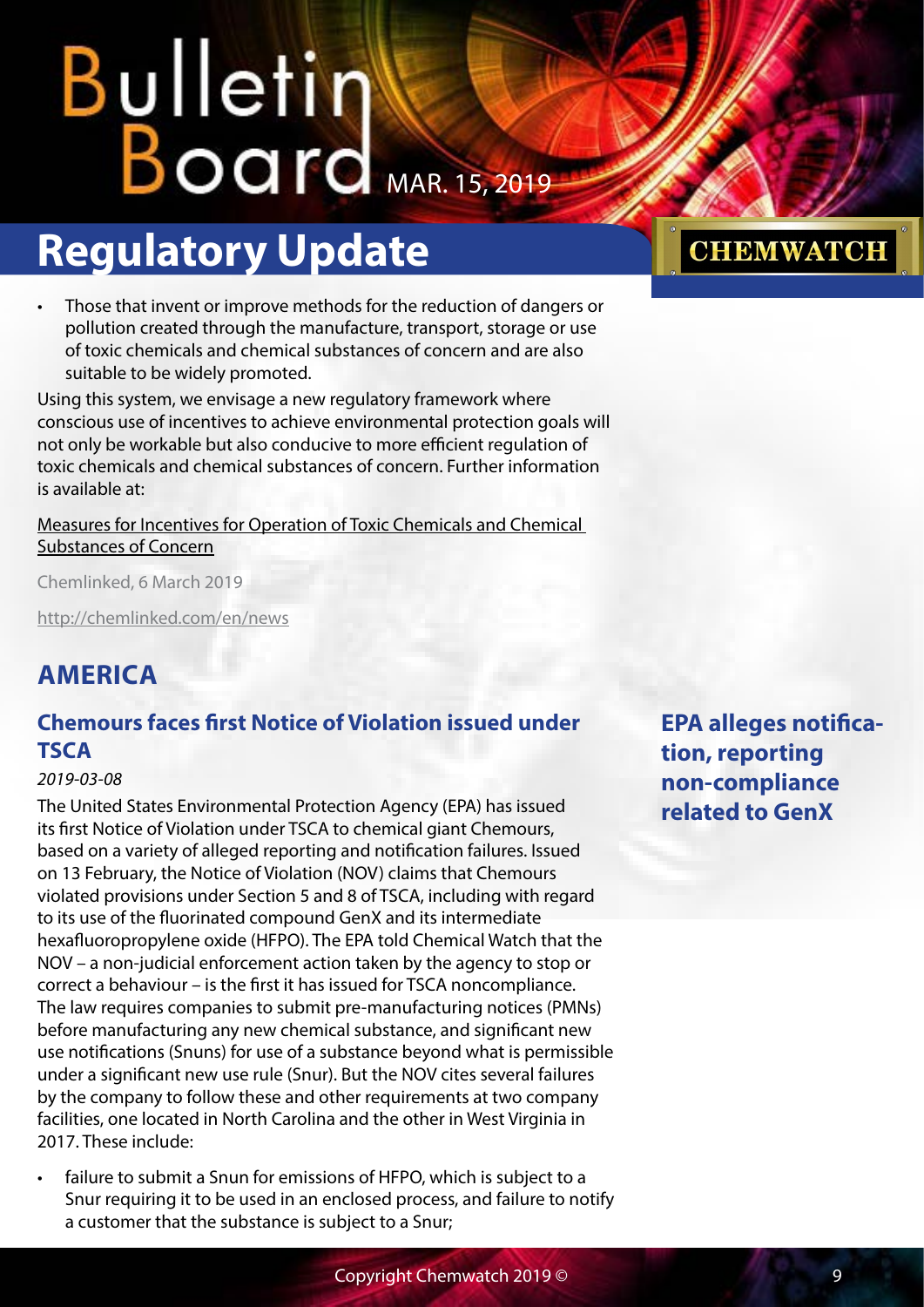## **Bulletin** Board MAR. 15, 2019

## **Regulatory Update**

- failure to control effluent and emissions during the use of GenX as required by a 2009 TSCA Section 5(e) consent order;
- failure to submit a PMN for a substance that was manufactured for a commercial purpose and not listed on the TSCA inventory;
- failure to submit a Snun for a confidential substance that is subject to a Snur restricting its annual production to 10,000; and
- failure to include three substances, and to report "significant figures of accuracy" on four chemicals, under the 2016 Chemical Data Reporting (CDR) exercise.

When approached by Chemical Watch, the company said it "take[s] these matters very seriously." "Based on an initial review we believe that we have already addressed many of the issues raised and have responses to address the others," said spokeswoman Lisa Randall.

#### 'Aggressive' action

Bob Sussman, a former lawyer to the EPA, expressed surprise at the issuance of the NOV. He said in an interview that there are other, more informal actions the agency could take if they just want to levy fines for TSCA violations. "Maybe this is a shift in approach for just this one company, though we don't know that yet," Mr Sussman said. "It's certainly more aggressive than anything EPA has done for a while." Following immediate action to correct the violations, the NOV has requested that Chemours submit to the EPA an outline of the actions it "has already undertaken and/or provide the time-frame for actions it will implement to come into compliance with TSCA." The agency also reiterated an earlier request for documentation of when Chemours first learned of GenXrelated contamination in and around its facilities. The NOV says the EPA has not yet received this information, and its submission is "significant to Chemours' compliance with substantial risk information required under TSCA Section 8(e)" – a provision of the law that requires companies to inform the agency upon learning that a substance it handles presents a "substantial risk" to the environment or human health. No financial penalty is mentioned in the NOV, but according to Mr Sussman, NOVs are often, though not always, followed by civil or criminal action. Criminal provisions of TSCA indicate that 'knowing or wilful' notice or reporting violations can carry a penalty of one year in prison and/or a fee of up to \$25,000 per day of violation.

#### GenX controversy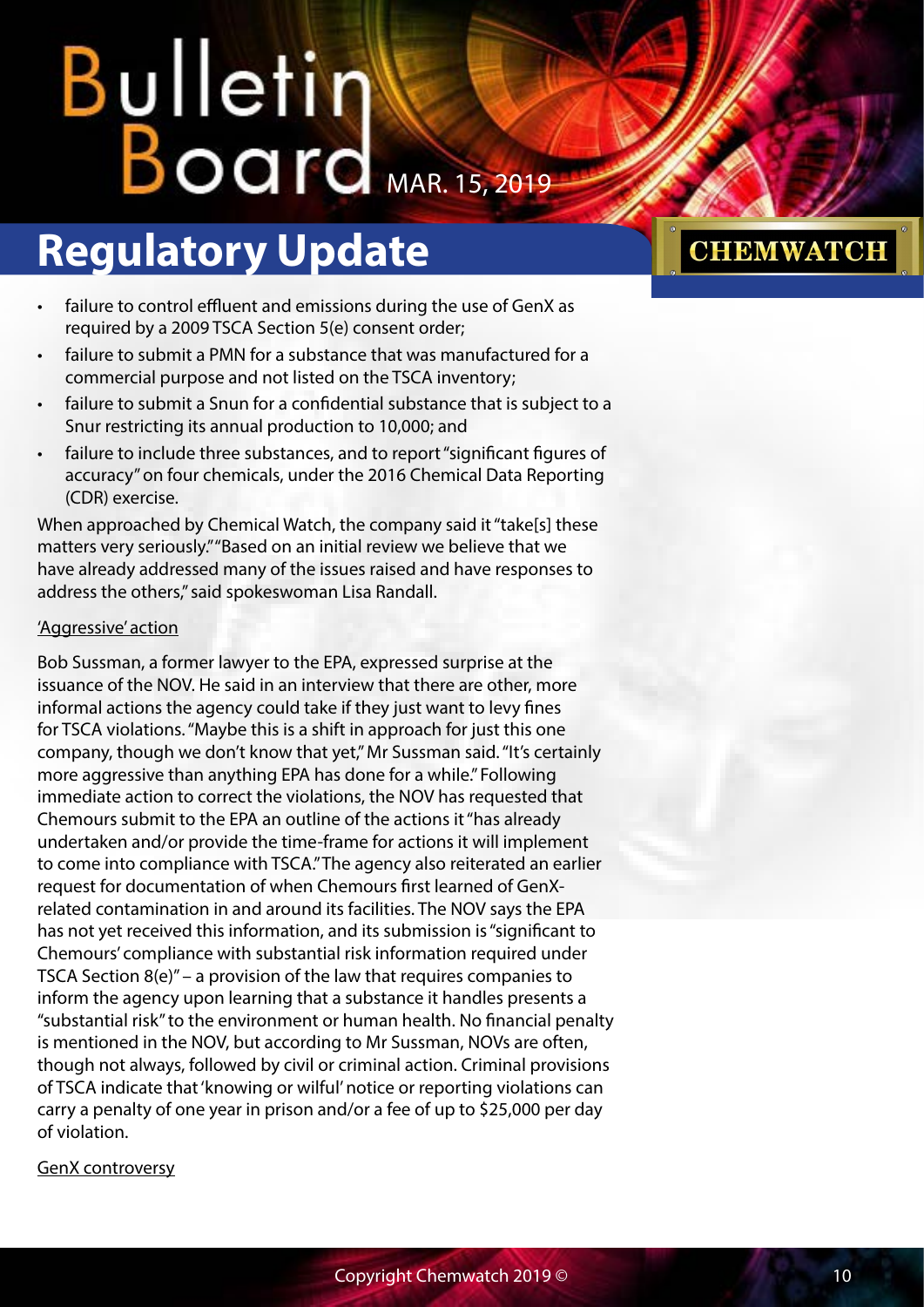## <span id="page-10-0"></span>Bulletin  $B$ oard MAR. 15, 2019

## **Regulatory Update**

The EPA says a published discovery of perfluoroalkyl substances (PFASs) in North Carolina's Cape Fear River – which the Fayetteville Works site abuts – prompted its investigation into Chemours. And its action comes alongside state-level enforcement stemming from the company's release of GenX into the watershed. This has resulted in a consent order requiring Chemours, among others, to pay North Carolina a penalty of \$12m and to reduce its GenX emissions by 99%, in comparison with 2017 levels, by the end of this year. Chemours told Chemical Watch that it has already invested \$100m in emission control technology to work toward this. GenX – a fluorinated chemical used for non-stick and other waterproof coatings – has been the subject of widespread controversy, amid concerns that the short-chain substance carries similar health concerns as the older, long-chain PFASs, like PFOA, that it replaced. The EPA classifies the substance as an "emerging contaminant" in need of more research. The agency has indicated that oral exposure to GenX – such as through drinking water – could impact the thyroid, reproductive organs and tissues, developing foetuses, and the kidney. A 2017 EPA fact sheet said the agency is using data from Chemours to update its risk assessment of the chemical. Further information is available at:

- [NOV](https://www.epa.gov/sites/production/files/2019-02/documents/chemours_tsca_nov_-_cbi_sanitized_-_021318_signed.pdf)
- [Inspection report](https://www.epa.gov/sites/production/files/2019-02/documents/tsca_non_cbi-r3_chemours_inspection_report.pdf)
- [Chemours' GenX and PFAS plan](https://www.chemours.com/news/news-releases/2018-0910-chemours-significant-emissions-dordrecht-plant.pdf)
- [NC DEQ consent order](https://files.nc.gov/ncdeq/GenX/2019-02-25-Consent-Order---file-stamped-and-fully-executed--b--w-.pdf)
- [NC DEQ GenX investigation](https://deq.nc.gov/news/hot-topics/genx-investigation)
- [Criminal enforcement of TSCA](https://www.epa.gov/enforcement/criminal-provisions-toxic-substances-control-act-tsca)

Chemical Watch, 5 March 2019

<http://chemicalwatch.com>

**Statement from FDA Commissioner Scott Gottlieb, M.D., and Susan Mayne, Ph.D., director of the Centre for Food Safety and Applied Nutrition, on tests confirming a 2017 finding of asbestos contamination in certain cosmetic products and new steps that FDA is pursuing to improve cosmetics safety**

*2019-03-08*

Each day, cosmetic products are sold to consumers across the U.S. – some to children under the age of 18, still in the formative years of development.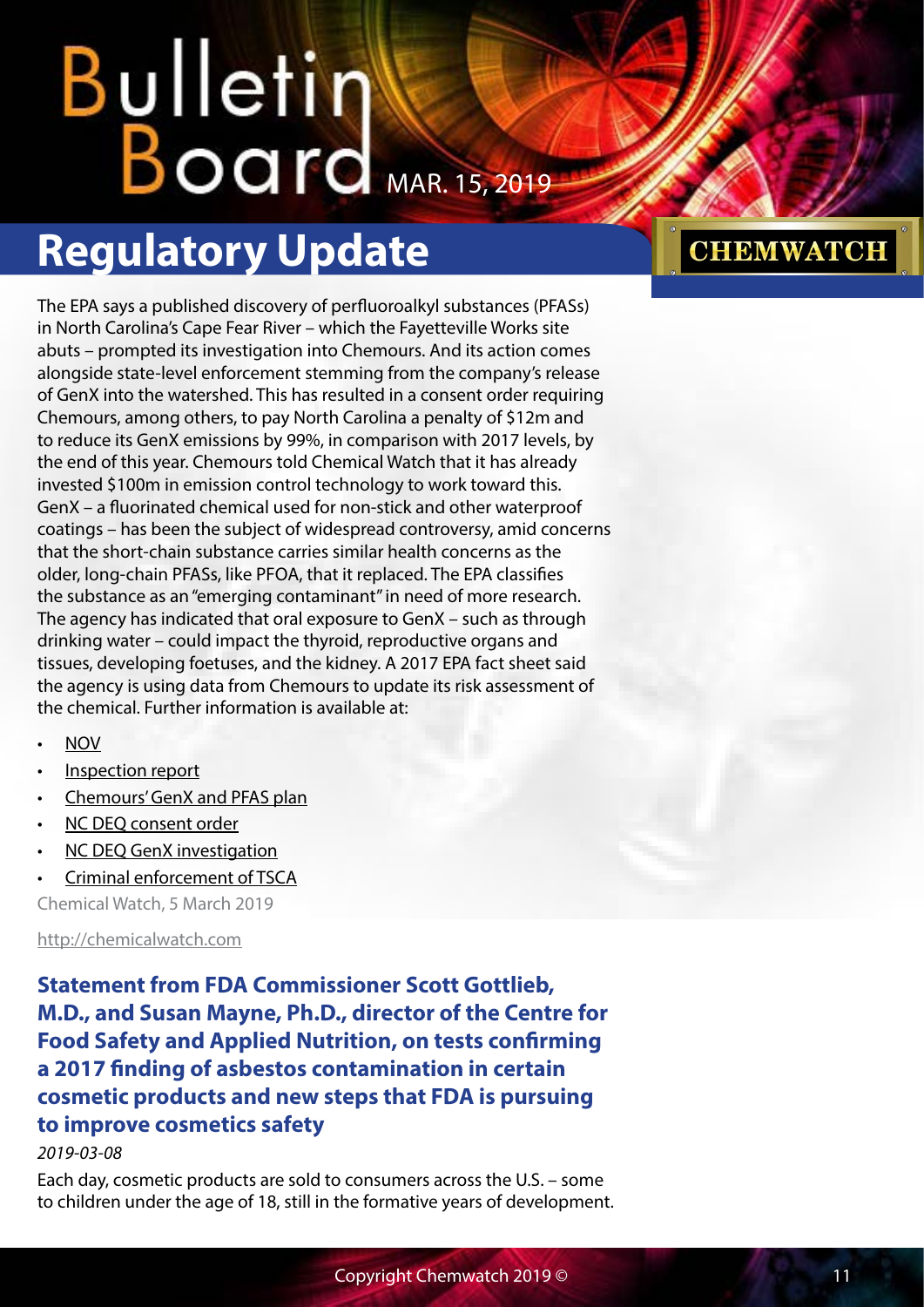## Bulletin  $B$ Oard  $MAR. 15, 2019$

## **Regulatory Update**

These products are used as part of daily beauty and cleansing routines, often times on the skin's most sensitive areas, like the face, eyelids and lips. That's why it's so important that cosmetic products are safe, properly labelled and free of contamination. It's also why when we hear about reports of contamination, like the 2017 reports of asbestos contamination in certain cosmetic products sold by Claire's and Justice retailers, we're especially concerned. Today, we're providing an update on our assessment of the contaminated Claire's and Justice products. This includes the release of new independent testing results and an associated safety alert that warns consumers against the use of certain cosmetics sold by Claire's. We're also announcing new steps that the FDA is taking, given existing limitations on our cosmetic oversight authority, to better ensure the safety of the cosmetic products men, women and children use every day. Our goal is to help ensure the safety of the products that consumers use and pursue steps that modernise our pursuit of that mission. The cosmetics industry is undergoing rapid expansion and innovation. These changes help bring new opportunities and choices to consumers. There are now more varieties of cosmetic products available to consumers than ever before. But they can also bring new uncertainty, complexity and risks. And at the same time, the provisions in the [Federal Food, Drug, and Cosmetic](https://www.fda.gov/RegulatoryInformation/LawsEnforcedbyFDA/FederalFoodDrugandCosmeticActFDCAct/default.htm)  [Act \(FD&C Act\)](https://www.fda.gov/RegulatoryInformation/LawsEnforcedbyFDA/FederalFoodDrugandCosmeticActFDCAct/default.htm) – the law governing the FDA's oversight of cosmetic products — have not been updated since it was first enacted in 1938. The current law does not require cosmetics to be reviewed and approved by the FDA prior to being sold to American consumers. There are reasons why the FD&C Act doesn't require prior approval of cosmetics before marketing. Our statute is based on risk, and many cosmetics do not pose the same risks as medical products that require prior approval before they can be lawfully marketed. Our regulatory approach across our broad portfolio is not a one-size-fits-all approach. But at the same time, when it comes to cosmetics, our authority hasn't changed in many years even as the industry has undergone rapid evolution. Right now, when it comes to cosmetics, companies and individuals who market these products in the U.S. hold the responsibility for the safety and labelling of their products. This means that ultimately a cosmetic manufacturer can decide if they'd like to test their product for safety and register it with the FDA. To be clear, there are currently no legal requirements for any cosmetic manufacturer marketing products to American consumers to test their products for safety. Although the FDA doesn't have pre-market review authority, there are other tools besides the requirement for approval that the FDA uses to ensure the safe marketing of products. In the case of cosmetic products, the FD&C Act imparts the responsibility on us to monitor the cosmetics market and take action to protect consumers, if needed, in the post-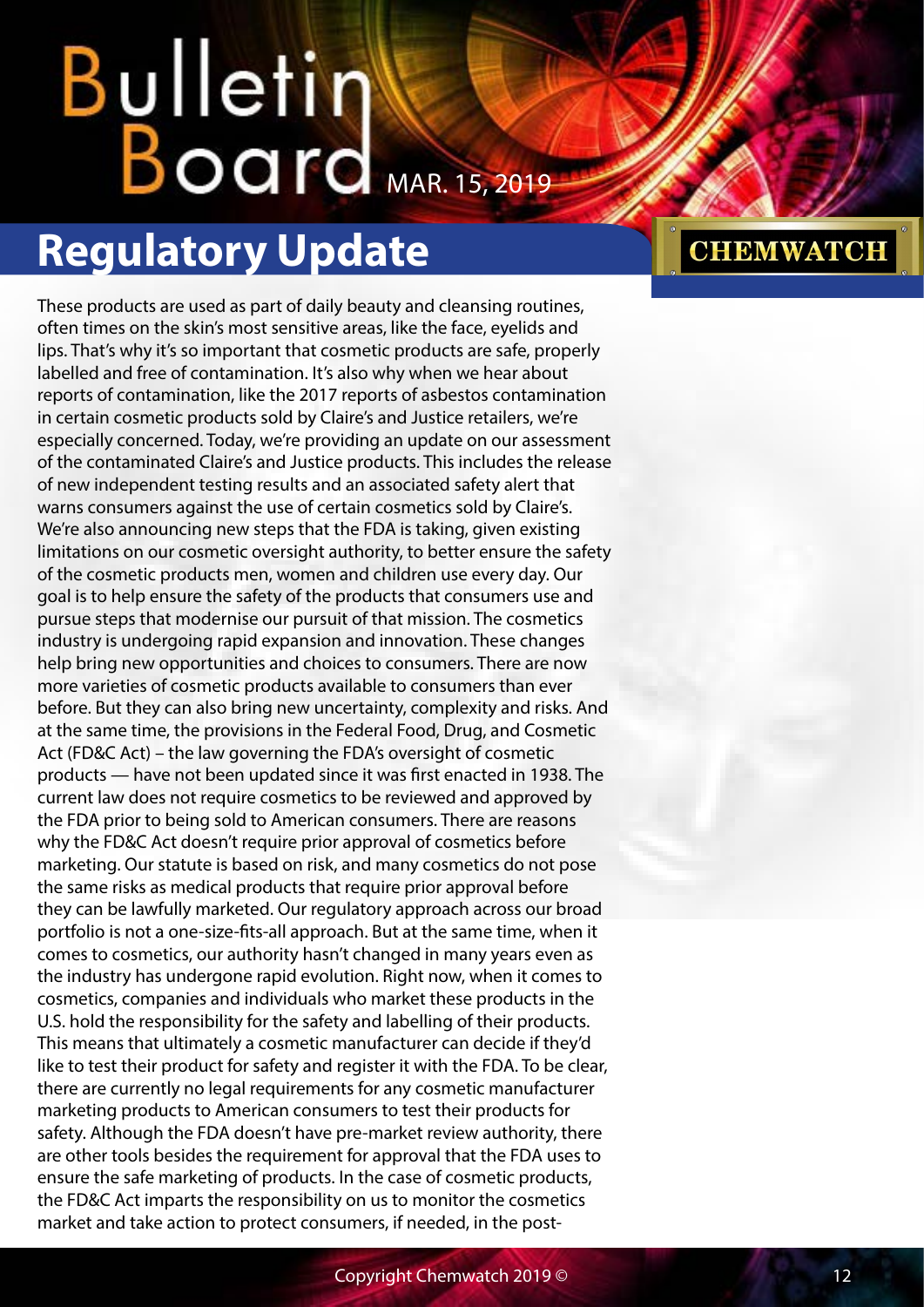## Bulletin  $B$ Oard  $MAR. 15, 2019$

## **Regulatory Update**

market setting. Cosmetics must not be "adulterated" or "misbranded," meaning they must be safe for consumers when used according to directions on the label, or in the customary or expected way, and they must be properly labelled. The FDA's current work focuses on reviewing scientific literature; reviewing reports of adverse events involving cosmetics that we receive from consumers and health professionals; research; surveillance; education and outreach; and pursuing enforcement action against products on the market that are not in compliance with the law, or against firms or individuals who violate the law.

### Update on 2017 Finding

As part of our work to protect consumers from unsafe cosmetics on the market, the FDA routinely monitors the market for cosmetic products that may pose a public health risk. This is how the FDA, in 2017, first became aware of reports of asbestos contamination in certain cosmetic products sold by Claire's and Justice retailers. On Sept. 5, 2017 Justice voluntarily recalled its Just Shine Shimmer Powder and seven additional cosmetic products including: Just Shine Bronzer Brush, Makeup Palette Pinks, Blues and Glitter Cream, and Eye Shadow Palette Cool, Pinks, Eye Shadow and Glitter Cream. For its part, on Dec. 22, 2017 Claire's removed from its stores the following products: Ultimate Mega Make Up Set, Metallic Hot Pink Glitter 48-Piece Makeup Set, Bedazzled Rainbow Heart Makeup Set, Rainbow Bedazzled Star Make Up Set, Rainbow Glitter Heart Shaped Makeup Set, Mint Glitter Make Up Set, Rainbow Bedazzled Rectangle Make Up Set, and Pink Glitter Palette with Eyeshadow & Lip Gloss. Because the 2017 testing was done by third-party laboratories, the agency believed it was important to scientifically confirm that these reports were accurate. That's why after Claire's withdrew and Justice recalled suspect products from the market, the FDA began the process of conducting independent tests to determine if some of these products did in fact contain asbestos. In late February of this year, we received the results of this testing initiative. The FDA announced the results of these tests. Those tests confirmed the presence of asbestos in three of the product samples collected from Claire's and one of the product samples collected from Justice. All suspect Justice products, including the one testing positive for asbestos, were previously recalled from the market in 2017. The FDA issued a [Safety Alert](https://www.fda.gov/Cosmetics/ComplianceEnforcement/RecallsAlerts/ucm632681.htm)  warning consumers to not use three of Claire's products:

- Claire's Eye Shadows Batch No/Lot No: 08/17;
- Claire's Compact Powder Batch No/Lot No: 07/15; and,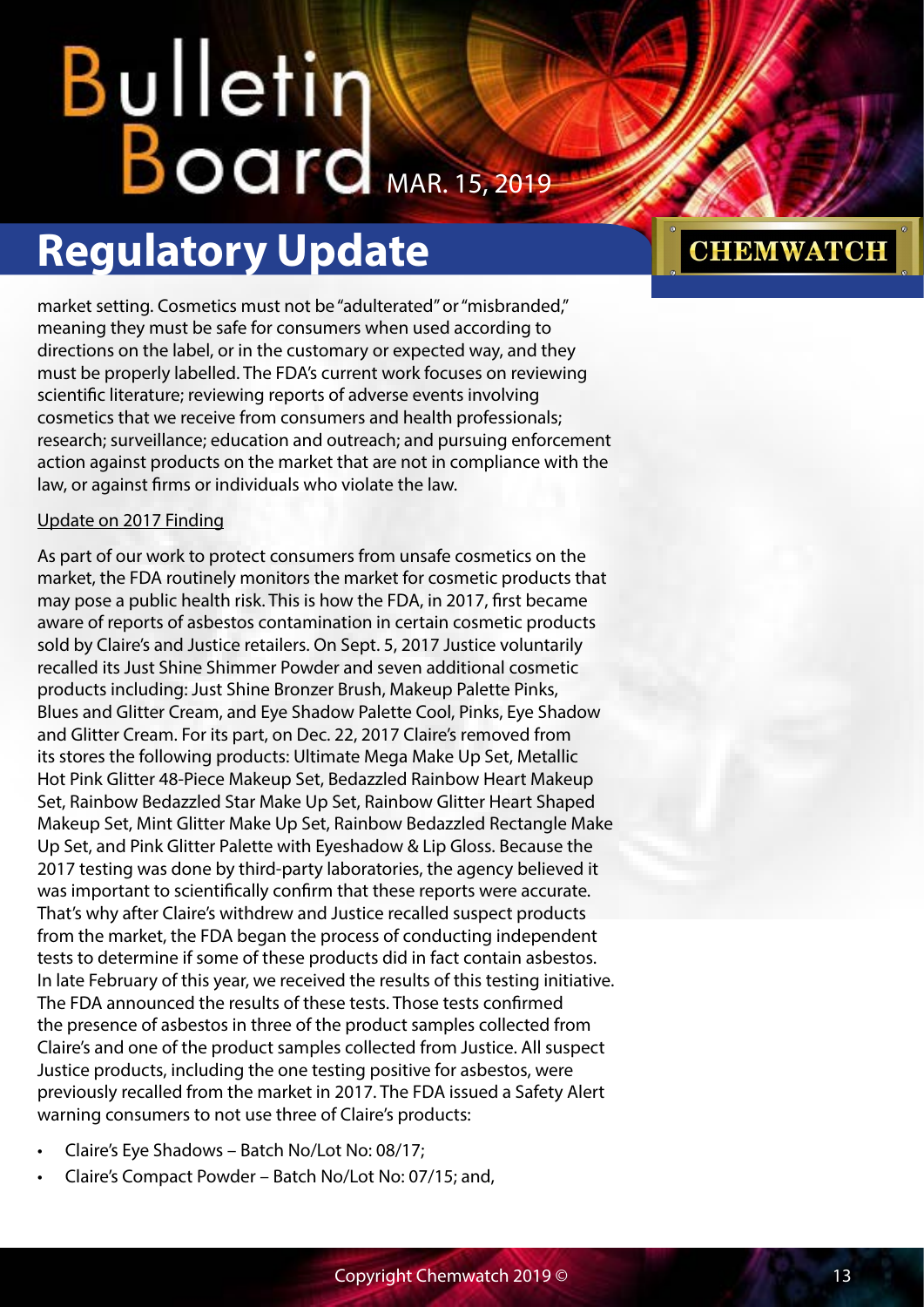## **Bulletin**  $B$  O ard  $MAR. 15, 2019$

## **Regulatory Update**

• Claire's Contour Palette – Batch No/Lot No: 04/17 because they tested positive for asbestos.

The FDA requested that Claire's recall the products because they should not be used by consumers. Claire's has refused to comply with the FDA's request, and the agency does not have authority to mandate a recall. The FDA is therefore warning consumers not to use these products and will continue to communicate our safety concerns about them. We strongly encourage consumers and health care providers to report cosmeticrelated adverse reactions to the FDA's [MedWatch reporting system](https://www.fda.gov/Safety/MedWatch/default.htm) or a [consumer complaint coordinator](https://www.fda.gov/Safety/ReportaProblem/ConsumerComplaintCoordinators/default.htm). We understand how concerning this finding is for any consumer and parents whose children may have used one of these products. We take these concerns, and our obligation to protect consumers, seriously. Because of the health risks posed by asbestos, which are well-documented by other government agencies, we want to reassure all parents and consumers that the FDA is dedicated to exploring new ways to better protect Americans from this and other public health risks and preventing consumers from being exposed to similar risks from cosmetics. These findings serve as an important reminder that under our current authority, the FDA has only limited tools to ensure the safety of cosmetics products. We are dependent on manufacturers to take steps to ensure the safety of their products and we are calling on manufacturers to improve their oversight for risks such as those we're identifying today. Under the current regulatory framework, cosmetics manufacturers and retailers bear critical responsibilities in assuring the safety of their products.

### New Steps to Protect Consumers

That's why, we're calling upon the cosmetic industry to take important new steps. Ultimately, the FDA also seeks to engage with stakeholders to work on other new opportunities to improve our overall framework for assuring the safety of the cosmetic products that consumers use. Among the steps that we're taking to reinforce the obligations of manufacturers, first, we'll soon be working with cosmetics manufacturers and requesting information about what procedures they use to ensure their cosmetics are safe and, in particular, about how they ensure that talc used in any cosmetic product is free from asbestos. We will be investigating how manufacturers source talc with appropriate traceability, and whether they test raw talc and/or their finished products. We also want to know how many cosmetics products contain talc and whether manufacturers have received adverse event reports associated with talc-containing products. We believe this information will help us better identify specific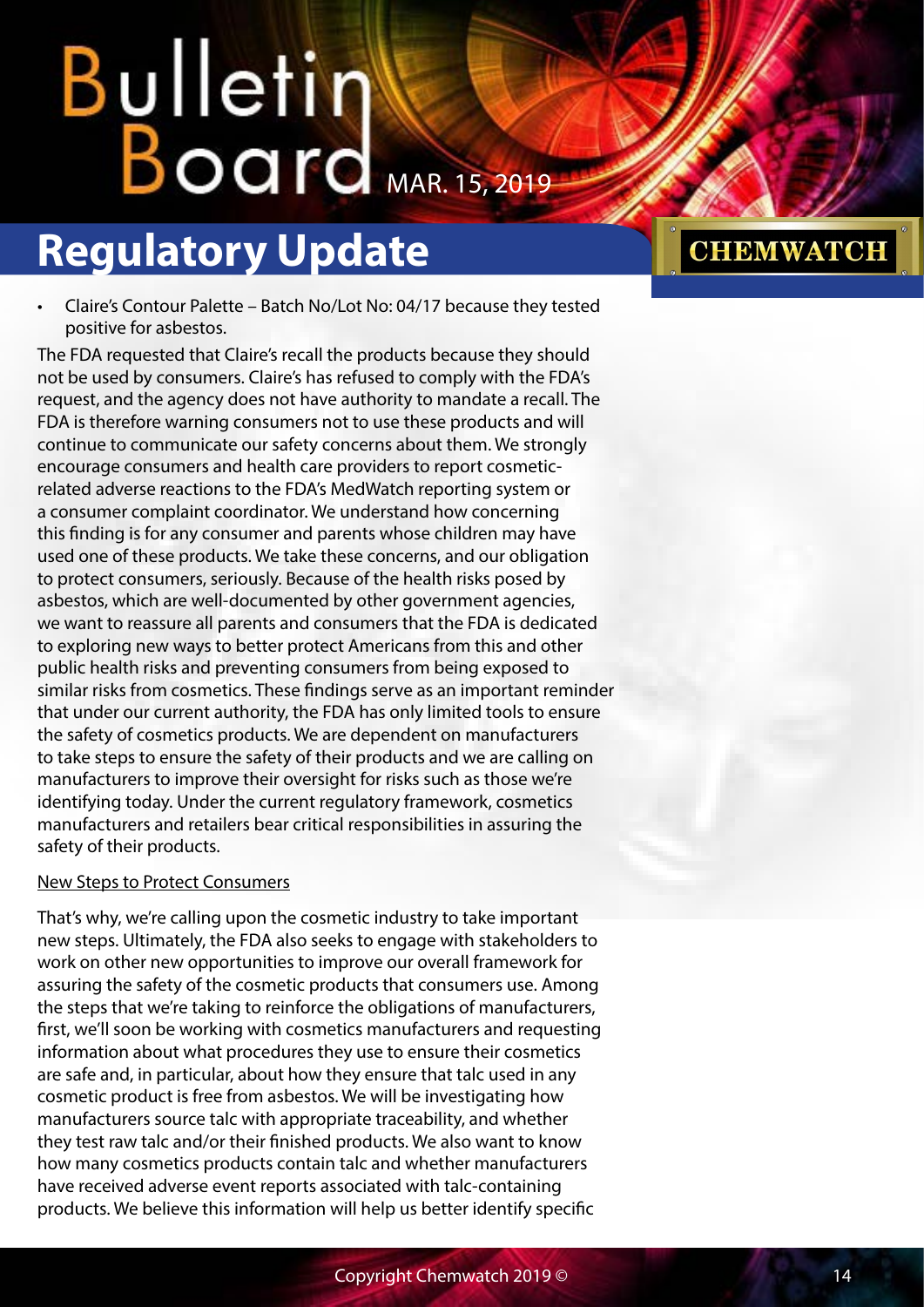## Bulletin  $B$ Oard  $MAR. 15, 2019$

## **Regulatory Update**

cosmetic products and raw ingredient suppliers that may be more likely to be contaminated and inform steps that the FDA may be able to take to better protect consumers. Next, although the law doesn't require cosmetic products to be registered with the FDA, we're also calling upon cosmetic firms to take responsible steps to voluntarily register their products and list ingredients, including talc, used in their products via the FDA's [Voluntary Cosmetic Registration Program \(VCRP\)](https://www.fda.gov/Cosmetics/RegistrationProgram/default.htm). This program provides a mechanism for cosmetic manufacturers, distributors and packers to voluntarily file information on their products that are currently being marketed to U.S. consumers and to register their manufacturing and/ or packaging facility locations. We're also calling upon manufacturers to proactively report adverse events involving cosmetic products to our [Centre for Food Safety and Applied Nutrition's Adverse Event Reporting](https://www.fda.gov/Food/ComplianceEnforcement/ucm494015.htm)  [System](https://www.fda.gov/Food/ComplianceEnforcement/ucm494015.htm). Although this is not required by current law, we believe this reporting is an important component of responsible marketing and safe oversight of these products. At the same time, we're committed to taking other steps to ensure safety of consumers, in accordance with the authorities provided to us by the FD&C Act and available resources, and by leveraging our authorities to the greatest extent. We'll continue evaluating concerns about ingredients or products and will make determinations, based on currently available science, if certain cosmetic ingredients should be prohibited and restricted. Moving forward, we'll continue our work uncovering ingredients or products of concern and will take swift action to inform and advise consumers of any identified public health risks. Ensuring the safety of cosmetics is a high priority for us. We're also committed to continuing our efforts specifically around talc and asbestos. In 2010, we [surveyed 34 cosmetic products including body powders, face](https://www.fda.gov/Cosmetics/ProductsIngredients/Ingredients/ucm293184.htm)  [powders, foundation, eye shadow, blush and samples](https://www.fda.gov/Cosmetics/ProductsIngredients/Ingredients/ucm293184.htm) from four major talc suppliers and found no traces of asbestos contamination using the most sensitive techniques available. As announced today with regard to Claire's Eye Shadows, Claire's Compact Powder, and Claire's Contour Palette, the FDA will continue to have products tested and take regulatory and enforcement action as needed. We'll also continue to monitor the scientific literature for safety concerns related to talc in cosmetic products and conduct our own research. Separately, the FDA has formed an interagency working group with representatives from other federal agencies to propose draft standards to improve analytical consistency for talc testing, which will be the subject of an upcoming public forum. Our overarching aim is to ensure the safety of cosmetic products and protect consumers. To significantly shift the safety paradigm of cosmetics in the U.S., we would need to work with stakeholders, including Congress, to modernize the outdated regulatory framework that the FDA has been operating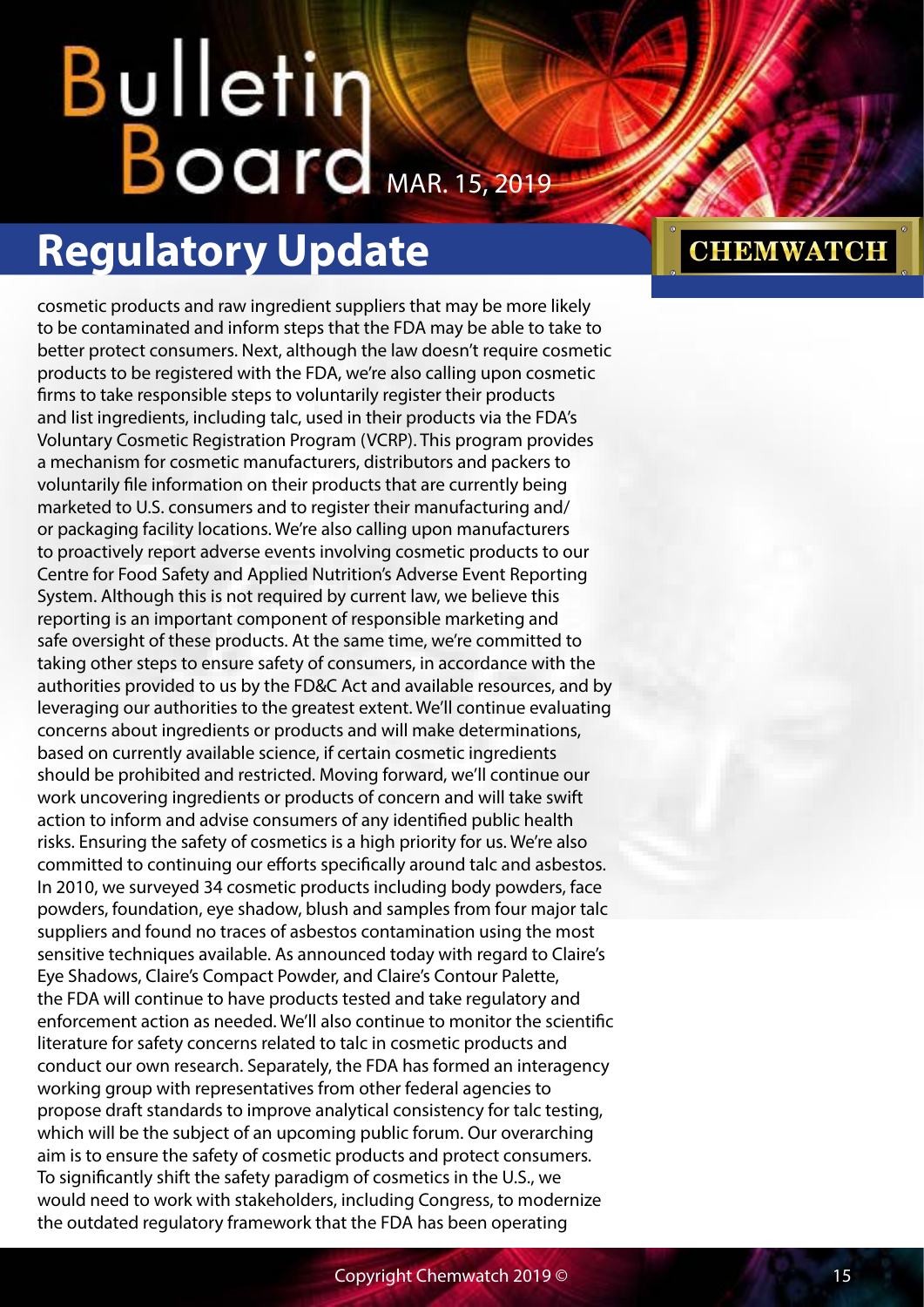## <span id="page-15-0"></span>Bulletin  $B$  O ard  $MAR. 15, 2019$

## **Regulatory Update**

under for more than 80 years when it comes to cosmetics. Our program for cosmetics also has remained small despite the industry's significant expansion and global supply chain. To modernise our overall approach, we need to expand the scope of what we're able to do commensurate with the scope of the cosmetics industry, and we're going to seek a broader dialogue on how we can make the overall system more robust. To improve consumer safety and secure our mission for years to come, a more modern approach could include tools that are tailored for cosmetics, including appropriate frameworks for registration and listing of products and their ingredients, good manufacturing practice regulations, company reporting of adverse events, access to records (including consumer complaints) during routine or for-cause inspections, mandatory recalls, disclosure of known cosmetic allergens on a product's label, and ingredient review. Our focus remains on protecting Americans from unsafe products. As we continue our critical work to protect consumers, we look forward to advancing the important dialogue with our colleagues in the cosmetics industry on ways to further enhance the FDA's efforts to ensure the safety of cosmetic products. We're confident that by working collaboratively with all stakeholders, we can enhance the agency's ability to conduct this vital work and provide consumers with greater assurance around the safety of the cosmetic products used throughout the U.S. each day.

U.S FDA, 5 March 2019

<http://www.fda.gov/>

## **U.S. Senate Republicans hold rare climate hearing, and more might be coming**

#### *2019-03-08*

It's been some time since the Senate Energy and Natural Resources Committee has held a hearing on climate change, so naturally its top two lawmakers felt compelled to get a couple of things out of the way during a recent two-hour meeting. Global warming is "directly impacting our way of life," said Senator Lisa Murkowski, the Alaska Republican who leads the panel. Sen. Joe Manchin of West Virginia, the top-ranking Democrat, added, "There's no doubt that humans have made a tremendous impact on what we're dealing with." It's a baseline of understanding that, by now, seems obvious to most climate scientists. But it was a milestone moment for the Senate panel. Manchin said the meeting was the first time since 2012 the committee had held a hearing on climate change. (In response, a Republican aide pushed back with the argument that climate change is a frequent topic of discussion on the panel.) Irrespective of the timeline,

## **CHEMWATCH**

**It's been some time since the Senate Energy and Natural Resources Committee has held a hearing on climate change, so naturally its top two lawmakers felt compelled to get a couple of things out of the way during a recent two-hour meeting.**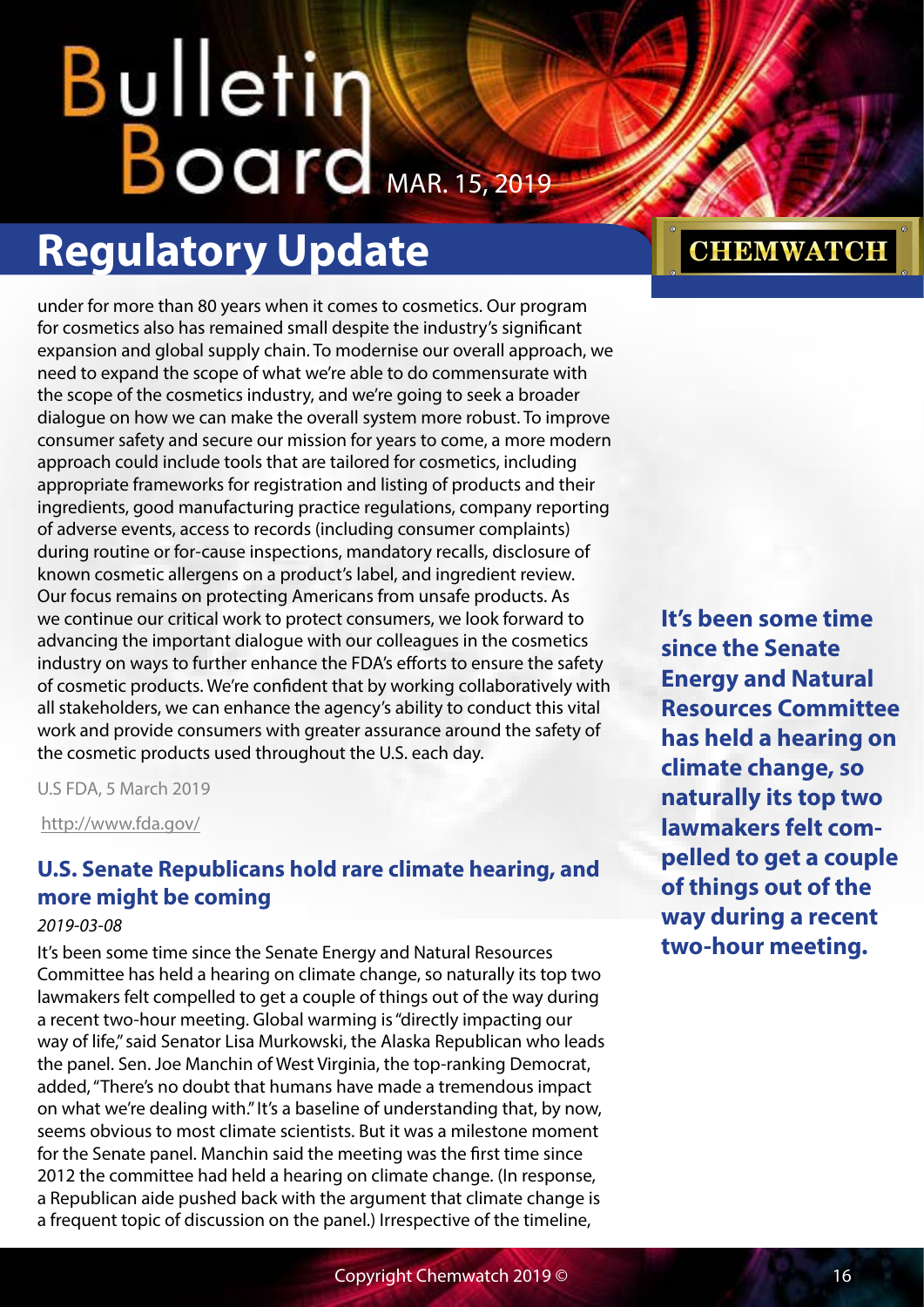## Bulletin  $B$ Oard  $MAR. 15, 2019$

## **Regulatory Update**

Manchin and Murkowski both represent states that lean heavily on the energy industry, and their simple acknowledgement of the climate crisis yesterday was enough to draw small applause from some corners. "It is significant that we even had the hearing—particularly when you have two leaders on the committee, both of whom come from fossil fuel states," Sen. Angus King (I-ME) said in an interview afterward. "There were some differences on the level of urgency, but I think the underlying premise is that this is something we have to deal with." Melinda Pierce, legislative director for the Sierra Club in Washington, D.C., had a similar takeaway. The "hearing was notable because it actually occurred," she said. "It is a good day when a Republican-led committee actually listens to experts about real climate impacts, clean energy and innovation." But Pierce added this caveat: "This wasn't revolutionary in terms of setting an agenda for bold action, but it was a start." Indeed, the committee mostly skimmed over potential solutions—touching on ideas such as microgrids, carbon capture technology and better energy efficiency for buildings. As the main thrust of the hearing was about climate change and the electricity sector, Murkowski made sure to note also that a reduction in carbon emissions is only part of her committee's responsibility. "As more renewables come online … our committee will focus on maintaining grid reliability and resiliency," she said. "We'll prioritise keeping energy affordable, [and] we'll be working to advance cleaner energy technologies that can help reduce greenhouse gas emissions." Manchin wanted to make clear, too, that he was sceptical of efforts to dramatically shrink the United States' carbon footprint in the near future. "Solutions must be grounded in reality, which requires the recognition that fossil fuels aren't going anywhere anytime soon," he said. At another point in the hearing, he noted the vast reserves of natural gas beneath his home state. "We have an ocean of gas under us in West Virginia—an ocean of gas," he said. Neither of these comments is likely to assuage the concerns of climate hawks, but they do suggest there could be a window for Congress to make small changes to energy policy in the short term. "Responsible Republicans and Democrats are considering realistic, durable solutions to the issue," said Alex Flint, executive director of the conservative Alliance for Market Solutions in Washington, D.C., which backs the idea of using a carbon tax to fight global warming. "They represent the evolving state of climate change politics." It's unlikely, however, that any recommendation from the Senate committee will approach the scale of something like the Green New Deal, which supporters argue is the only way to head off the worst effects of climate change. Murkowski said, "We do have a considerable role to play in developing reasonable policies that can draw bipartisan support that I think will be a pragmatic contribution to the overall discussion." She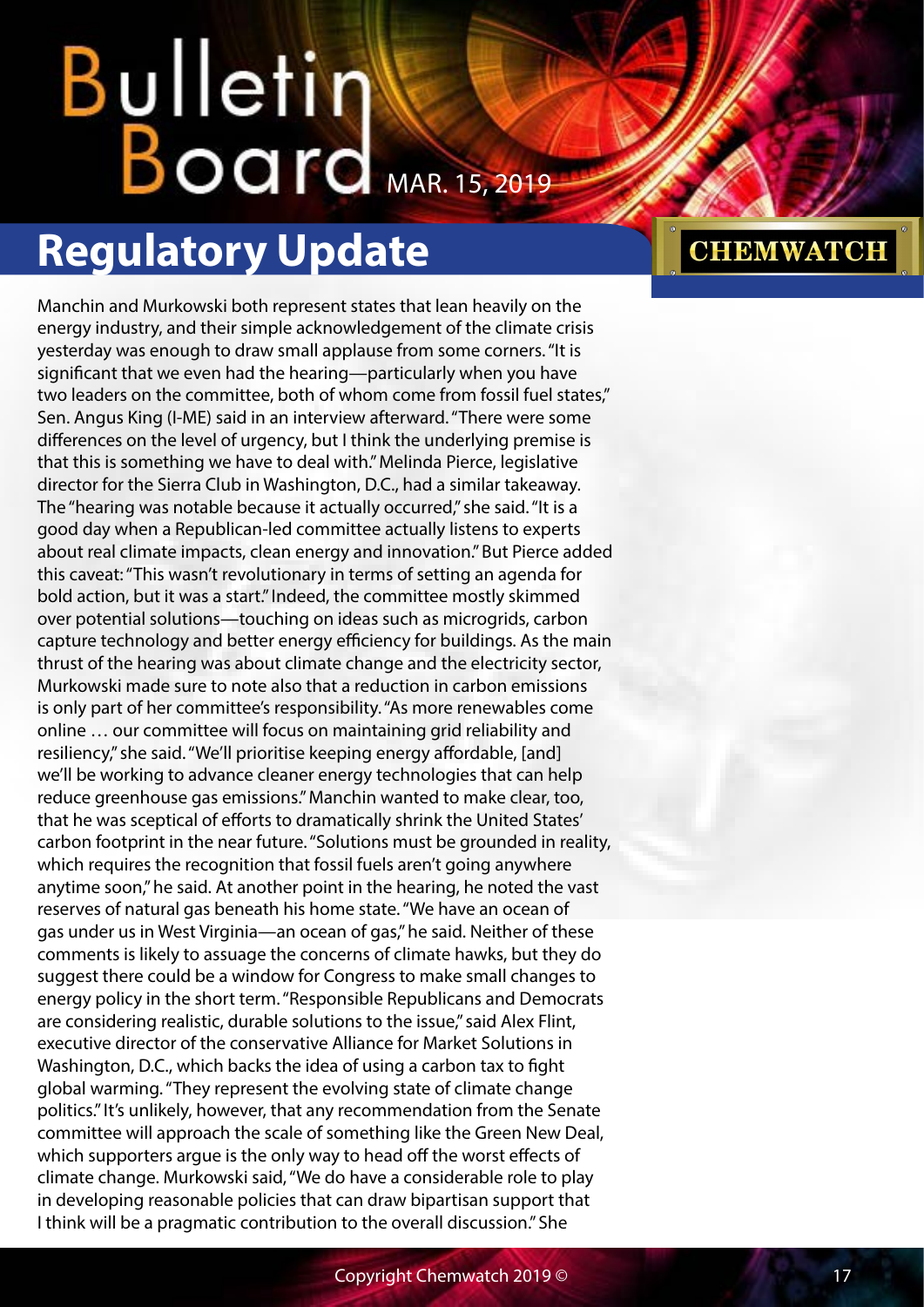## <span id="page-17-0"></span>Bulletin Board MAR. 15, 2019

## **Regulatory Update**

specifically cited topics such as new research and energy efficiency. "I think you'll likely see these as subjects of further discussion," she added.

Science, 5 March 2019

<http://sciencemag.org/>

## **EUROPE**

### **Rolls-Royce seeks UK REACH changes amid Brexit woes**

#### *2019-03-08*

British engineering company Rolls-Royce has asked for improvements to UK REACH legislation, to ensure "appropriate" use of restricted chemicals continues in the event Britain leaves the EU without a deal on 29 March. The company, which makes engines for aircraft, ships, trains and for other industrial uses, has shared concerns with the government about the effects of a 'no-deal' Brexit on the supply of chemicals for the industry. "What is of particular interest is the continued downstream use in the UK of substances where an upstream applicant in the EU is awaiting an authorisation decision," a spokesperson told Chemical Watch. The specific concern relates to UK downstream users like Rolls-Royce that are reliant on applications for authorisations submitted by entities in the EU27 or the European Economic Area (EEA), for which a decision has not been made. Rolls-Royce is seeking re-authorisations from the European Commission for SVHCs that are already in use, as its existing permissions are set to expire. If, as expected, the authorisations are not granted by 29 March, the company could become non-compliant in Britain when UK REACH legislation kicks in. The issue was raised at a parliamentary debate on the draft UK REACH statutory instrument (SI) earlier this week, when MP Norman Lamb said Rolls-Royce had "approximately ten" applications for authorisations awaiting a Commission decision. These concern various uses of chromates, including chromium trioxide – a carcinogen – in automotive, aerospace and other industries. The consequences of a legal loophole with regard to authorisation are "potentially disastrous" for the company and many other small and medium-sized enterprises "that probably have no idea about all this complexity", Mr Lamb told Parliament. MP Mary Creagh warned that limiting use of chromates could lead to "market freeze" for entire supply chains. "In a heavily regulated industry such as aerospace people cannot just switch suppliers from one day to the next," she said.

**Engine maker concerned about EU authorisation decisions**

### Future decisions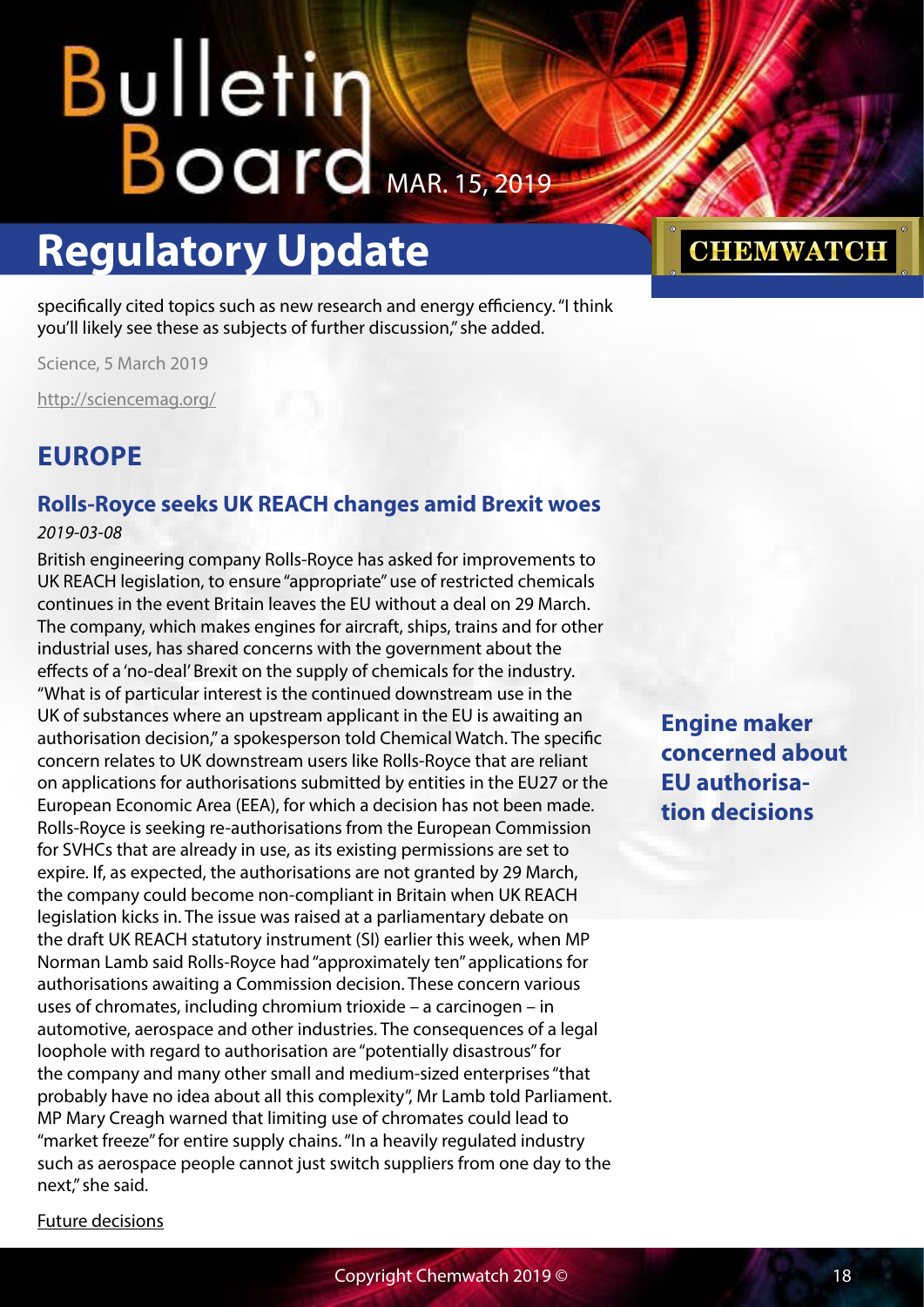## Bulletin  $B$ oard  $MAR. 15, 2019$

## **Regulatory Update**

The government has said it will "grandfather" all existing authorisations granted in the EU in the event of a no-deal Brexit. Companies wanting to continue to export to the trade bloc would need to transfer authorisations to EU27 entities. However, the draft UK REACH SI, published in January, does not make any provisions to grandfather 'pending' authorisation applications submitted in the EU that affect UK downstream users. Junior minister Thérèse Coffey from the Department for the Environment, Food and Rural Affairs (Defra) told Parliament that the UK "will not have a position" to allow for future EU authorisation decisions. The new legislation states that if ECHA's committees have given their final opinions on an EU/ EEA authorisation application, then the Secretary of State will make the decision once the applicant has submitted the necessary information. Any downstream users still awaiting final opinions will be required to submit a separate application for UK market authorisation. Ms Coffey conceded, however, that the Health and Safety Executive (HSE), the designated UK REACH authority, "will work with companies to help them to get into compliance as soon as possible". It is understood that Defra has been in discussions with Rolls-Royce.

### ECHA 'not concerned'

Matti Vainio, ECHA's head of risk management, said the agency was "not directly concerned" about UK downstream users like Rolls-Royce because they are not selling substances into the EU market that require authorisation. From an EU perspective, there is no market disruption of the use of the authorised substance, he said. Compliance of downstream companies in the UK with regard to EU authorisations that are pending is a "completely sovereign decision of the UK", he told Chemical Watch. The agency says 12 downstream companies based in the UK have submitted authorisation applications in the EU so far. Eight have been granted while the others await a decision. ECHA has also identified six upstream companies in the UK – manufacturers and importers of substances or only representatives – now contemplating transferring their authorisation applications to EU27 entities. Two others have already done so. Further information is available at:

- Draft RFACH SI
- [Transcript of House of Commons](https://hansard.parliament.uk/commons/2019-02-25/debates/E6756283-60F8-4636-9287-6B8F6DD0C355/ExitingTheEuropeanUnion(ConsumerProtection))

Chemical Watch, 28 February 2019

<http://chemicalwatch.com>

## **CHEMWATCH**

**On 7 March 2019, the Biocidal Products Regulation (BPR) Union List was updated.**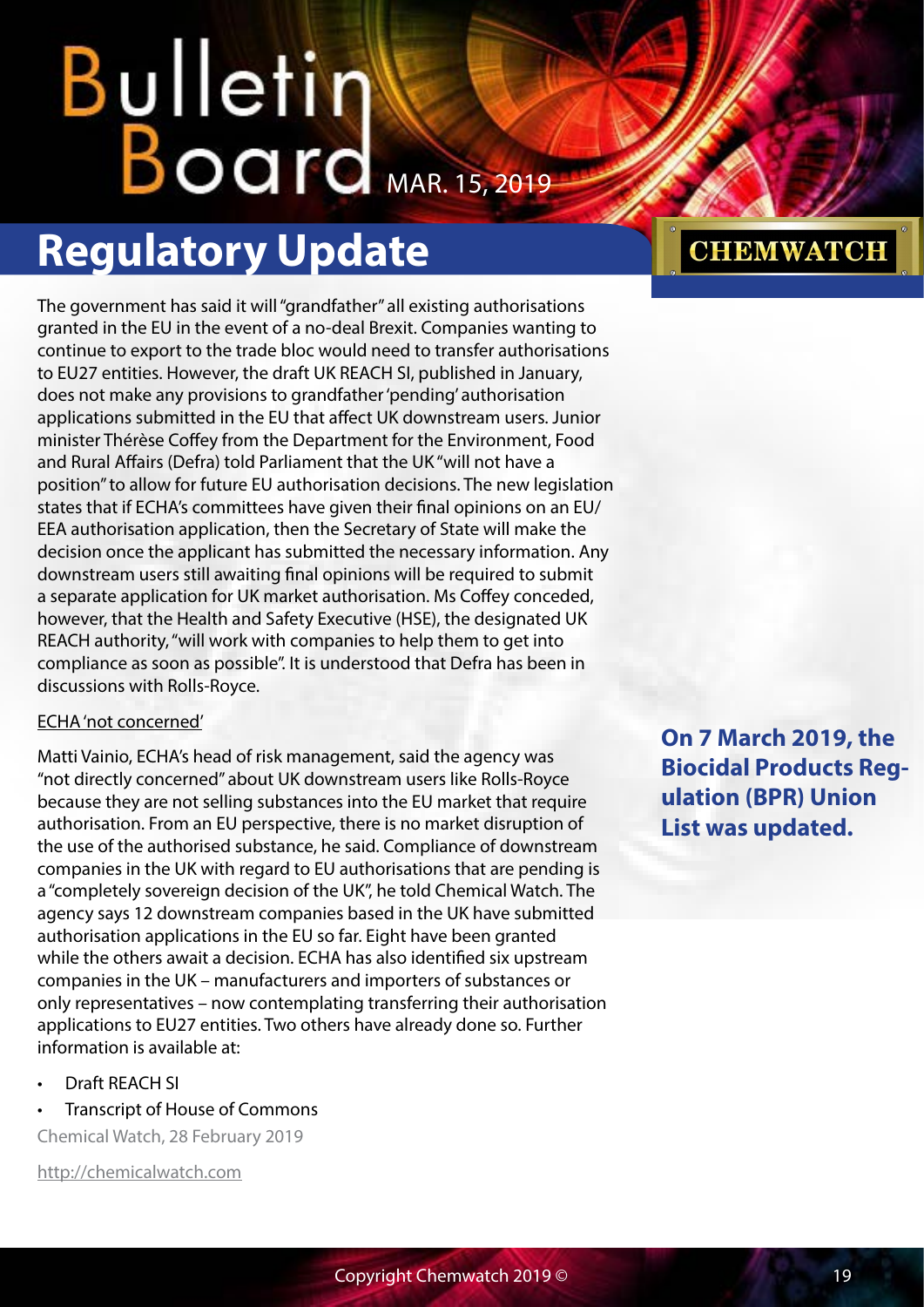## <span id="page-19-0"></span>**Bulletin**  $B$  O ard  $MAR. 15, 2019$

## **Regulatory Update**

## **BPR Union List updated with 1 expired active substance approval**

*2019-03-08*

On 7 March 2019, the Biocidal Products Regulation (BPR) Union List was updated. The following expired active substance approval was added:

• Dichlofluanid: Product type 8 (wood preservatives)

This brought the number of expired active substance approvals to 3.

Yorda's Hive, 7 March 2019

https://www.yordasgroup.com/hive/news

## **Germany AwSV List of published WGK classifications updated**

#### *2019-03-08*

On 28 February 2019, the German Ordinance on Facilities Handling Substances That Are Hazardous to Water (AwSV) List of published water hazard class (WGK) classifications was updated. The following substances were newly assigned a WGK:

- Benzeneacetic acid, 4-(cyclopropylcarbonyl)-alpha,alpha-dimethyl-, ethyl ester: WGK 2 (obviously hazardous to water)
- Cyclohexanamine, 4-methyl-, acetate (1:1): WGK 1 (slightly hazardous to water)
- Cytidine, N-benzoyl-5'-O-[bis(4-methoxyphenyl)phenylmethyl]-2'-O- (2-methoxyethyl)-5-methyl-, 3'-[2-cyanoethyl N,N-bis(1-methylethyl) phosphoramidite]: WGK 2 (obviously hazardous to water)
- Dicopper hydroxide phosphate: WGK 3 (highly hazardous to water)
- 11,12-dideoxy-3-de((2,6-dideoxy-3-C-methyl-3-O-methyl-3-oxo-12,11-(oxycarbonyl(4-(4-(3-pyridinyl)-1H-imidazol-1-yl)butyl)imino)) erythromycin: WGK 3 (highly hazardous to water)
- Diphosphoric acid, ammonium salt: WGK 1 (slightly hazardous to water)
- Ethanone, 2-[bis(phenylmethyl)amino]-1-(3,4-dihydroxyphenyl)-: WGK 2 (obviously hazardous to water)
- 2-hydroxy-4-(methylthio)butyronitrile: WGK 3 (highly hazardous to water)
- 2S-isopropyl-5R-methyl-1R-cyclohexyl 2,2-dihydroxyacetate: WGK 2 (obviously hazardous to water)

**On 28 February 2019, the German Ordinance on Facilities Handling Substances That Are Hazardous to Water (AwSV) List of published water hazard class (WGK) classifications was updated.**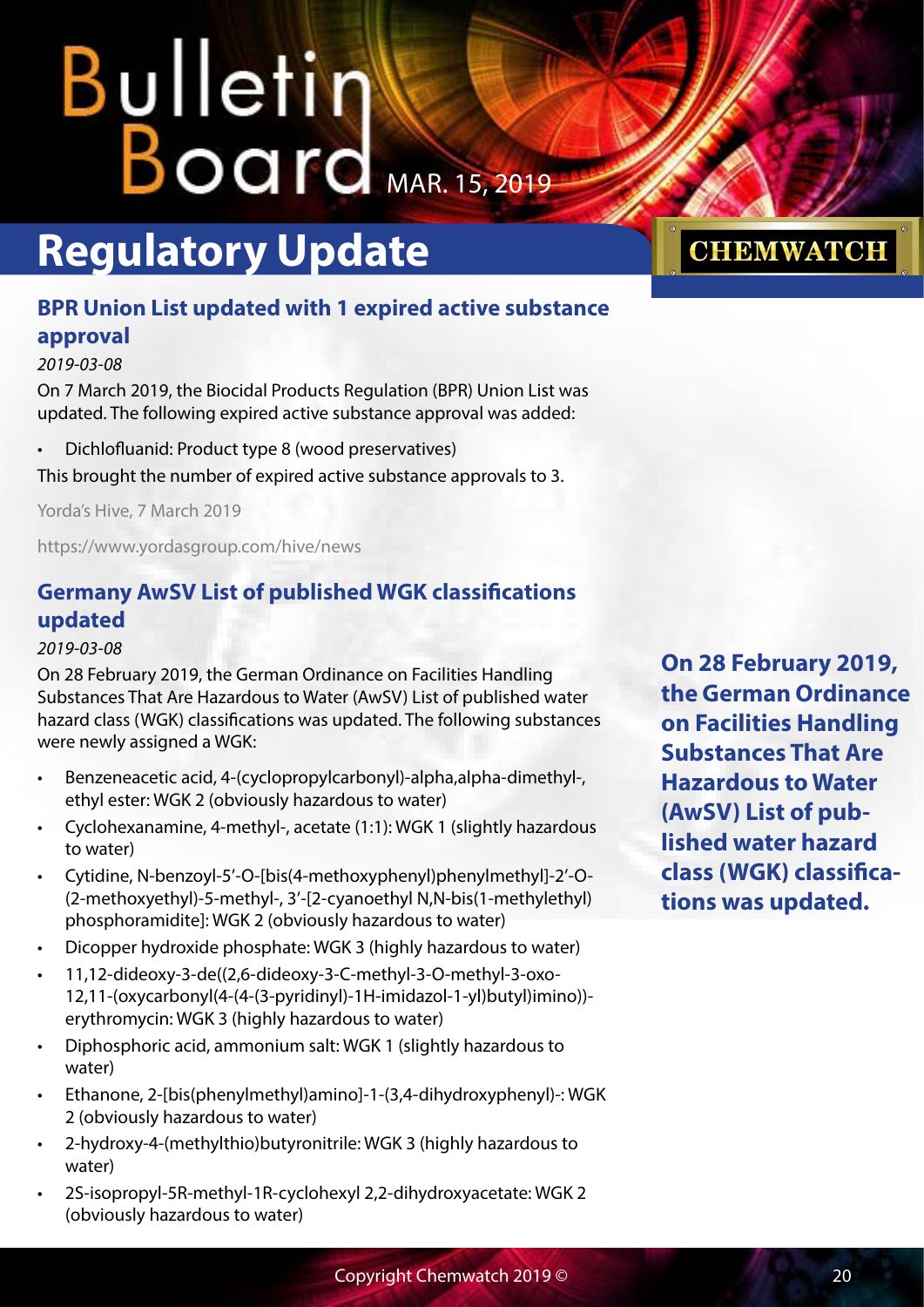## **Regulatory Update**

- Pethidine hydrochloride: WGK 2 (obviously hazardous to water)
- Potassium {[(2Z)-4-ethoxy-4-oxobut-2-en-2-yl]amino}acetate and monohydrate: WGK 1 (slightly hazardous to water)
- Potassium pentahydrogen bis(phosphate) WGK 1 (slightly hazardous to water)
- [Sulfamic acid, N-\(2,3-dihydro-1,5-dimethyl-3-oxo-2-phenyl-1H-pyrazol-](https://hive.yordasgroup.com/r/ID268955)[4-yl\)-N-methyl-, sodium salt \(1:1\)](https://hive.yordasgroup.com/r/ID268955): WGK 1 (slightly hazardous to water)
- Tripotassium orthophosphate: WGK 1 (slightly hazardous to water)
- [Trisodium hydrogen diphosphate:](https://hive.yordasgroup.com/r/ID002950) WGK 1 (slightly hazardous to water)
- Trisodium trimetaphosphate: WGK 1 (slightly hazardous to water

Yorda's Hive, 7 March 2019

https://www.yordasgroup.com/hive/news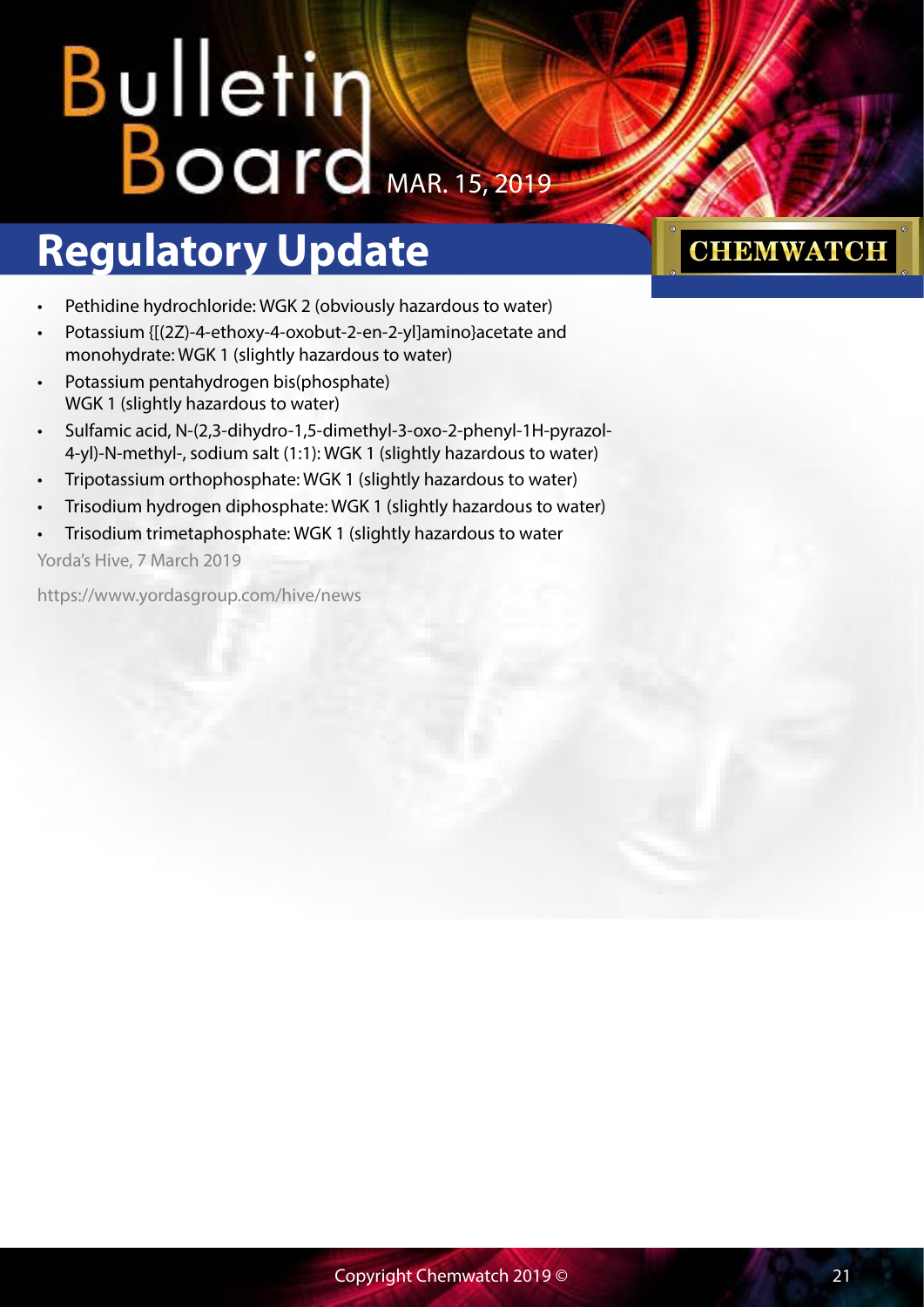## <span id="page-21-0"></span>**Bulletin**  $B$  o ard  $MAR. 15, 2019$

## **REACH Update**

## **Biocidal Products Committee concludes on Union authorisations for disinfectants**

### *2019-03-08*

The Biocidal Products Committee (BPC) discussed three applications for the approval of an active substance. The BPC concluded that the following active substance should not be approved:

• Carbendazim for product-type 9 (fibre, leather, rubber and polymerised materials preservatives).

The committee's opinion is that carbendazim, which meets the exclusion criteria, cannot be approved for product-type 9 because of unacceptable risks posed to the environment that cannot be mitigated. Regarding the approval of two other active substances, the BPC requested the respective evaluating Member States to assess whether the active substances meet the new criteria for endocrine-disrupting properties before the committee adopts its opinions. The active substances are:

- Azametiphos for product-type 18 (insecticides, acaricides and products to control other arthropods); and
- epsilon-metofluthrin for product-type 19 (repellents and attractants). The BPC also adopted positive opinions supporting Union authorisation for:
- two applications concerning biocidal product families based on iodine/PVP iodine in product-type 3 (veterinary hygiene disinfectants); and
- three applications concerning biocidal product families based on propan-2-ol in product-type 2 (disinfectants and algaecides not intended for direct application to humans or animals) and producttype 4 (food and feed area disinfectants).

In addition, the committee adopted an opinion addressing a request from the European Commission on a dispute between Member States in a simplified authorisation procedure for a biocidal product. The Commission together with the EU Member States will take the final decision on the approval of the active substances and on the Union authorisation of biocidal products. The committee met from 26 February to 1 March 2019. The opinions will be available on ECHA's website in the near future. The next meeting will be held in June 2019. Further information is available at:

- [More information about the opinions](https://echa.europa.eu/documents/10162/26300553/bpc29_na_annex.pdf/dd09441c-d87b-b20d-4257-d1edbfca3e97)
- [More information about the BPC](https://echa.europa.eu/about-us/who-we-are/biocidal-products-committee)

## **The committee adopted seven opinions, including one on the approval of an active substance and five on Union authorisation.**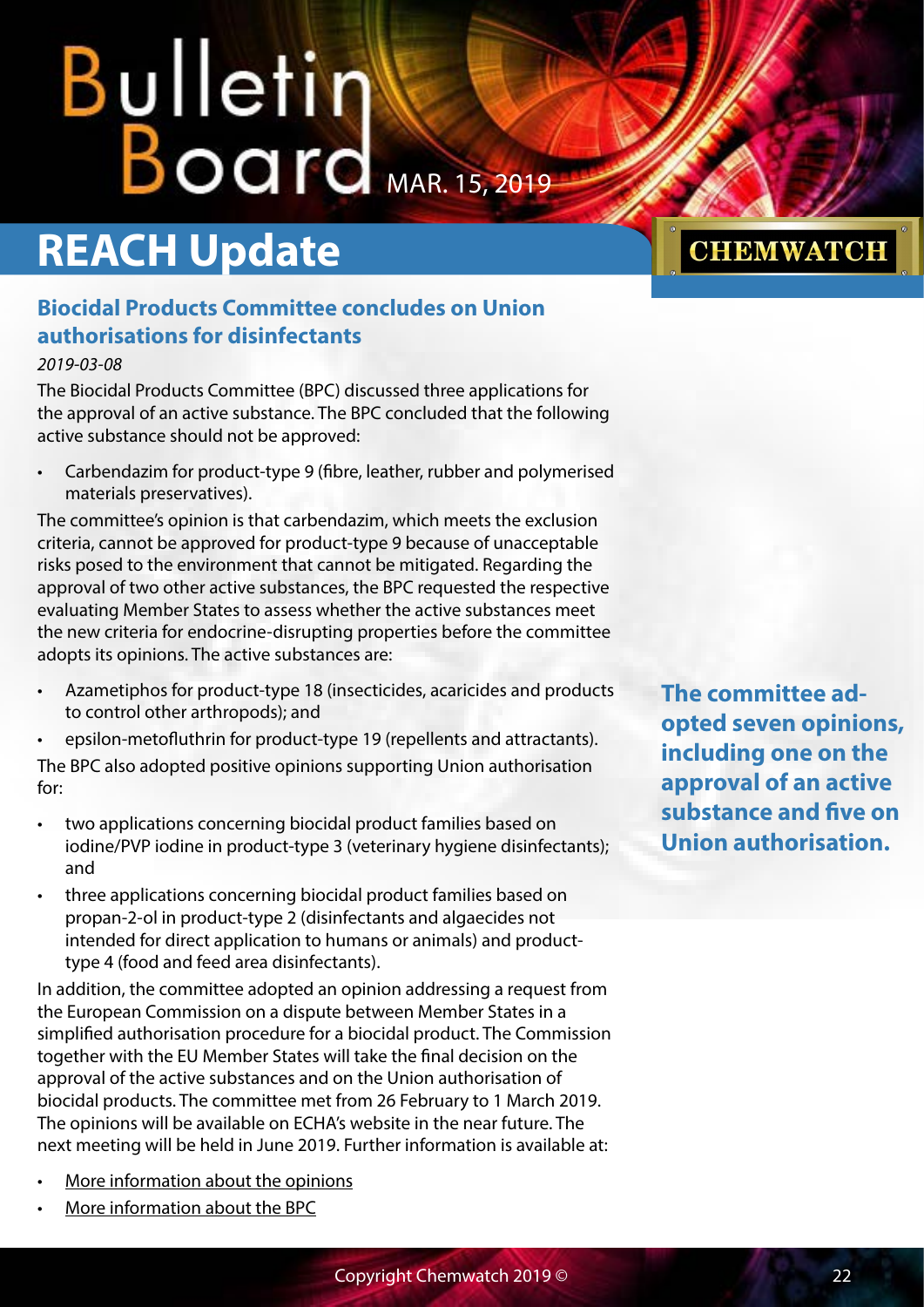## <span id="page-22-0"></span>**REACH Update**

- [Approval of active substances](https://echa.europa.eu/regulations/biocidal-products-regulation/approval-of-active-substances)
- [Authorisation of biocidal products](https://echa.europa.eu/regulations/biocidal-products-regulation/authorisation-of-biocidal-products)

ECHA, 5 March 2019

<http://echa.europa.eu>

## **How to notify PIC exports to the UK after UK's withdrawal from the EU**

### *2019-03-08*

To cover exports taking place in the first 35 days from the date of the United Kingdom's withdrawal from the EU if no withdrawal agreement is in place, a temporary procedure has been made available. The European Chemicals agency (ECHA) has published a manual export notification form that will allow exporters based in the EU-27 to notify their planned exports to the United Kingdom before the date of the UK's withdrawal from the EU. These export notifications will take effect if the UK is, as of the withdrawal date, a third country without a withdrawal agreement entering into force. This is a temporary procedure that will allow EU-27 companies that are exporting chemicals subject to the PIC Regulation to the UK right after the withdrawal to comply with their obligations to notify their exports 35 days before the expected date of import. Once the UK's withdrawal from the EU has been confirmed, a permanent process will be put in place. ECHA will then follow up with the companies and designated national authorities that have used the temporary procedure. Details are available on ECHA's web pages on the UK's withdrawal from the EU. Further information is available at:

- [How to notify PIC exports to the UK after the UK's withdrawal from the](https://echa.europa.eu/documents/10162/21731237/how_to_notify_pic_exports_after_uk_withdrawal_en.pdf/4f6e80c5-b36b-25a3-9490-5bcbfb2cc347)  [EU](https://echa.europa.eu/documents/10162/21731237/how_to_notify_pic_exports_after_uk_withdrawal_en.pdf/4f6e80c5-b36b-25a3-9490-5bcbfb2cc347)
- [Manual export notification form](https://echa.europa.eu/documents/10162/21728205/form_for_manual_export_notification_en.docx/f1b5ea8e-4097-4b37-8f21-d203ddb6a7d3)
- [UK's withdrawal from the EU](https://echa.europa.eu/uk-withdrawal-from-the-eu)
- [Advice to companies](https://echa.europa.eu/advice-to-companies-q-as)
- [Q&As on PIC and the UK's withdrawal from the EU](https://echa.europa.eu/advice-to-companies-q-as/pic)

ECHA, 4 March 2019

<http://echa.europa.eu>

## **CHEMWATCH**

**To cover exports taking place in the first 35 days from the date of the United Kingdom's withdrawal from the EU if no withdrawal agreement is in place, a temporary procedure has been made available.**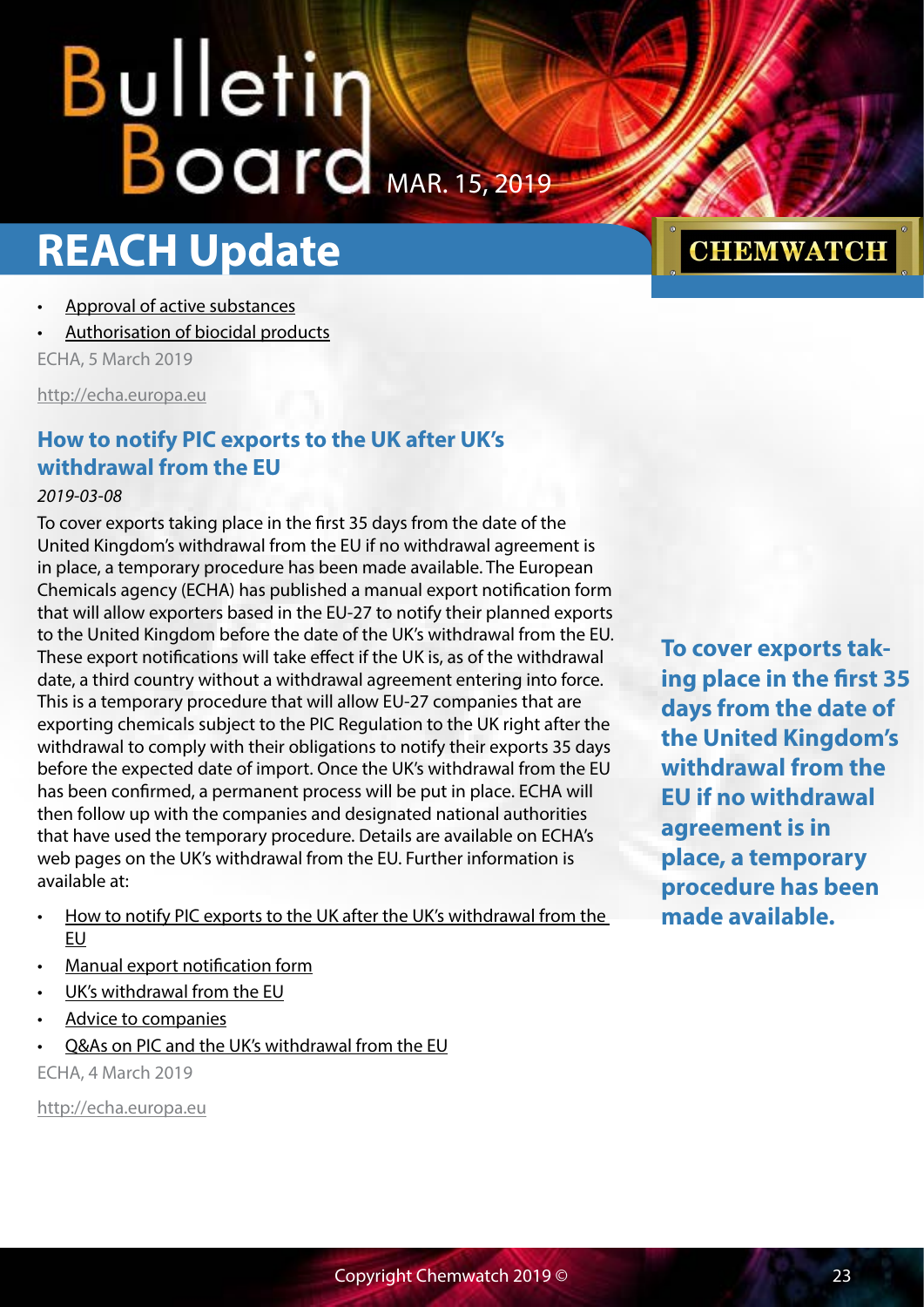## <span id="page-23-0"></span>**REACH Update**

### **Authorisations granted for two uses of chromium trioxide**

*2019-03-08*

The European Commission has granted authorisations for two uses of chromium trioxide (EC 215-607-8, CAS 1333-82-0) to Hansgrohe SE. The expiry date of the review period is 14 February 2031. Further information is available at: [Summary in Official Journal](http://elmlinks.echa.europa.eu/c/4/?T=OTMzMDcxOTU%3AcDEtYjE5MDY1LWE4YmExYmI5NTliZTQzYzA5NmRiOWY4ZjYzNTQ3ZjAy%3AbmF0QGNoZW13YXRjaC5uZXQ%3AbGVhZC1hMDI0MDJjZmMwZTBlNzExODBmYTAwNTA1Njk1MmIzMS0yMmI5YWJlMjgxNDg0NzJhYjAyOWY4ODVhNDE1YTIxNA%3AZmFsc2U%3AMQ%3A%3AaHR0cHM6Ly9ldXItbGV4LmV1cm9wYS5ldS9sZWdhbC1jb250ZW50L0VOL1RYVC8_dXJpPXVyaXNlcnY6T0ouQ18uMjAxOS4wNjguMDEuMDAwNC4wMS5FTkcmdG9jPU9KOkM6MjAxOTowNjg6VE9DJl9jbGRlZT1ibUYwUUdOb1pXMTNZWFJqYUM1dVpYUSUzZCZyZWNpcGllbnRpZD1sZWFkLWEwMjQwMmNmYzBlMGU3MTE4MGZhMDA1MDU2OTUyYjMxLTIyYjlhYmUyODE0ODQ3MmFiMDI5Zjg4NWE0MTVhMjE0JmVzaWQ9NzVkNDYyNGQtZjAzZi1lOTExLTgxMGEtMDA1MDU2OTUyYjMx&K=Qcfe0VbtEoEsyyLlnV9uLw)

ECHA News, 6 March 2019

<http://echa.europa.eu>

### **Testing proposals**

#### *2019*

The European Chemicals Agency (ECHA) has launched 18 new public consultations on testing proposals. The deadline for comments is 15 April 2019. There are currently 23 open public consultations on testing proposals. Further information is available at: [Give comments](http://elmlinks.echa.europa.eu/c/4/?T=OTMzMDcxOTU%3AcDEtYjE5MDY1LWE4YmExYmI5NTliZTQzYzA5NmRiOWY4ZjYzNTQ3ZjAy%3AbmF0QGNoZW13YXRjaC5uZXQ%3AbGVhZC1hMDI0MDJjZmMwZTBlNzExODBmYTAwNTA1Njk1MmIzMS0yMmI5YWJlMjgxNDg0NzJhYjAyOWY4ODVhNDE1YTIxNA%3AZmFsc2U%3AMg%3A%3AaHR0cDovL2VjaGEuZXVyb3BhLmV1L2luZm9ybWF0aW9uLW9uLWNoZW1pY2Fscy90ZXN0aW5nLXByb3Bvc2Fscy9jdXJyZW50P19jbGRlZT1ibUYwUUdOb1pXMTNZWFJqYUM1dVpYUSUzZCZyZWNpcGllbnRpZD1sZWFkLWEwMjQwMmNmYzBlMGU3MTE4MGZhMDA1MDU2OTUyYjMxLTIyYjlhYmUyODE0ODQ3MmFiMDI5Zjg4NWE0MTVhMjE0JmVzaWQ9NzVkNDYyNGQtZjAzZi1lOTExLTgxMGEtMDA1MDU2OTUyYjMx&K=F4VD-kUFd2ML1HAlk6i8EA)

ECHA News, 6 March 2019

<http://echa.europa.eu>

## **Guidance on Annex VIII to CLP – poison centres notifications**

#### *2019-03-08*

The first version of *Guidance on harmonised information relating to emergency health response – Annex VIII to CLP* is now available on the European Chemicals Agency's (ECHA) website. The document explains the provisions of Article 45 and the new Annex VIII to the CLP Regulation and provides duty holders with practical advice on how to comply with their obligation to submit information on the hazardous mixtures they place on the market. A copy of the guidance document is available at: [Guidance](http://elmlinks.echa.europa.eu/c/4/?T=OTMzMDcxOTU%3AcDEtYjE5MDY1LWE4YmExYmI5NTliZTQzYzA5NmRiOWY4ZjYzNTQ3ZjAy%3AbmF0QGNoZW13YXRjaC5uZXQ%3AbGVhZC1hMDI0MDJjZmMwZTBlNzExODBmYTAwNTA1Njk1MmIzMS0yMmI5YWJlMjgxNDg0NzJhYjAyOWY4ODVhNDE1YTIxNA%3AZmFsc2U%3AMw%3A%3AaHR0cHM6Ly9lY2hhLmV1cm9wYS5ldS9ndWlkYW5jZS1kb2N1bWVudHMvZ3VpZGFuY2Utb24tY2xwP3BhbmVsPWd1aWRhbmNlLW9uLWFubmV4LXZpaWktdG8tY2xwI2d1aWRhbmNlLW9uLWFubmV4LXZpaWktdG8tY2xwJl9jbGRlZT1ibUYwUUdOb1pXMTNZWFJqYUM1dVpYUSUzZCZyZWNpcGllbnRpZD1sZWFkLWEwMjQwMmNmYzBlMGU3MTE4MGZhMDA1MDU2OTUyYjMxLTIyYjlhYmUyODE0ODQ3MmFiMDI5Zjg4NWE0MTVhMjE0JmVzaWQ9NzVkNDYyNGQtZjAzZi1lOTExLTgxMGEtMDA1MDU2OTUyYjMx&K=nAq12PrsliIO8nfJEt9EVQ)  [document.](http://elmlinks.echa.europa.eu/c/4/?T=OTMzMDcxOTU%3AcDEtYjE5MDY1LWE4YmExYmI5NTliZTQzYzA5NmRiOWY4ZjYzNTQ3ZjAy%3AbmF0QGNoZW13YXRjaC5uZXQ%3AbGVhZC1hMDI0MDJjZmMwZTBlNzExODBmYTAwNTA1Njk1MmIzMS0yMmI5YWJlMjgxNDg0NzJhYjAyOWY4ODVhNDE1YTIxNA%3AZmFsc2U%3AMw%3A%3AaHR0cHM6Ly9lY2hhLmV1cm9wYS5ldS9ndWlkYW5jZS1kb2N1bWVudHMvZ3VpZGFuY2Utb24tY2xwP3BhbmVsPWd1aWRhbmNlLW9uLWFubmV4LXZpaWktdG8tY2xwI2d1aWRhbmNlLW9uLWFubmV4LXZpaWktdG8tY2xwJl9jbGRlZT1ibUYwUUdOb1pXMTNZWFJqYUM1dVpYUSUzZCZyZWNpcGllbnRpZD1sZWFkLWEwMjQwMmNmYzBlMGU3MTE4MGZhMDA1MDU2OTUyYjMxLTIyYjlhYmUyODE0ODQ3MmFiMDI5Zjg4NWE0MTVhMjE0JmVzaWQ9NzVkNDYyNGQtZjAzZi1lOTExLTgxMGEtMDA1MDU2OTUyYjMx&K=nAq12PrsliIO8nfJEt9EVQ)

ECHA News, 6 March 2019

<http://echa.europa.eu>

**The European Chemicals Agency (ECHA) has launched 18 new public consultations on testing proposals.**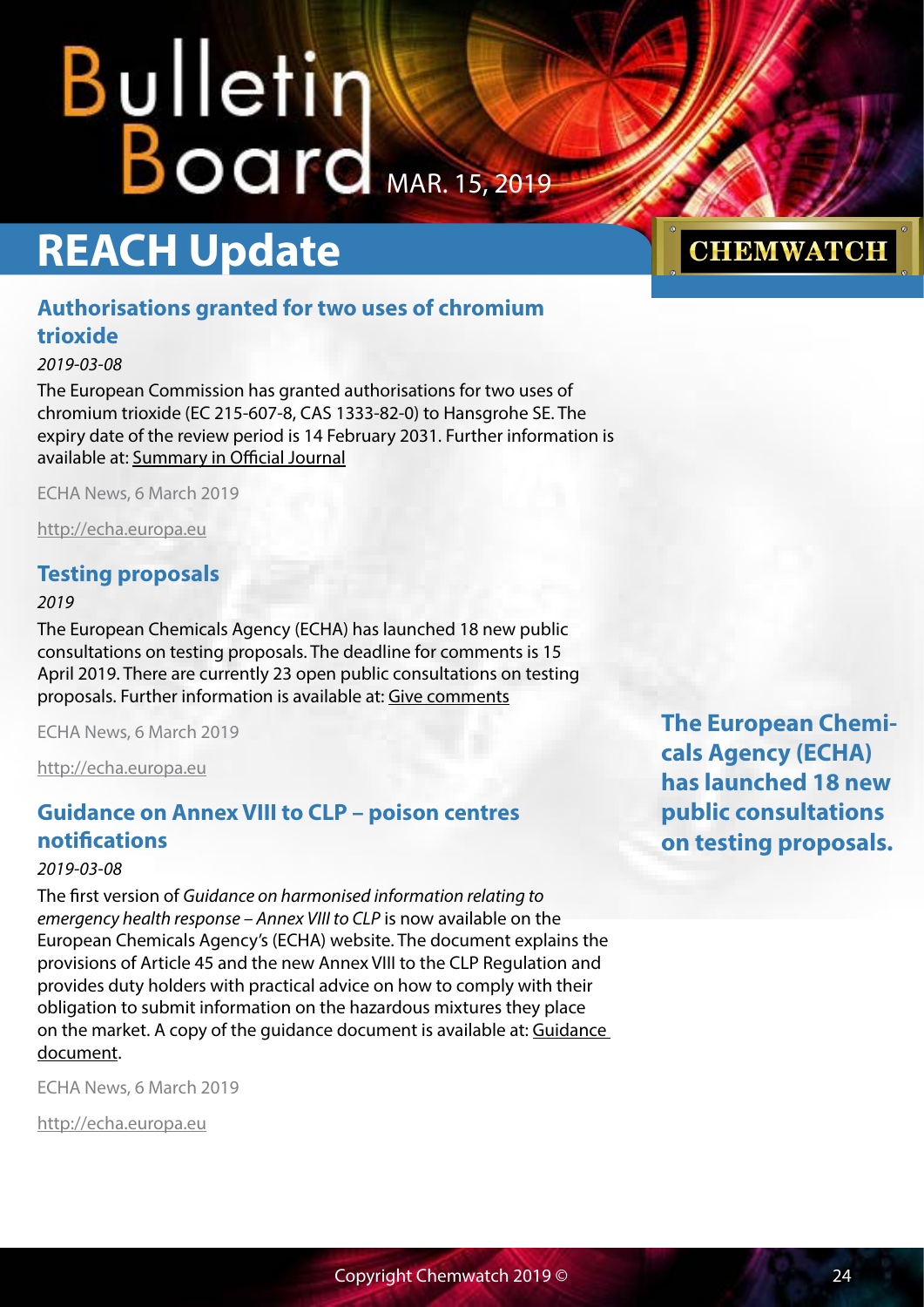## <span id="page-24-0"></span>**REACH Update**

## **Guidance on labelling and packaging according to CLP updated**

#### *2019-03-08*

The European Chemicals Agency (ECHA) has released the updated version of the *Guidance on Labelling and Packaging in accordance with Regulation (EC) No 1272/2008.* The updated version takes into account the changes brought to the CLP Regulation by Annex VIII, including the introduction of the unique formula identifier (UFI), a new labelling element required for hazardous mixtures. It also contains new practical examples of the labelling of co-axial cartridges. A copy of the guidance document is available at: [Guidance document](http://elmlinks.echa.europa.eu/c/4/?T=OTMzMDcxOTU%3AcDEtYjE5MDY1LWE4YmExYmI5NTliZTQzYzA5NmRiOWY4ZjYzNTQ3ZjAy%3AbmF0QGNoZW13YXRjaC5uZXQ%3AbGVhZC1hMDI0MDJjZmMwZTBlNzExODBmYTAwNTA1Njk1MmIzMS0yMmI5YWJlMjgxNDg0NzJhYjAyOWY4ODVhNDE1YTIxNA%3AZmFsc2U%3ANA%3A%3AaHR0cHM6Ly9lY2hhLmV1cm9wYS5ldS9ndWlkYW5jZS1kb2N1bWVudHMvZ3VpZGFuY2Utb24tY2xwP3BhbmVsPWd1aWRhbmNlLW9uLWxhYmVsbGluZy1hbmQtcGFja2FnaW5nLXBhbmVsI2d1aWRhbmNlLW9uLWxhYmVsbGluZy1hbmQtcGFja2FnaW5nLXBhbmVsJl9jbGRlZT1ibUYwUUdOb1pXMTNZWFJqYUM1dVpYUSUzZCZyZWNpcGllbnRpZD1sZWFkLWEwMjQwMmNmYzBlMGU3MTE4MGZhMDA1MDU2OTUyYjMxLTIyYjlhYmUyODE0ODQ3MmFiMDI5Zjg4NWE0MTVhMjE0JmVzaWQ9NzVkNDYyNGQtZjAzZi1lOTExLTgxMGEtMDA1MDU2OTUyYjMx&K=hynh9zQDxEYbaaAcQxqIPQ)

ECHA News, 6 March 2019

<http://echa.europa.eu>

### **Consultation on harmonised classification and labelling**

#### *2019-03-08*

The European Chemicals Agency (ECHA) is looking for comments on the harmonised classification and labelling proposals for the following substances:

- [Silanamine](http://elmlinks.echa.europa.eu/c/4/?T=OTMzMDcxOTU%3AcDEtYjE5MDY1LWE4YmExYmI5NTliZTQzYzA5NmRiOWY4ZjYzNTQ3ZjAy%3AbmF0QGNoZW13YXRjaC5uZXQ%3AbGVhZC1hMDI0MDJjZmMwZTBlNzExODBmYTAwNTA1Njk1MmIzMS0yMmI5YWJlMjgxNDg0NzJhYjAyOWY4ODVhNDE1YTIxNA%3AZmFsc2U%3ANQ%3A%3AaHR0cHM6Ly9lY2hhLmV1cm9wYS5ldS9oYXJtb25pc2VkLWNsYXNzaWZpY2F0aW9uLWFuZC1sYWJlbGxpbmctY29uc3VsdGF0aW9uLy0vc3Vic3RhbmNlLXJldi8yMjgwOS90ZXJtP19jbGRlZT1ibUYwUUdOb1pXMTNZWFJqYUM1dVpYUSUzZCZyZWNpcGllbnRpZD1sZWFkLWEwMjQwMmNmYzBlMGU3MTE4MGZhMDA1MDU2OTUyYjMxLTIyYjlhYmUyODE0ODQ3MmFiMDI5Zjg4NWE0MTVhMjE0JmVzaWQ9NzVkNDYyNGQtZjAzZi1lOTExLTgxMGEtMDA1MDU2OTUyYjMx&K=HV2Ui15jjHlKsL7bIEPi1Q), 1,1,1-trimethyl-N-(trimethylsilyl)-, hydrolysis products with silica; pyrogenic, synthetic amorphous, nano, surface treated silicon dioxide (EC 272-697-1, CAS 68909-20-6). The substance is mainly used as an active substance in biocidal products used as insecticide, acaricide and products to control other arthropods. It has no existing harmonised classification and labelling in Annex VI to CLP. Comments are invited on selected physical, human health and environmental hazards.
- [3-methylpyrazole](http://elmlinks.echa.europa.eu/c/4/?T=OTMzMDcxOTU%3AcDEtYjE5MDY1LWE4YmExYmI5NTliZTQzYzA5NmRiOWY4ZjYzNTQ3ZjAy%3AbmF0QGNoZW13YXRjaC5uZXQ%3AbGVhZC1hMDI0MDJjZmMwZTBlNzExODBmYTAwNTA1Njk1MmIzMS0yMmI5YWJlMjgxNDg0NzJhYjAyOWY4ODVhNDE1YTIxNA%3AZmFsc2U%3ANg%3A%3AaHR0cHM6Ly9lY2hhLmV1cm9wYS5ldS9oYXJtb25pc2VkLWNsYXNzaWZpY2F0aW9uLWFuZC1sYWJlbGxpbmctY29uc3VsdGF0aW9uLy0vc3Vic3RhbmNlLXJldi8yMjgxMC90ZXJtP19jbGRlZT1ibUYwUUdOb1pXMTNZWFJqYUM1dVpYUSUzZCZyZWNpcGllbnRpZD1sZWFkLWEwMjQwMmNmYzBlMGU3MTE4MGZhMDA1MDU2OTUyYjMxLTIyYjlhYmUyODE0ODQ3MmFiMDI5Zjg4NWE0MTVhMjE0JmVzaWQ9NzVkNDYyNGQtZjAzZi1lOTExLTgxMGEtMDA1MDU2OTUyYjMx&K=dHdTmAiQApv7SNLa6ZG2bQ) (EC 215-925-7, CAS 1453-58-3). The substance is an industrial chemical mainly used as a fertiliser in agriculture, and with uses in forestry and fishing. It has no existing harmonised classification and labelling in Annex VI to CLP. Comments are invited on selected human health hazards, including developmental toxicity and specific target organ toxicity (lung) after repeated exposure.

The deadline for comments is 3 May 2019. Further information is available at: [Give comments](http://elmlinks.echa.europa.eu/c/4/?T=OTMzMDcxOTU%3AcDEtYjE5MDY1LWE4YmExYmI5NTliZTQzYzA5NmRiOWY4ZjYzNTQ3ZjAy%3AbmF0QGNoZW13YXRjaC5uZXQ%3AbGVhZC1hMDI0MDJjZmMwZTBlNzExODBmYTAwNTA1Njk1MmIzMS0yMmI5YWJlMjgxNDg0NzJhYjAyOWY4ODVhNDE1YTIxNA%3AZmFsc2U%3ANw%3A%3AaHR0cDovL2VjaGEuZXVyb3BhLmV1L2hhcm1vbmlzZWQtY2xhc3NpZmljYXRpb24tYW5kLWxhYmVsbGluZy1jb25zdWx0YXRpb24_X2NsZGVlPWJtRjBRR05vWlcxM1lYUmphQzV1WlhRJTNkJnJlY2lwaWVudGlkPWxlYWQtYTAyNDAyY2ZjMGUwZTcxMTgwZmEwMDUwNTY5NTJiMzEtMjJiOWFiZTI4MTQ4NDcyYWIwMjlmODg1YTQxNWEyMTQmZXNpZD03NWQ0NjI0ZC1mMDNmLWU5MTEtODEwYS0wMDUwNTY5NTJiMzE&K=0NvezCVgczbKyTdDVhDy4A)

ECHA News, 6 March 2019

<http://echa.europa.eu>

**ECHA is seeking comments on the harmonised classification and labelling proposals for silanamine and 3-methylpyrazole.**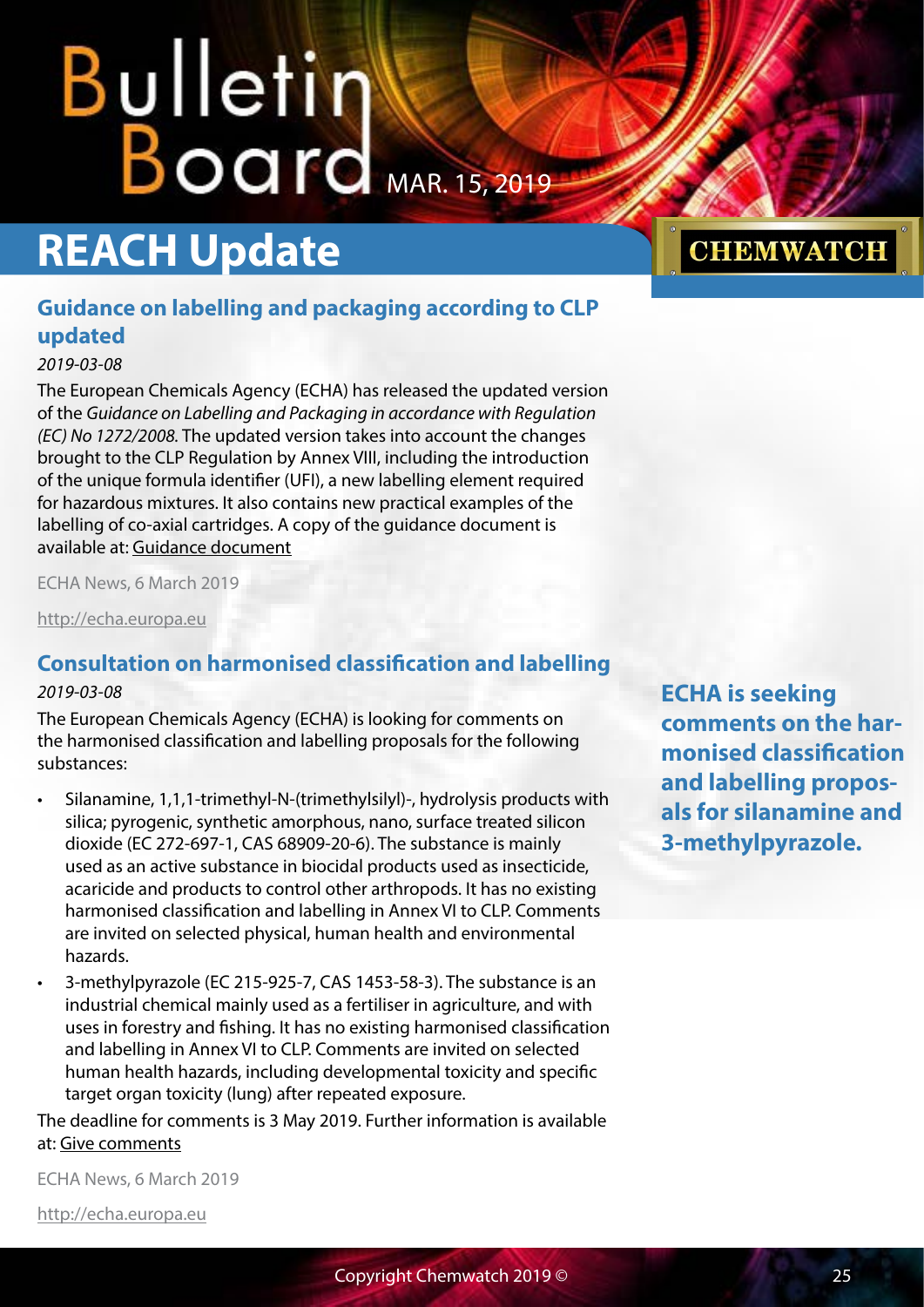## <span id="page-25-0"></span>**REACH Update**

## **New proposals and intentions to harmonise classification and labelling**

*2019-03-08*

The proposal to harmonise the classification and labelling of [2-ethyl-2-\[\[\(1](http://elmlinks.echa.europa.eu/c/4/?T=OTMzMDcxOTU%3AcDEtYjE5MDY1LWE4YmExYmI5NTliZTQzYzA5NmRiOWY4ZjYzNTQ3ZjAy%3AbmF0QGNoZW13YXRjaC5uZXQ%3AbGVhZC1hMDI0MDJjZmMwZTBlNzExODBmYTAwNTA1Njk1MmIzMS0yMmI5YWJlMjgxNDg0NzJhYjAyOWY4ODVhNDE1YTIxNA%3AZmFsc2U%3AOA%3A%3AaHR0cHM6Ly9lY2hhLmV1cm9wYS5ldS9yZWdpc3RyeS1vZi1jbGgtaW50ZW50aW9ucy11bnRpbC1vdXRjb21lLy0vZGlzbGlzdC9kZXRhaWxzLzBiMDIzNmUxODJlZWFjNzE_X2NsZGVlPWJtRjBRR05vWlcxM1lYUmphQzV1WlhRJTNkJnJlY2lwaWVudGlkPWxlYWQtYTAyNDAyY2ZjMGUwZTcxMTgwZmEwMDUwNTY5NTJiMzEtMjJiOWFiZTI4MTQ4NDcyYWIwMjlmODg1YTQxNWEyMTQmZXNpZD03NWQ0NjI0ZC1mMDNmLWU5MTEtODEwYS0wMDUwNTY5NTJiMzE&K=gS_8-4oewO3L_KfhERSu0A) [oxoallyl\)oxy\]methyl\]-1,3-propanediyl diacrylate; 2,2-bis\(acryloyloxymethyl\)](http://elmlinks.echa.europa.eu/c/4/?T=OTMzMDcxOTU%3AcDEtYjE5MDY1LWE4YmExYmI5NTliZTQzYzA5NmRiOWY4ZjYzNTQ3ZjAy%3AbmF0QGNoZW13YXRjaC5uZXQ%3AbGVhZC1hMDI0MDJjZmMwZTBlNzExODBmYTAwNTA1Njk1MmIzMS0yMmI5YWJlMjgxNDg0NzJhYjAyOWY4ODVhNDE1YTIxNA%3AZmFsc2U%3AOA%3A%3AaHR0cHM6Ly9lY2hhLmV1cm9wYS5ldS9yZWdpc3RyeS1vZi1jbGgtaW50ZW50aW9ucy11bnRpbC1vdXRjb21lLy0vZGlzbGlzdC9kZXRhaWxzLzBiMDIzNmUxODJlZWFjNzE_X2NsZGVlPWJtRjBRR05vWlcxM1lYUmphQzV1WlhRJTNkJnJlY2lwaWVudGlkPWxlYWQtYTAyNDAyY2ZjMGUwZTcxMTgwZmEwMDUwNTY5NTJiMzEtMjJiOWFiZTI4MTQ4NDcyYWIwMjlmODg1YTQxNWEyMTQmZXNpZD03NWQ0NjI0ZC1mMDNmLWU5MTEtODEwYS0wMDUwNTY5NTJiMzE&K=gS_8-4oewO3L_KfhERSu0A) [butyl acrylate](http://elmlinks.echa.europa.eu/c/4/?T=OTMzMDcxOTU%3AcDEtYjE5MDY1LWE4YmExYmI5NTliZTQzYzA5NmRiOWY4ZjYzNTQ3ZjAy%3AbmF0QGNoZW13YXRjaC5uZXQ%3AbGVhZC1hMDI0MDJjZmMwZTBlNzExODBmYTAwNTA1Njk1MmIzMS0yMmI5YWJlMjgxNDg0NzJhYjAyOWY4ODVhNDE1YTIxNA%3AZmFsc2U%3AOA%3A%3AaHR0cHM6Ly9lY2hhLmV1cm9wYS5ldS9yZWdpc3RyeS1vZi1jbGgtaW50ZW50aW9ucy11bnRpbC1vdXRjb21lLy0vZGlzbGlzdC9kZXRhaWxzLzBiMDIzNmUxODJlZWFjNzE_X2NsZGVlPWJtRjBRR05vWlcxM1lYUmphQzV1WlhRJTNkJnJlY2lwaWVudGlkPWxlYWQtYTAyNDAyY2ZjMGUwZTcxMTgwZmEwMDUwNTY5NTJiMzEtMjJiOWFiZTI4MTQ4NDcyYWIwMjlmODg1YTQxNWEyMTQmZXNpZD03NWQ0NjI0ZC1mMDNmLWU5MTEtODEwYS0wMDUwNTY5NTJiMzE&K=gS_8-4oewO3L_KfhERSu0A); trimethylolpropane triacrylate (EC 239-701-3, CAS 15625- 89-5) has been submitted.

An intention to harmonise the classification and labelling of [perfluoroheptanoic acid](http://elmlinks.echa.europa.eu/c/4/?T=OTMzMDcxOTU%3AcDEtYjE5MDY1LWE4YmExYmI5NTliZTQzYzA5NmRiOWY4ZjYzNTQ3ZjAy%3AbmF0QGNoZW13YXRjaC5uZXQ%3AbGVhZC1hMDI0MDJjZmMwZTBlNzExODBmYTAwNTA1Njk1MmIzMS0yMmI5YWJlMjgxNDg0NzJhYjAyOWY4ODVhNDE1YTIxNA%3AZmFsc2U%3AOQ%3A%3AaHR0cHM6Ly9lY2hhLmV1cm9wYS5ldS9yZWdpc3RyeS1vZi1jbGgtaW50ZW50aW9ucy11bnRpbC1vdXRjb21lLy0vZGlzbGlzdC9kZXRhaWxzLzBiMDIzNmUxODMzMzg2MWM_X2NsZGVlPWJtRjBRR05vWlcxM1lYUmphQzV1WlhRJTNkJnJlY2lwaWVudGlkPWxlYWQtYTAyNDAyY2ZjMGUwZTcxMTgwZmEwMDUwNTY5NTJiMzEtMjJiOWFiZTI4MTQ4NDcyYWIwMjlmODg1YTQxNWEyMTQmZXNpZD03NWQ0NjI0ZC1mMDNmLWU5MTEtODEwYS0wMDUwNTY5NTJiMzE&K=W2dt4QFsMy0UX5iFeVii-w) (EC 206-798-9, CAS 375-85-9) has also been received. Further information is available at: [Registry of CLH intentions](http://elmlinks.echa.europa.eu/c/4/?T=OTMzMDcxOTU%3AcDEtYjE5MDY1LWE4YmExYmI5NTliZTQzYzA5NmRiOWY4ZjYzNTQ3ZjAy%3AbmF0QGNoZW13YXRjaC5uZXQ%3AbGVhZC1hMDI0MDJjZmMwZTBlNzExODBmYTAwNTA1Njk1MmIzMS0yMmI5YWJlMjgxNDg0NzJhYjAyOWY4ODVhNDE1YTIxNA%3AZmFsc2U%3AMTA%3A%3AaHR0cHM6Ly9lY2hhLmV1cm9wYS5ldS9yZWdpc3RyeS1vZi1jbGgtaW50ZW50aW9ucy11bnRpbC1vdXRjb21lP19jbGRlZT1ibUYwUUdOb1pXMTNZWFJqYUM1dVpYUSUzZCZyZWNpcGllbnRpZD1sZWFkLWEwMjQwMmNmYzBlMGU3MTE4MGZhMDA1MDU2OTUyYjMxLTIyYjlhYmUyODE0ODQ3MmFiMDI5Zjg4NWE0MTVhMjE0JmVzaWQ9NzVkNDYyNGQtZjAzZi1lOTExLTgxMGEtMDA1MDU2OTUyYjMx&K=8fqKuVV_DdW72iAzrpPYdg)

ECHA News, 6 March 2019

<http://echa.europa.eu>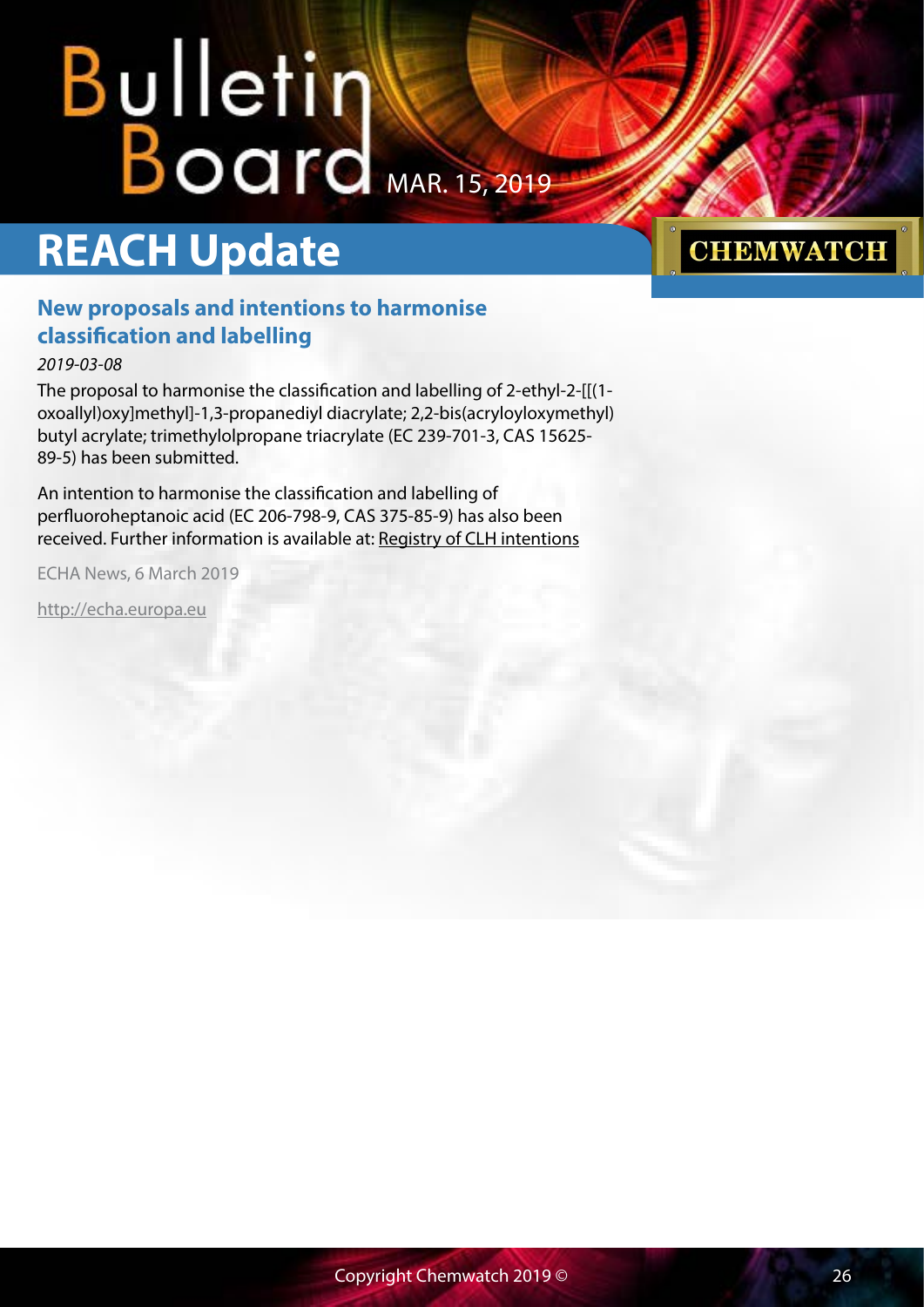## <span id="page-26-0"></span>**Janet's Corner**

## **Dessertium**

2019-03-07

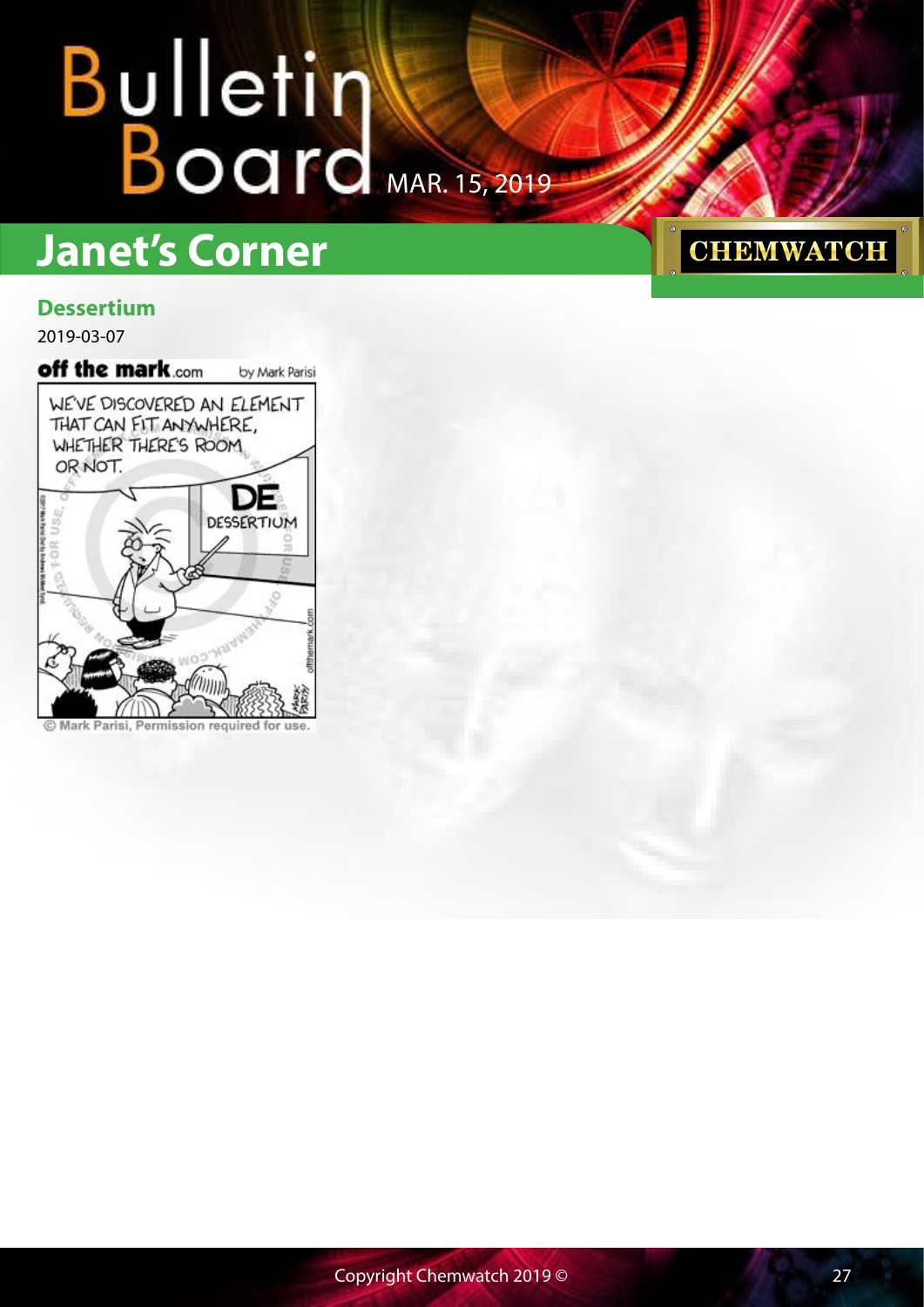## <span id="page-27-0"></span>**Hazard Alert**

## **Sodium Fluoroacetate**

#### *2019-02-18*

Sodium fluoroacetate, known in pesticide form as 1080, is the organofluorine chemical compound with the formula  $\mathsf{FCH}_\mathsf{2} \mathsf{CO}_\mathsf{2} \mathsf{Na}.$  [1] It is a naturally occurring poison found in plants in Australia, South Africa and Brazil. [2] Sodium fluoroacetate is a sodium salt of fluoroacetic acid which is a tan coloured alkaline powder with a pH of 10.3. It melts at 197- 203 degrees C with decomposition. It is soluble in water, but practically insoluble in all nonpolar solvents. Sodium fluoroacetate is stable in sunlight, at a temperature of 54 degrees C, and in tin coated metal containers. [3]

### **USES [1]**

#### Pesticide Use

Sodium fluoroacetate is used as a pesticide, especially for mammalian pest species. Farmers and graziers use the poison to protect pastures and crops from various herbivorous mammals. In New Zealand and Australia, it is also used to control invasive non-native mammals that prey on or compete with native wildlife and vegetation.

In Australia, sodium fluoroacetate is seen as a critical component of the integrated pest-control programs for rabbits, foxes, wild dogs, and feral pigs. Since 1994, broad-scale fox control using 1080 meat baits in Western Australia has significantly improved the population numbers of several native species and led, for the first time, to three species of mammals being taken off the state's endangered species list.

Worldwide, New Zealand is the largest user of sodium fluoroacetate. This high usage is attributable to the fact that, apart from two species of bat, New Zealand has no native land mammals, and those that have been introduced have had devastating effects on vegetation and native species. 1080 is used to control possums, rats, stoats, and rabbits.

Sodium fluoroacetate is used in the United States to kill coyotes. Prior to 1972 when the EPA cancelled all uses, sodium fluoroacetate was used much more widely as a cheap predacide and rodenticide; in 1985, the restricted-use "toxic collar" approval was finalised.

1080 is also used as a rodenticide in Mexico, Japan, Korea, and Israel.

**Sodium fluoroacetate, known in pesticide form as 1080, is the organofluorine chemical compound with the formula FCH2CO2Na.**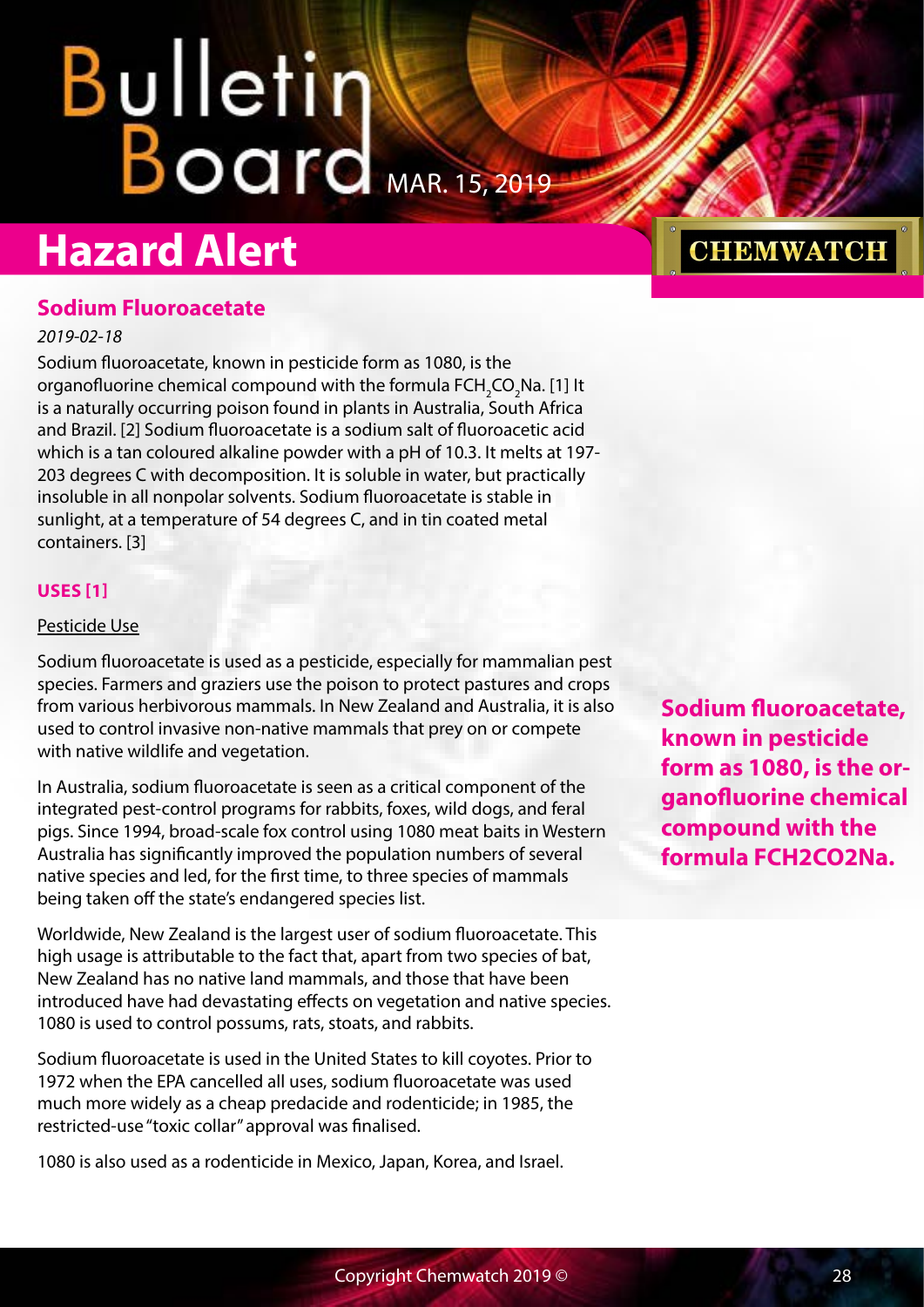## **Hazard Alert**

### **SOURCE & ROUTES OF EXPOSURE**

#### **Sources of Exposure [4]**

Occupational exposure to sodium fluoroacetate may occur through dermal contact with this compound at workplaces where sodium fluoroacetate is produced or used. Under the current permitted use pattern there will be no exposure of this compound to the general public.

#### **Routes of Exposure [5]**

Sodium fluoroacetate can affect the body if it is inhaled, if it comes into contact with the eyes or skin, or if it is swallowed. It may enter the body through the skin.

#### **HEALTH EFFECTS [6]**

#### **Acute Effects**

- Contact can irritate and burn the skin and eyes and may affect vision.
- Breathing sodium fluoroacetate can irritate the nose and throat.
- Breathing sodium fluoroacetate can irritate the lungs causing coughing and/or shortness of breath. Higher exposures can cause a build-up of fluid in the lungs (pulmonary oedema), a medical emergency, with severe shortness of breath.
- Sodium fluoroacetate can cause nausea, vomiting, diarrhoea and abdominal pain.
- Over exposure can cause hallucinations, twitching of the muscles, convulsions and serious heart rhythm changes which can cause death.

#### **Cancer Hazard**

• Sodium fluoroacetate has not been tested for its ability to cause cancer in animals.

#### **Reproductive Hazard**

There is limited evidence that sodium fluoroacetate may damage the testes.

#### **Other Long-Term Effects**

- Sodium fluoroacetate may damage the kidneys.
- Repeated exposure may affect the liver and thyroid gland.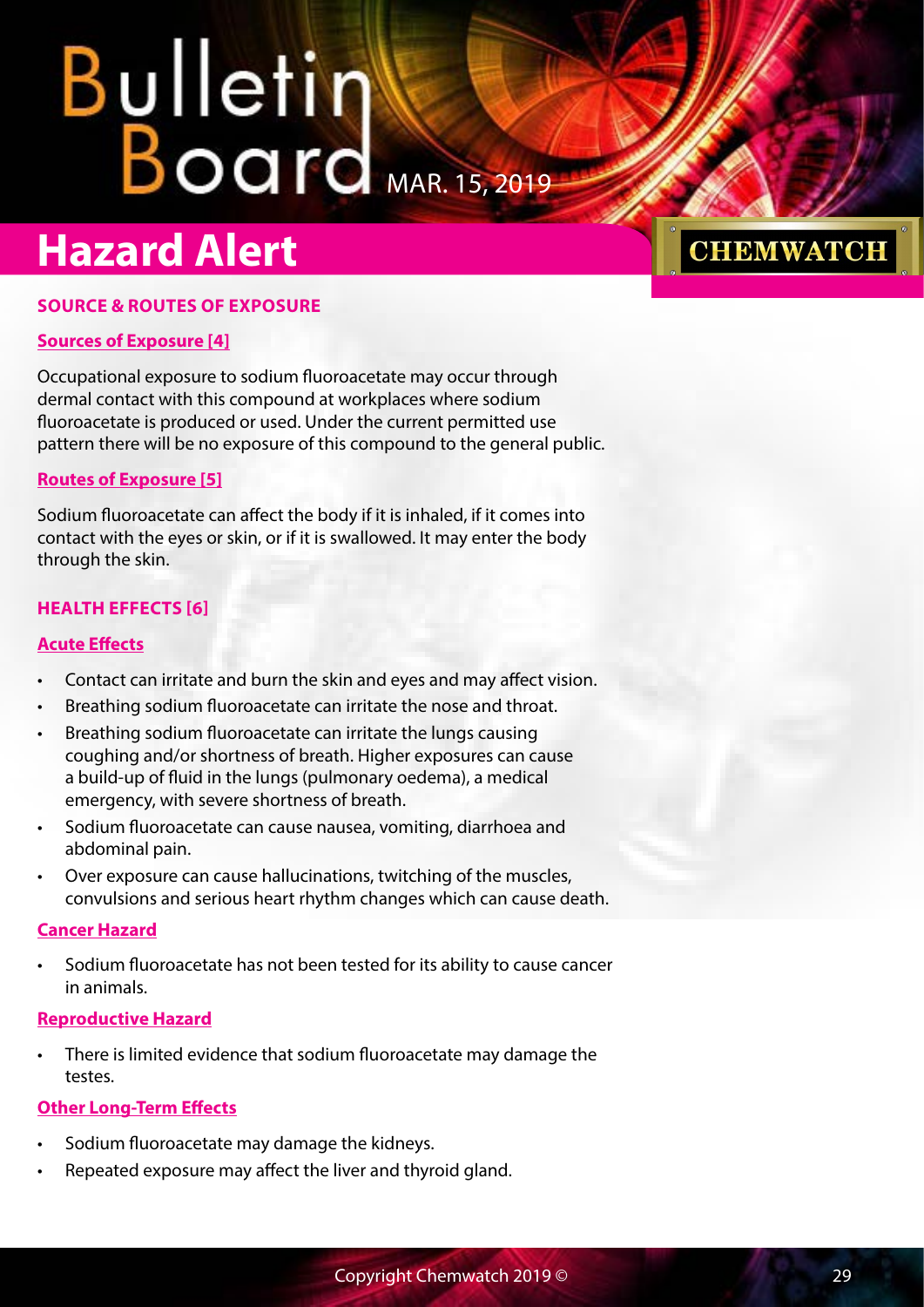# Bulletin War. 15, 2019

## **Hazard Alert**

### **SAFETY [7]**

### **First Aid Measures**

- If inhaled: If breathed in, move person into fresh air. If not breathing, give artificial respiration. Consult a physician.
- In case of skin contact: Wash off with soap and plenty of water. Take victim immediately to hospital. Consult a physician.
- In case of eye contact: Flush eyes with water as a precaution.
- If swallowed: Never give anything by mouth to an unconscious person. Rinse mouth with water. Consult a physician.

### **Exposure Controls & Personal Protection**

### Engineering Controls

- Avoid contact with skin, eyes and clothing.
- Wash hands before breaks and immediately after handling the product.

#### Personal Protective Equipment

The following personal protective equipment is recommended when handling sodium fluoroacetate:

- Eye/face protection: Face shield and safety glasses Use equipment for eye protection tested and approved under appropriate government standards such as NIOSH (US) or EN 166(EU).
- Skin protection: Handle with gloves. Gloves must be inspected prior to use. Use proper glove removal technique to avoid skin contact with this product. Dispose of contaminated gloves after use in accordance with applicable laws and good laboratory practices. Wash and dry hands. The selected protective gloves have to satisfy the specifications of EU Directive 89/686/EEC and the standard EN 374 derived from it.
- Body Protection: Complete suit protecting against chemicals. The type of protective equipment must be selected according to the concentration and amount of the dangerous substance at the specific workplace.
- Respiratory protection: Where risk assessment shows air-purifying respirators are appropriate use a full-face particle respirator type N100 (US) or type P3 (EN 143) respirator cartridges as a backup to engineering controls. If the respirator is the sole means of protection, use a full-face supplied air respirator. Use respirators and components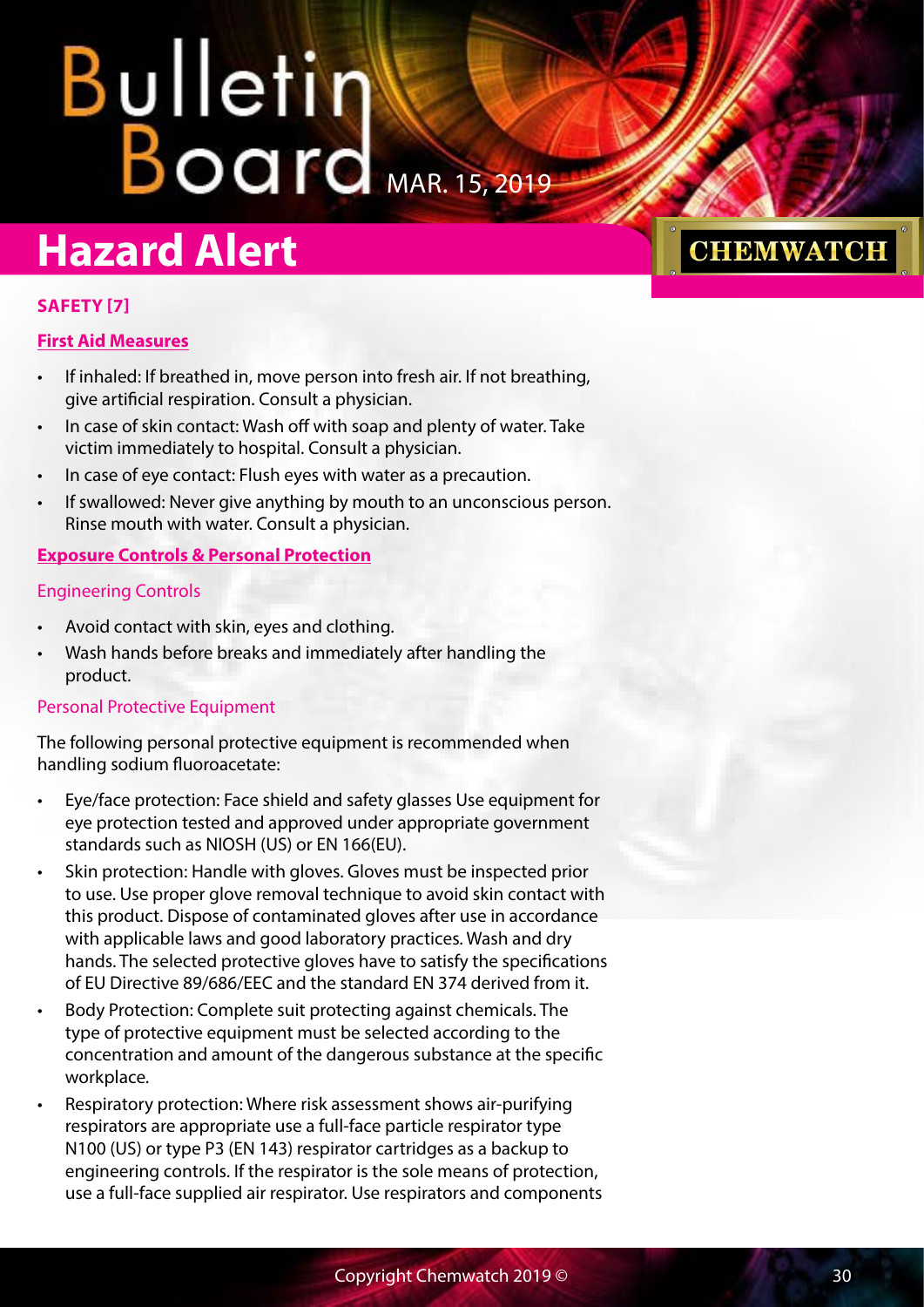## Bulletin War. 15, 2019

## **Hazard Alert**

tested and approved under appropriate government standards such as NIOSH (US) or CEN (EU).

### **REGULATION**

### **United States [8]**

OSHA: The United States Occupational Safety & Health Administration has set the following Permissible Exposure Limits (PEL) for sodium fluoroacetate:

- General Industry: 0.05 mg/m3 (Skin);
- Construction Industry: 0.05 mg/m3 TWA (Skin)

ACGIH: The American Conference of Governmental Industrial Hygienists has set a Threshold Limit Value (TLV) for sodium fluoroacetate of 0.05 mg/ m3 TWA (Skin)

NIOSH: The National Institute for Occupational Safety and Health has set a Recommended Exposure Limit (REL)for sodium fluoroacetate of 0.05 mg/ m3 TWA (Skin), 0.15 mg/m3 STEL (Skin)

### **Australia [9]**

Safe Work Australia: Safe Work Australia has set the following Time Weighted Average (TWA) concentration for sodium fluoroacetate 0.05 mg/ m3 for a 40-hour work week and a 15-minute short-term exposure limit (STEL) of 0.15 mg/m3.

#### **REFERENCES**

- 1. [https://en.wikipedia.org/wiki/Sodium\\_fluoroacetate](https://en.wikipedia.org/wiki/Sodium_fluoroacetate)
- 2. <http://www.toxipedia.org/pages/viewpage.action?pageId=6015922>
- 3. <http://archive.epa.gov/pesticides/reregistration/web/pdf/3073fact.pdf>
- 4. [http://toxnet.nlm.nih.gov/cgi-bin/sis/search/a?dbs+hsdb:@term+@](http://toxnet.nlm.nih.gov/cgi-bin/sis/search/a?dbs+hsdb:@term+@DOCNO+743) [DOCNO+743](http://toxnet.nlm.nih.gov/cgi-bin/sis/search/a?dbs+hsdb:@term+@DOCNO+743)
- 5. <http://www.cdc.gov/niosh/docs/81-123/pdfs/0564.pdf>
- 6. <http://nj.gov/health/eoh/rtkweb/documents/fs/1700.pdf>
- 7. [http://www.sigmaaldrich.com/MSDS/MSDS/DisplayMSDSPage.do?cou](http://www.sigmaaldrich.com/MSDS/MSDS/DisplayMSDSPage.do?country=AU&language=en&productNumber=71520&brand=SIAL&PageToGoToURL=http%3A%2F%2Fwww.sigmaaldrich.com%2Fcatalog%2Fproduct%2Fsial%2F71520%3Flang%3Den) [ntry=AU&language=en&productNumber=71520&brand=SIAL&PageTo](http://www.sigmaaldrich.com/MSDS/MSDS/DisplayMSDSPage.do?country=AU&language=en&productNumber=71520&brand=SIAL&PageToGoToURL=http%3A%2F%2Fwww.sigmaaldrich.com%2Fcatalog%2Fproduct%2Fsial%2F71520%3Flang%3Den) [GoToURL=http%3A%2F%2Fwww.sigmaaldrich.com%2Fcatalog%2Fpro](http://www.sigmaaldrich.com/MSDS/MSDS/DisplayMSDSPage.do?country=AU&language=en&productNumber=71520&brand=SIAL&PageToGoToURL=http%3A%2F%2Fwww.sigmaaldrich.com%2Fcatalog%2Fproduct%2Fsial%2F71520%3Flang%3Den) [duct%2Fsial%2F71520%3Flang%3Den](http://www.sigmaaldrich.com/MSDS/MSDS/DisplayMSDSPage.do?country=AU&language=en&productNumber=71520&brand=SIAL&PageToGoToURL=http%3A%2F%2Fwww.sigmaaldrich.com%2Fcatalog%2Fproduct%2Fsial%2F71520%3Flang%3Den)
- 8. [https://www.osha.gov/dts/chemicalsampling/data/CH\\_267600.html](https://www.osha.gov/dts/chemicalsampling/data/CH_267600.html)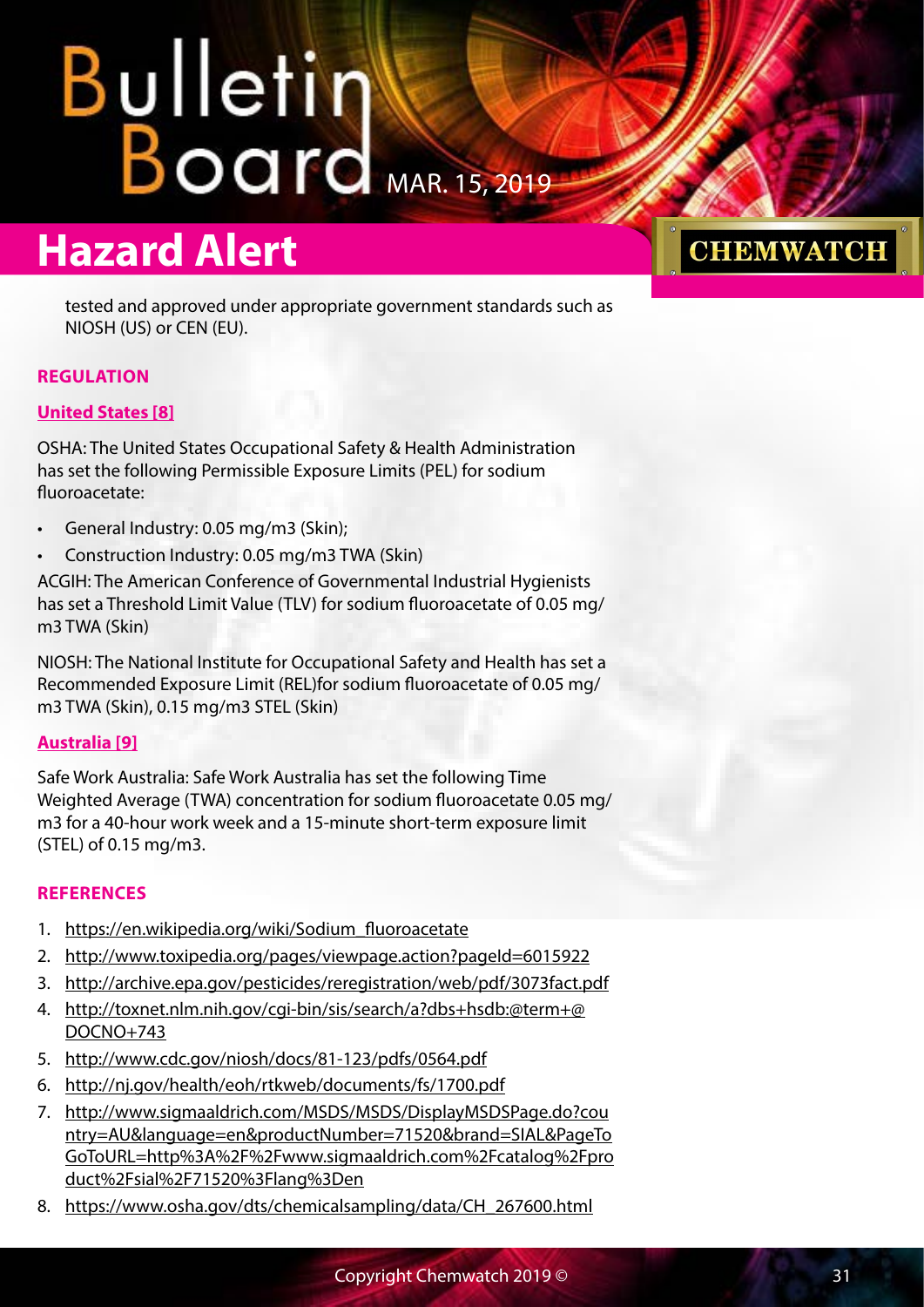## **Hazard Alert**

**CHEMWATCH** 

9. [http://www.safeworkaustralia.gov.au/sites/SWA/about/Publications/](http://www.safeworkaustralia.gov.au/sites/SWA/about/Publications/Documents/772/Workplace-exposure-standards-airborne-contaminants.pdf) [Documents/772/Workplace-exposure-standards-airborne](http://www.safeworkaustralia.gov.au/sites/SWA/about/Publications/Documents/772/Workplace-exposure-standards-airborne-contaminants.pdf)[contaminants.pdf](http://www.safeworkaustralia.gov.au/sites/SWA/about/Publications/Documents/772/Workplace-exposure-standards-airborne-contaminants.pdf)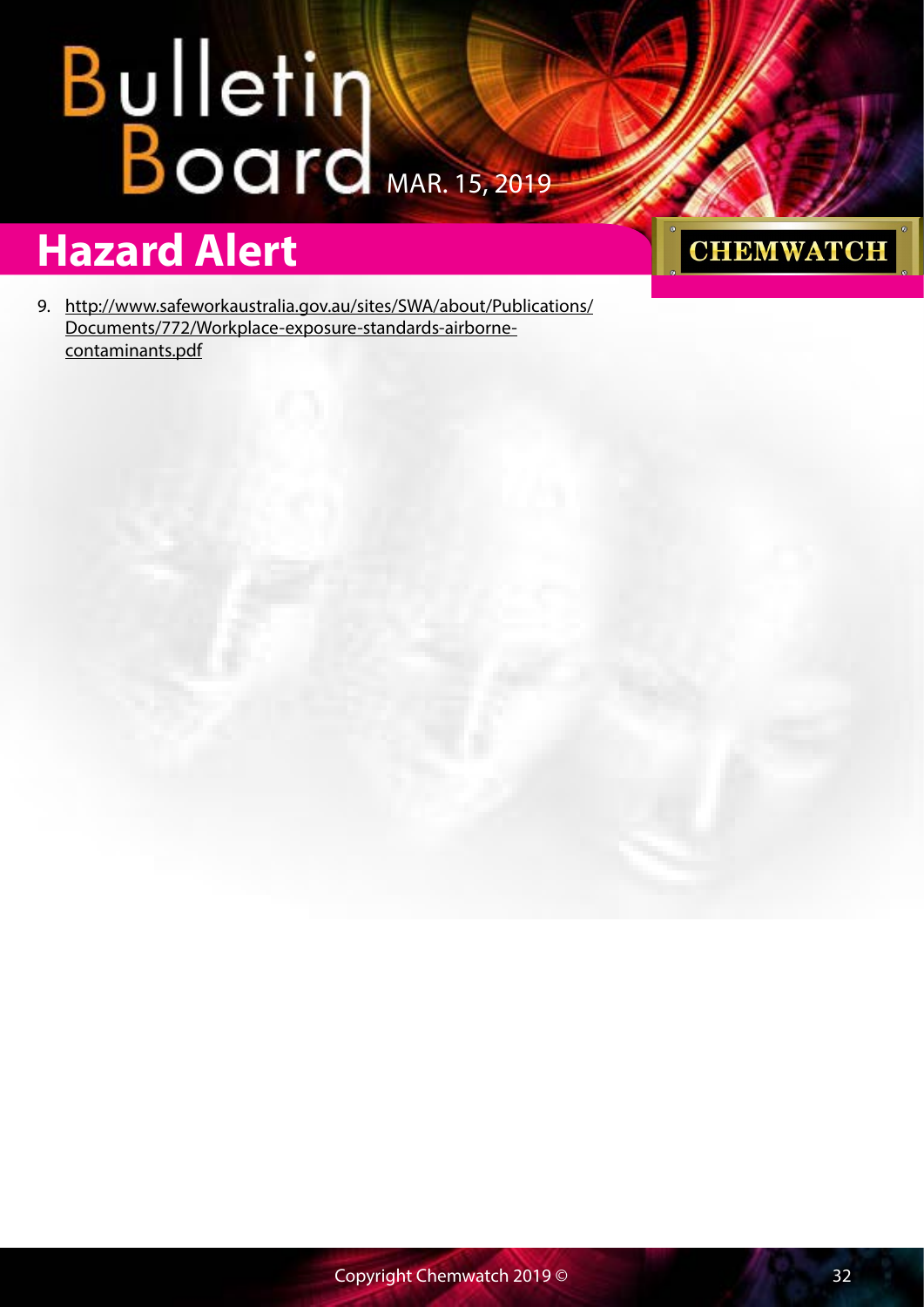## <span id="page-32-0"></span>**Gossip**

## **Digesting hydrocarbons**

### *2019-02-19*

Volatile organic compounds can be found in the air—everywhere. A wide range of sources, including from plants, cooking fuels and household cleaners, emit these compounds directly. They also can be formed in the atmosphere through a complex network of photochemical reactions. Researchers at Sandia National Laboratories and colleagues from other institutions investigated the reactions of hydroxyl and methylperoxy radicals to understand their impact on the atmosphere's ability to process pollutants. This work, which was published in Nature Communications, showed that the reactions can impact levels of a key chemical marker used to assess the understanding of the processing and abundances of pollutants. This ultimately helps our understanding of how both nature and human activity affect the chemical composition of the atmosphere. Recent studies in this area had indicated that the reaction of methylperoxy with the hydroxyl radical occurs more rapidly than previously thought, and so this reaction could change the current understanding of chemistry in both low-temperature combustion and the Earth's atmosphere. The hydroxyl radical, an important molecule in combustion and atmospheric chemistry, initiates the oxidation, or processing, of fuel and pollutant molecules. When this radical reacts with fuel molecules in the presence of oxygen, a new class of radicals—known as peroxy radicals—is formed. In the Earth's atmosphere, when the hydroxyl radical reacts with methane (which is both a greenhouse gas and the most abundant hydrocarbon), methylperoxy is created.

### Impacts to combustion

Rebecca Caravan, a Sandia postdoctoral appointee and lead researcher of the collaborative new effort, said investigating the subsequent reactions of peroxy radicals is critical to understanding low-temperature combustion because the peroxy radical's fate determines to what extent fuel will undergo autoignition. The researchers wanted to understand how the reaction of hydroxyl and methylperoxy radicals could impact this—for example, whether autoignition could be inhibited due to the removal of reactive radicals and the production of relatively unreactive chemicals. "Determining the impact of any specific reaction within any given environment requires knowing both how fast the reaction occurs and the products of the reaction," she said. "Carefully quantifying the products is often the more difficult task. A relatively small change in in these reactions can significantly change the magnitude and even the direction of the impact a reaction has in a given environment." Recent

## **CHEMWATCH**

**Researchers at Sandia National Laboratories and colleagues from other institutions investigated the reactions of hydroxyl and methylperoxy radicals to understand their impact on the atmosphere's ability to process pollutants.**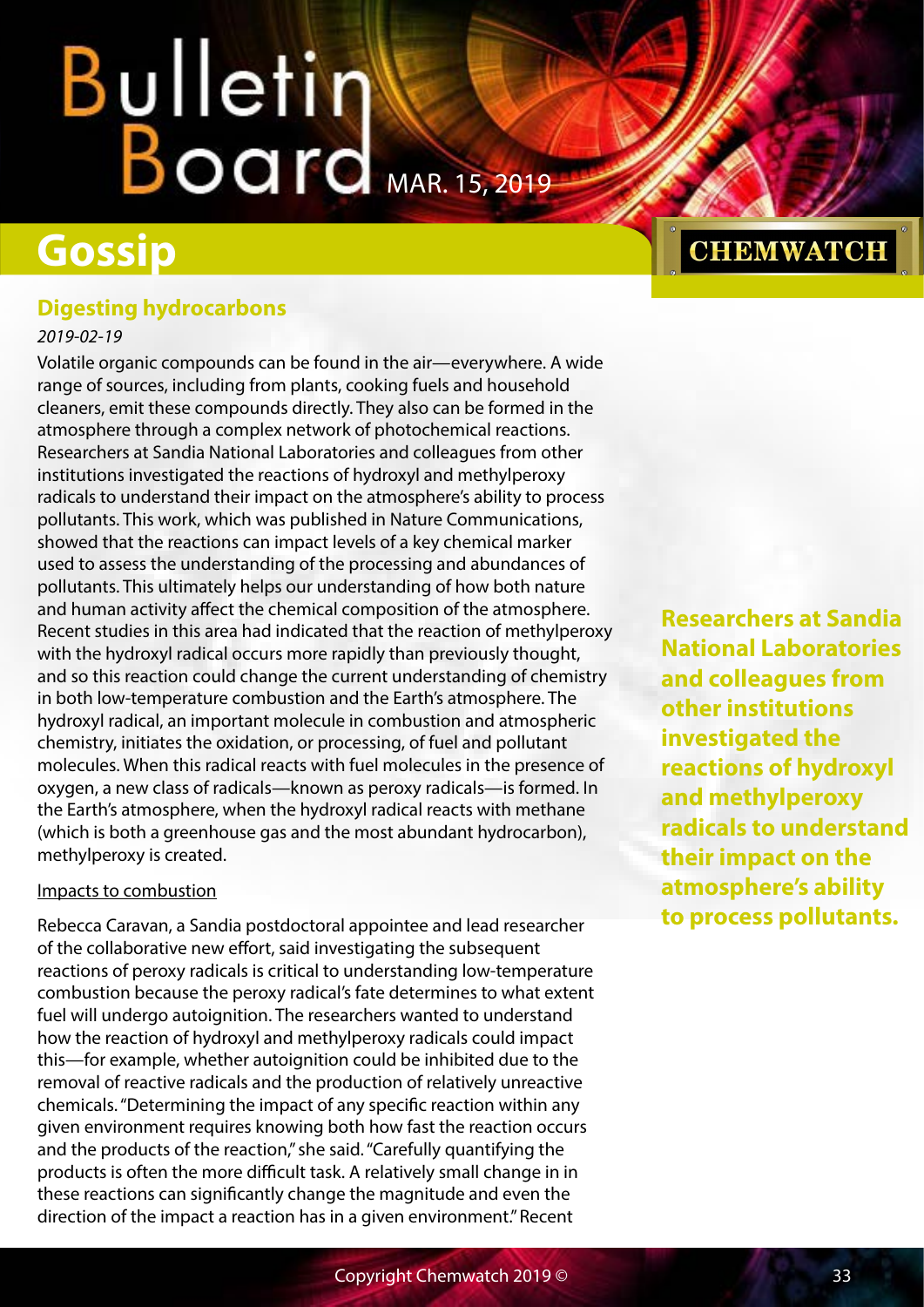## **Gossip**

theoretical work indicated that a possible product of the hydroxyl radical and methylperoxy reaction could be methanol and oxygen. These products would have significant effect on our understanding of the chemistry in Earth's troposphere—the part of the atmosphere between zero to 10 kilometres (6 miles), which contains around 75 percent of the atmosphere's mass. Caravan said that methanol has long been significantly underpredicted in the troposphere by atmospheric modelers. Because methanol can be formed from multiple sequences of oxidation reactions in the troposphere, understanding how chemical reactions contribute to the levels of methanol in the atmosphere sheds light on how the atmosphere processes hydrocarbons emitted by both nature and human activity, therefore helping us understand the influence of both on the chemical composition of the atmosphere. Sandia combustion chemist Craig Taatjes, the principal investigator of this research effort, said, "We recognised that our fundamental measurements of methanol yield from the hydroxyl radical and methylperoxy reaction could have an impact on modelled atmospheric methanol abundance, so we brought in modeller colleagues who could focus on those consequences of our investigations."

#### International collaboration

The discrepancy between modelled and measured methanol is particularly significant in the remote troposphere—regions with relatively limited influence from human activity. Dwayne Heard, professor of atmospheric chemistry at the University of Leeds in the United Kingdom, said an understanding of these regions is needed before human changes can be understood. "We know that changes in man-made emissions are leading to a warming of the atmosphere and a deterioration in the quality of the air that we breathe," Heard said. "However, set against this are natural, dominant processes that occur everywhere—for example, over the oceans where there is relatively little influence from humans." Studies of radical-radical chemistry are complicated; the multiple side reactions need to be understood along with the reaction of interest. To tackle this, researchers from Sandia and NASA's Jet Propulsion Laboratory employed the world-renowned capabilities at Sandia's Combustion Research Facility and the Advanced Light Source at Lawrence Berkeley National Laboratory. The researchers relied on the Sandia Multiplexed Photoionisation Mass Spectrometer instruments developed by Sandia researchers David Osborn and Lenny Sheps. The team also used the tunable vacuum ultraviolet ionising radiation from the Chemical Dynamics beamline at the Advanced Light Source to observe and characterise the chemistry and reaction products. The researchers then worked to interpret their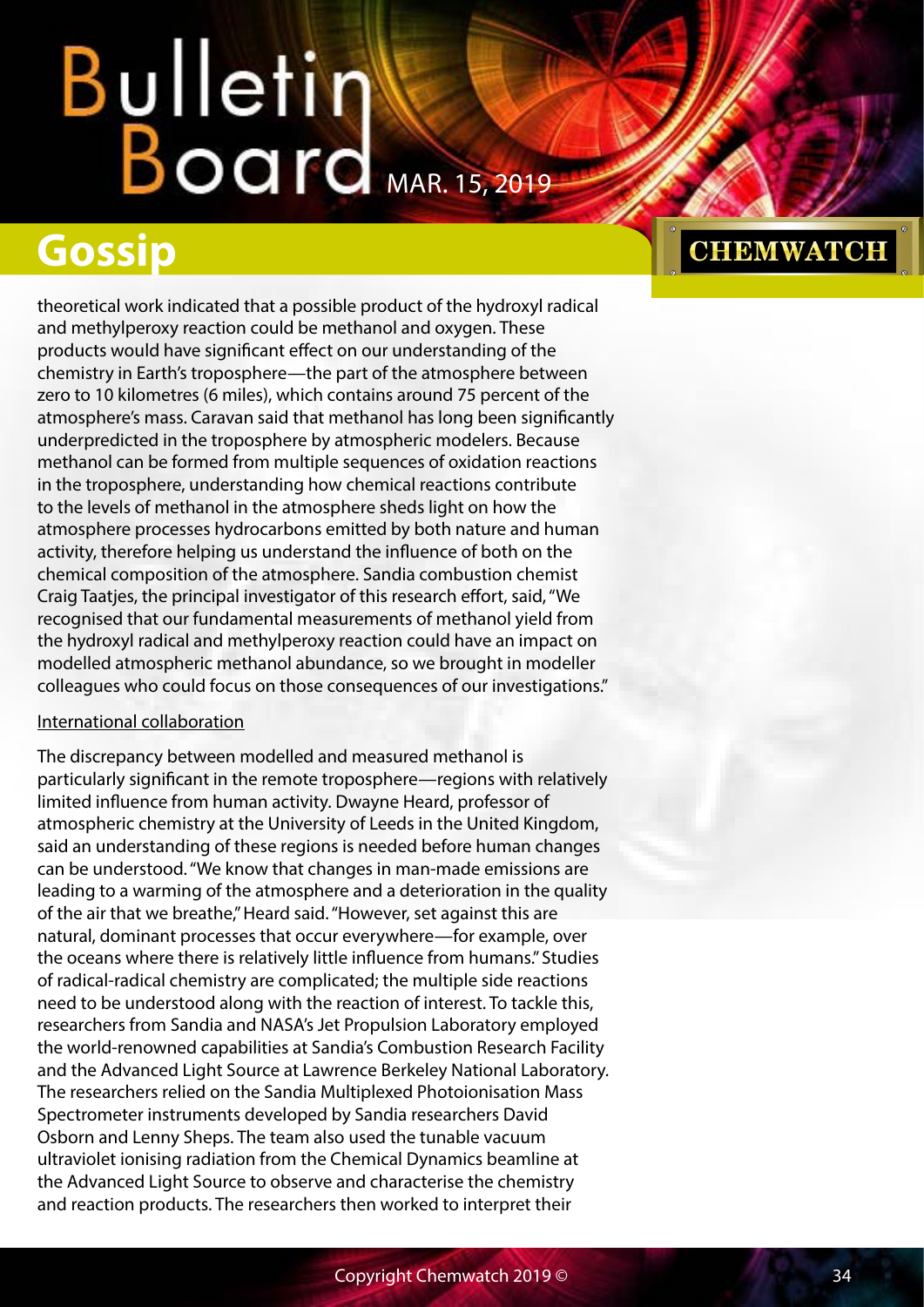## **Gossip**

experimental observations via models and calculations. They examined the role of longer timescale chemistry on the reaction products by collaborating with partners at the University of Lille in France, who used their atmospheric simulation chamber. Additional team members at the University of Bristol in the United Kingdom used a global chemical model to assess the experimental results on the troposphere. "It was a highly collaborative, international project with each party bringing their own world-class capabilities," said Caravan. The Sandia team was funded by the Department of Energy's Basic Energy Sciences Office. The co-authors of the paper were supported by NASA and British and French agencies.

### Impact on the atmosphere

Because of this collaborative effort, it is now understood that in the troposphere around 25 percent of methylperoxy radicals are removed by the fast reaction with the hydroxyl radical, meaning that fewer peroxy radicals undergo other reactions known to lead to methanol. To counterbalance that, the methanol yield from the reaction of hydroxyl radicals with methylperoxy would need to be about 15 percent, but the authors' measure yields in the range 6-9 percent. The implications of this result on the understanding of tropospheric methanol are significant. The hydroxyl radical and methylperoxy reaction fails to resolve the discrepancy between higher measured and lower modelled methanol abundances; in fact, this discrepancy is now exacerbated. Methanol in remote regions is now underpredicted by around a factor of 1.5 in global models of the atmosphere. "This work highlights our incomplete understanding of key tropospheric chemical reactivity. We are missing significant reactions, opening the door to further investigation," Caravan said. Alexander Archibald, a Cambridge University professor and an expert in the field, says the experiments led by Caravan demonstrate that methanol has additional secrets to reveal. "While the reaction between methylperoxy radicals and hydroxyl radicals may not be a major source of methanol, models still underestimate the amount of methanol," said Archibald. "The exciting work that Caravan and co-workers have performed closes one chapter in the story, but the book remains unfinished. Further work is required to help complete our understanding of this important compound in the atmosphere."

Phys.org, 11 February 2019

<http://phys.org>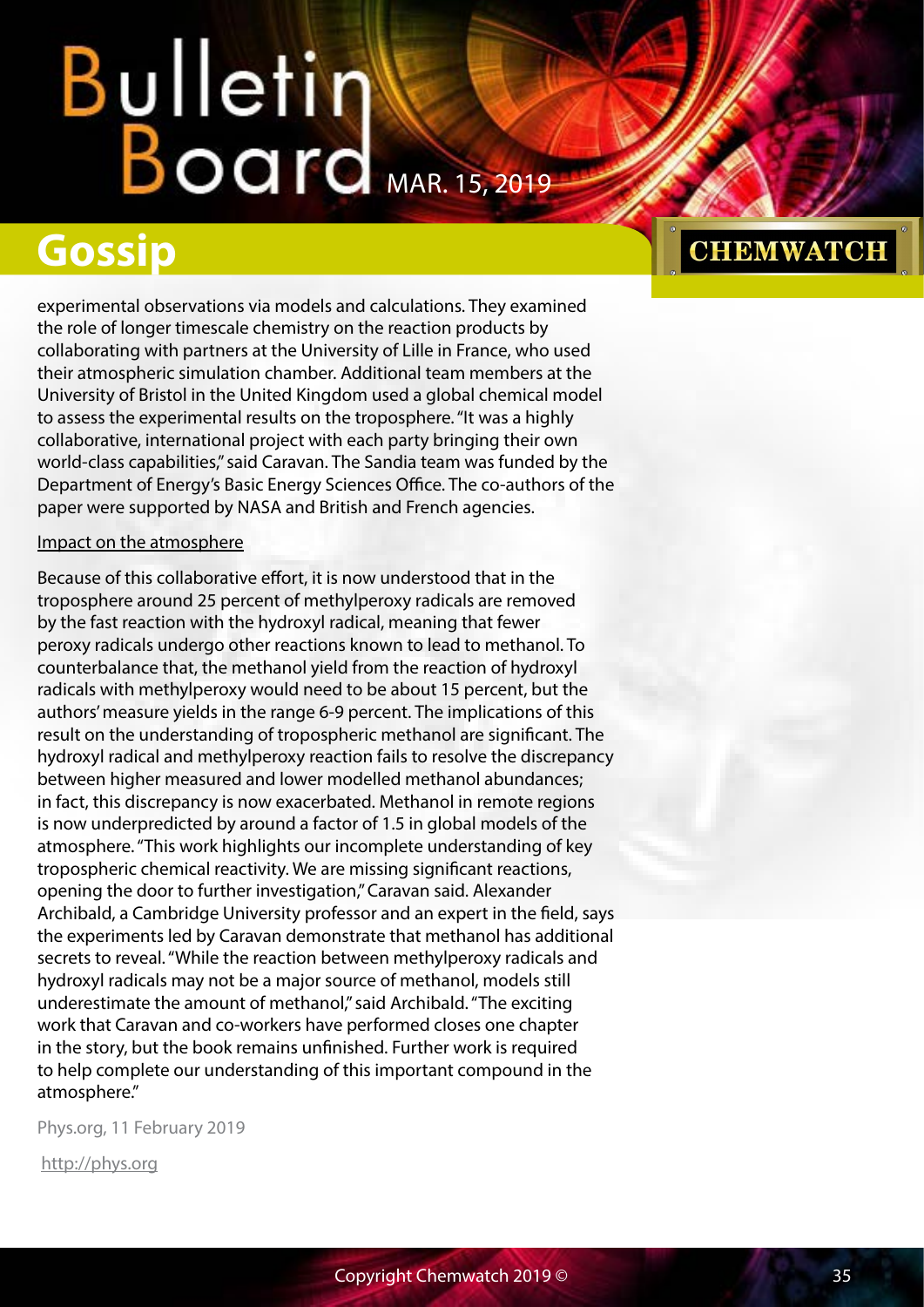## <span id="page-35-0"></span>**Gossip**

### **A better way to make acrylics**

#### *2019-02-19*

Acrylics are an incredibly diverse and useful family of chemicals used in all kinds of products, from diapers to nail polish. Now, a team of researchers from UConn and ExxonMobil describe a new process for making them. The new method would increase energy efficiency and reduce toxic by-products, they report in the Feb. 8 issue of Nature Communications. The global market for acrylic acid is enormous. The world used close to 5 million metric tonnes of it in 2013, according to industry group PetroChemicals Europe. And no wonder, for acrylics and the closely related acrylates are the building blocks for many kinds of plastics, glues, textiles, dyes, paints, and papers. Strung together in long chains, they can make all kinds of useful materials. Acrylate mixed with sodium hydroxide, for example, makes a super absorbent material used in diapers. Add extra methyl groups (carbon plus three hydrogens), and acrylate makes plexiglass. The current industrial processes for making acrylics require high temperatures close to 450 F, and produce unwanted and sometimes harmful by-products, such as ethylene, carbon dioxide, and hydrogen cyanide. UConn chemist Steve Suib, director of the University's Institute for Materials Science, and colleagues at UConn and ExxonMobil have designed a new way of making acrylics at mild temperatures. Their technique can be finely tuned to avoid producing unwanted chemicals. "Scientists at ExxonMobil Research & Engineering partnering with professor Suib's group in UConn have been probing new technologies that can lower energy intensity, skip steps, improve energy efficiency, and reduce CO2 footprint in the production process of acrylics," says Partha Nandi, a chemist at ExxonMobil. "The recent publication in Nature Communications describes discovery of a new route to produce a class of acrylate derivatives in potentially fewer steps and with less energy." The technique uses a porous catalyst made of manganese and oxygen. Catalysts are materials used to speed up reactions. Often, they provide a surface for the molecules to sit on while they react with each other, helping them to meet up in the right configurations to do the deed. In this case, the pores fill that role. The pores are 20 to 500 Angstroms wide, big enough for fairly large molecules to fit inside. The manganese atoms in the material can trade their electrons with nearby oxygens, which makes it easier for the right chemical reactions to happen. Depending on the starting ingredients, the catalyst can facilitate all different kinds of acrylics and acrylates, with very little waste, Suib says. "We hope this can be scaled up," he says. "We want to maximise yield, minimise temperature, and make an even more active catalyst," that will help the reaction go faster. The

## **CHEMWATCH**

**A team of researchers from UConn and ExxonMobil describe a new process for making acrylics.**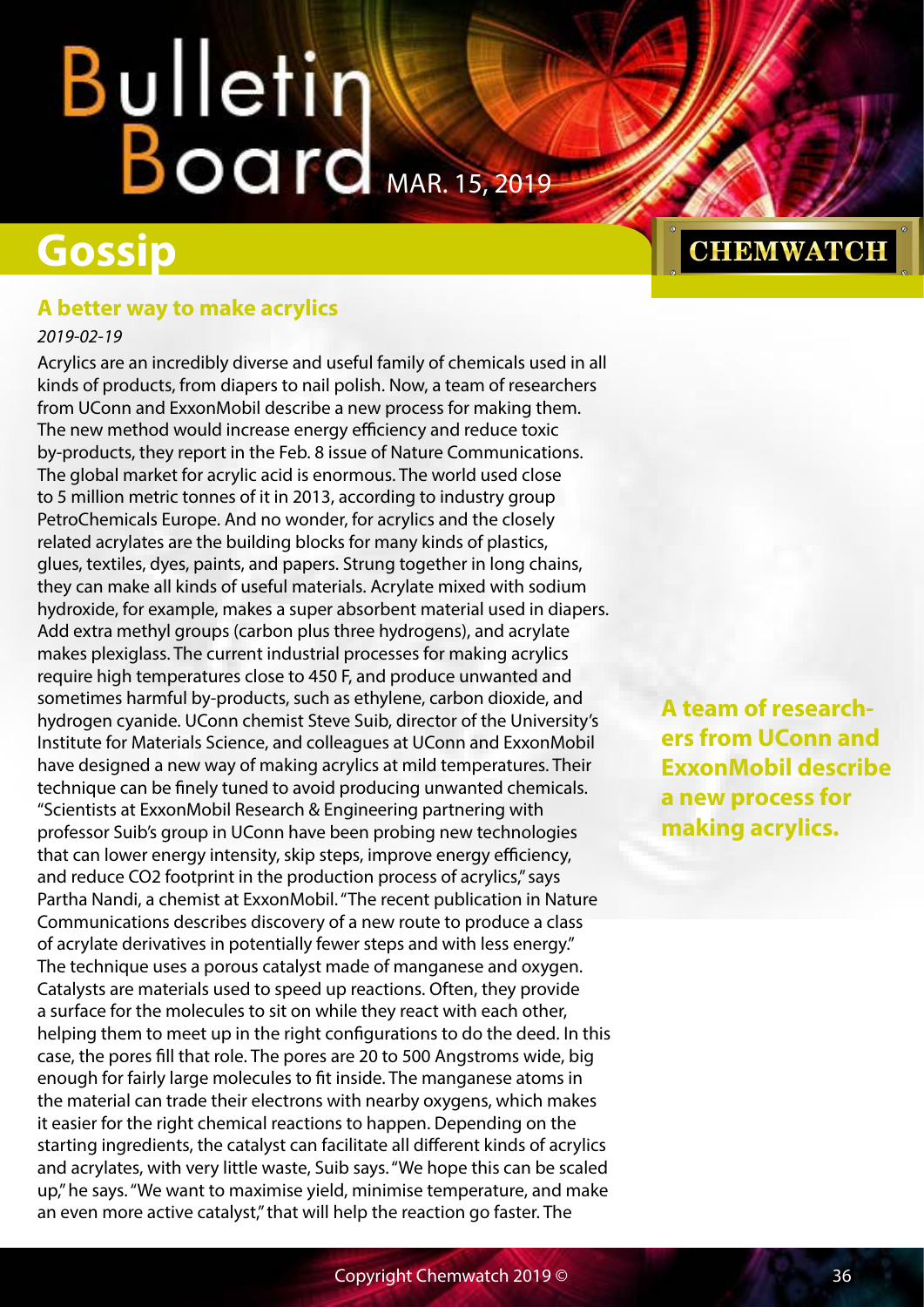# Bulletin Board MAR. 15, 2019

### **Gossip**

group also found adding a little bit of lithium helped speed things up, too. They are currently studying the exact role of lithium, and experimenting with ways of improving the manganese and oxygen catalyst.

Phys.org, 11 February 2019

<http://phys.org>

#### **Can couches and vinyl floors make kids really sick?** *2019-02-19*

#### Children who live in homes with all vinyl flooring or flame-retardant chemicals in the sofa have significantly higher concentrations of potentially harmful compounds in their blood or urine than children who live in homes that don't, according to a new study. The study shows that kids living in homes where the sofa in the main living area contains flameretardant polybrominated diphenyl ethers (PBDEs) in its foam have a six-fold higher concentration of PBDEs in their blood serum. In laboratory tests, scientists have linked exposure to PBDEs to neurodevelopmental delays, obesity, endocrine and thyroid disruption, cancer, and other diseases. In the new study, researchers found that children from homes with vinyl flooring in all areas had concentrations of benzyl butyl phthalate metabolite in their urine 15 times higher than those in children living with no vinyl flooring. Experts have linked benzyl butyl phthalate to respiratory disorders, skin irritations, multiple myeloma, and reproductive disorders. "SVOCs are widely used in electronics, furniture, and building materials and can be detected in nearly all indoor environments," says Heather Stapleton, an associate professor of environmental health at Duke University's Nicholas School of the Environment. "Human exposure to them is widespread, particularly for young children who spend most of their time indoors and have greater exposure to chemicals found in household dust." "Nonetheless, there has been little research on the relative contribution of specific products and materials to children's overall exposure to SVOCs," she says. To address that gap, the researchers began a three-year study in 2014 of in-home exposures to SVOCs among 203 children from 190 families. "Our primary goal was to investigate links between specific products and children's exposures, and to determine how the exposure happened—was it through breathing, skin contact, or inadvertent dust inhalation," Stapleton says. The researchers analysed samples of indoor air, indoor dust, and foam collected from furniture in each of the children's homes, along with a hand wipe sample, urine, and blood from each child. "We quantified 44 biomarkers of exposure to phthalates, organophosphate esters, brominated flame

**Children who live in homes with all vinyl flooring or flame-retardant chemicals in the sofa have significantly higher concentrations of potentially harmful compounds in their blood or urine than children who live in homes that don't, according to a new study.**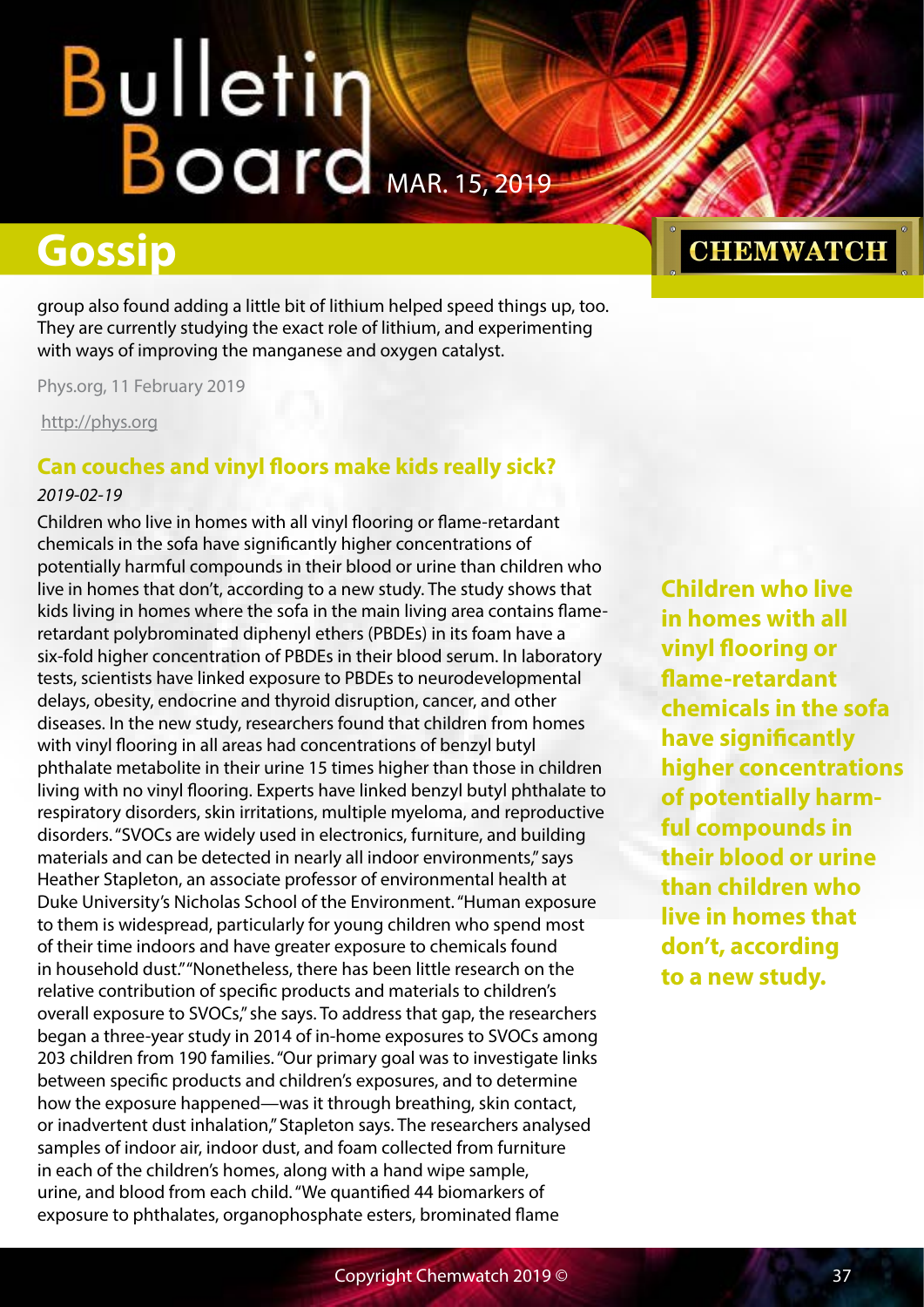### **Gossip**

retardants, parabens, phenols, antibacterial agents, and perfluoroalkyl and polyfluoroalkyl substances (PFAS)," Stapleton says. Stapleton and colleagues presented the findings at the annual meeting of the American Association for the Advancement of Science. Additional researchers are from Duke, Boston University's School of Public Health, and the Centres for Disease Control & Prevention.

Futurity, 18 February 2019

<http://www.futurity.org>

#### **Material made from citrus fruit peel could help clean up oil spills**

#### *2019-02-19*

Unwanted citrus fruit peel could be re-purposed into ultra-light sponges that can clean up oil spills, while also reducing food waste. Fengzhi Tan at Dalian Polytechnic University in China gathered the discarded peel of pomelos, a large citrus fruit similar to a grapefruit. They chipped off the yellow skin, leaving only the spongy pith, which they ground and dried into a powder. Then they added a liquid silicon-based compound and heated it to 80°C for 12 hours and then 60°C for 24 hours to turn it into an aerogel – a type of material so light and porous that it can float on air. These ultralight materials are also very strong, so they have been suggested as possible heat shield materials for spacecraft. Cellulosebased aerogels, like this new one, are known to be good for soaking up oil and have been made from cotton, corn stalks and leaves, and banana peels. In this pomelo-peel-based aerogel, the internal pores are 10 to 1000 nanometres wide, and they make up most of the material. This is on the larger end of the scale as far as pore size goes for aerogels. Scanning electron microscope images reveal that the porosity – or the fraction of empty space to actual material – is up to 98.6 percent. Thin filaments of fibre from the citrus peel crisscross to make the layers between the pores. The team tested whether the aerogel could remove kerosene from water. They found that water formed droplets on the surface of the material, while kerosene was quickly and completely absorbed. They also put dyed kerosene into a beaker of water and dipped the aerogel inside. After 1 minute, the kerosene was entirely soaked up. The team tested the same sample of the aerogel in consecutive experiments and found that

**Unwanted citrus fruit peel could be re-purposed into ultra-light sponges that can clean up oil spills, while also reducing food waste.**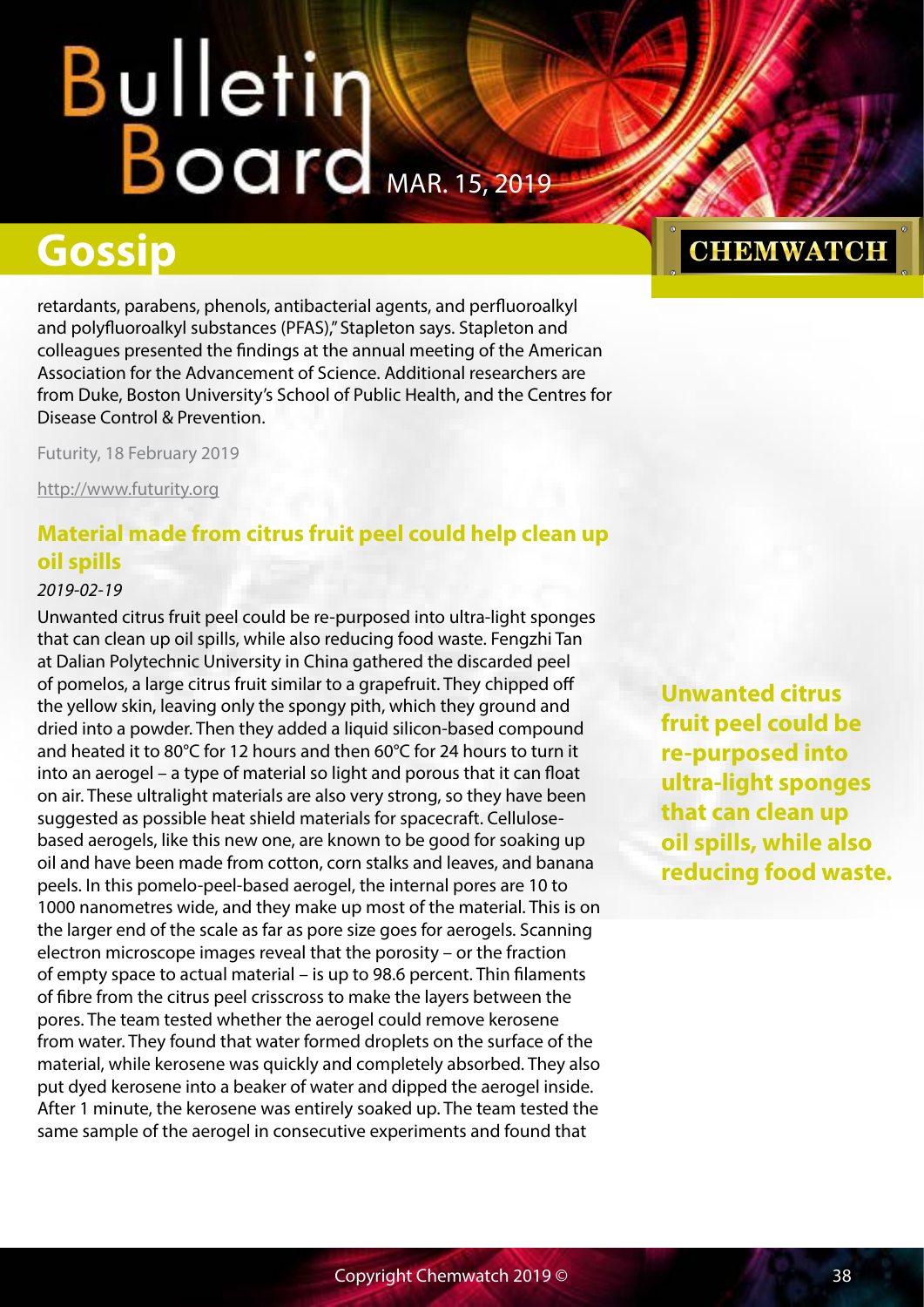### **Gossip**

it retained nearly 94 per cent of its capacity to soak up oil after 10 cycles, suggesting the material could be used multiple times.

New Scientist, 6 February 2019

<http://www.newscientist.com/>

#### **Self-growing material could make muscles that become stronger with use hydrogel muscle**

#### *2019-02-19*

A new material is the stuff of envy for muscleheads everywhere: it bulks up and self-strengthens without ever needing to hit the gym. Takahiro Matsuda and his colleagues at Hokkaido University in Japan have developed a "self-growing" hydrogel, which improves its size and strength after repeated mechanical force. They believe it could be used to make flexible exosuits, for people with skeletal injuries, which become stronger the more they are used. Hydrogels are soft, flexible materials that come in a wide variety of forms: they're used in disposable nappies and adhesive wound dressings, comprise soft contact lenses, and can even be edible – jelly is one such example. They're formed of networks of absorbent polymer chains, and are 90 per cent water. The team's selfgrowing hydrogel was inspired by the process human muscles undergo in response to exercise. Strength training and other activities damage muscle fibres, triggering a regeneration process that involves the growth of new tissue. The self-growing material is composed of two intertwined networks of polymers – essentially chains of molecules: one strand is rigid, and the other soft and stretchable. When the rigid strands were broken by force – being stretched, for example – it triggered new chains and crosslinks to form, while the softer second network maintained the structure of the gel. Developing a substance that could grow or reconstruct itself like living tissues has previously proved elusive. The self-growing hydrogel is a step up from self-healing materials, which recover to their previous state after being damaged. It's "one of the mechanically strongest and toughest hydrogels in the world", says Matsuda. Just like human muscles require nutrients for growth, the hydrogel was suspended in a liquid "nutrient" solution of molecules, building blocks which it fed on to strengthen itself. By tweaking the amount and type of monomer available, as well as the applied force, the team could control the specific properties the material went on to acquire. Beyond use in exosuits, the team also think the hydrogel could be used to create robots that can adapt to their

**A new material is the stuff of envy for muscleheads everywhere: it bulks up and self-strengthens without ever needing to hit the gym.**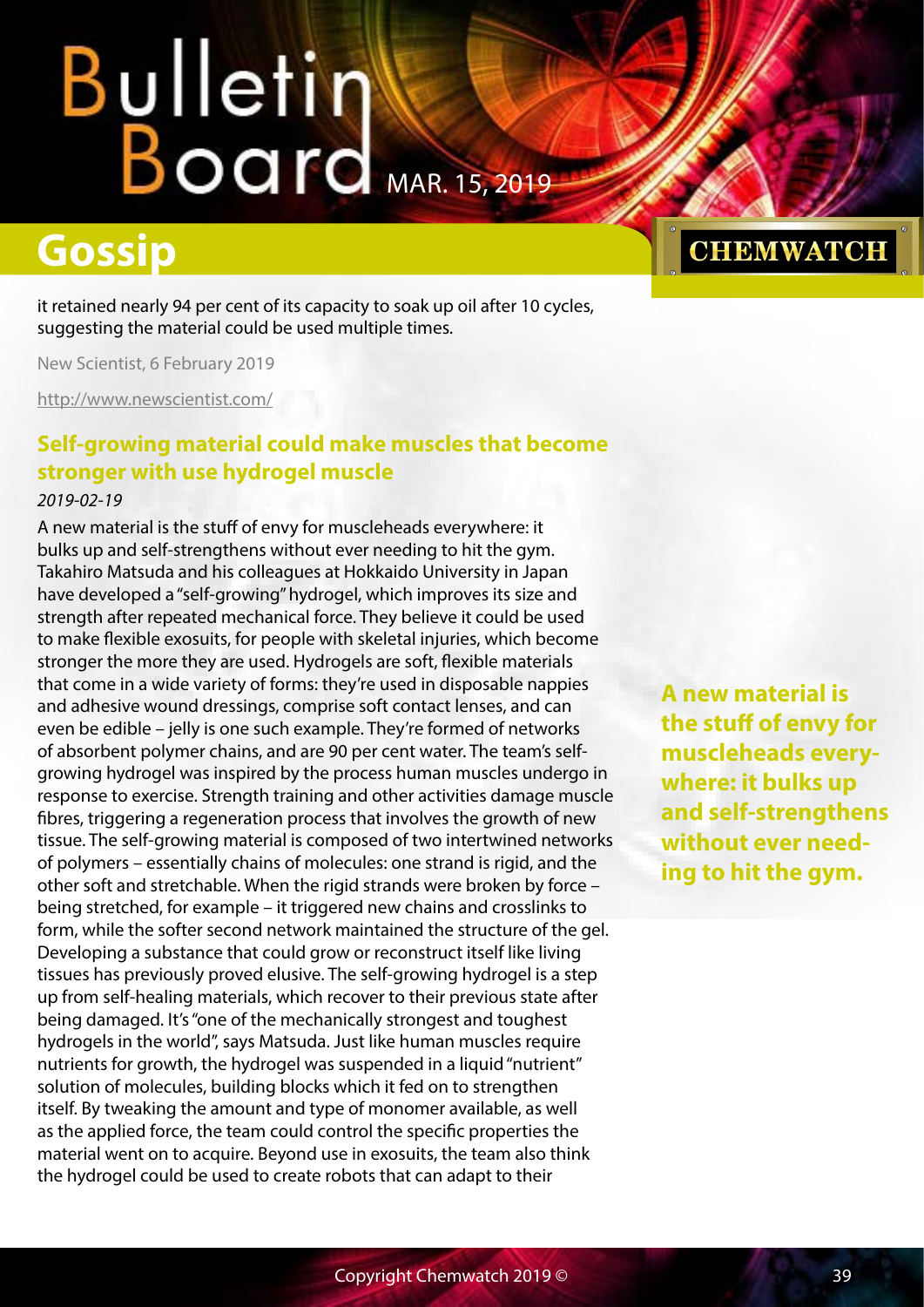### **Gossip**

environment, by sensing forces applied to it and increasing in toughness in areas that are stressed.

New Scientist, 31 January 2019

<http://www.newscientist.com/>

#### **Smart skin sticker could detect asthma attacks before they happen**

#### *2019-02-19*

A smart sticker that could alert people with asthma of an impending attack has been created using a children's toy. The device is made using Shrinky Dinks – plastic sheets that shrivel to a fraction of their original size when heated. They are popular among children because they can be coloured and cut into shapes before shrinking. The Shrinky Dinks are used to shrink ultra-thin metal sheets into stretch-detecting sensors that wirelessly transmit breathing data to a smartphone. The hope is that this data could be analysed to spot subtle changes in breathing rate that may be early signs of a worsening condition, or track improvements following medical treatment. It could be a useful tool for monitoring people with chronic lung conditions, such as asthma and cystic fibrosis, says Michelle Khine at the University of California, Irvine, who led the team. People will use the device by sticking it to their lower ribs. The device monitors changes in electrical resistance as it stretches and retracts on the skin. When the wearer is still, the sensor's measurements are as good as a medical-grade spirometer, a machine that measures lung volume from how much air a person expels from a forced breath, says Michael Chu, one of the team. Spirometry is still the most accurate approach, but the new method has the advantage of continuous monitoring over time. Currently, the sensor becomes less accurate when the wearer is very active, for example if they are running. Khine says the next step is to use the device to try to predict asthma attacks before they happen.

New Scientist, 13 February 2019

<http://www.newscientist.com/>

#### **Ultra-lightweight ceramic material withstands extreme temperatures**

#### *2019-02-19*

UCLA researchers and collaborators at eight other research institutions have created an extremely light, very durable ceramic aerogel. The

#### **A smart sticker that could alert people with asthma of an impending attack has been created using a children's toy.**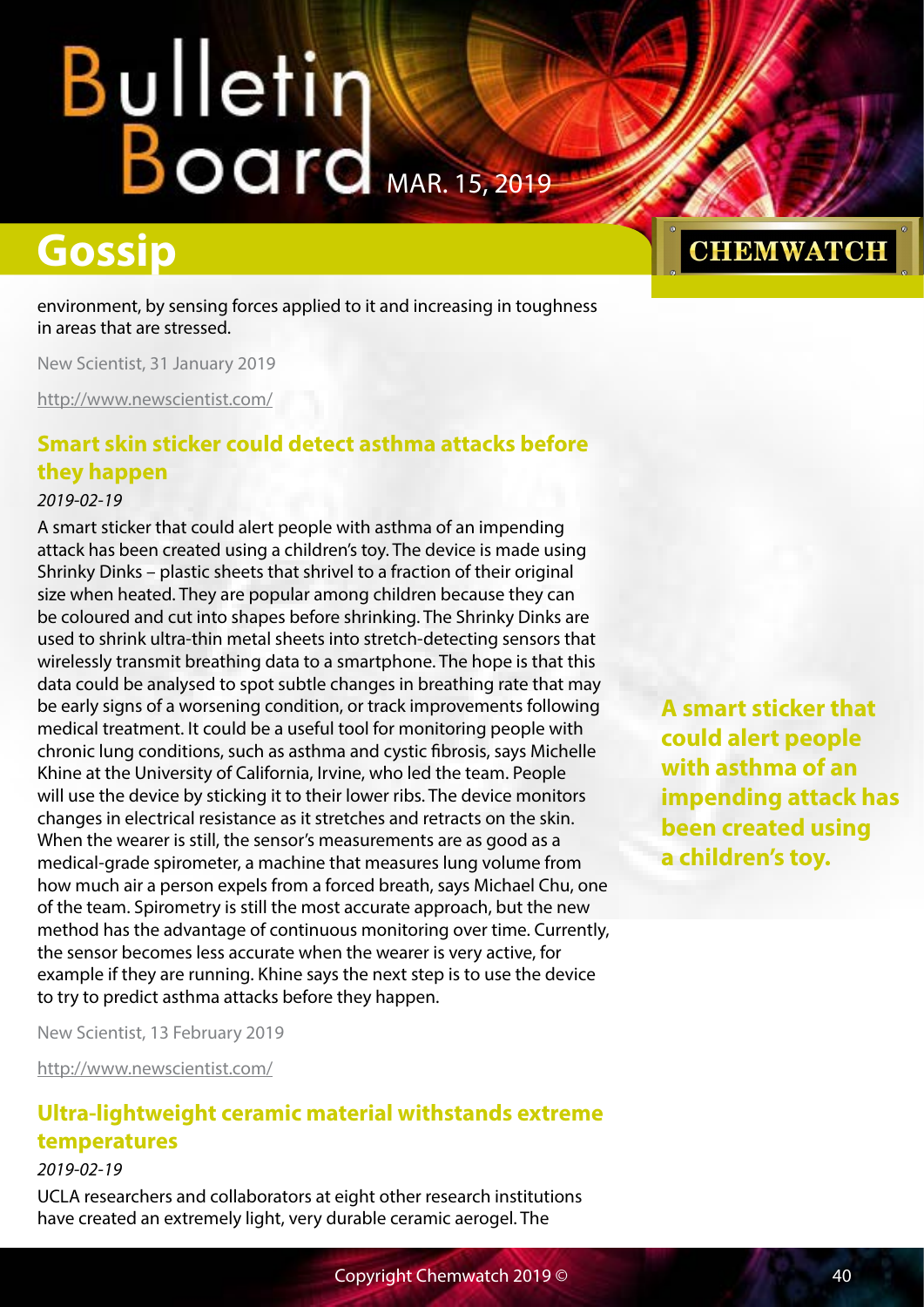### **Gossip**

material could be used for applications like insulating spacecraft because it can withstand the intense heat and severe temperature changes that space missions endure. Ceramic aerogels have been used to insulate industrial equipment since the 1990s, and they have been used to insulate scientific equipment on NASA's Mars rover missions. But the new version is much more durable after exposure to extreme heat and repeated temperature spikes, and much lighter. Its unique atomic composition and microscopic structure also make it unusually elastic. When it's heated, the material contracts rather than expanding like other ceramics do. It also contracts perpendicularly to the direction that it's compressed -- imagine pressing a tennis ball on a table and having the centre of the ball move inward rather than expanding out -- the opposite of how most materials react when compressed. As a result, the material is far more flexible and less brittle than current state-of-the-art ceramic aerogels: It can be compressed to 5 percent of its original volume and fully recover, while other existing aerogels can be compressed to only about 20 percent and then fully recover. The research, which was published today in Science, was led by Xiangfeng Duan, a UCLA professor of chemistry and biochemistry; Yu Huang, a UCLA professor of materials science and engineering; and Hui Li of Harbin Institute of Technology, China. The study's first authors are Xiang Xu, a visiting postdoctoral fellow in chemistry at UCLA from Harbin Institute of Technology; Qiangqiang Zhang of Lanzhou University; and Menglong Hao of UC Berkeley and Southeast University. Other members of the research team were from UC Berkeley; Purdue University; Lawrence Berkeley National Laboratory; Hunan University, China; Lanzhou University, China; and King Saud University, Saudi Arabia. Despite the fact that more than 99 percent of their volume is air, aerogels are solid and structurally very strong for their weight. They can be made from many types of materials, including ceramics, carbon or metal oxides. Compared with other insulators, ceramic-based aerogels are superior in blocking extreme temperatures, and they have ultralow density and are highly resistant to fire and corrosion -- all qualities that lend themselves well to reusable spacecraft. But current ceramic aerogels are highly brittle and tend to fracture after repeated exposure to extreme heat and dramatic temperature swings, both of which are common in space travel. The new material is made of thin layers of boron nitride, a ceramic, with atoms that are connected in hexagon patterns, like chicken wire. In the UCLA-led research, it withstood conditions that would typically fracture other aerogels. It stood up to hundreds of exposures to sudden and extreme temperature spikes when the engineers raised and lowered the temperature in a testing container between minus 198 degrees Celsius and 900 degrees above zero over just a few seconds. In another test,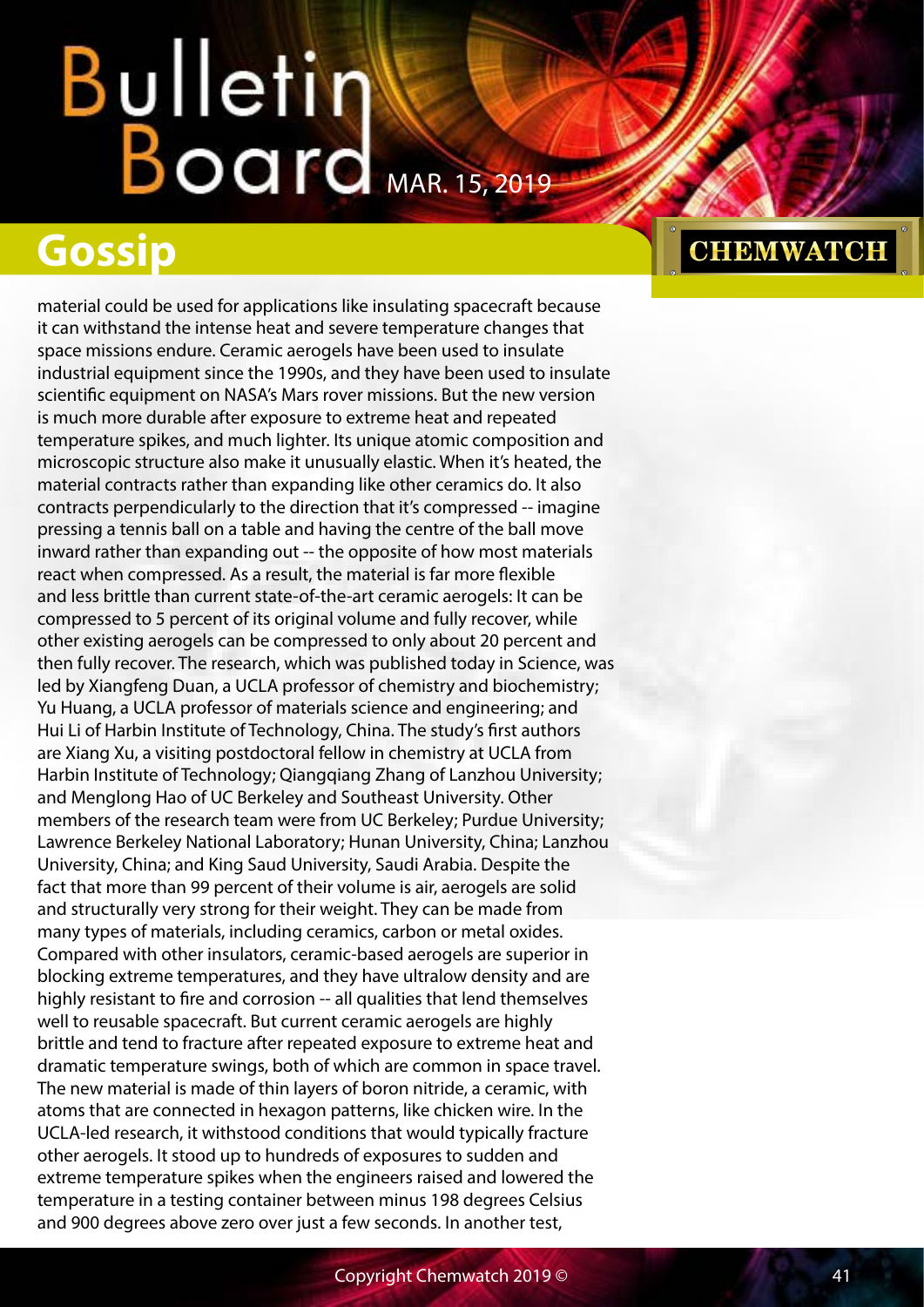# Bulletin Board MAR. 15, 2019

### **Gossip**

it lost less than 1 percent of its mechanical strength after being stored for one week at 1,400 degrees Celsius. "The key to the durability of our new ceramic aerogel is its unique architecture," Duan said. "Its innate flexibility helps it take the pounding from extreme heat and temperature shocks that would cause other ceramic aerogels to fail." Ordinary ceramic materials usually expand when heated and contract when they are cooled. Over time, those repeated temperature changes can lead those materials to fracture and ultimately fail. The new aerogel was designed to be more durable by doing just the opposite -- it contracts rather than expanding when heated. In addition, the aerogel's ability to contract perpendicularly to the direction that it's being compressed -- like the tennis ball example -- help it survive repeated and rapid temperature changes. (That property is known as a negative Poisson's ratio.) It also has interior "walls" that are reinforced with a double-pane structure, which cuts down the material's weight while increasing its insulating abilities. Duan said the process researchers developed to make the new aerogel also could be adapted to make other ultra-lightweight materials. "Those materials could be useful for thermal insulation in spacecraft, automobiles or other specialized equipment," he said. "They could also be useful for thermal energy storage, catalysis or filtration." The research was partly supported by grants from the National Science Foundation.

Science Daily, 14 February 2019

<http://www.sciencedaily.com>

#### **Scientists develop first fabric to automatically cool or insulate depending on conditions**

#### *2019-02-19*

Despite decades of innovation in fabrics with high-tech thermal properties that keep marathon runners cool or alpine hikers warm, there has never been a material that changes its insulating properties in response to the environment. Until now. University of Maryland researchers have created a fabric that can automatically regulate the amount of heat that passes through it. When conditions are warm and moist, such as those near a sweating body, the fabric allows infrared radiation (heat) to pass through. When conditions become cooler and drier, the fabric reduces the heat that escapes. The development was reported in the February 8, 2019 issue of the journal Science. The researchers created the fabric from specially engineered yarn coated with a conductive metal. Under hot, humid conditions, the strands of yarn compact and activate the coating, which changes the way the fabric interacts with infrared radiation.

#### **CHEMWATCH**

**Researchers have engineered a new fabric from synthetic yarn with a carbon nanotube coating that is activated by temperature and humidity, releasing heat in warm humid conditions and trapping heat when conditions are cool and dry.**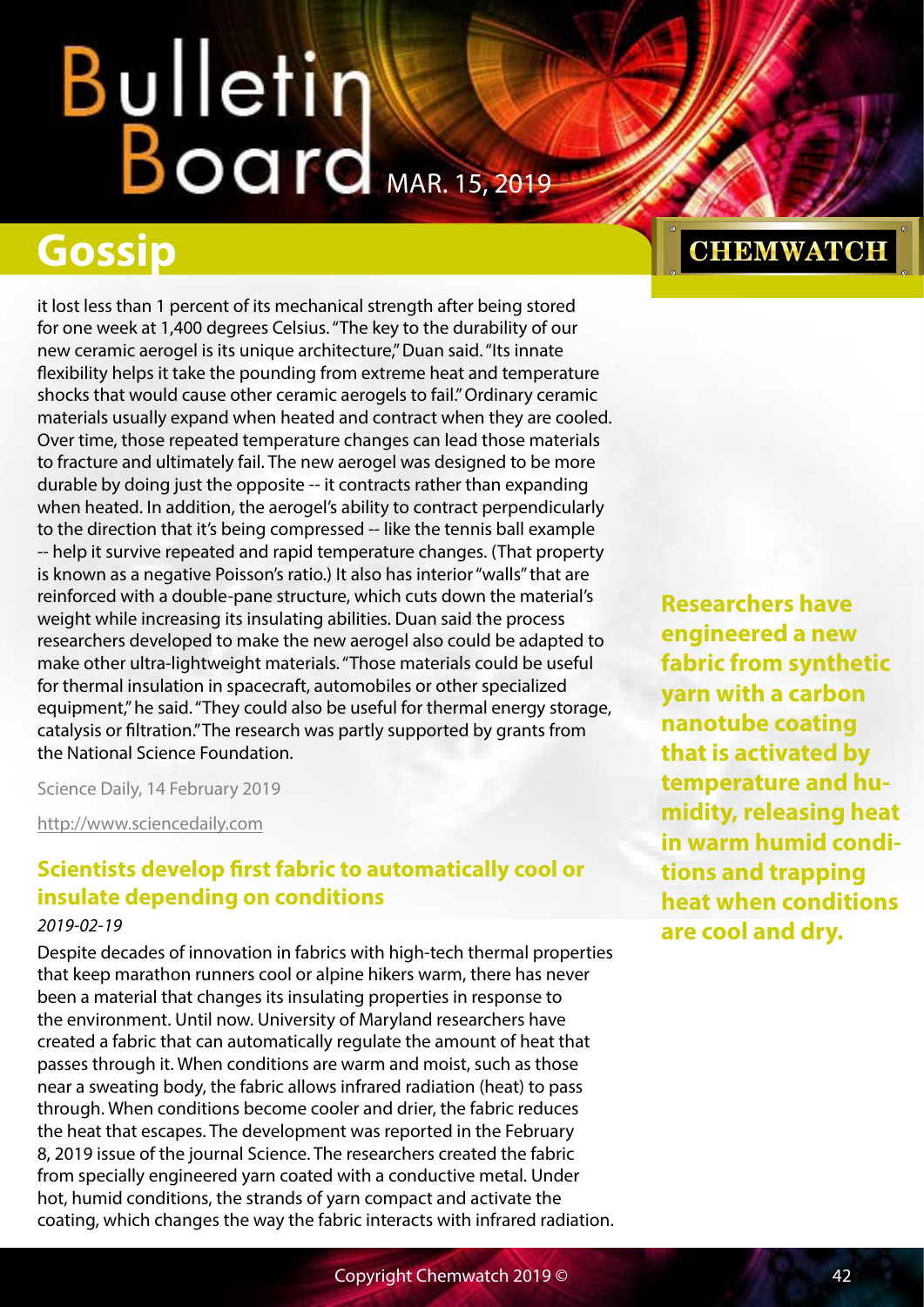### **Gossip**

They refer to the action as "gating" of infrared radiation, which acts as a tunable blind to transmit or block heat. "This is the first technology that allows us to dynamically gate infrared radiation," said YuHuang Wang, a professor of chemistry and biochemistry at UMD and one of the paper's corresponding authors who directed the studies. The base yarn for this new textile is created with fibres made of two different synthetic materials -- one absorbs water and the other repels it. The strands are coated with carbon nanotubes, a special class of lightweight, carbon-based, conductive metal. Because materials in the fibres both resist and absorb water, the fibres warp when exposed to humidity such as that surrounding a sweating body. That distortion brings the strands of yarn closer together, which does two things. First, it opens the pores in the fabric. This has a small cooling effect because it allows heat to escape. Second, and most importantly, it modifies the electromagnetic coupling between the carbon nanotubes in the coating. "You can think of this coupling effect like the bending of a radio antenna to change the wavelength or frequency it resonates with," Wang said. "It's a very simplified way to think of it, but imagine bringing two antennae close together to regulate the kind of electromagnetic wave they pick up. When the fibres are brought closer together, the radiation they interact with changes. In clothing, that means the fabric interacts with the heat radiating from the human body." Depending on the tuning, the fabric either blocks infrared radiation or allows it to pass through. The reaction is almost instant, so before people realise they're getting hot, the garment could already be cooling them down. On the flip side, as a body cools down, the dynamic gating mechanism works in reverse to trap in heat. "The human body is a perfect radiator. It gives off heat quickly," said Min Ouyang, a professor of physics at UMD and the paper's other corresponding author. "For all of history, the only way to regulate the radiator has been to take clothes off or put clothes on. But this fabric is a true bidirectional regulator." According to the Science paper, this is first textile shown to be able to regulate heat exchange with the environment. "This pioneering work provides an exciting new switchable characteristic for comfort-adjusting clothing," said Ray Baughman, a professor of chemistry at the University of Texas who was not involved in the study. "Textiles were known that increase porosity in response to sweat or increasing temperature, as well as textiles that transmit the infrared radiation associated with body temperatures. However, no one before had found a way to switch both the porosity and infrared transparency of a textile so as to provide increased comfort in response to environmental conditions." More work is needed before the fabric can be commercialised, but according to the researchers, materials used for the base fibre are readily available and the carbon coating can be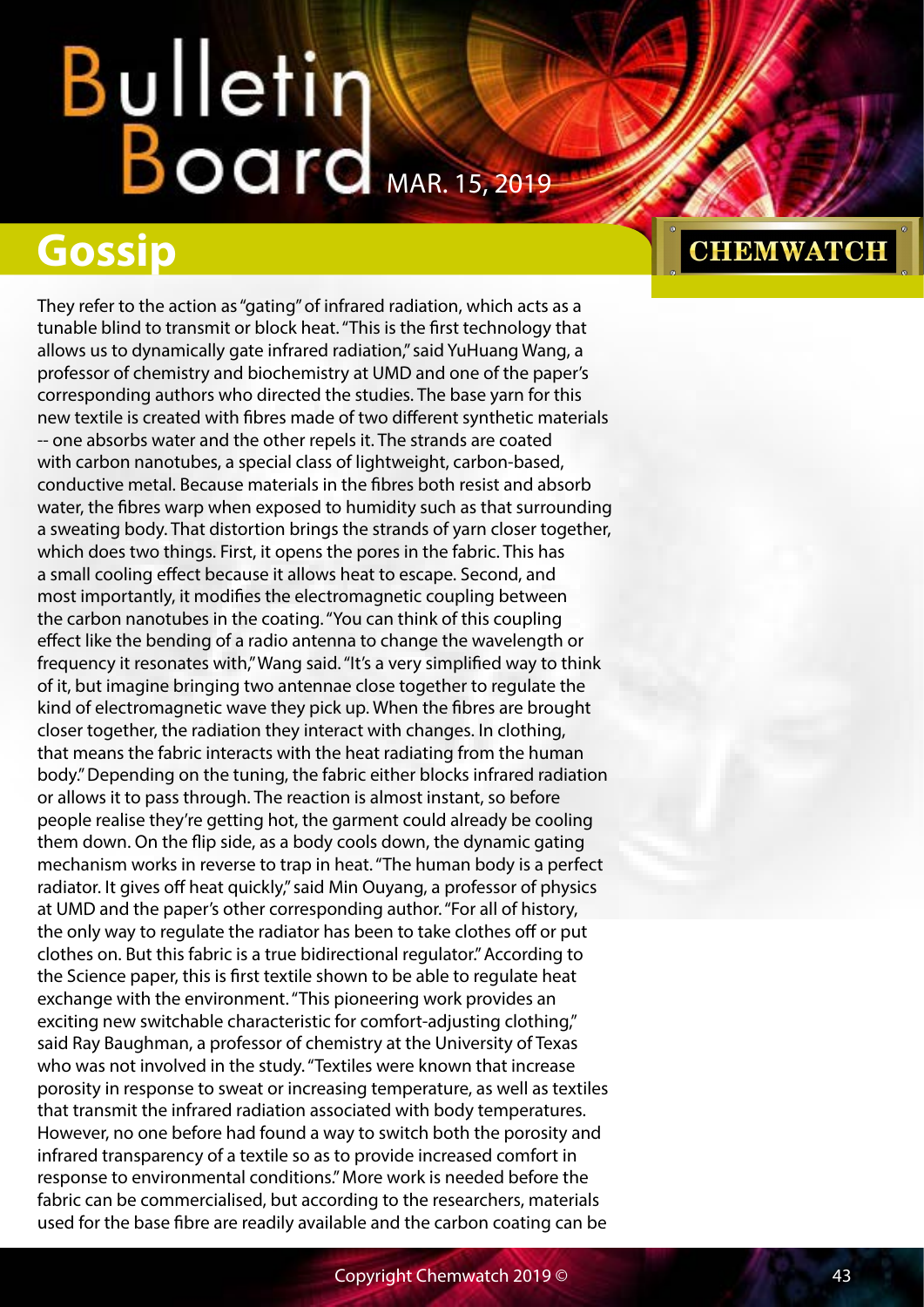### **Gossip**

easily added during standard dyeing process. "I think it's very exciting to be able to apply this gating phenomenon to the development of a textile that has the ability to improve the functionality of clothing and other fabrics," Ouyang said.

Science Daily, 7 February 2019

<http://www.sciencedaily.com>

#### **Chemical data mining boosts search for new organic semiconductors**

#### *2019-02-19*

Organic semiconductors are lightweight, flexible and easy to manufacture. But they often fail to meet expectations regarding efficiency and stability. Researchers are now deploying data mining approaches to identify promising organic compounds for the electronics of the future. Producing traditional solar cells made of silicon is very energy intensive. On top of that, they are rigid and brittle. Organic semiconductor materials, on the other hand, are flexible and lightweight. They would be a promising alternative, if only their efficiency and stability were on par with traditional cells. Together with his team, Karsten Reuter, Professor of Theoretical Chemistry at the Technical University of Munich, is looking for novel substances for photovoltaics applications, as well as for displays and lightemitting diodes -- OLEDs. The researchers have set their sights on organic compounds that build on frameworks of carbon atoms.

#### Contenders for the electronics of tomorrow

Depending on their structure and composition, these molecules, and the materials formed from them, display a wide variety of physical properties, providing a host of promising candidates for the electronics of the future. "To date, a major problem has been tracking them down: It takes weeks to months to synthesise, test and optimise new materials in the laboratory," says Reuter. "Using computational screening, we can accelerate this process immensely."

#### Computers instead of test tubes

The researcher needs neither test tubes nor Bunsen burners to search for promising organic semiconductors. Using a powerful computer, he and his team analyse existing databases. This virtual search for relationships and patterns is known as data mining. "Knowing what you are looking for is crucial in data mining," says PD Dr. Harald Oberhofer, who heads the

### **CHEMWATCH**

**Researchers are now deploying data mining approaches to identify promising organic compounds for the electronics of the future.**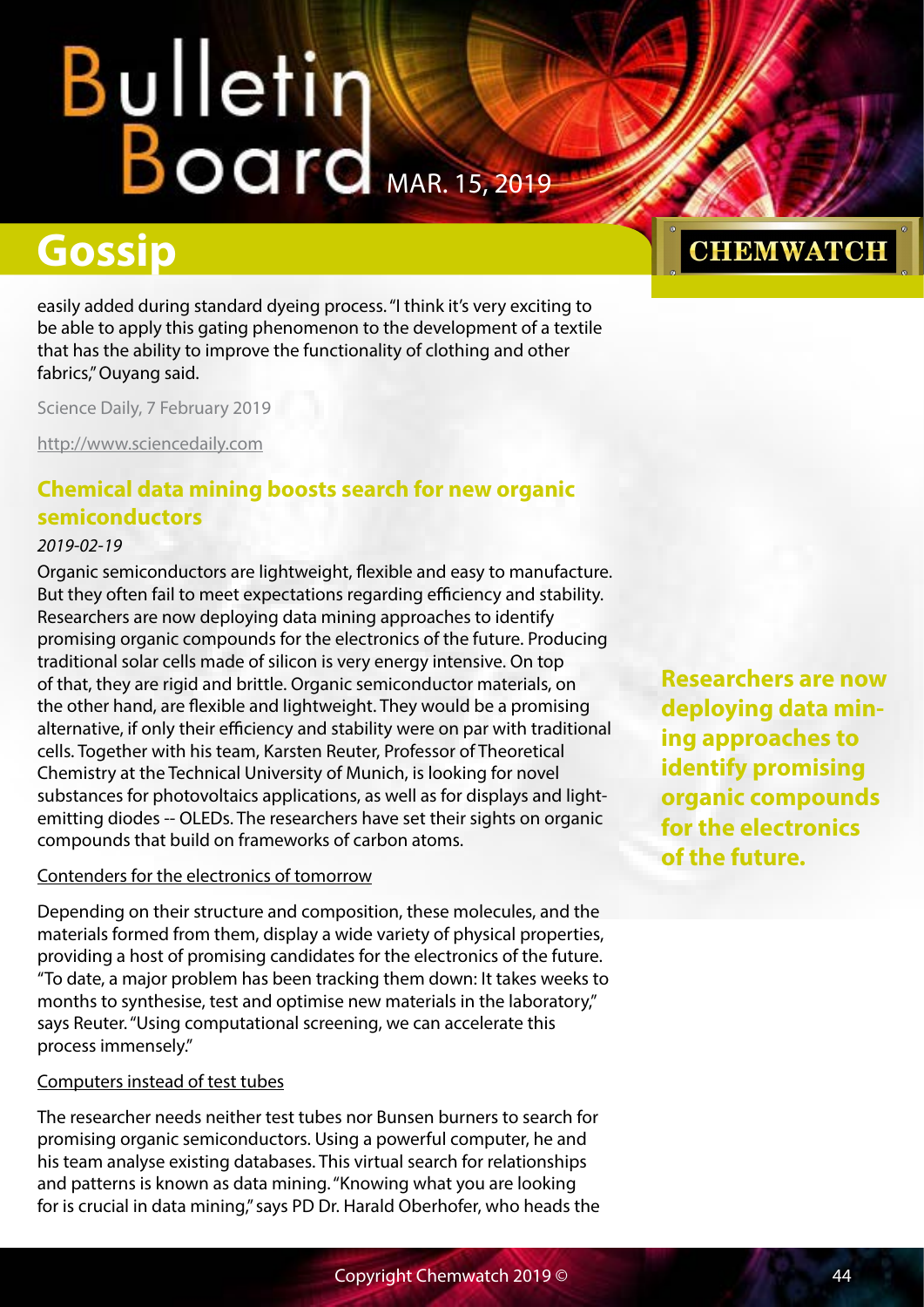### **Gossip**

project. "In our case, it is electrical conductivity. High conductivity ensures, for example, that a lot of current flows in photovoltaic cells when sunlight excites the molecules."

#### Algorithms identify key parameters

Using his algorithms, he can search for very specific physical parameters: An important one is, for example, the "coupling parameter." The larger it is, the faster electrons move from one molecule to the next. A further parameter is the "reorganisation energy": It defines how costly it is for a molecule to adapt its structure to the new charge following a charge transfer -- the less energy required, the better the conductivity. The research team analysed the structural data of 64,000 organic compounds using the algorithms and grouped them into clusters. The result: Both the carbon-based molecular frameworks and the "functional groups," i.e. the compounds attached laterally to the central framework, decisively influence the conductivity.

#### Identifying molecules using artificial intelligence

The clusters highlight structural frameworks and functional groups that facilitate favourable charge transport, making them particularly suitable for the development of electronic components. "We can now use this to not only predict the properties of a molecule, but using artificial intelligence we can also design new compounds in which both the structural framework and the functional groups promise very good conductivity," explains Reuter.

Science Daily, 14 February 2019

<http://www.sciencedaily.com>

#### **Light-based production of drug-discovery molecules**

#### *2019-02-19*

Photoelectrochemical (PEC) cells are widely studied for the conversion of solar energy into chemical fuels. They use photocathodes and photoanodes to "split" water into hydrogen and oxygen respectively. PEC cells can work under mild conditions with light, which makes them also suitable for other catalysing reactions that turn organic molecules into high added-value chemicals, like those used to develop drugs. However, PEC cells have rarely been used in organic synthesis so far, except in some recent conceptual attempts that have tested only a handful of simple substrates. Overall, PEC cells remain largely unexplored for broad-scope synthetic methodologies of functional organic molecules. They could

#### **CHEMWATCH**

**Photoelectrochemical (PEC) cells are widely studied for the conversion of solar energy into chemical fuels.**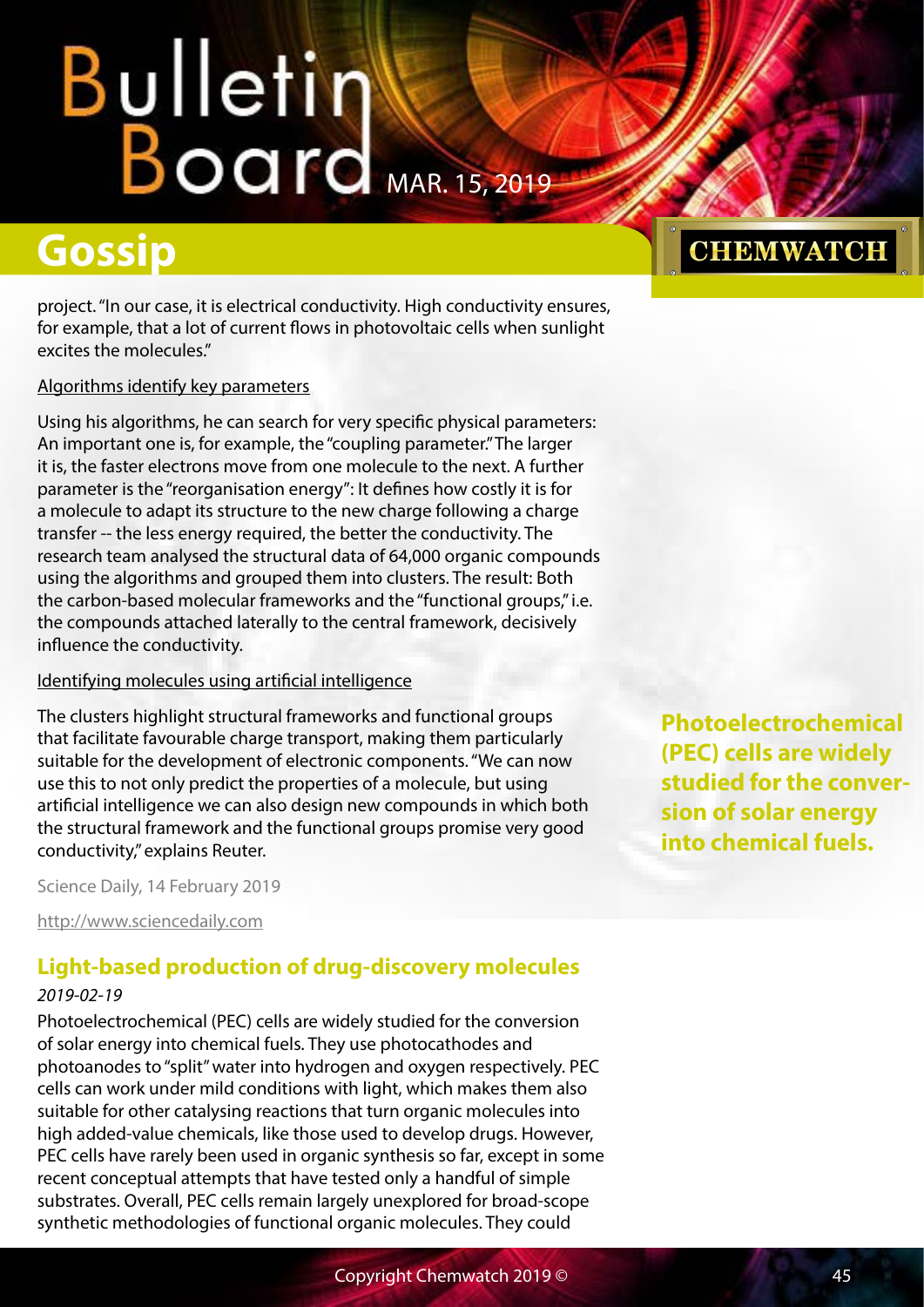### **Gossip**

nevertheless prove most helpful in one of the most appealing synthetic methods for pharmaceuticals and agrochemicals, called "direct amination". It involves adding an amine group to an organic molecule without preactivating the molecule by an additional processing step. Direct amination normally requires high temperatures, and also needs what is known as a "directing group" - a chemical unit that fixes the reaction site but has no other functions, and which often has to be removed before using the new compound in applications. Now, the labs of Xile Hu and Michael Grätzel at EPFL's Institute of chemical sciences and engineering (ISIC) have developed a new method for aminating arenes - hydrocarbons with a ring in their structure - without the need for a directing group. "Our method is operationally simple and can be used to synthesize a broad range of nitrogen-containing heterocycles relevant to drug discovery," writes Lei Zhang, the lead author of the study. Proving the point, the researchers used their method to make several pharmaceutical molecules, including derivatives of the muscle relaxant metaxalone and the antimicrobial benzethonium chloride. Based on a PEC cell, the method catalyses the reaction with light and the low-cost, Earth-abundant semiconductor hematite. "Pioneering studies in Michael Grätzel's lab have yielded robust hematite samples that are efficient for water splitting, but hematite has never been used to catalyse organic synthesis," says Hu. In the current study, hematite was found to work well for direct amination under visible light, while its high stability promises a long lifetime as a working catalyst. And because it harvests light, the photoelectrocatalysis used here consumes less energy than direct electrocatalysis. "This is an important demonstration of principle for using PEC cells for the production of high added-value chemicals and pharmaceuticals," says Hu. "The work merges two traditionally separated fields, namely photoelectrochemistry and organic synthesis. There are plenty of untapped opportunities for this approach, and we are excited to further explore these opportunities."

**CHEMWATCH** 

**Growth in the offer of renewable energy sources will mean increased demand for devices optimal for energy storing; São Paulo and UK researchers presented advances in new battery development at FAPESP Week London**

EurekAlert, 18 February 2019

<http://www.eurekalert.org>

#### **Lithium-air batteries can store energy for cars, houses and industry**

#### *2019-02-19*

Current lithium ion battery technology will probably not be able to handle the coming decades' huge demand for energy. It is estimated that by 2050, electricity will make up 50% of the world's energy mix. Today that rate is 18%. But installed capacity for renewable energy production is expected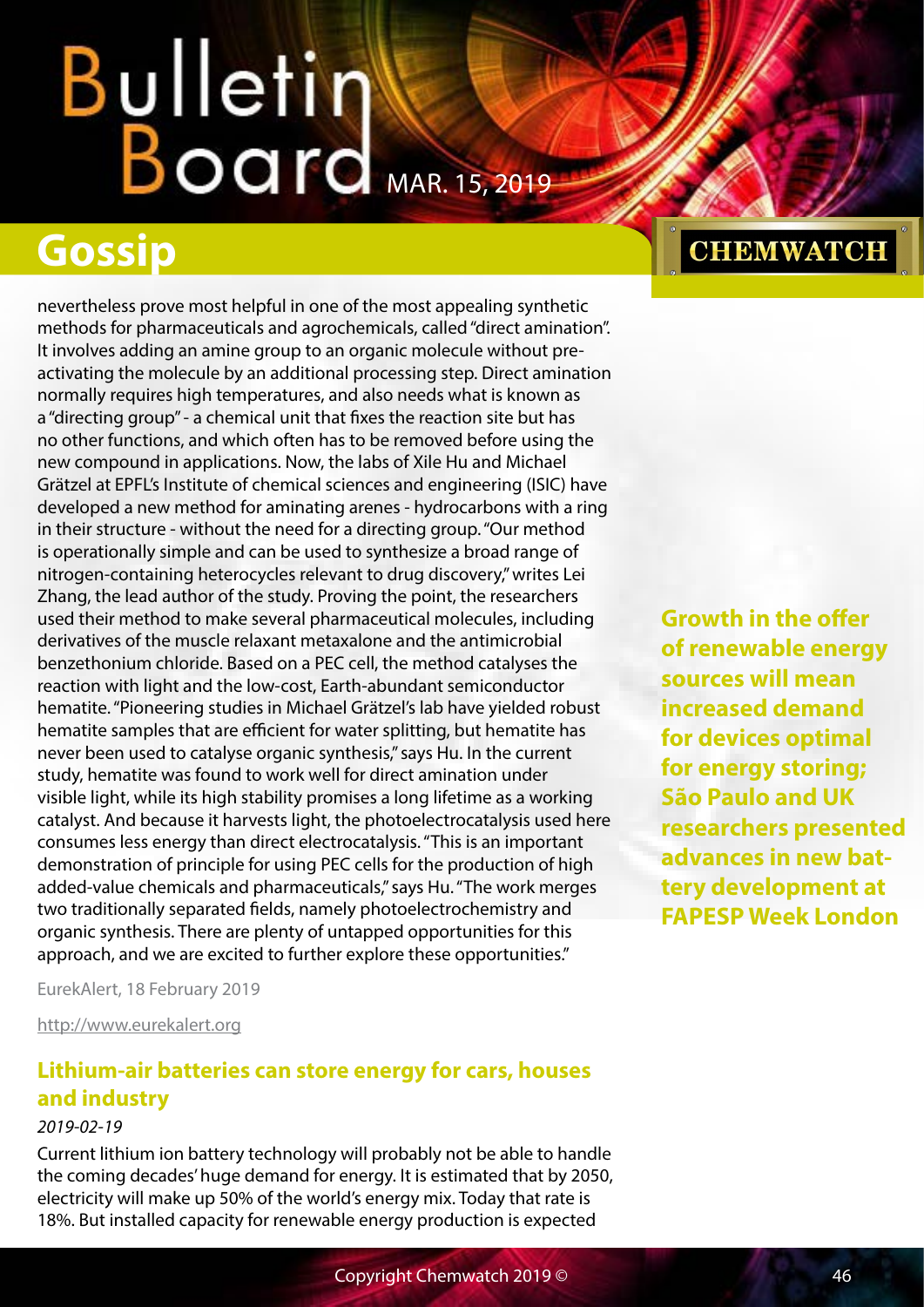### **Gossip**

to increase fourfold. This will require batteries that are more efficient, cheaper and environmentally friendly. One of the alternatives being studied today in many parts of the world is the lithium-air battery. Some of the Brazilian efforts in the search for such device were presented on Day Two of FAPESP Week London, held February 11-12, 2019. "There is a lot of talk today about electric cars. Some European countries are also thinking about banning combustion engines. In addition, renewable sources like solar energy need batteries to store what is generated during the day through solar radiation," said Rubens Maciel Filho, a professor at the School of Chemical Engineering of the University of Campinas (UNICAMP). The lithium-air battery, currently functioning only on a laboratory scale, uses ambient oxygen as a reagent. The battery stores additional energy through an electrochemical reaction that results in the formation of lithium oxide. "It is a sustainable way to store electrical energy. With advances, it can support numerous discharge/charge cycles. It has great potential for use in transportation, in light and heavy vehicles alike. It can also work in electric power distribution networks," said the researcher. But turning experiments into commercially viable products involves understanding the fundamentals of the electrochemical reactions that occur in the process. "It also requires the development of new materials that allow us to leverage desirable reactions and minimize or avoid undesirable ones," said Maciel, director of the New Energy Innovation Centre (CINE). With units at UNICAMP, the Nuclear Energy Research Institute (IPEN) and the São Carlos Chemistry Institute at the University of São Paulo (USP), the centre is supported by FAPESP and Shell under the scope of the Engineering Research Centres Program (ERC). He went on to explain that some of the phenomena need to be observed in operando, or in other words, in real time. "The idea is to keep track of the reactions that occur in dynamic experiments and the different chemical species that are formed, even if temporarily. Otherwise, some of the stages in the process get lost and the battery becomes inefficient in terms of charge time and duration of charge." To conduct these measurements, the researchers are using the National Synchrotron Light Laboratory (LNLS) at the Brazilian Centre for Light Research in Energy and Materials (CNPEM), located in Campinas. Another project presented during the session involved sulfurair batteries. Despite not being as efficient, they are inexpensive and store energy for many hours. "They can store energy for up to 24 hours at a very low cost. Its main ingredients are sulfur and caustic soda and they are extremely inexpensive. That is why we are investing in them," said Nigel Brandon, a professor at Imperial College. Because of these characteristics, sulfur-air batteries can be used in homes or businesses. Brandon believes, however, that their greatest potential is in charging stations for electric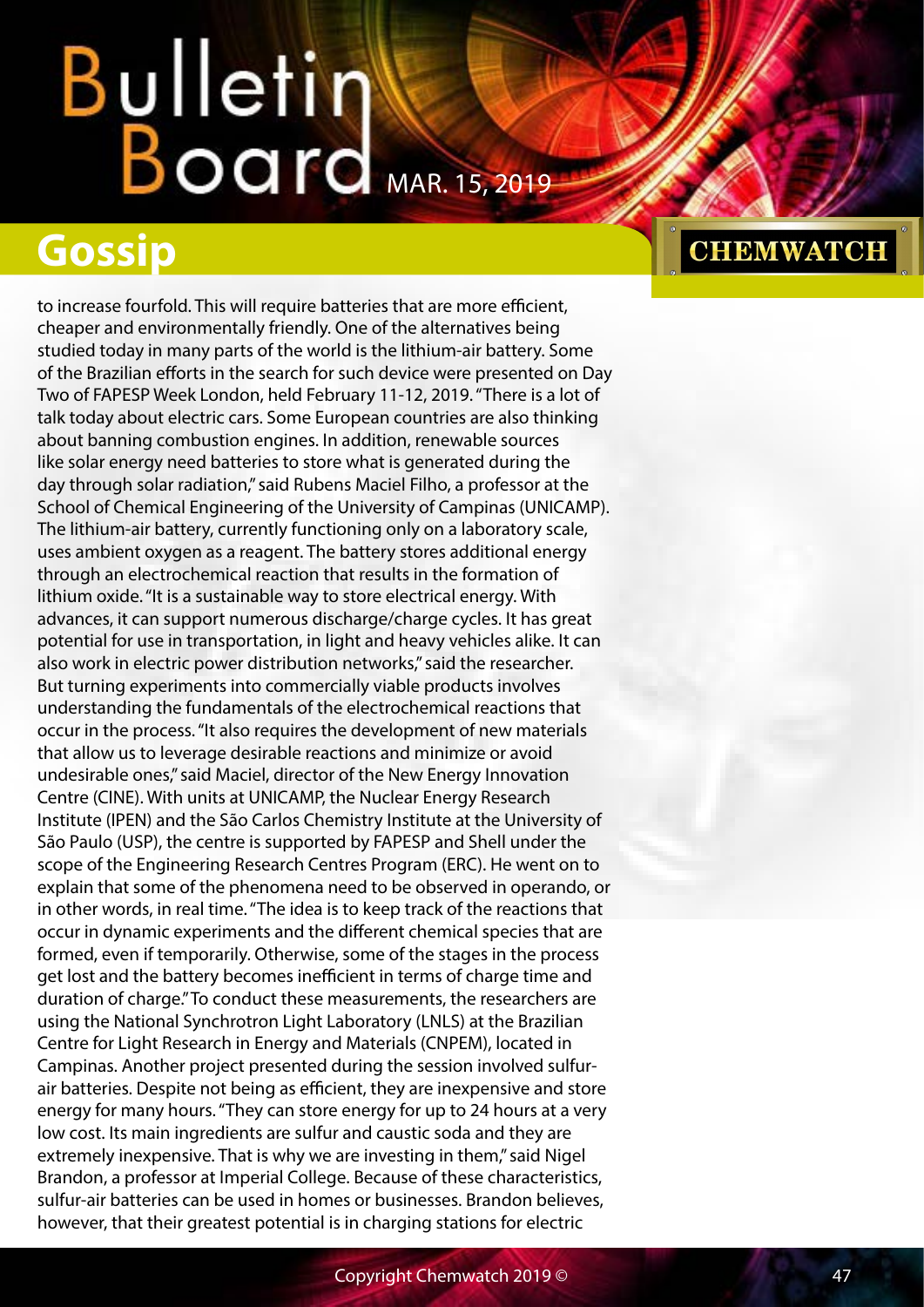# Bulletin<br>Board

### **Gossip**

cars, which will become much more commonplace due to the European goal of cutting carbon emissions 80% by 2050. "It is important to underscore the fact that the different battery projects are not competing with each other but rather are complementing each other," said Geoff Rodgers of Brunel University London, session facilitator.

#### Sun, hydrogen and biofuels

More efficient batteries are particularly important in a scenario in which the use of solar energy is expected to increase. Peak solar radiation during the day will require the need for efficient storage of energy so it can be drawn upon at night. Maciel also talked about a project at CINE to develop more efficient photovoltaic cells that could be used in the future to convert solar energy to electricity as well to obtain chemical products, or even hydrogen from water hydrolysis. Liquid hydrogen is a very efficient fuel, but its production entails high-energy costs. It is one of the options being considered in the United Kingdom since biofuels are not as viable as in Brazil. "We are looking for new bacterial enzymes for oxidation of lignin, an aromatic polymer that makes up more than 25% of plant cell walls and is part of the residue of biofuel production. The goal is to develop new products such as biofuels, new plastics and chemical products for industry," said Timothy Bugg of the University of Warwick.

EurekAlert, 15 February 2019

<http://www.eurekalert.org>

#### **New device simplifies measurement of fluoride contamination in water**

#### *2019-02-19*

Adding fluoride to water is common practice in a number of countries, including the U.S., Australia, Brazil, Malaysia, India and Vietnam. In low concentrations (below 1.5 mg/L), it can prevent tooth decay and even strengthen bones, but levels above that can have the opposite effect, causing serious dental and bone disease, especially in children and developing foetuses. To keep things in check, the WHO has set 1.5 mg/L as the maximum limit for fluoride in drinking water. "To determine whether drinking water is safe, we need to detect fluoride in water at the level of parts-per-million (ppm)," says Kyriakos Stylianou at the Laboratory of molecular simulation at EPFL Valais Wallis. "Around one to 1.5 ppm is good for teeth, but in many countries, the water sources have concentrations above 2 ppm, which can cause serious health issues." But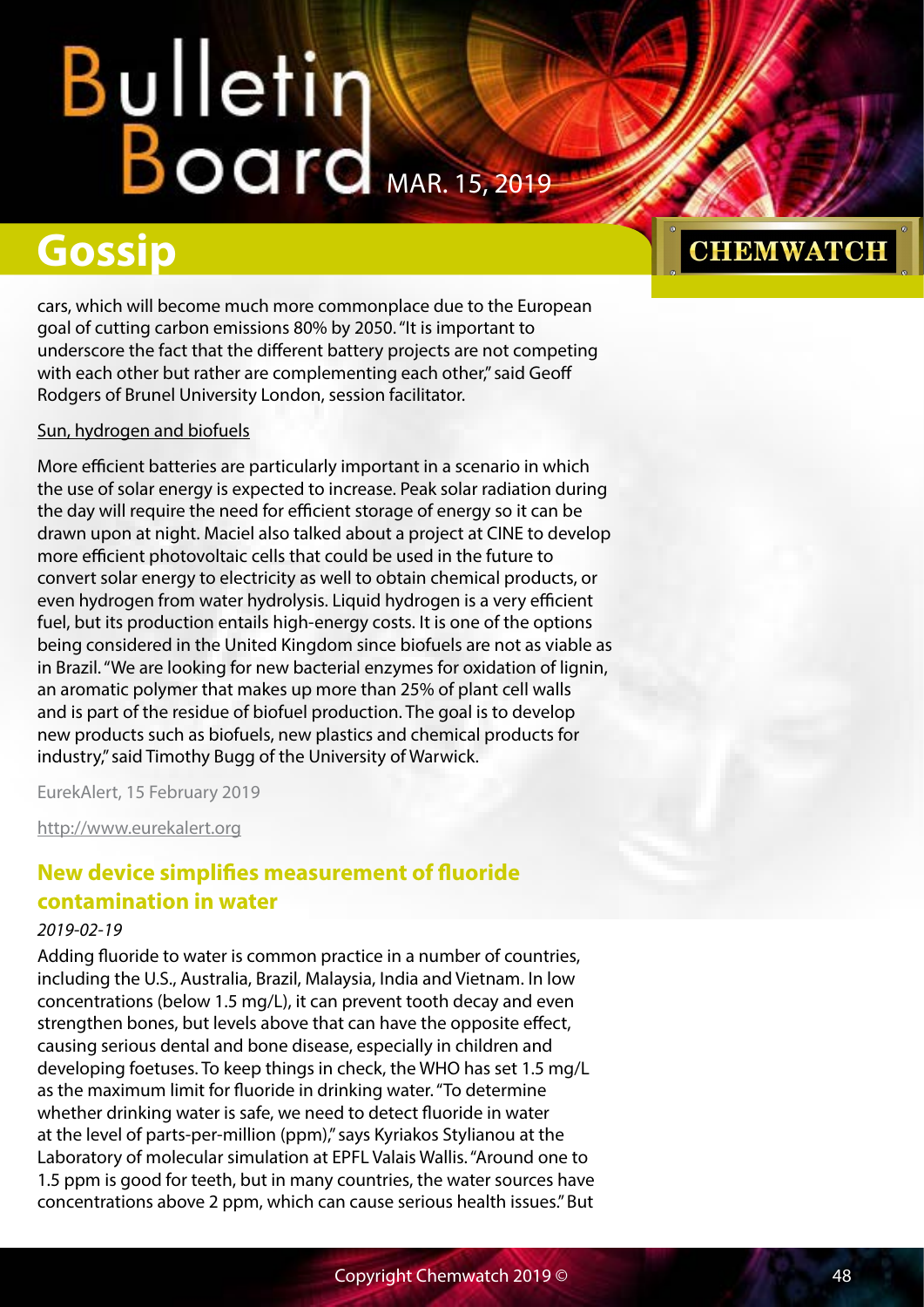### **Gossip**

measuring fluoride at such low concentrations with sufficient accuracy is expensive and requires a well-equipped chemical lab. Because of this, fluoride contamination in water affects a number of developing countries today, and even parts of developed countries. Led by Stylianou, a team of scientists has now built a device that can accurately measure fluoride concentrations using only a few drops of water—even with low-level contamination—resulting in a simple change in colour brightness. Published in the Journal of the American Chemical Society (JACS), the device is named SION-105. It is portable, considerably cheaper than current methods, and can be used on-site by virtually anyone. The key to the device is the design of a novel material that the scientists synthesised (and after which the device is named). The material belongs to the family of "metal-organic frameworks" (MOFs), compounds made up of a metal ion (or a cluster of metal ions) connected to organic ligands, thus forming one-, two-, or three-dimensional structures. Because of their structural versatility, MOFs can be used in an ever-growing list of applications, including separating petrochemicals, detoxing water, and getting hydrogen or even gold out of it. SION-105 is luminescent by default, but darkens when it encounters fluoride ions. "Add a few droplets of water and by monitoring the colour change of the MOF, we can determine whether it is safe to drink the water or not," explains Mish Ebrahim, the paper's first author. "This can now be done on-site, without any chemical expertise." The researchers used the device to determine the fluoride content in groundwater samples from Vietnam, the United Arab Emirates, and Saudi Arabia. The data corresponded very well when compared to measurements made using ion chromatography, a standard method for measuring fluoride concentration in water. "This comparison showcases the performance and reliability of SION-105, which, coupled with the portability and ease-of-use of the device, make it a very user-friendly solution for water sampling in remote areas where frequent fluoride concentration monitoring is paramount," says Stylianou.

**CHEMWATCH** 

Phys.org, 15 February 2019

<http://phys.org>

#### **Better red than dread: Barrier keeps batteries safe**

#### *2019-02-19*

Rice University scientists have taken the next step toward the deployment of powerful, rechargeable lithium metal batteries by making them safer and simpler to manufacture. The Rice lab of chemist James Tour made test cells with a coat of red phosphorus on the separator that keeps the

**Rice University scientists have taken the next step toward the deployment of powerful, rechargeable lithium metal batteries by making them safer and simpler to manufacture.**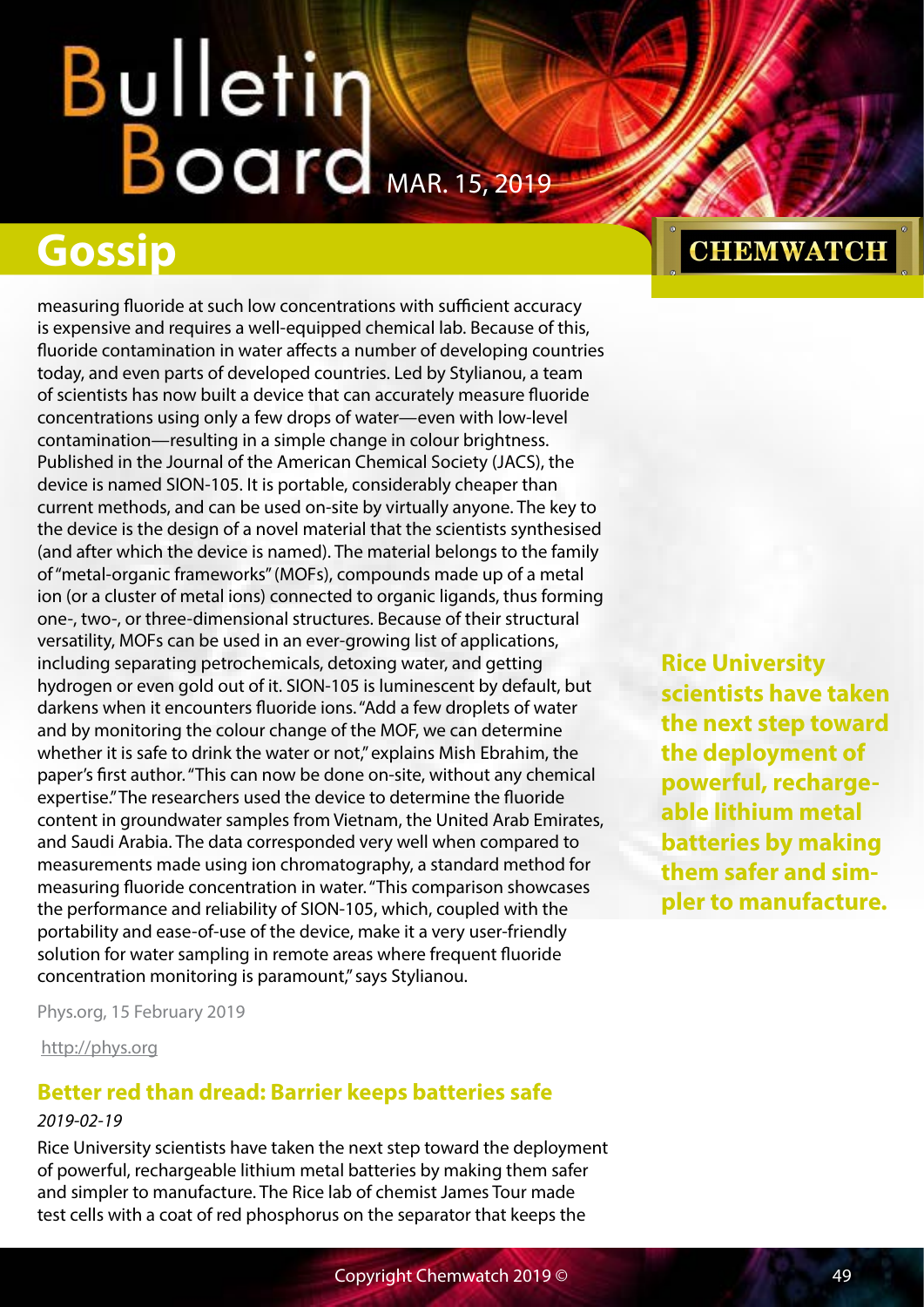### **Gossip**

anode and cathode electrodes apart. The phosphorus acts as a spy for management systems used to charge and monitor batteries by detecting the formation of dendrites, protrusions of lithium that can cause them to fail. Lithium metal anodes charge much faster and hold about 10 times more energy by volume than common lithium-ion anodes used in just about every electronic device on the market, including cellphones and electric cars. Anodes are one of two electrodes needed for battery operation. But charging lithium-infused anodes forms dendrites that, if they reach the cathode, cause a short circuit and possibly a fire or explosion. When a dendrite reaches a red phosphorus-coated separator, the battery's charging voltage changes. That tells the battery management system to stop charging. Unlike other proposed dendrite detectors, the Rice strategy doesn't require a third electrode. "Manufacturing batteries with a third electrode is very hard," Tour said. "We propose a static layer that gives a spike in the voltage while the battery is charging. That spike is a signal to shut it down." The research appears in Advanced Materials. The red phosphorus layer had no significant effect on normal performance in experiments on test batteries by the Tour lab. The researchers built a transparent test cell with an electrolyte (the liquid or gel-like material between the electrodes and around the separator that allows the battery to generate a current) known to accelerate aging of the cathode and encourage dendrite growth. That let them monitor the voltage while they watched dendrites grow. With an ordinary separator, they saw the dendrites contact and penetrate the separator with no change in voltage, a situation that would lead a normal battery to fail. But with the red phosphorus layer, they observed a sharp drop in voltage when the dendrites contacted the separator. "As soon as a growing dendrite touches the red phosphorus, it gives a signal in the charging voltage," Tour said. "When the battery management system senses that, it can say, 'Stop charging, don't use.'" Last year, the lab introduced carbon nanotube films that appear to completely halt dendrite growth from lithium metal anodes. "By combining the two recent advances, the growth of lithium dendrites can be mitigated, and there is an internal insurance policy that the battery will shut down in the unlikely event that even a single dendrite will start to grow toward the cathode," Tour said. "Literally, when you make a new battery, you're making over a billion of them," he said. "Might a couple of those fail? It only takes a few fires for people to get really antsy.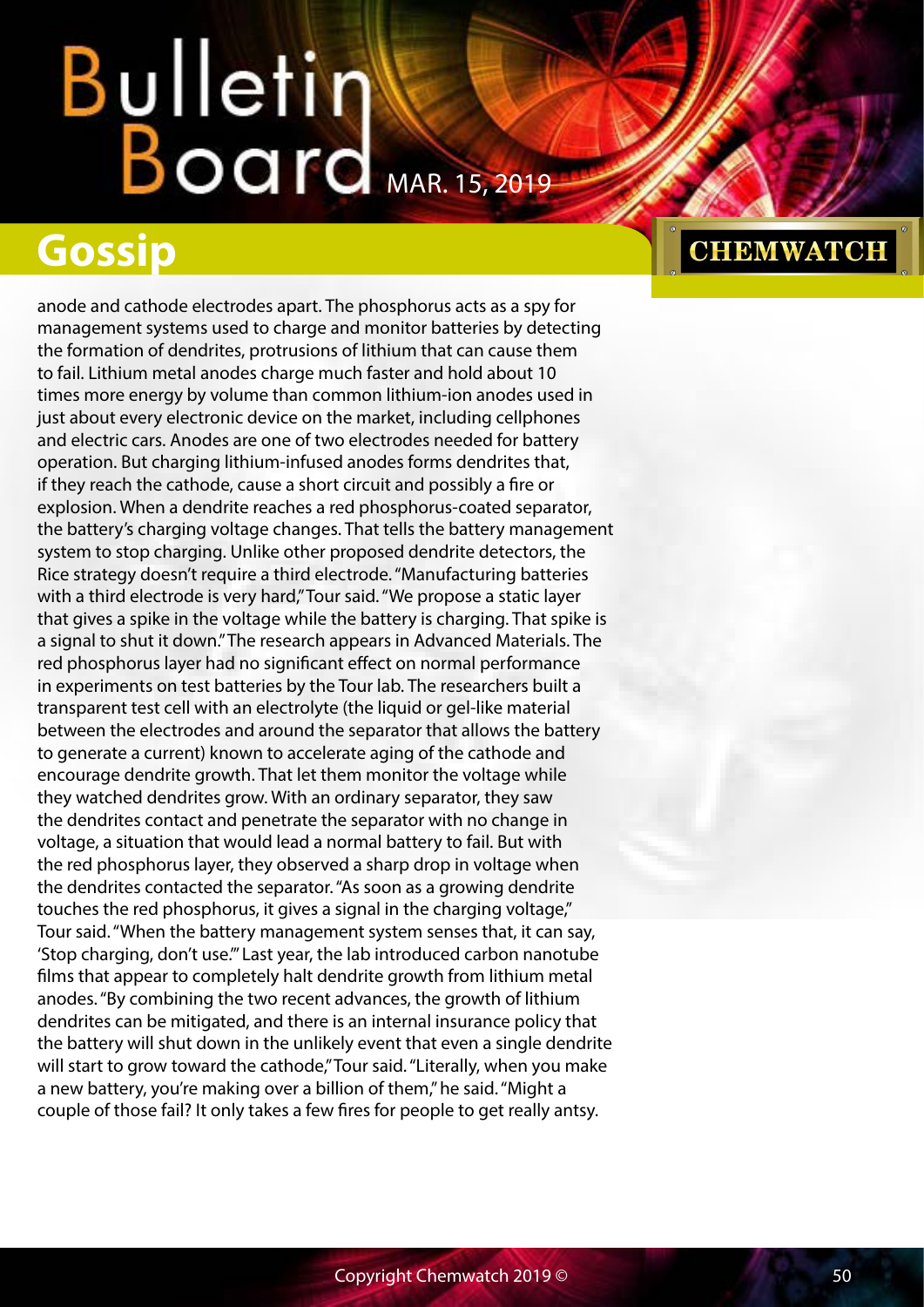### **Gossip**

Our work provides a further guarantee for battery safety. We're proposing another layer of protection that should be simple to implement."

Phys.org, 15 February 2019

<http://phys.org>

#### **3-D experiments shed new light on shape memory alloys**

#### *2019-02-19*

Shape memory alloys are well known for their remarkable properties superelasticity, shape memory and actuation allow them to be crumpled up and then spring back to a "remembered" original shape. But the advanced material remains drastically underutilised in commercial applications, uses that could include morphing the shape of airplane structures to make flight more efficient or deploying communication dishes and solar arrays in space. Researchers from Colorado School of Mines are working to better understand how their complex internal microstructures change during shape memory behaviours and the results of their first-of-their-kind experiments were recently published by three major materials science and mechanics journals, Acta Crystallographica, Journal of the Mechanics and Physics of Solids and Scripta Materialia. "Discovered over 70 years ago, the promise of shape memory alloys (SMAs) has led to over 10,000 patents in the U.S. and 20,000 worldwide. However, that promise has not been matched by its technological impact—only a limited number of these 20,000 SMA patents have been realised as commercially viable products," said Ashley Bucsek Ph.D. '18, lead author of the three papers and now a President's Postdoctoral Fellow at the University of Minnesota. "The story is similar for many other advanced materials, taking decades to move from development to implementation. One reason for this gap between development and implementation is that researchers are literally just scratching the surface with conventional microscopy techniques, when most of the micromechanisms in SMAs are 3-D, out-of-plane and sensitive to internal constraints." To bridge that gap, Bucsek and her fellow researchers put nickel titanium—the most widely used and available SMA—under some of the most powerful 3-D microscopes available today, located at the Cornell High Energy Synchrotron Source (CHESS) at Cornell University in upstate New York. Specifically, she used near-field and far-field highenergy diffraction microscopy (HEDM), which fall under the umbrella of 3-D X-Ray Diffraction techniques, allowing her to visualise the material's interior microstructure in three dimensions while it's responding in

### **CHEMWATCH**

**Researchers from Colorado School of Mines are working to better understand how their complex internal microstructures change during shape memory behaviours**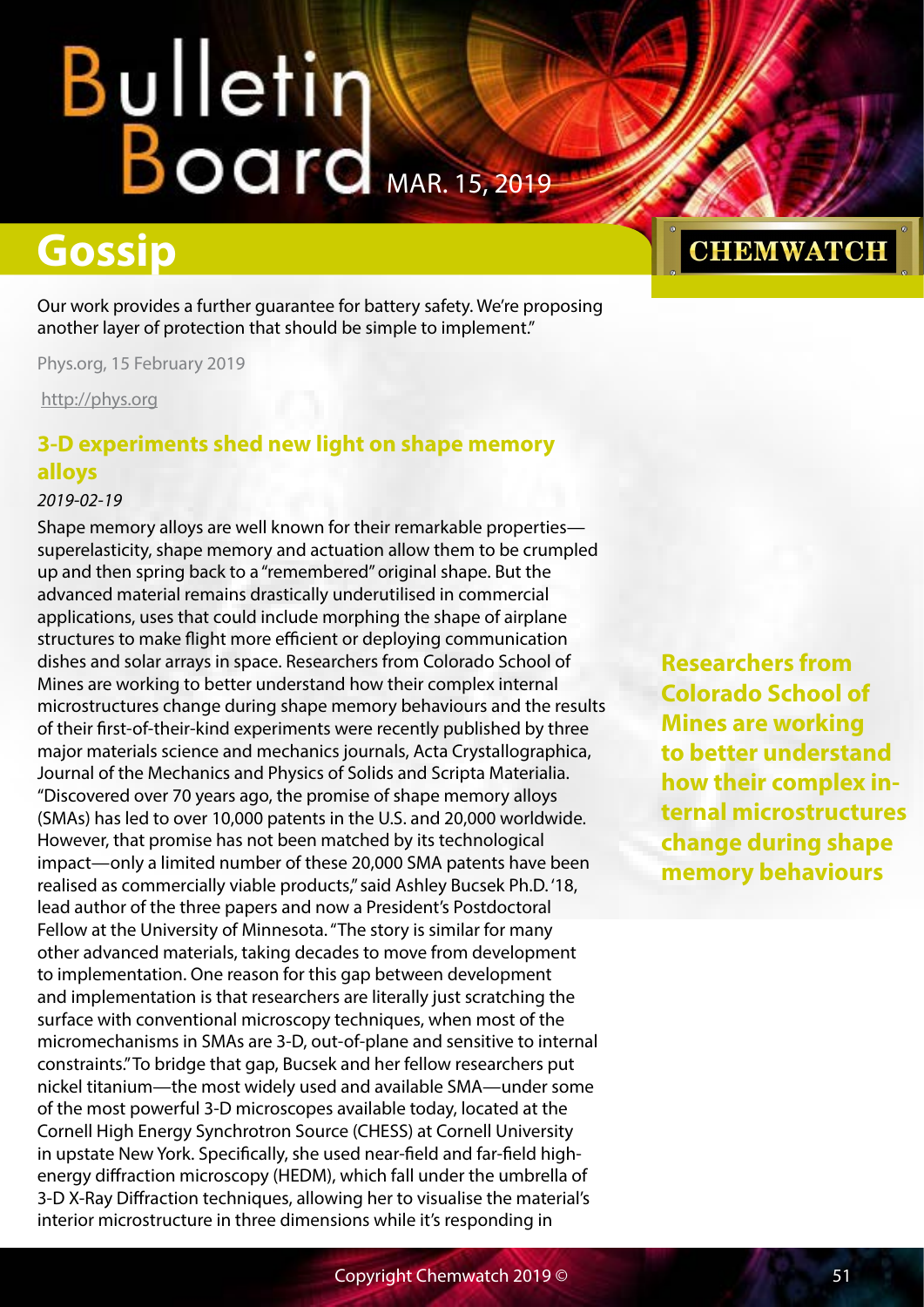# Bulletin<br>Board

### **Gossip**

real time. "Even though HEDM has been developed at CHESS and other synchrotrons around the world for over a decade now, the procedures for applying HEDM to studying advanced materials with features like lowsymmetry phase mixtures and large crystal size disparities were essentially non-existent," Bucsek said. "As a result, each of these three experiments required the development of novel experimental, data analysis and data visualisation techniques to extract the desired information. Many of the results were surprising, shedding light on decades-old areas of contention in SMA micromechanics." In SMAs, it is often the high-symmetry phase called "austenite" that is stable at a higher temperature, but if enough stress is applied or the temperature is decreased, it will phase transform to a low-symmetry phase called "martensite." The first paper, "Measuring stress-induced martensite microstructures using far-field high-energy diffraction microscopy," published in September in Acta Crystallographica Section A: Foundations and Advances, looked to predict the specific variety of martensite that would form. "Using this approach, we found that martensite microstructures within SMAs strongly violated the predictions of the maximum transformation work criterion, showing that the application of the widely accepted maximum transformation work criterion needs to be modified for cases where SMAs may have engineering-grade microstructure features and defects," Bucsek said. The second experiment tackled load-induced twin rearrangement, or martensite reorientation, a reversible deformation mechanism by which materials can accommodate large loads and deformations without damage through rearrangements of crystallographic twins. The paper, "Ferroelastic twin reorientation mechanisms in shape memory alloys elucidated with 3-D X-ray microscopy," is set to be published in March in Journal of the Mechanics and Physics of Solids. "A specific sequence of twin rearrangement micromechanisms occurs inside macroscopic deformation bands as they propagate through the microstructure, and we showed that the strain localisation inside these bands causes the lattice to curve up to 15 degrees, which has important implications on elastic strain, resolved shear stress, and maximising the twin rearrangement," Bucsek said "These findings will guide future researchers in employing twin rearrangement in novel multiferroic technologies." Solid-state actuation is one of the most important applications of SMAs, used in a number of nanoelectromechanical and microelectromechanical systems, biomedical, active damping and aerospace actuation systems. The target of the final experiment was a phenomenon in which special high-angle grain boundaries emerge inside austenite grains when SMAs are actuated. During actuation, phase transformation from austenite to martensite then back to austenite is induced by heating, cooling and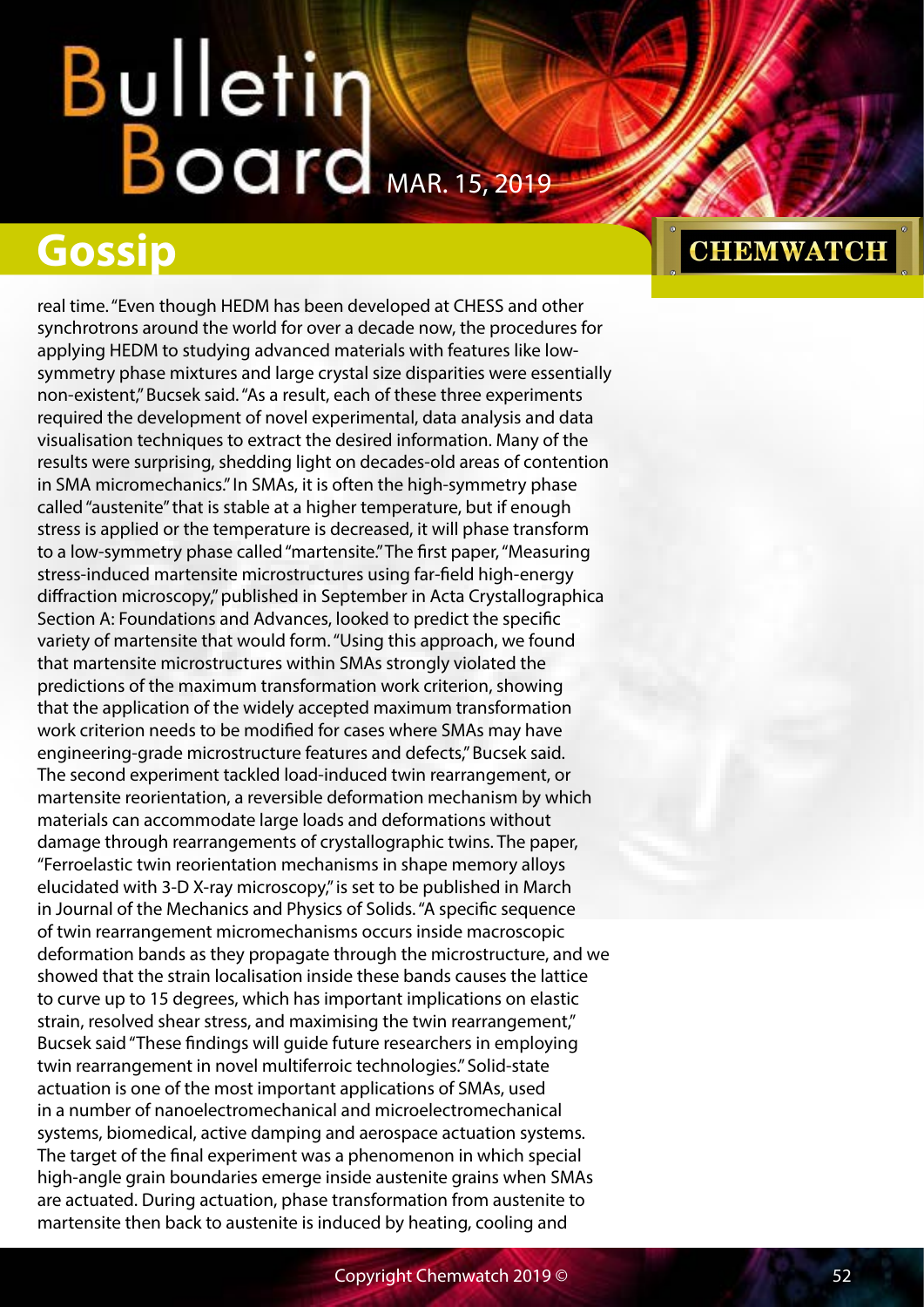### **Gossip**

then reheating the SMA while under a constant load. The paper, "3-D in situ characterisation of phase transformation induced austenite grain refinement in nickel-titanium," will appear in March in Scripta Materialia. "Using electron microscopy, it has been observed that the austenite can exhibit large rotations when the sample is reheated, which is detrimental to both work output and fatigue. However, because of the small sample sizes required for electron microscopy, these rotations were observed very inconsistently, appearing but then not appearing under the same loading conditions, or appearing after a few cycles but then not appearing after a few thousand cycles," Bucsek said. "Our results showed that these grain rotations can occur after just one cycle in moderate condition. But because of the low volume and heterogenous dispersion of the rotations, a bulk volume is required to observe them." "Dr. Bucsek's thesis work documented in these articles shows the importance of using 3-D techniques to study the 3-D structure of materials. She was able to observe and understand mechanisms that have been postulated and debated for over 50 years for the first time," Stebner said. "The biggest hindrance to adopting new materials, like most technologies, is fear of the unknown. Such understanding will undoubtedly lead to wider acceptance and application of these miraculous materials, as it improves our confidence in developing means to certify and qualify them." The operation of the Cornell High Energy Synchrotron Source, which was used to perform the X-ray microscopy measurements, was also provided by NSF. "Throughout her thesis work, Dr. Bucsek developed new, creative ways to apply HEDM methods to the study of shape memory alloy systems," said Darren Pagan, staff scientist at CHESS. "Her ability to overcome challenges associated with data processing and interpretation enabled new insights to be gained into the micromechanics of shape memory alloy deformation."

Phys.org, 14 February 2019

<http://phys.org>

#### **Running an LED in reverse could cool future computers**

#### *2019-02-20*

In a finding that runs counter to a common assumption in physics, researchers ran a light emitting diode (LED) with electrodes reversed in order to cool another device mere nanometres away. The approach could lead to new solid-state cooling technology for future microprocessors, which will have so many transistors packed into a small space that current methods can't remove heat quickly enough. "We have demonstrated a second method for using photons to cool devices," said Pramod Reddy,

#### **CHEMWATCH**

**In a finding that runs counter to a common assumption in physics, researchers ran a light emitting diode (LED) with electrodes reversed in order to cool another device mere nanometres away.**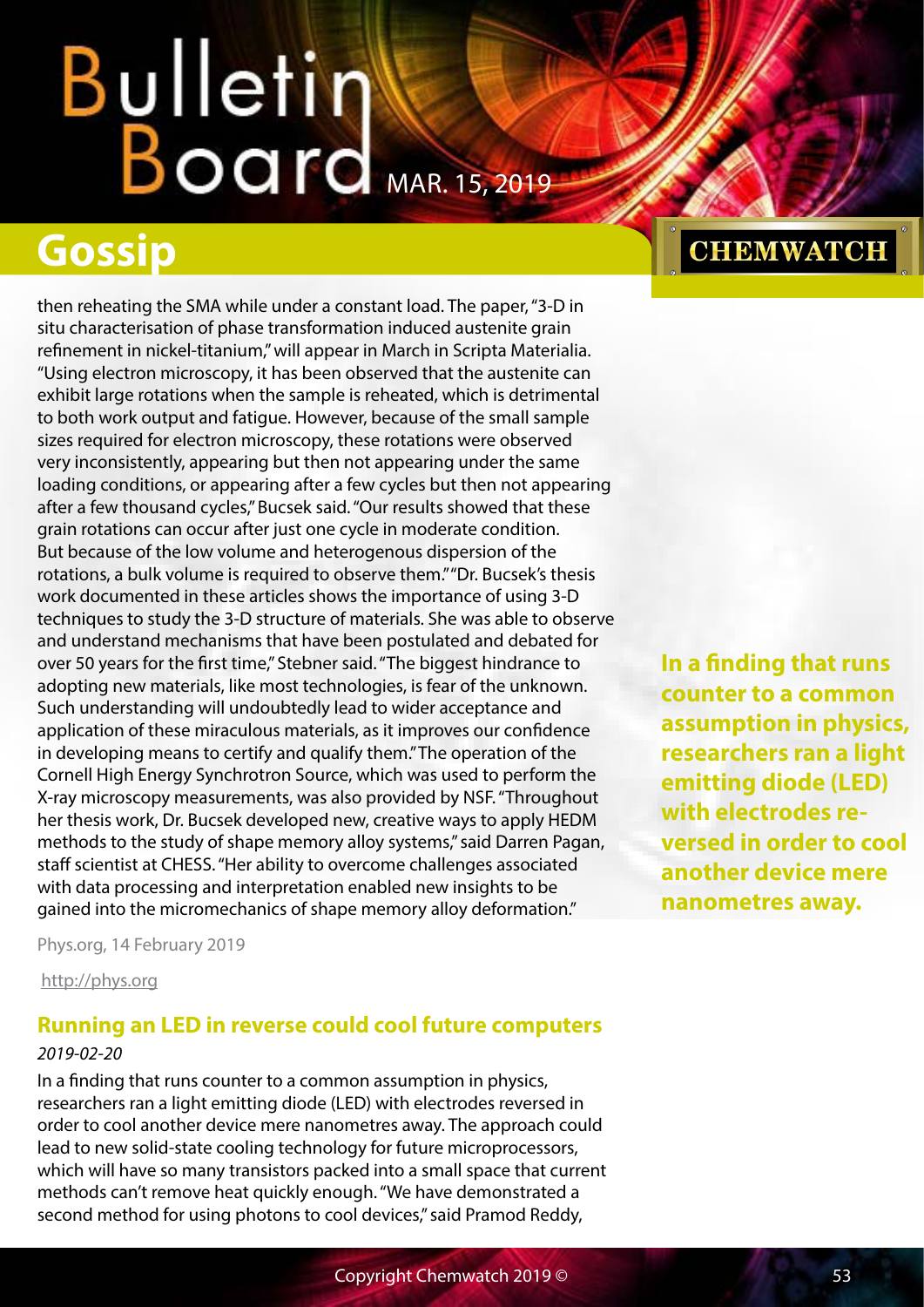# Bulletin<br>Board

### **Gossip**

who co-led the work with Edgar Meyhofer, both professors of mechanical engineering. The first -- known in the field as laser cooling -- is based on the foundational work of Arthur Ashkin, who shared the Nobel prize in Physics in 2018. The researchers instead harnessed the chemical potential of thermal radiation -- a concept more commonly used to explain, for example, how a battery works. "Even today, many assume that the chemical potential of radiation is zero," Meyhofer said. "But theoretical work going back to the 1980s suggests that under some conditions, this is not the case." The chemical potential in a battery, for instance, drives an electric current when put into a device. Inside the battery, metal ions want to flow to the other side because they can get rid of some energy -- chemical potential energy -- and we use that energy as electricity. Electromagnetic radiation, including visible light and infrared thermal radiation, typically does not have this type of potential. "Usually for thermal radiation, the intensity only depends on temperature, but we actually have an additional knob to control this radiation, which makes the cooling we investigate possible," said Linxiao Zhu, a research fellow in mechanical engineering and the lead author on the work. That knob is electrical. In theory, reversing the positive and negative electrical connections on an infrared LED won't just stop it from emitting light, but will actually suppress the thermal radiation that it should be producing just because it's at room temperature. "The LED, with this reverse bias trick, behaves as if it were at a lower temperature," Reddy said. However, measuring this cooling -- and proving that anything interesting happened -- is hideously complicated. To get enough infrared light to flow from an object into the LED, the two would have to be extremely close together -- less than a single wavelength of infrared light. This is necessary to take advantage of "near field" or "evanescent coupling" effects, which enable more infrared photons, or particles of light, to cross from the object to be cooled into the LED. Reddy and Meyhofer's team had a leg up because they had already been heating and cooling nanoscale devices, arranging them so that they were only a few tens of nanometres apart -- or less than a thousandth of a hair's breadth. At this close proximity, a photon that would not have escaped the object to be cooled can pass into the LED, almost as if the gap between them did not exist. And the team had access to an ultra-low vibration laboratory where measurements of objects separated by nanometres become feasible because vibrations, such as those from footsteps by others in the building, are dramatically reduced. The group proved the principle by building a minuscule calorimeter, which is a device that measures changes in energy, and putting it next to a tiny LED about the size of a grain of rice. These two were constantly emitting and receiving thermal photons from each other and elsewhere in their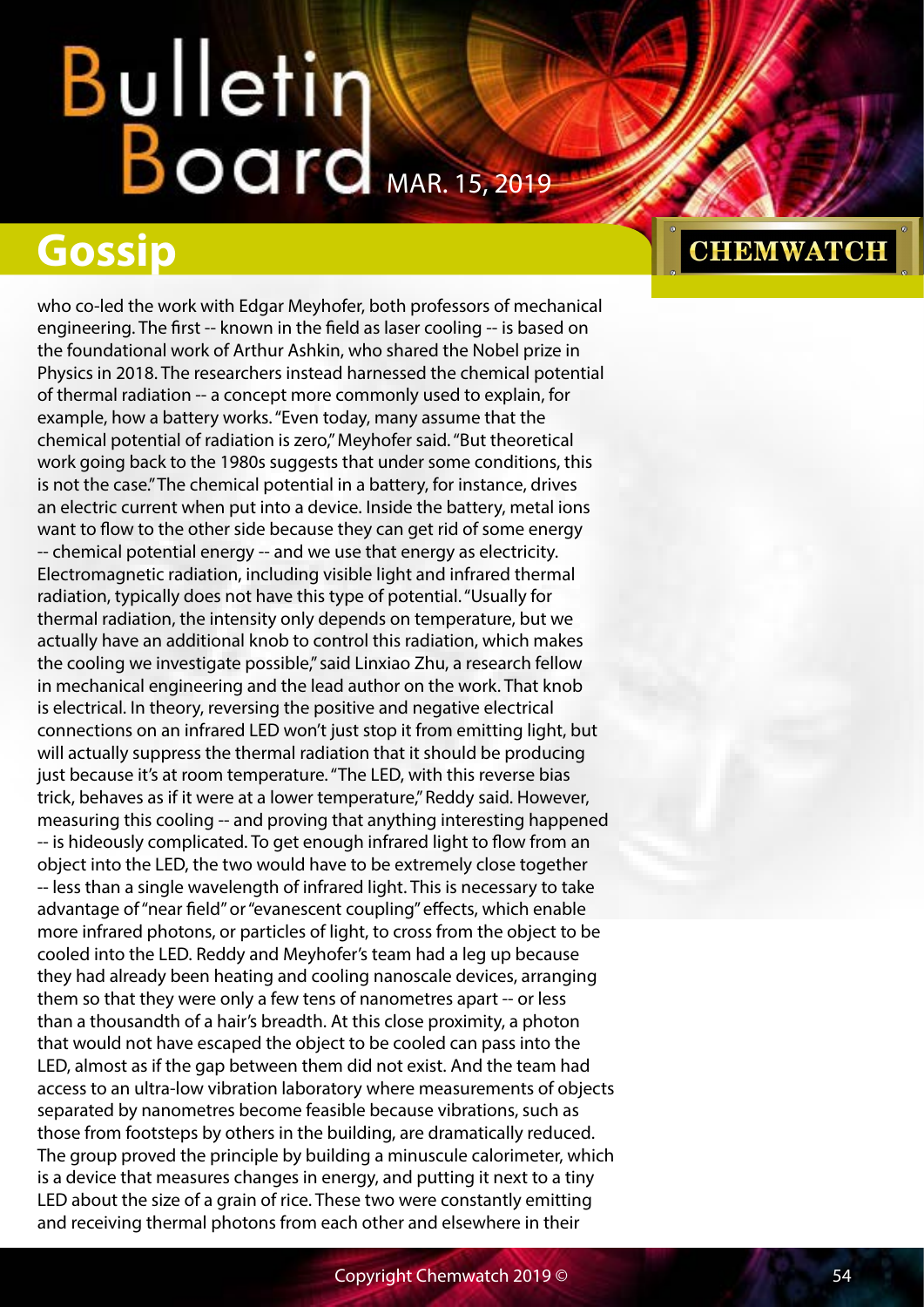### **Gossip**

environments. "Any object that is at room temperature is emitting light. A night vision camera is basically capturing the infrared light that is coming from a warm body," Meyhofer said. But once the LED is reverse biased, it began acting as a very low temperature object, absorbing photons from the calorimeter. At the same time, the gap prevents heat from traveling back into the calorimeter via conduction, resulting in a cooling effect. The team demonstrated cooling of 6 watts per meter squared. Theoretically, this effect could produce cooling equivalent to 1,000 watts per meter squared, or about the power of sunshine on Earth's surface. This could turn out to be important for future smartphones and other computers. With more computing power in smaller and smaller devices, removing the heat from the microprocessor is beginning to limit how much power can be squeezed into a given space. With improvements of the efficiency and cooling rates of this new approach, the team envisions this phenomenon as a way to quickly draw heat away from microprocessors in devices. It could even stand up to the abuses endured by smartphones, as nanoscale spacers could provide the separation between microprocessor and LED. The research is to be published in the journal Nature on Feb. 14, 2019, titled, "Near-field photonic cooling through control of the chemical potential of photons." This research was supported by the Department of Energy and the Army Research Office. The devices were made in the U-M Lurie Nanofabrication Facility. Meyhofer is also a professor of biomedical engineering. Reddy is also a professor of materials science and engineering.

Science Daily, 13 February 2019

<http://www.sciencedaily.com>

#### **Platinum nanoparticles for selective treatment of liver cancer cells**

#### *2019-02-20*

In recent years, the number of targeted cancer drugs has continued to rise. However, conventional chemotherapeutic agents still play an important role in cancer treatment. These include platinum-based cytotoxic agents that attack and kill cancer cells. But these agents also damage healthy tissue and cause severe side effects. Researchers at ETH Zurich have now identified an approach that allows for a more selective cancer treatment with drugs of this kind. Platinum can be cytotoxic when oxidised to platinum(II) and occurs in this form in conventional platinum-based chemotherapeutics. Non-oxidised platinum(0), however, is far less toxic to cells. Based on this knowledge, a team led by Helma Wennemers, Professor

#### **CHEMWATCH**

**Researchers recently demonstrated that platinum nanoparticles can be used to kill liver cancer cells with greater selectivity than existing cancer drugs.**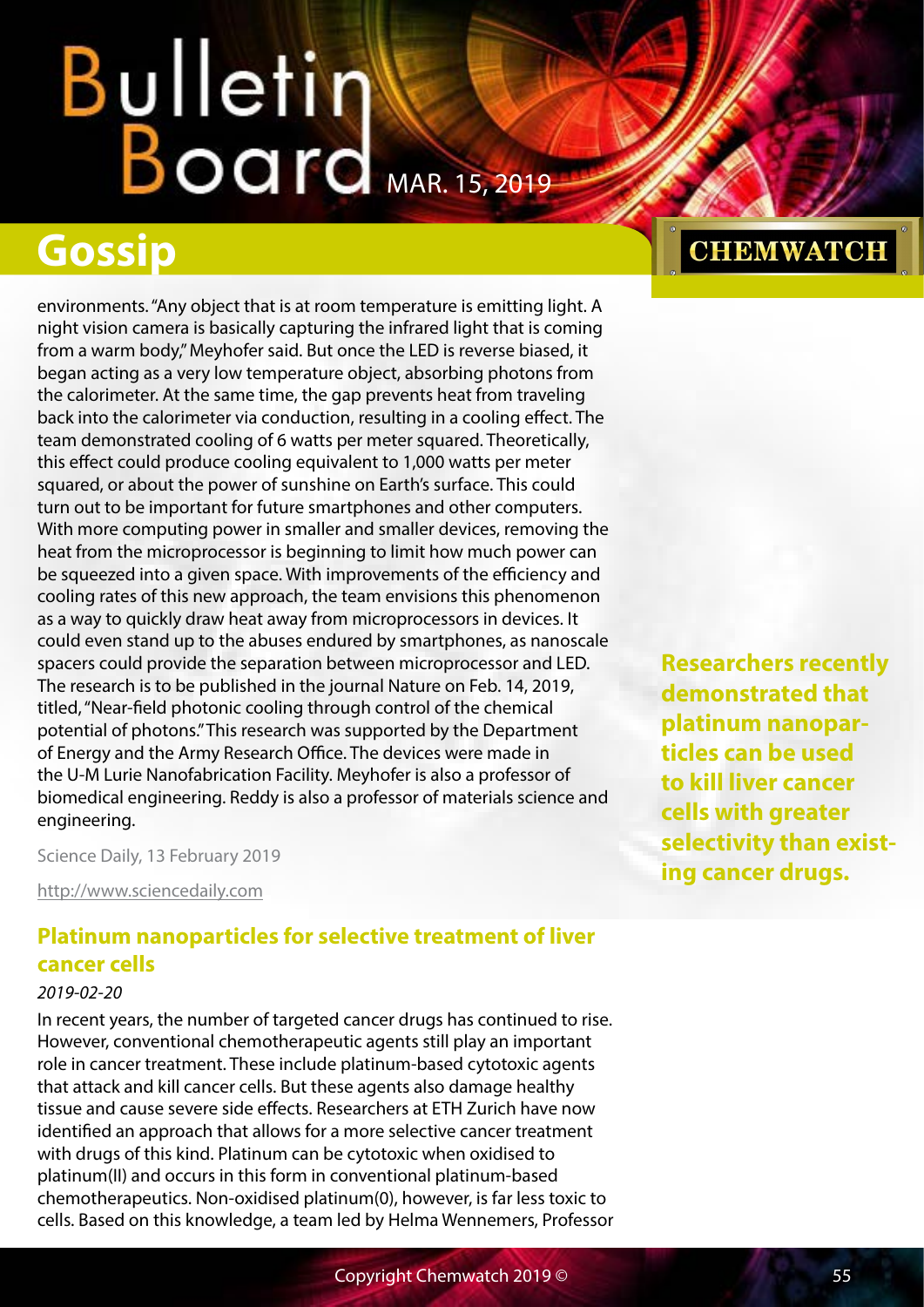### **Gossip**

at the Laboratory of Organic Chemistry, and Michal Shoshan, a postdoc in her group, looked for a way to introduce platinum(0) into the target cells, and only then for it to be oxidised to platinum(II). To this end, they used non-oxidised platinum nanoparticles, which first had to be stabilized with a peptide. They screened a library containing thousands of peptides to identify a peptide suitable for producing platinum nanoparticles (2.5 nanometres in diameter) that are stable for years.

#### Oxidised inside the cell

Tests with cancer cell cultures revealed that the platinum(0) nanoparticles penetrate into cells. Once inside the specific environment of liver cancer cells, they become oxidised, triggering the cytotoxic effect of platinum(II). Studies with ten different types of human cells also showed that the toxicity of the peptide-coated nanoparticles was highly selective to liver cancer cells. They have the same toxic effect as Sorafenib, the most common drug used to treat primary liver tumours today. However, the nanoparticles are more selective than Sorafenib and significantly more so than the well-known chemotherapeutic Cisplatin. It is therefore conceivable that the nanoparticles will have fewer side effects than conventional medication. Joining forces with ETH Professor Detlef Günther and his research group, Wennemers and her team were able to determine the platinum content inside the cells and their nuclei using special mass spectrometry. They concluded that the platinum content in the nuclei of liver cancer cells was significantly higher than, for instance, in colorectal cancer cells. The authors believe that the platinum(II) ions -- produced by oxidation of the platinum nanoparticles in the liver cancer cells -- enter the nucleus, and there release their toxicity. "We are still a very long and uncertain way away from a new drug, but the research introduced a new approach to improve the selectivity of drugs for certain types of cancer -- by using a selective activation process specific to a given cell type," Wennemers says. Future research will expand the chemical properties of the nanoparticles to allow for greater control over their biological effects.

Science Daily, 14 February 2019

<http://www.sciencedaily.com>

#### **Upcycling plastic bags into battery parts**

#### *2019-02-20*

Plastic bag pollution has become a huge environmental problem, prompting some cities and countries to heavily tax or ban the sacks. But what if used plastic bags could be made into higher-value products?

#### **CHEMWATCH**

**Researchers have reported a new method to convert plastic bags into carbon chips that could be used as anodes for lithium-ion batteries.**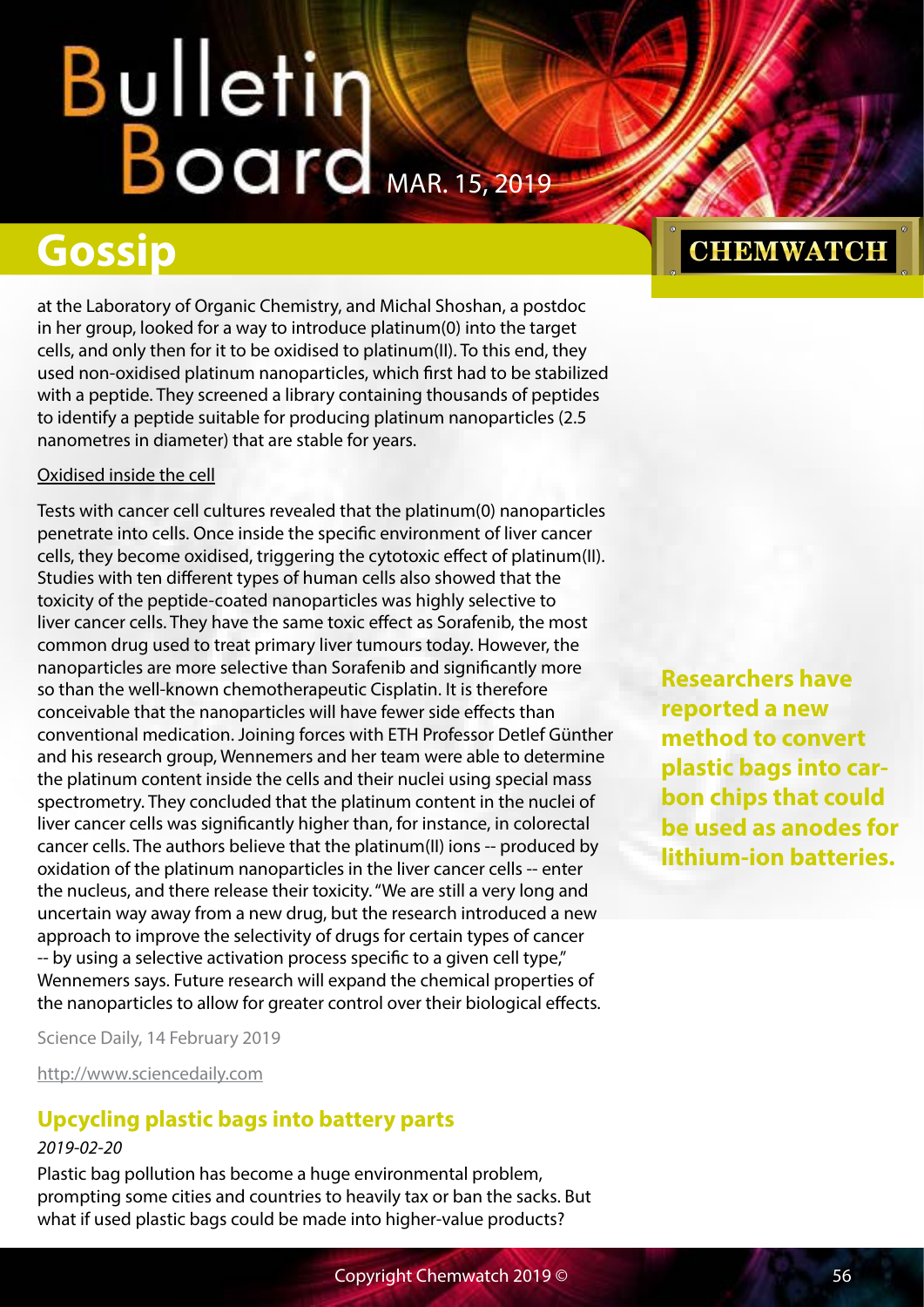### **Gossip**

Now, researchers have reported a new method to convert plastic bags into carbon chips that could be used as anodes for lithium-ion batteries. They report their results in ACS Omega. Many plastic bags are used only once and then disposed, ending up in landfills, oceans and elsewhere in the environment, where they can take hundreds of years to decompose. Scientists have long recognised that the polyethylene in plastic bags could be an inexpensive source of energy-storing carbon. However, previous methods to upcycle polyethylene into pure carbon have been inefficient or required expensive, complex processes. Vilas Pol and colleagues wanted to develop a simpler yet efficient approach to convert plastic waste into useful carbon-containing materials. The researchers immersed polyethylene plastic bags in sulfuric acid and sealed them inside a solvothermal reactor, which heated the sample to just below polyethylene's melting temperature. This treatment caused sulfonic acid groups to be added to the polyethylene carbon-carbon backbone so that the plastic could be heated to a much higher temperature without vaporising into hazardous gases. Then, they removed the sulfonated polyethylene from the reactor and heated it in a furnace in an inert atmosphere to produce pure carbon. The team ground the carbon into a black powder and used it to make anodes for lithium-ion batteries. The resulting batteries performed comparably to commercial batteries.

Phys.org, 13 February 2019

<http://phys.org>

#### **Researchers develop fire-retardant coating featuring renewable materials**

#### *2019-02-20*

Texas A&M University researchers are developing a new kind of flameretardant coating using renewable, nontoxic materials readily found in nature, which could provide even more effective fire protection for several widely used materials. Dr. Jaime Grunlan, the Linda & Ralph Schmidt '68 Professor in the J. Mike Walker '66 Department of Mechanical Engineering at Texas A&M, led the recently published research that is featured on the cover of a recent issue of the journal Advanced Materials Interfaces. Successful development and implementation of the coating could provide better fire protection to materials including upholstered furniture, textiles and insulation. "These coatings offer the opportunity to reduce the flammability of the polyurethane foam used in a variety of furniture throughout most people's homes," Grunlan noted. The project is a result of an ongoing collaboration between Grunlan and a group of researchers

#### **CHEMWATCH**

**Texas A&M University researchers are developing a new kind of flame-retardant coating using renewable, nontoxic materials readily found in nature, which could provide even more effective fire protection for several widely used materials.**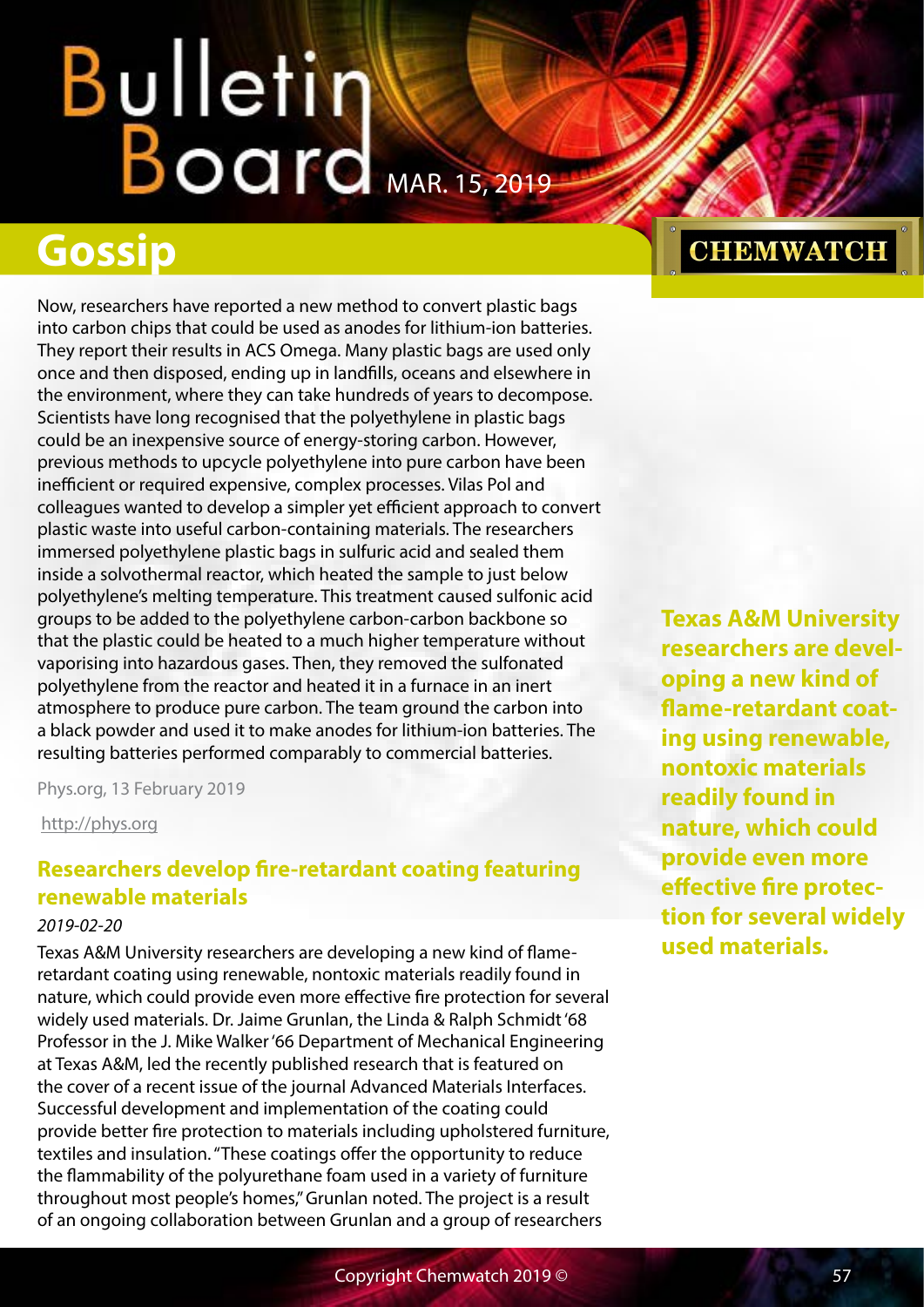### **Gossip**

at KTH Royal Institute of Technology in Stockholm, Sweden, led by Lars Wagberg. The group, which specialises in utilising nanocellulose, provided Grunlan with the ingredients he needed to complement his waterbased coating procedure. In nature, both the cellulose—a component of wood and various sea creatures—and clay—a component in soil and rock formations—act as mechanical reinforcements for the structures in which they are found. "The uniqueness in this current study lies in the use of two naturally occurring nanomaterials, clay nanoplatelets and cellulose nanofibrils," Grunlan said. "To the best of our knowledge, these ingredients have never been used to make a heat shielding or flameretardant coating as a multilayer thin film deposited from water." Among the benefits gained from using this method include the coating's ability to create an excellent oxygen barrier to plastic films—commonly used for food packaging—and better fire protection at a lower cost than other, more toxic ingredients traditionally used flame-retardant treatments. To test the coatings, Grunlan and his colleagues applied the flexible polyurethane foam—often used in furniture cushions—and exposed it to fire using a butane torch to determine the level of protection the compounds provided. While uncoated polyurethane foam immediately melts when exposed to flame, the foam treated with the researchers' coating prevented the fire from damaging any further than surface level, leaving the foam underneath undamaged. "The nanobrick wall structure of the coating reduces the temperature experienced by the underlying foam, which delays combustion," Grunlan said. "This coating also serves to promote insulating char formation and reduces the release of fumes that feed a fire." With the research completed, Grunlan said the next step for the overall flame-retardant project is to transition the methods into industry for implementation and further development.

**CHEMWATCH** 

**Researchers have shown that charcoal can mop up large quantities of nitrogen from the air pollutant ammonia.**

Phys.org, 13 February 2019

<http://phys.org>

#### **Scientists discover that charcoal traps ammonia pollution**

#### *2019-02-20*

Cornell University scientists Rachel Hestrin and Johannes Lehmann, along with collaborators from Canada and Australia, have shown that charcoal can mop up large quantities of nitrogen from the air pollutant ammonia, resulting in a potential slow-release fertilizer with more nitrogen than most animal manures or other natural soil amendments. The results were published in Nature Communications. Ammonia is a common component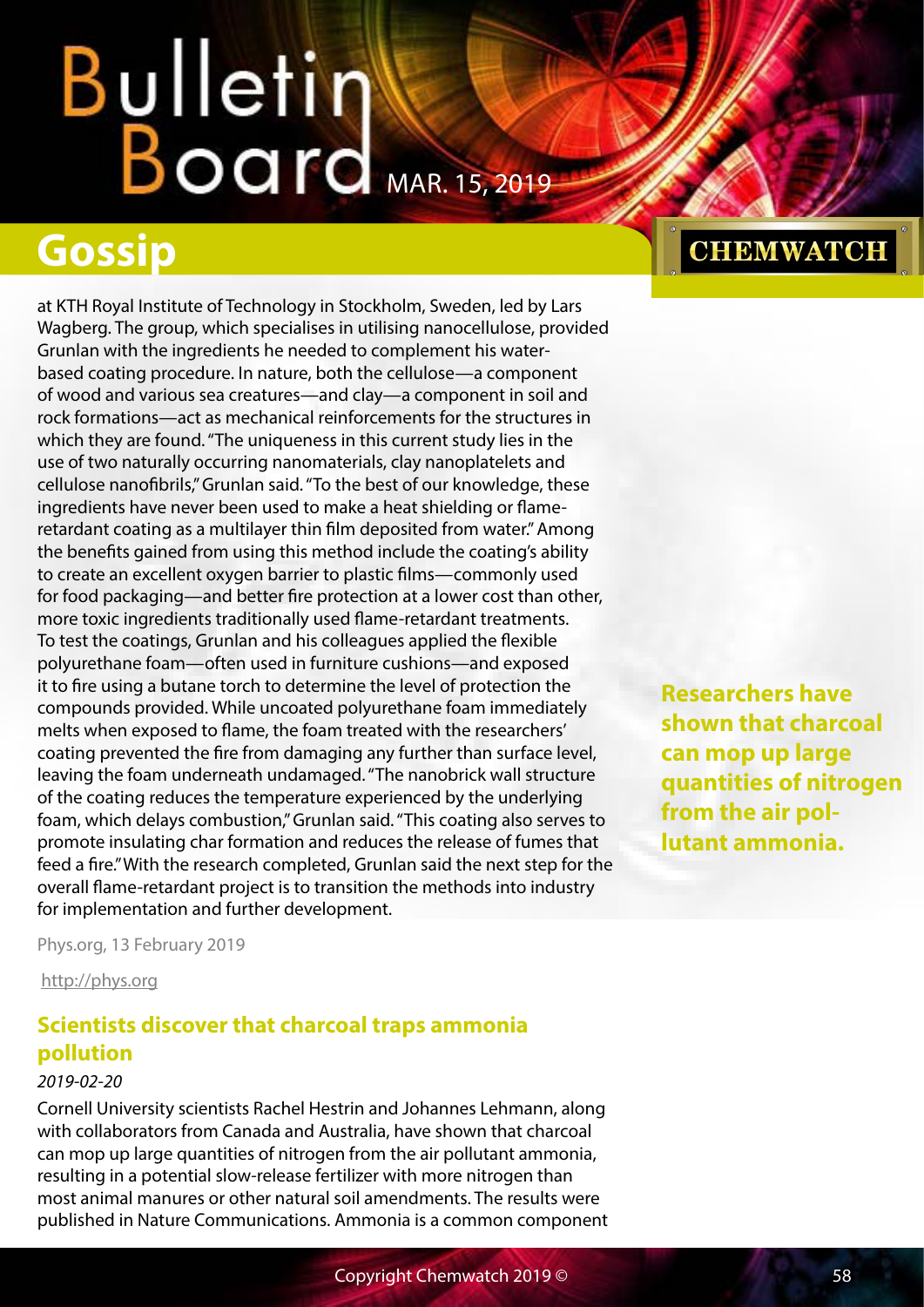### **Gossip**

of agricultural fertilisers and provides a bioavailable form of the essential nutrient nitrogen to plants. However, ammonia is also a highly reactive gas that can combine with other air pollutants to create particles that travel deep into the lungs, leading to a host of respiratory issues. It also indirectly contributes to climate change when excess fertiliser inputs to soil are converted into nitrous oxide, a potent greenhouse gas. In Canada, ammonia emissions have increased by 22 per cent since 1990, and 90 per cent are produced by agriculture, particularly from manures, slurries and fertiliser applications. Mitigating this pollutant—without limiting fertilisers and food growth for our growing world population—is key to a sustainable future. Charcoal, also known as fire-derived organic matter or biochar, is both a natural material found in the environment and an agricultural amendment. Recent investigation into the potential agricultural benefits of charcoal have sparked interest in its chemical properties and capacity to retain and supply essential nutrients to plants. The researchers used the Canadian Light Source at the University of Saskatchewan to examine how ammonia gas interacts with charcoal under natural conditions. According to Lehmann, "The unique end stations at CLS are great for this kind of nitrogen X-ray spectroscopy." Hestrin and Lehmann's study identifies charcoal's ability to capture nitrogen from airborne ammonia through the formation of covalent bonds, which could provide a long-term slow release fertiliser for field and greenhouse crop production. Previous studies showed that these reactions occurred between ammonia and engineered carbon materials under high temperatures, but there was no evidence for ambient temperature and pressure conditions. Hestrin says that using the beamline capabilities at the Canadian Light Source was essential to this game-changing discovery and turned it into a much bigger project than originally planned. "The CLS beamline provided the best method to investigate how charcoal can retain nitrogen from ammonia. Discovering that nitrogen was retained through a variety of covalent bonds was a real game-changer in our research. It implies that nitrogen captured from compost or manure might be less susceptible to loss through leaching or volatilisation than we previously thought." Nitrogen plays an important role in climate change, and it is present in numerous forms, some essential for living organisms, and others that are toxic or noxious gases. Providing sufficient nitrogen to crops while reducing nitrogen leaching into groundwater or gaseous emissions into the atmosphere has important environmental consequences. Currently, up to 50 per cent of the nitrogen that goes into a composting facility can be lost as ammonia gas—capturing it directly at the source could significantly cut pollution and loss of a valuable plant nutrient. Further research into this ground-breaking discovery indicates that the environmental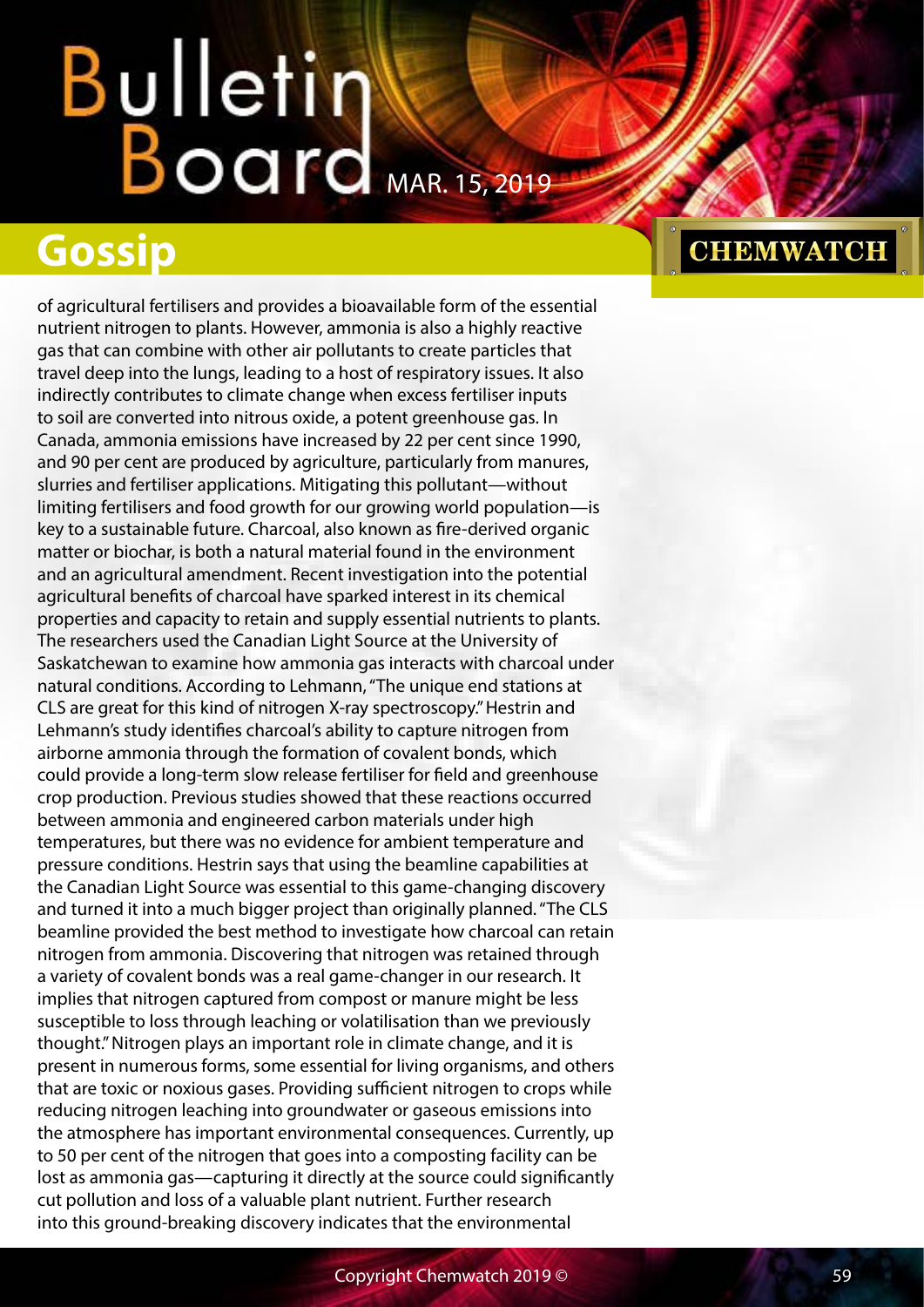### **Gossip**

#### **CHEMWATCH**

impact of charcoal's nitrogen capture from ammonia gas could play an important role in the global carbon and nitrogen cycles. In addition to its potential for improving agricultural nutrient management, the influences of charcoal in soils, air and water on nitrogen storage and availability in natural ecosystems should also be considered.

Phys.org, 12 February 2019

<http://phys.org>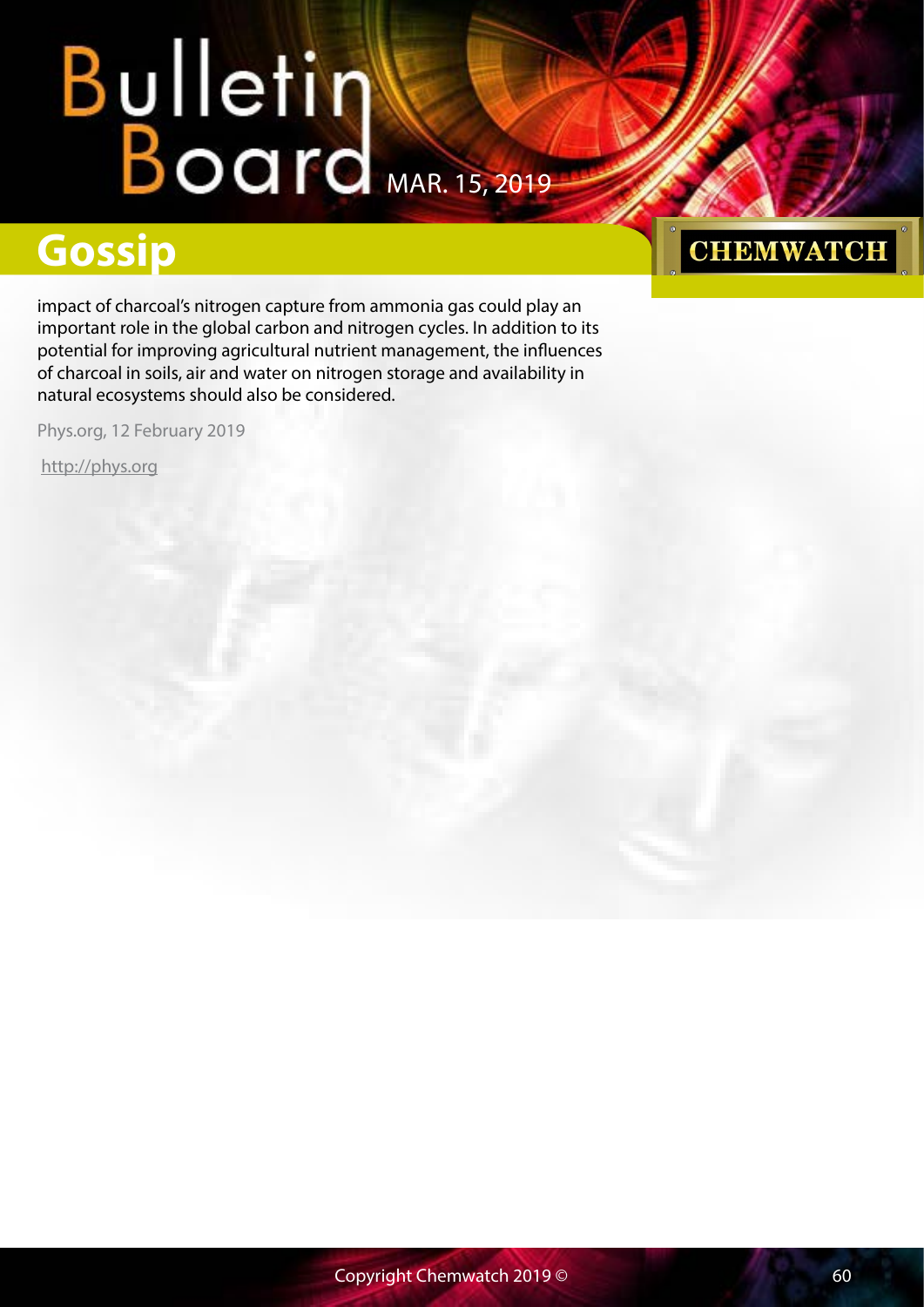# Bulletin  $B$  o ard  $MAR. 15, 2019$

# **Curiosities**

#### **Blood sugar tied to fracture risk in type 1 diabetes** *2019-02-20*

People with type 1 diabetes are more likely to break a bone when their average blood sugar levels are dangerously high, a large study suggests. Researchers examined data on more than 47,000 people with diabetes, including 3,329 with type 1, the less common form, which typically develops in childhood or young adulthood when the pancreas can't produce insulin. The rest had type 2 diabetes, which is linked to obesity and aging and happens when the body can't properly use or make enough insulin to convert blood sugar into energy. All of these patients were diagnosed with diabetes in the UK between 1995 and 2015. During the study period, 672 people with type 1 diabetes and 8,859 with type 2 diabetes experienced bone fractures. For type 1 diabetics, the risk of fracture was 39 percent higher when their average blood sugar levels over time were dangerously high than it was with lower blood sugar levels, the study found. Moderately high average blood sugar didn't appear to impact the risk of fracture for these patients, however. "In patients with type 1 diabetes, it is important to have good glycaemic control, for almost everything and also to prevent fractures," said Dr. Francesc Formiga of Barcelona University. Blood sugar levels didn't appear to influence the risk of fractures for patients with type 2 diabetes. Despite this, patients with both types of diabetes should make every effort to keep their blood sugar in a healthy range, Formiga, who wasn't involved in the study, said by email. "People with high levels of sugar should be aware that it is not good for their global health or for their bones and may increase the risk of fractures, therefore they should modify their treatment, according to the recommendations of their doctors," Formiga said. Diabetes has long been linked to an increased risk of fractures, but research to date has been mixed regarding exactly what role blood sugar levels play in this risk, Dr. Christian Meier of University Hospital Basel in Switzerland and colleagues write in the Journal of Clinical Endocrinology and Metabolism. Several complications of diabetes may contribute to an increased risk of falls and fractures including cognitive impairment; nerve damage (neuropathy) that diminishes sensation in the feet and other extremities; and retinopathy, or eye damage that makes it harder to detect obstacles that might cause a fall. Among type 1 diabetes patients in the study, people with vascular complications like retinopathy were 29 percent more likely to experience fractures than people who didn't have these complications. Vascular complications didn't appear to influence fracture risk for people with type 2 diabetes. With type 1 diabetes, kidney failure was also associated with more than doubled odds of a fracture, the study found. The study wasn't

#### **CHEMWATCH**

**People with type 1 diabetes are more likely to break a bone when their average blood sugar levels are dangerously high, a large study suggests.**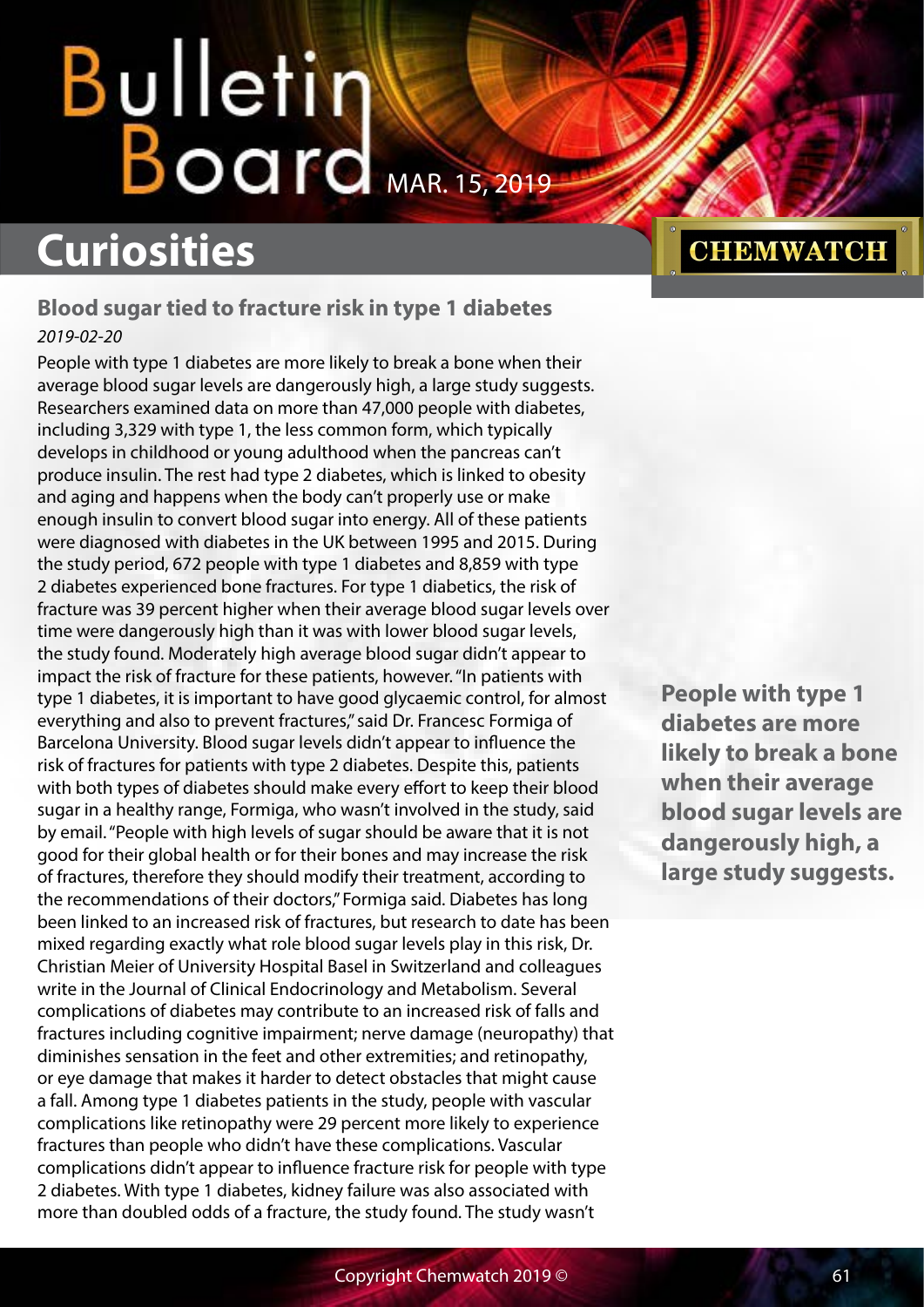# Bulletin Board MAR. 15, 2019

## **Curiosities**

designed to prove whether or how elevated blood sugar might impact the risk of falls or fractures in people with diabetes. One limitation of the study is that researchers didn't account for whether patients had diabetic neuropathy, said Dr. James Richardson, a professor in physical medicine in rehabilitation at Michigan Medicine in Ann Arbor who wasn't involved in the research. That factor might explain a lot of the accidents leading to bone fractures, he said. "Fall risk is markedly increased in people who cannot successfully respond to a postural perturbation (such as a trip or slip, ankle turn) in the roughly 400 milliseconds available to do so," Richardson said by email. "This requires rapid and precise information that 'reports' the perturbation," Richardson said. "This comes, primarily, from precise sensation in the feet and ankles and excellent visual acuity."

Reuters Health, 9 February 2019

<http://www.reuters.com/news/health>

#### **How the brain responds to texture** *2019-02-20*

Our hands and fingertips are amazingly sensitive to texture. We can easily distinguish coarse sandpaper from smooth glass, but we also pick up more subtle differences across a wide range of textures, like the slick sheen of silk or the soft give of cotton. Information about texture is transmitted from sensors in the skin and through the nerves to the somatosensory cortex, the part of the brain responsible for interpreting the sense of touch. New research by neuroscientists at the University of Chicago shows that as neurons in this part of the brain process this information, they each respond differently to various features of a surface, creating a highdimensional representation of texture in the brain. "Objects can have textures that we can describe in simple terms like rough or soft or hard. But they can also be velvety or cottony or furry," said Sliman Bensmaia, PhD, associate professor of organismal biology and anatomy at UChicago and senior author of the study. "The variety of different adjectives you can use to describe texture just highlights that it's a rich sensory space. So, it makes sense that you need to have a rich neural space in the brain to interpret that too." The study was published in the Proceedings of the National Academy of Sciences (PNAS). Bensmaia is a leading expert on how the brain and nervous system interpret the sense of touch, including texture. In a 2013 study from PNAS, his lab showed how different kinds of nerve fibres respond to different aspects of texture. Some nerves respond mainly to spatial elements of coarse textures, like the raised bumps of a Braille letter that create a pattern when pressed against the skin. Others

#### **New research by neuroscientists shows that as neurons process information about texture from the skin, they each respond differently to various features of a surface, creating a high-dimensional representation of texture in the brain.**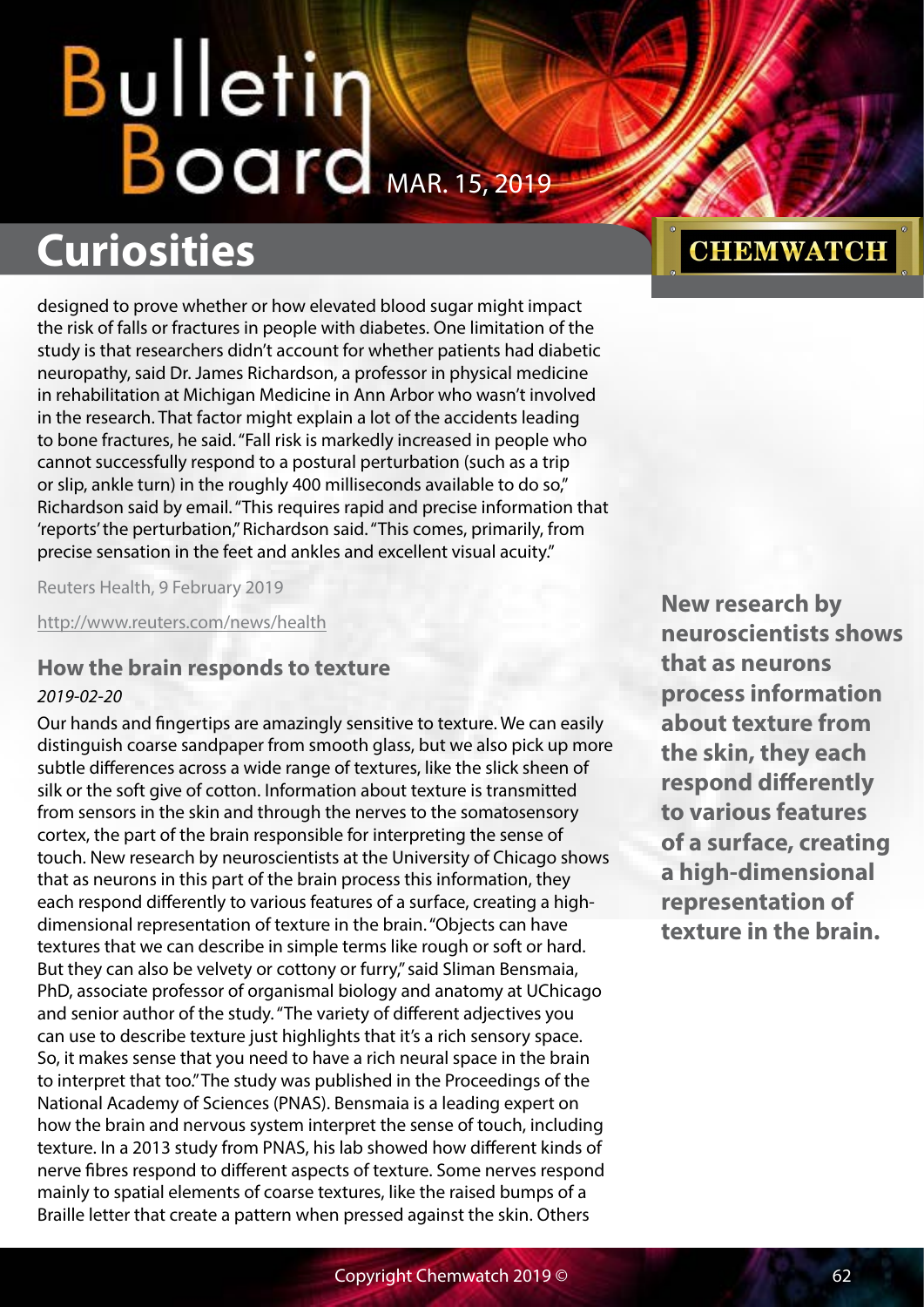# **Curiosities**

respond to vibrations created when the skin rubs across fine textures, like fabrics, which account for the vast majority of textures we encounter in the real world. In that study, Bensmaia and his colleagues used a rotating drum covered with strips of various coarse and fine textures, such as sandpaper, fabrics and plastics. The drum then ran the textures across the fingertips of Rhesus macaque monkeys, whose somatosensory system is similar to humans, while the researchers recorded the responses in the nerve. For the new study, led by postdoctoral scholar Justin Lieber, PhD, the researchers recorded the corresponding responses to the same textures directly from the brain, using electrodes implanted into the somatosensory cortex of the monkeys. The new data shows that the neurons respond in a highly idiosyncratic way to different aspects of texture. Some neurons respond to coarse features of a texture. Others respond to fine features, certain patterns of indentation in the skin, or any number of combinations in between. Bensmaia and Lieber identified at least 20 different patterns of response. "Some of them map onto things we understand, like roughness or the spatial pattern of a texture," Bensmaia said. "But then it becomes combinations of skin vibration coupled with patterns of skin deformation, things that are abstract and a little harder to describe." But these more abstract features of texture are what can make the difference in being able to distinguish between bedsheets with different thread counts. The researchers recorded responses to 55 different textures, and Bensmaia says he can tell which one was used just by looking at the pattern of activity it generated in the brain. "Velvet is going to excite one subpopulation of neurons more than another, and sandpaper is going to excite another overlapping population," he said. "So, it's this variety in the response that allows for the richness of the sensation." Bensmaia and Nicho Hatsopoulos, PhD, professor of organismal biology and anatomy, who studies how the brain directs movement in the limbs, have also pioneered research to build brain-controlled robotic prosthetic limbs. These devices work by implanting arrays of electrodes in the somatosensory cortex and areas of the brain that control movement. The electrodes pick up activity in neurons as the patient thinks about moving their own arm to direct the robotic arm to move accordingly. The prosthetic hand is fitted with sensors to detect sensations of touch, such as pressing on individual fingertips, which in turn generates electrical signals that stimulate the appropriate areas of the brain. Theoretically, the same techniques could recreate sensations of texture through a neuroprosthetic, but Bensmaia points out that the new study shows why this could be a challenging task. The neurons that correspond to each fingertip are located in clearly defined areas of the somatosensory cortex, so it's easier to stimulate the appropriate spot for a given touch. But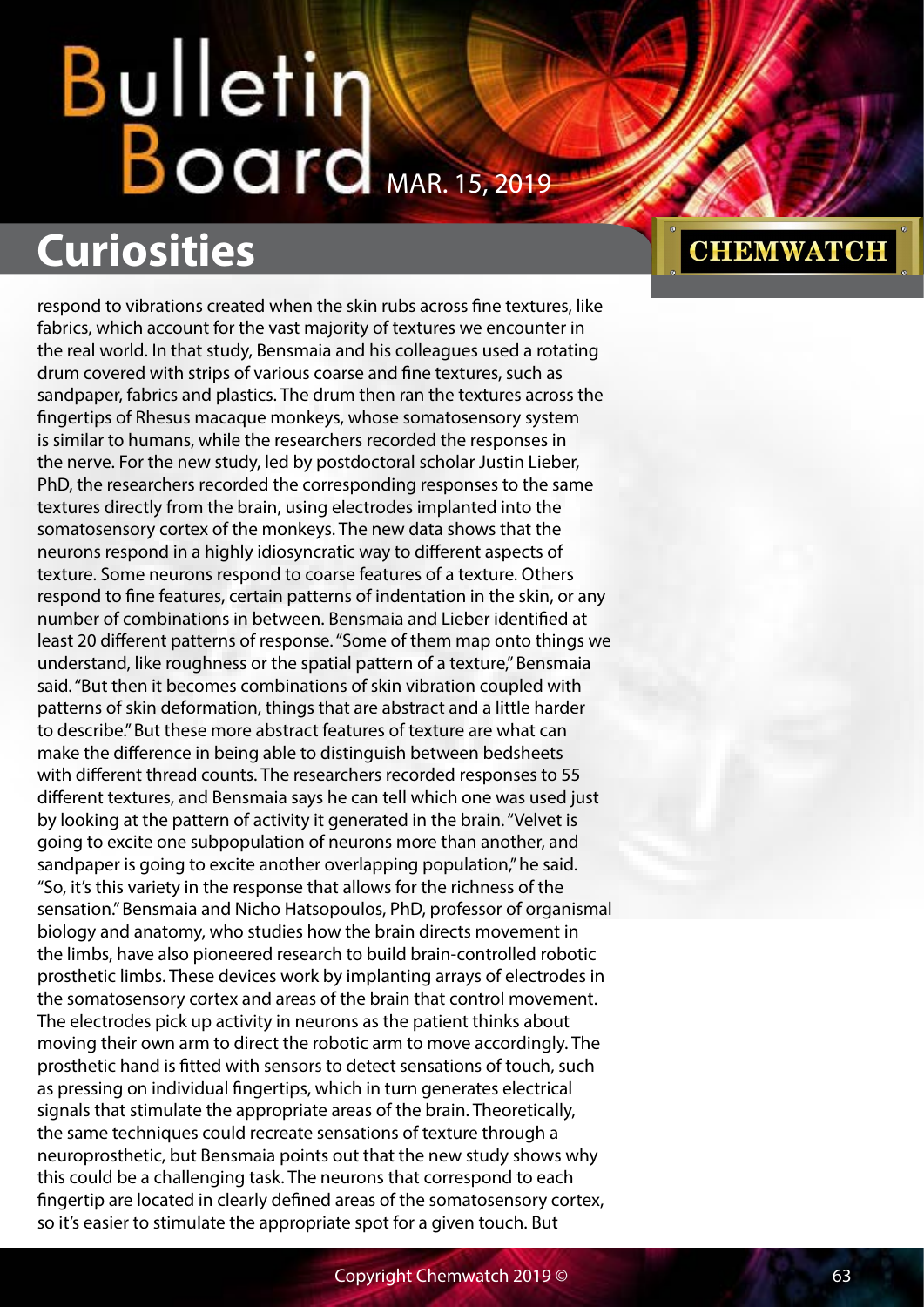# Bulletin Board MAR. 15, 2019

## **Curiosities**

neurons throughout the somatosensory cortex respond to texture inputs, and they're mixed together. There's no defined region of neurons that respond to sandpaper or the plastic keyboard of a laptop, for example. "It's going to be pretty challenging to be able to create textural sensations through electrical stimulation, because you don't have these monolithic groups of neurons working together," he said. "It's very heterogenous, which could make it difficult to implement in prosthetics. But that's also how we get this rich sensation of texture in the first place." The study "High-dimensional representation of texture in the somatosensory cortex of primates," was supported by the National Institute of Neurological Disorders and Stroke.

Science Daily, 7 February 2019

<http://www.sciencedaily.com>

#### **New heated tobacco device causes same damage to lung cells as e-cigs and smoking, study finds** *2019-02-20*

A new study that directly compares new heated tobacco devices with vaping and traditional cigarettes shows that all three are toxic to human lung cells. The study published in ERJ Open Research suggests that the new device, which heats solid tobacco instead of an e-liquid, is no less toxic to the cells than ordinary cigarette smoke. Researchers say the study adds to evidence that these newer electronic nicotine delivery devices may not be a safer substitute for cigarette smoking. The study was led by Dr Pawan Sharma, a researcher at the University of Technology Sydney and the Woolcock Institute of Medical Research, Sydney, Australia. He said: "Smoking is the leading cause of preventable death, and with the introduction of e-cigarettes in the last decade, the trend of nicotine uptake is not going to slow down in the near future. If the current trend continues, tobacco use will cause more than eight million deaths annually by 2030 around the world. "The latest addition in this emerging trend is the planned and vigorous introduction of heated tobacco devices. They are commonly called next generation or heat-not-burn products. We know very little about the health effects of these new devices, so we designed this research to compare them with cigarette smoking and vaping." Researchers tested the effects of all three nicotine sources on two types of cells taken from the human airways: epithelial cells and smooth muscle cells. In healthy lungs, epithelial cells act as the first line of defence to any foreign particles entering the airway while smooth muscle cells maintain the structure of the airway. However, smoking can lead

**A new study that directly compares new heated tobacco devices with vaping and traditional cigarettes shows that all three are toxic to human lung cells.**

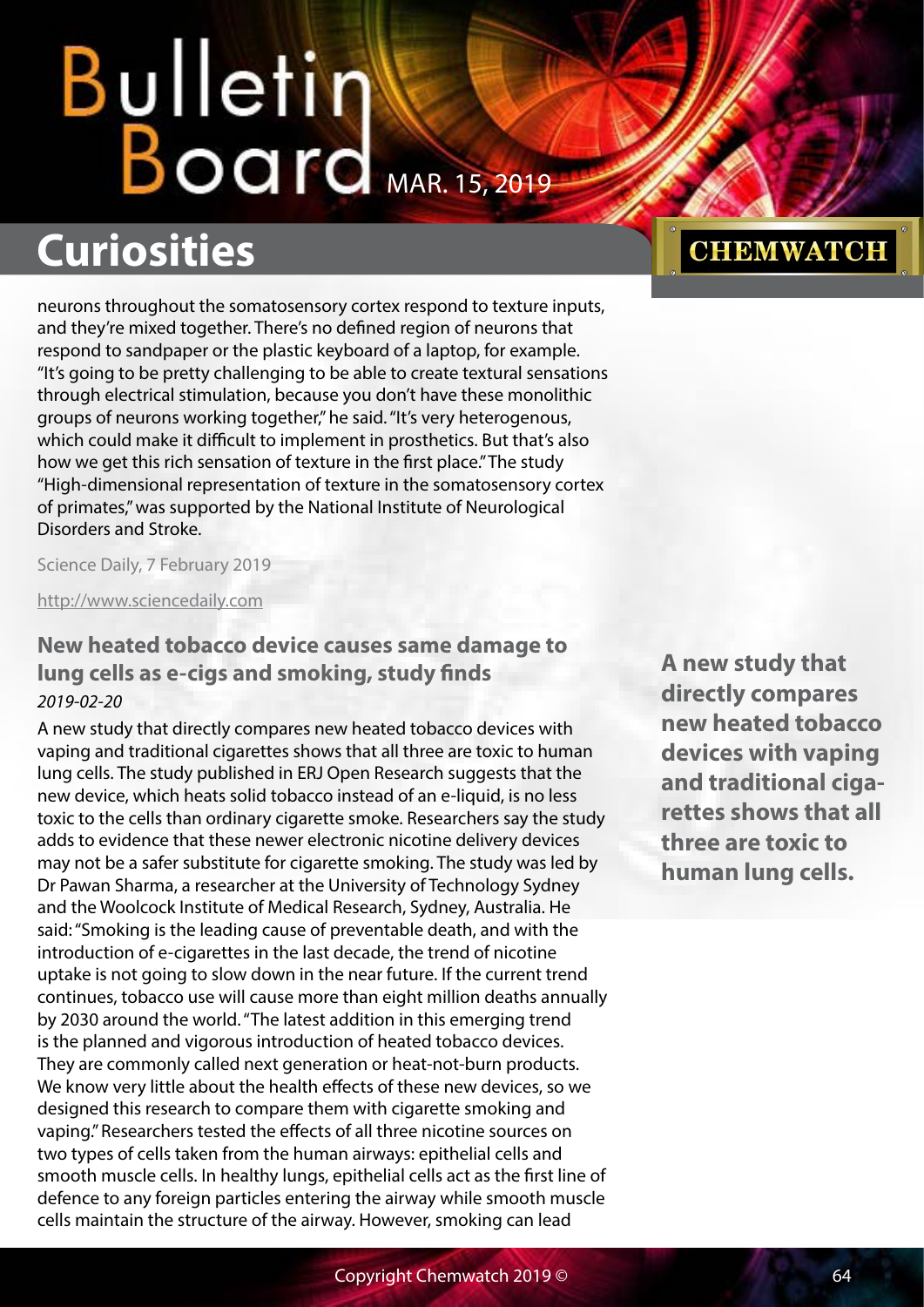# Bulletin Board MAR. 15, 2019

# **Curiosities**

to difficulty in breathing primarily by hampering the normal functions of these cells. Dr Sharma and his team exposed the cells to different concentrations of cigarette smoke, e-cigarette vapour and vapour from a heated tobacco device, and measured whether this was damaging to cells and whether it affected the cells' normal functions. The researchers found that cigarette smoke and heated tobacco vapour were highly toxic to the cells both at lower and higher concentrations while e-cigarette vapour demonstrated toxicity mainly at higher concentrations. Researchers say that these concentrations represent the levels of nicotine found in chronic smokers. Dr Sukhwinder Sohal, a researcher at the University of Tasmania, Launceston, Australia, and leading author on the study, said: "We observed different levels of cellular toxicity with all forms of exposures in human lung cells. What came out clearly was that the newer products were in no way less toxic to cells than conventional cigarettes or e-cigarette vaping." Dr Sharma added: "Our results suggest that all three are toxic to the cells of our lungs and that these new heated tobacco devices are as harmful as smoking traditional cigarettes. "It took us nearly five decades to understand the damaging effects of cigarette smoke and we don't yet know the long-term impact of using e-cigarettes. These devices that heat solid tobacco are relatively new and it will be decades before we will fully understand their effects on human health. "What we do know is that damage to these two types of lung cells can destroy lung tissue leading to fatal diseases such as chronic obstructive pulmonary disease, lung cancer and pneumonia, and can increase the risk of developing asthma, so we should not assume that these devices are a safer option." Dr Sharma hopes his results will stimulate more research on heated tobacco devices and he plans to continue this work by studying the effects of nicotine devices on more sophisticated models of lung tissue and in mice. Professor Charlotta Pisinger is Chair of the European Respiratory Society's Tobacco Control Committee and was not involved in the research. She said: "These new heated tobacco devices are marketed as producing 95% lower levels of toxic compounds because the tobacco is heated, not burned. However, the first independent studies have shown that combustion is taking place and toxic and carcinogenic compounds are released, some in lower levels than in conventional cigarette smoke, others in higher levels. A review of the tobacco industry's own data on these devices has shown that, in rats, there is evidence of lung inflammation, and there is no evidence of improvement in lung inflammation and function in smokers who switch to heated tobacco. "The introduction and vigorous marketing of new devices is very tempting to smokers who want to stop smoking and mistakenly believe they can switch to another harmless tobacco product. It is also opening another avenue for attracting young people to use and become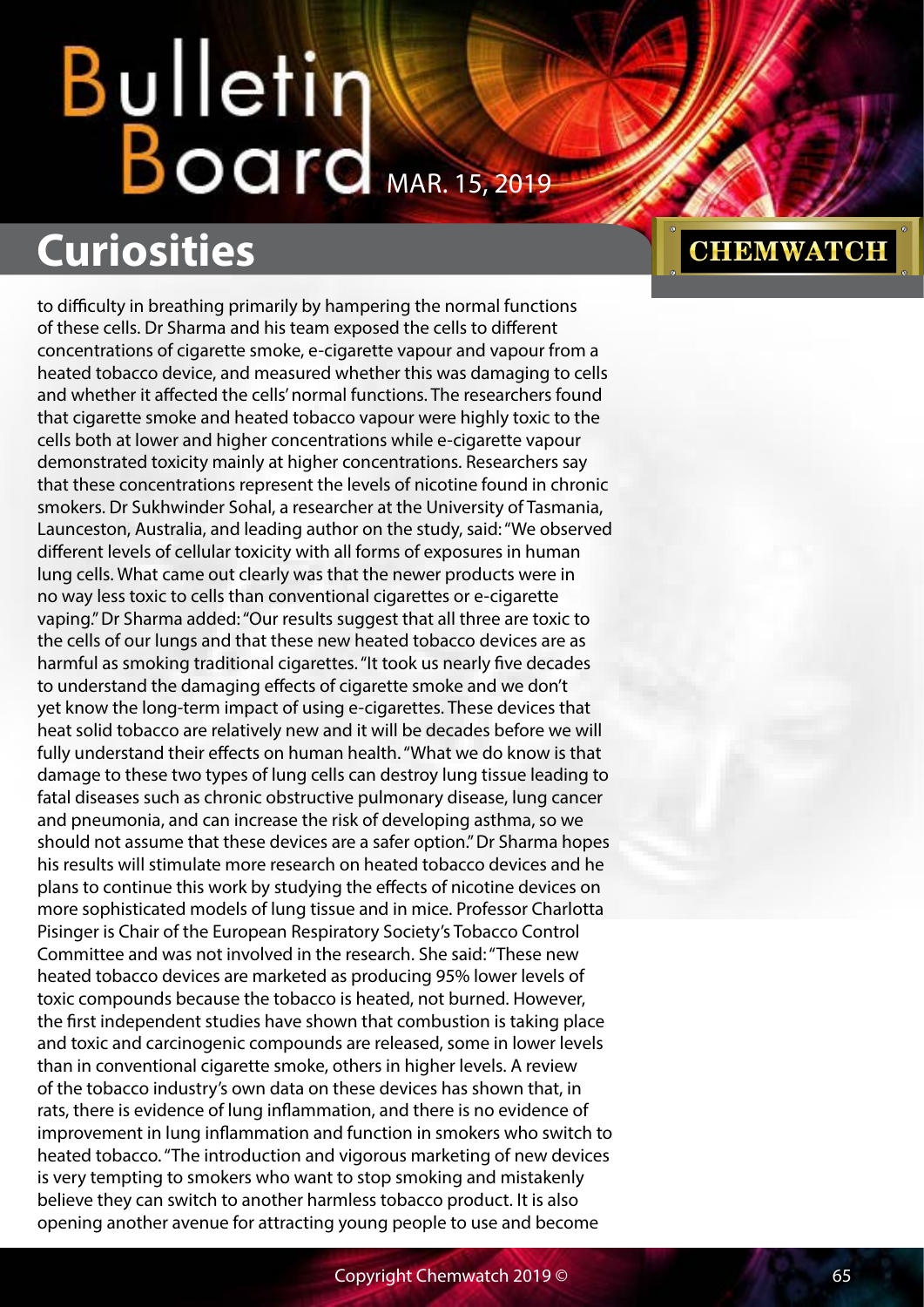### **Curiosities**

addicted to nicotine. This study adds to evidence that these new devices are not the safe substitute to cigarette smoking they are promoted to be."

Science Daily, 11 February 2019

<http://www.sciencedaily.com>

#### **Spelling bees? No, but they can do arithmetic, say researchers**

#### *2019-02-20*

Honeybees can learn to add and subtract, according to research showing that while the insects have tiny brains, they are still surprisingly clever. Researchers behind the study have previously found that honeybees can apparently understand the concept of zero, and learn to correctly indicate which of two groups of objects is the smaller. But now they say insects can learn to carry out exact numerical calculations such as adding and subtracting a given number. "Their brain can manage a long-term rule and applying that to a mathematical problem to come up with a correct answer," said Dr Adrian Dyer, co-author of the research from RMIT University in Australia. "That is a different type of number processing to spontaneous quantity judgments." If the team are right, the insects are in good company. While it was once thought that only humans could manage such calculations, the authors note recent research has revealed a veritable menagerie of creatures can keep track of numbers or even add or subtract. "[There was] evidence that other primates could do it and then an African grey parrot, Alex, famously could do it, but also some spiders could do it," said Dyer. The team say the latest research adds to a growing body of evidence, including human studies, that language is not necessary for learning how to manipulate numbers. And there's more. "It is teaching us a lot about what brains can do and what necessary structures you might need in brains to achieve certain outcomes," said Dyer. However, Paul Graham, professor of neuroethology at the University of Sussex, was cautious, and said it was not clear that the bees really did have a concept of mathematical operations, or even numbers. "In reality, you don't really know what the animal has done, because you are not investigating how it is doing it," he said, adding it was hard to design an experiment to rule out other, simpler explanations for the bees' behaviour. Writing in the journal Science Advances, Dyer and colleagues describe how their research involved releasing bees into a simple maze in which they were shown a picture of a small number of coloured shapes. After flying through a hole, the bees were presented with two further images showing a different number of shapes. When the shapes in the set up were blue, insects that

### **CHEMWATCH**

**Study says honeybees can learn to carry out exact numerical calculations**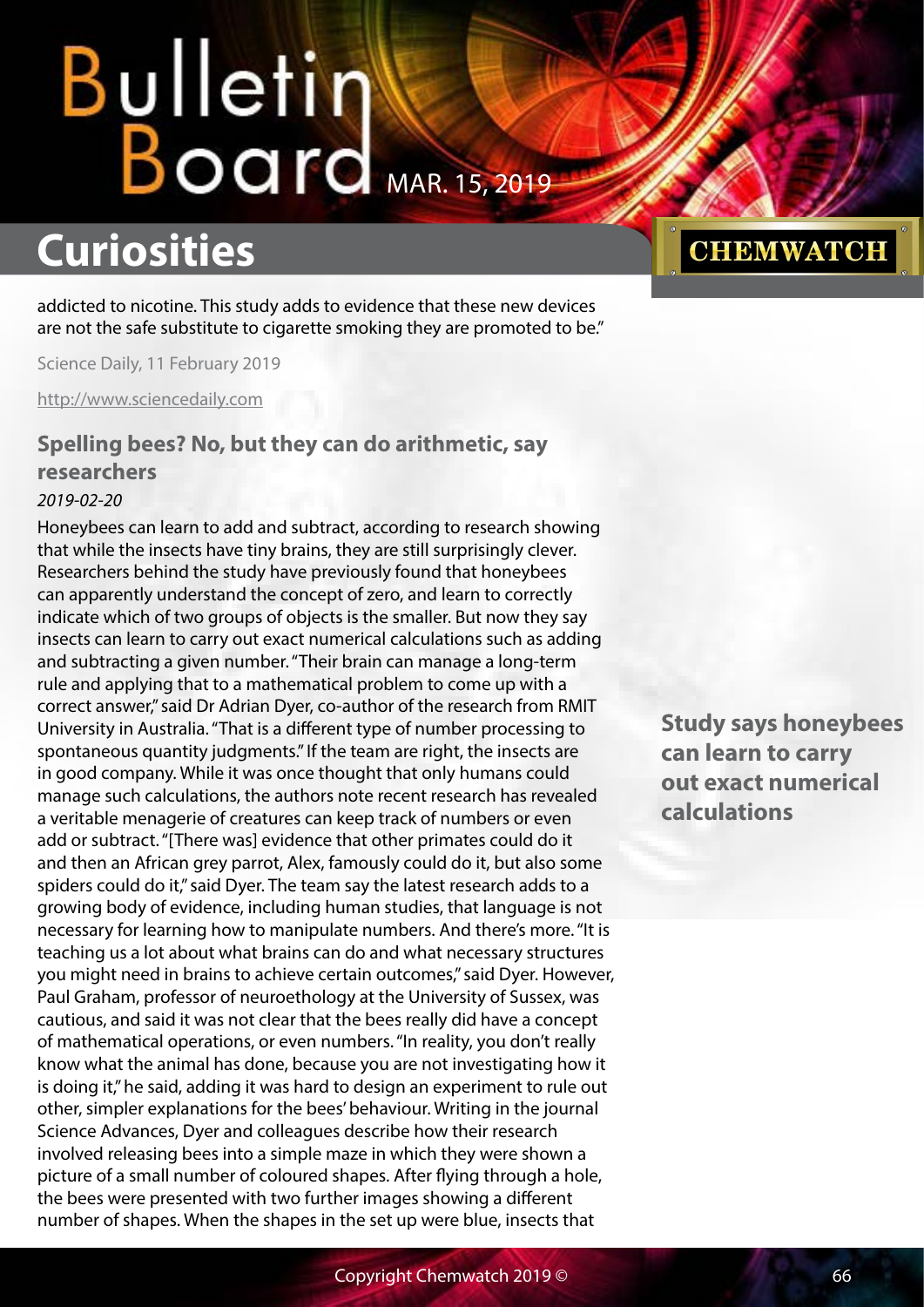# **Curiosities**

made a beeline for the image with one more shape than in the initial picture were offered a sugary drink. When the shapes were yellow, they were rewarded for flying to the image with one fewer shape. If the bee flew to the "incorrect" image, they were given a quinine solution – which is unpleasant to bees. "It is very hard to train a bee to understand a plus or minus sign because that is an abstract symbol, so we use colour because they learn colour very quickly," said Dyer. Fourteen bees were involved in the experiment and each completed 100 of the training exercises, with the shapes and numbers – up to a maximum of five – chosen at random from a pool of possibilities. Each bee was then tested 10 times on two different scenarios for each colour. Crucially, the first image the bees saw in the test setups contained three shapes. Neither the number nor the particular shape used had been presented to the bees as the initial picture during training, meaning they could not choose the "correct" answer from memory. The results showed that the bees did better on the tests than chance, getting the correct answers between 64% and 72% of the time, depending on the test. "It is not that every bee could do this [spontaneously], but we could teach them to do it," said Dyer. Dyer said the prevalence of numerical competence across the animal kingdom was "suspicious", leading him to believe it might be a widespread phenomenon in animals that aids survival. However, he added it was difficult to test this, and said there was an alternative explanation – the real phenomenon is the ability to make associations and solve conundrums, rather than have or acquire numerical skills per se. "It might be they don't actually use this in any natural context. They just have a brain which is plastic enough to learn our problem," he said. "Not everything we do [as humans] is essential to our survival in [terms of] evolution: playing a guitar, surfing and travelling into space are all things we can do because we have a lot of neural flexibility, we are really bright … honeybees have been around a long time and they are very good at surviving in different environments and coming up with novel solutions, and maybe that has just led to a brain that can learn this task if they need to."

The Guardian, 6 February 2019

<http://www.guardian.com>

#### **To Stop Mosquitoes From Biting, Scientists Put Them on Diet Pills** *2019-02-20*

Keeping mosquitoes at bay is a task that scientists have been buzzing about for quite some time now. Not only because the pests can be a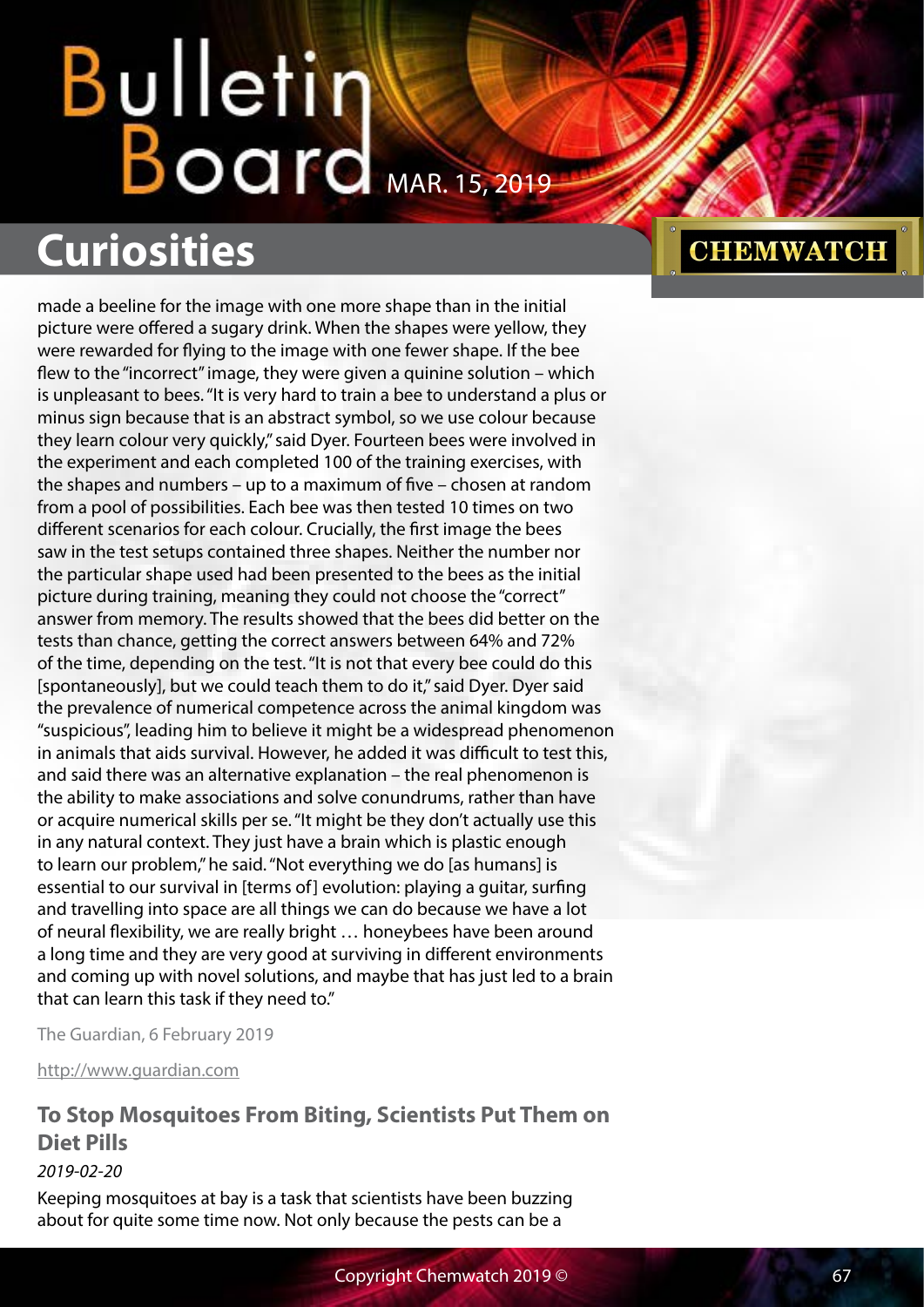# Bulletin  $B$  o ard  $MAR. 15, 2019$

# **Curiosities**

nuisance, but also because they can transmit terrible diseases like West Nile Virus and Malaria. The quest to fend off the hungry swarms has led scientists to some innovative solutions — including the recent discovery that human diet pills can curb the appetites of some mosquitoes. The research, detailed in a new study published in the prestigious journal Cell by a team of researchers from Rockefeller University, examined the Aedes aegypti mosquitoes, which are the principle spreader of dengue fever throughout South America, Africa, and the Eastern United States. Female Aedes aegypti mosquitoes are driven to feed on human blood in order to acquire a protein they need to lay their eggs. But the researchers found that giving the mosquitoes a saline solution containing human diet drugs left the mosquitoes feeling full and without an appetite — similarly to how the drugs would work in humans. Although the study didn't specify which drug or drugs were used specifically, it did say that the diet pills work by suppressing the Neuropeptide Y (NPY) receptors responsible for diet regulation in humans, and mosquitoes apparently. By analysing the mosquitoes' NPY receptors, the researchers were able to determine which ones were affecting their diet, meaning they could reproduce similar effects by interfering with those NPY receptors without the use of human diet drugs. The study has huge implications for new ways to control pest populations. Understanding ways to curb the insects' appetites would reduce the need for insecticides, which many insects are developing immunity to and which have been tied to the deaths of both birds and bees. New population control methods would also offer alternatives to controversial gene drives, which destroy populations entirely. "We're starting to run out of ideas for ways to deal with insects that spread diseases," the study's senior author, Leslie Vosshall, told the BBC, "and this is a completely new way to think about insect control."

Futurism, 8 February 2019

https://futurism.com

#### **Your home is a hidden source of air pollution**

#### *2019-02-20*

Indoor Air Quality (IAQ) refers to the air quality within and around buildings and structures, especially as it relates to the health and comfort of building occupants. A new study by the University of Colorado Boulder suggests that cooking, cleaning and other regular home activities create the level of critical and unstable chemical particles in the average home, thereby increasing the level of indoor air quality equivalent to the polluted major city. Airborne chemicals that are produced inside a home are not

#### **CHEMWATCH**

**The relative importance of chemicals in pesticides, coatings, printing inks, adhesives, cleaning agents, and personal care products has increased.**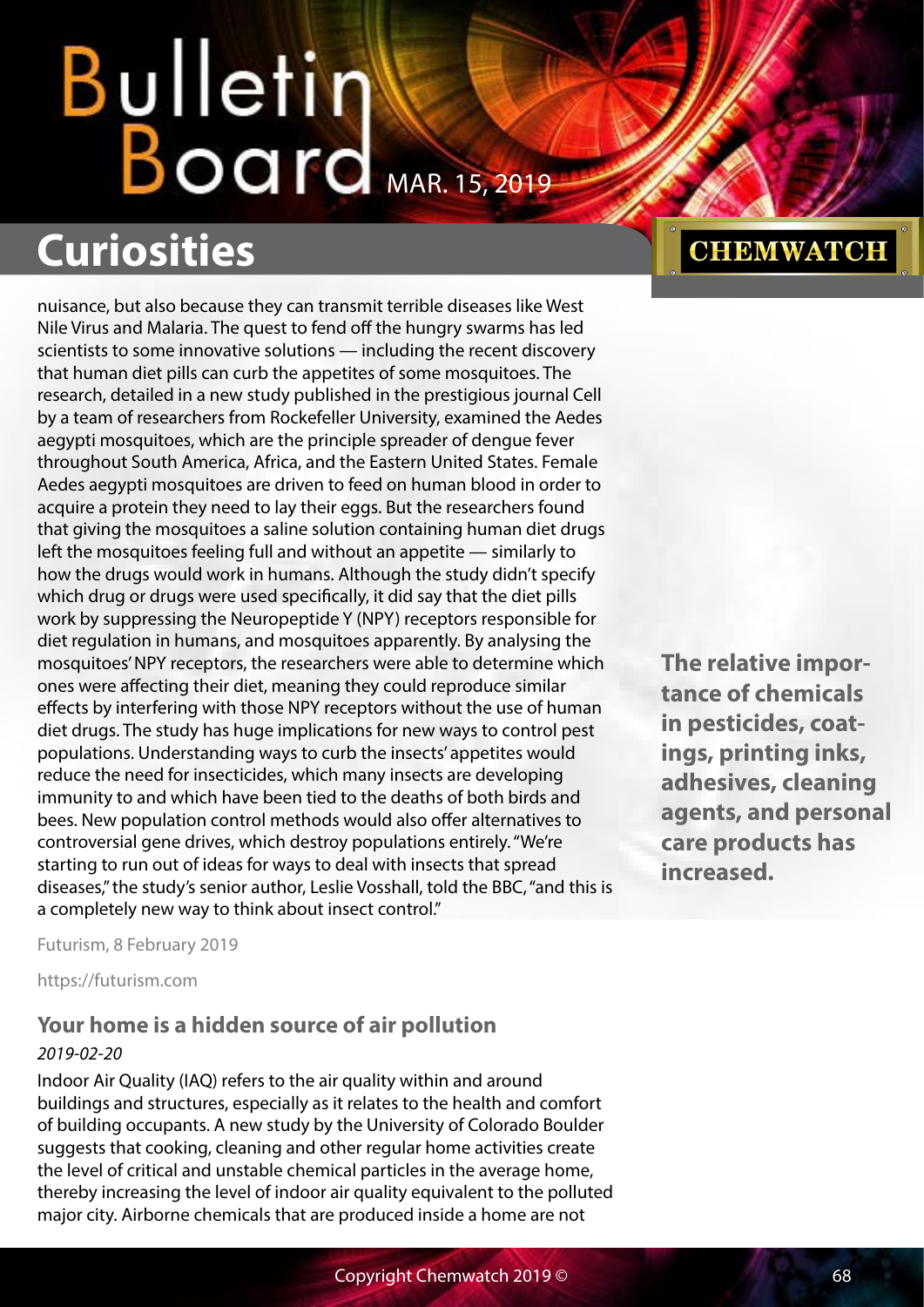# **Curiosities**

there: Volatile organic compounds (VOC) from products such as shampoo, perfume, and cleaning solutions eventually get out and contribute to the production of ozone and fine particles, which is a big source at the global level air pollution than cars and trucks. Marina Vance, an assistant professor of mechanical engineering at CU Boulder said, "Homes have never been considered an important source of outdoor air pollution and the moment is right to start exploring that. We wanted to know: How do basic activities like cooking and cleaning change the chemistry of a house?" In 2018, Marina Vance co-drove the community HOMEChem field campaign, which utilised propelled sensors and cameras to screen the indoor air quality of a 1,200-square-foot manufactured home on the University of Texas Austin grounds. Through the span of a month, Vance and her partners directed an assortment of everyday family exercises, including cooking a full Thanksgiving supper amidst the Texas summer. While the HOMEChem investigation's outcomes are as yet pending, Vance said that it's obvious that homes should be very much ventilated while cooking and cleaning, in light of the fact that even fundamental assignments like boiling water over a stovetop fire can add to abnormal amounts of vaporous air toxins and suspended particulates, with negative health impacts. To her group's astonishment, the measures indoor concentrations were sufficiently high that their touchy instruments should have been recalibrated very quickly. Vance said, "Even the simple act of making toast raised particle levels far higher than expected. We had to go adjust many of the instruments." Joost de Gouw, a CIRES Visiting Professor said, "Indoor and outdoor experts are collaborating to paint a more complete picture of air quality." "Many traditional sources like fossil fuelburning vehicles have become much cleaner than they used to be. Ozone and fine particulates are monitored by the EPA, but data for airborne toxins like formaldehyde and benzene and compounds like alcohols and ketones that originate from the home are very sparse." "While de Gouw says that it is too early on in the research to make recommendations on policy or consumer behaviour, that it's encouraging that the scientific community is now thinking about the "esosphere," derived from the Greek word 'eso,' which translates to 'inner.'" "There was originally scepticism about whether or not these products actually contributed to air pollution in a meaningful way, but no longer. Moving forward, we need to re-focus research efforts on these sources and give them the same attention we have given to fossil fuels. The picture that we have in our heads about the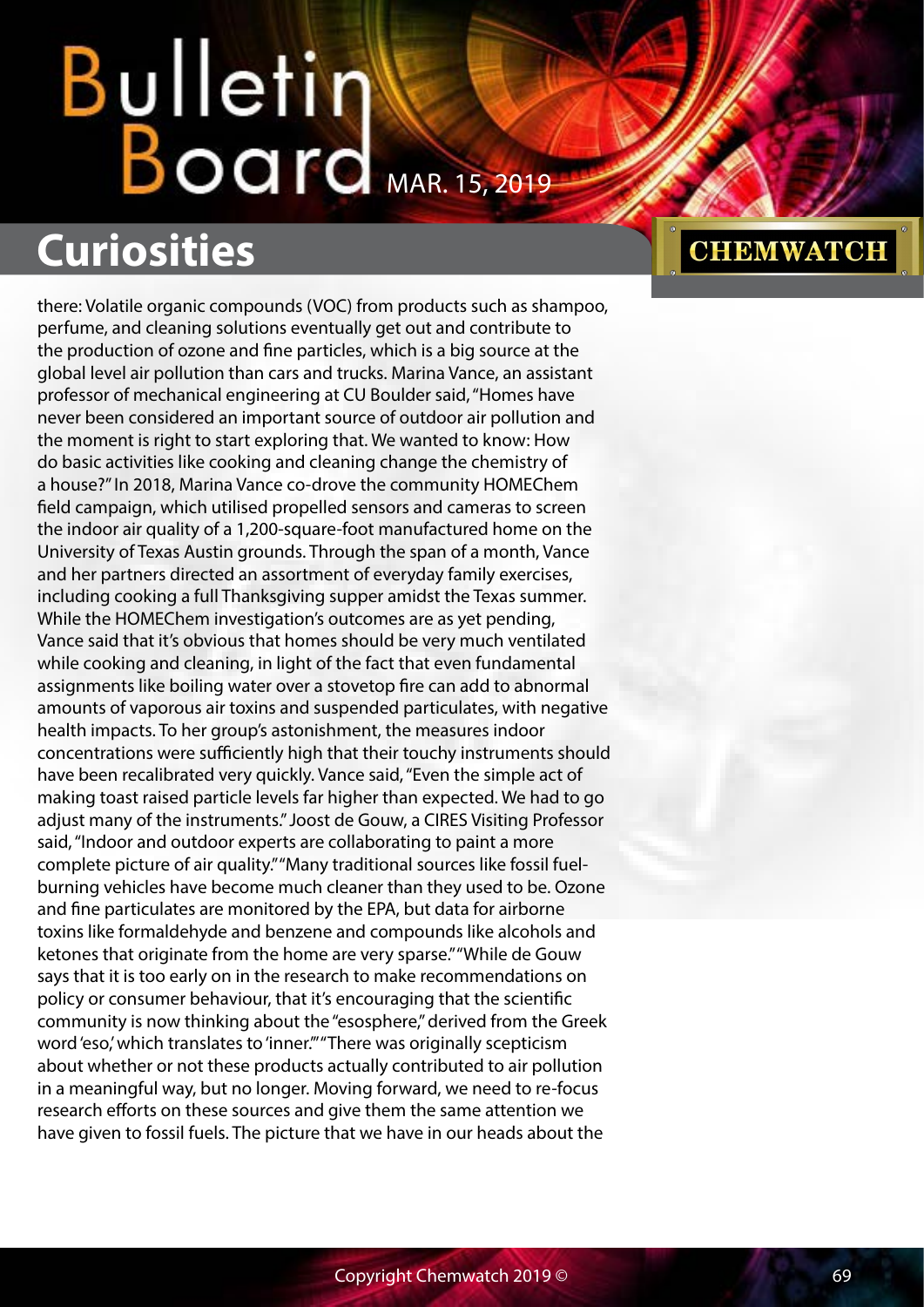# Bulletin Handburg<br>Board MAR. 15, 2019

## **Curiosities**

atmosphere should now include a house." The study results are published in the journal Science.

Tech Explorist, 18 February 2019

https://www.techexplorist.com

#### **The battle against bugs: it's time to end chemical warfare**

#### *2019-02-20*

Insects are important wildlife often overlooked in urban habitats. What we do notice are the cockroaches, ants and mosquitoes in and around our homes. All too often we reach for the insect spray. But not all insects are pests – a wide variety of them help keep our cities healthy. They pollinate plants, feed other wildlife, recycle our rubbish, and eat other insect pests. Insects are vital to our well-being. Unfortunately, like many other wild animals, insects are under threat. A recent study warned that 40% of the world's insect species face the prospect of extinction, amid threats such as climate change, habitat loss, and humanity's overenthusiastic use of synthetic chemicals. Australians use large amounts of pesticides to tackle creepy crawlies in their homes and gardens. But our fondness for fly spray has potentially serious impacts on urban ecosystems and public health. We need a more sustainable way to deal with urban insect pests. Our recently published article in the Journal of Pest Science outlines some of the ways to do it.

#### What's wrong with pesticides anyway?

Since becoming publicly available in the 1950s, insect sprays have been a popular way to deal with cockroaches, flies, moths, and ants around the home and backyard, and are also widely used by local councils to keep pests at bay. But what may have been effective in the past won't necessarily work in the future, or may have unintended consequences. Many pests, such as mosquitoes, are now becoming resistant to commonly used products. In parts of the world affected by diseases such as dengue, this jeopardises our ability to control outbreaks. Another, perhaps wider, problem is that indiscriminate use of insecticides can kill more than just pests. Many species on which we rely for keeping our backyard gardens, bushland, wetlands and parks healthy can become collateral damage. This includes predatory species that can themselves help keep pests under control. As pest species often reproduce faster than their predators

#### **CHEMWATCH**

**A recent study warned that 40% of the world's insect species face the prospect of extinction, amid threats such as climate change, habitat loss, and humanity's overenthusiastic use of synthetic chemicals.**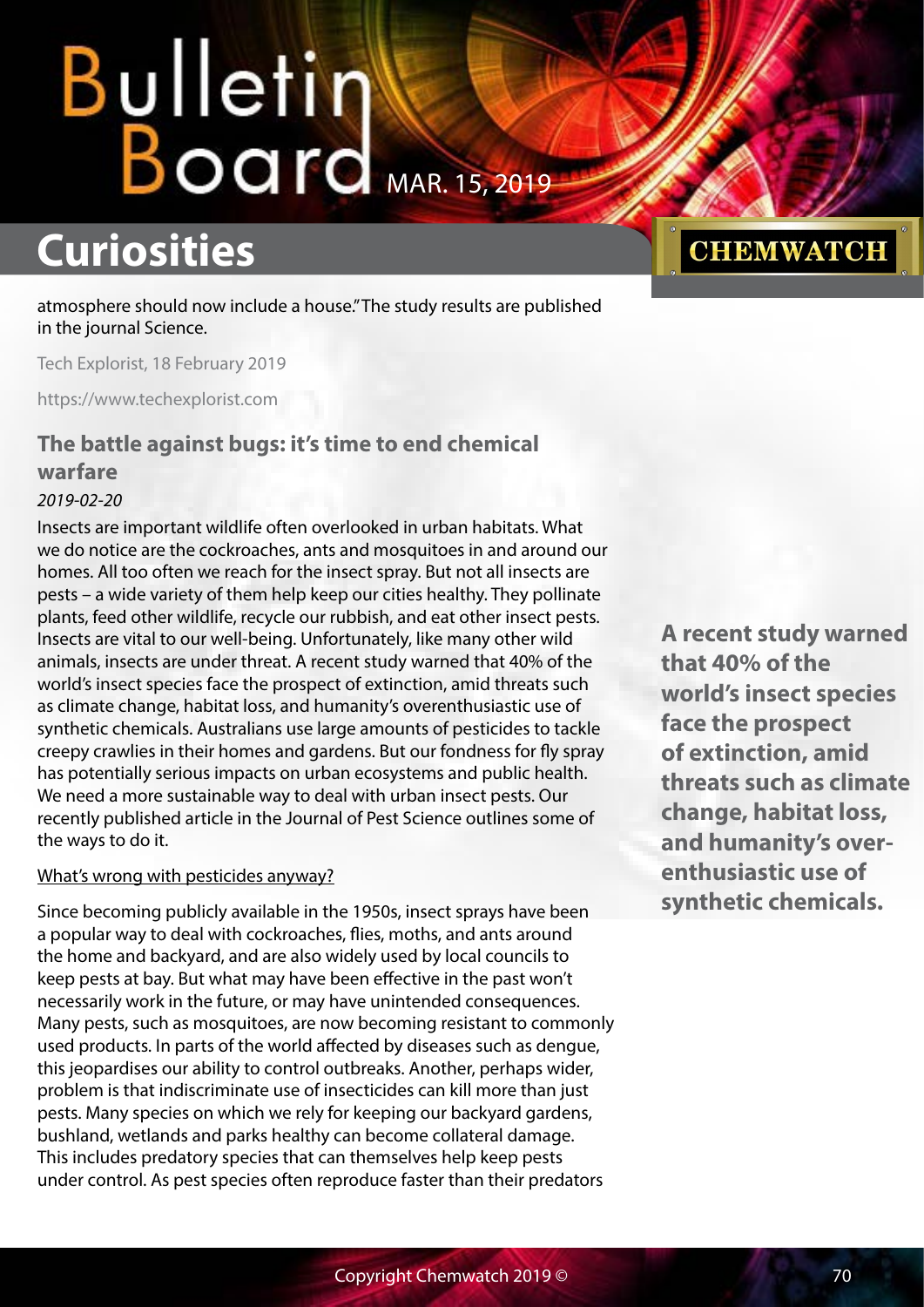## **Curiosities**

(a pattern that's likely to be reinforced by climate change), we can get trapped in a cycle in which pest numbers bounce back higher than ever.

#### How do we do things differently?

Fortunately, there are alternatives to chemical pest control that don't harm your household or the environment. For centuries, sustainable agriculture systems have used environmentally friendly approaches, and city-dwellers can take a leaf from their books. Integrated pest management is one such sustainable approach. It focuses on prevention rather than treatment, and uses environmentally friendly options such as biological control (using predators to eat pests) to safeguard crops. Chemical insecticides are used only as a last resort. There are many other farming practices that support sustainable pest control; these focus on behavioural change such as keeping areas clean, or simple physical controls such as fly mesh or netting around fruit trees. Adopting these methods for urban pest control isn't necessarily straightforward. There might be local regulations on particular pest control activities, or simply a lack of knowledge about urban pest ecology. For urgent pest situations, it may be more expensive and time-consuming to set up a biological control program than to arrange the spraying of an insecticide. Insecticides take effect immediately, whereas biological control takes longer to have an effect. Prevention, the cornerstone of integrated pest management, requires careful planning before pests become a nuisance. The goal of integrated pest management is not to eliminate insect pests entirely, but rather to reduce their numbers to the point at which they no longer cause a problem. By this logic, chemical insecticides should only be used if the economic damage caused by the pests outweighs the cost of the chemicals. If you hate the idea of a single cockroach living anywhere nearby, this might require you to adjust your mindset.

#### What can I do at home?

Don't give pests opportunities. Be mindful of how we produce and dispose of waste. Flies and cockroaches thrive in our rubbish, but they can be effectively managed by ensuring that food waste is stored in insect-proof containers, recycled, or properly disposed of. Don't leave buckets of water around the backyard, as this invites mosquitoes to breed. Don't open your door to pests. Seal cracks and crevices in the outside of your house, and ensure there are screens on your doors and windows. Support the animals that control insect pests – they'll do the hard work for you! In particular, don't be so quick to kill spiders and wasps, because they prey on pests in your home and garden.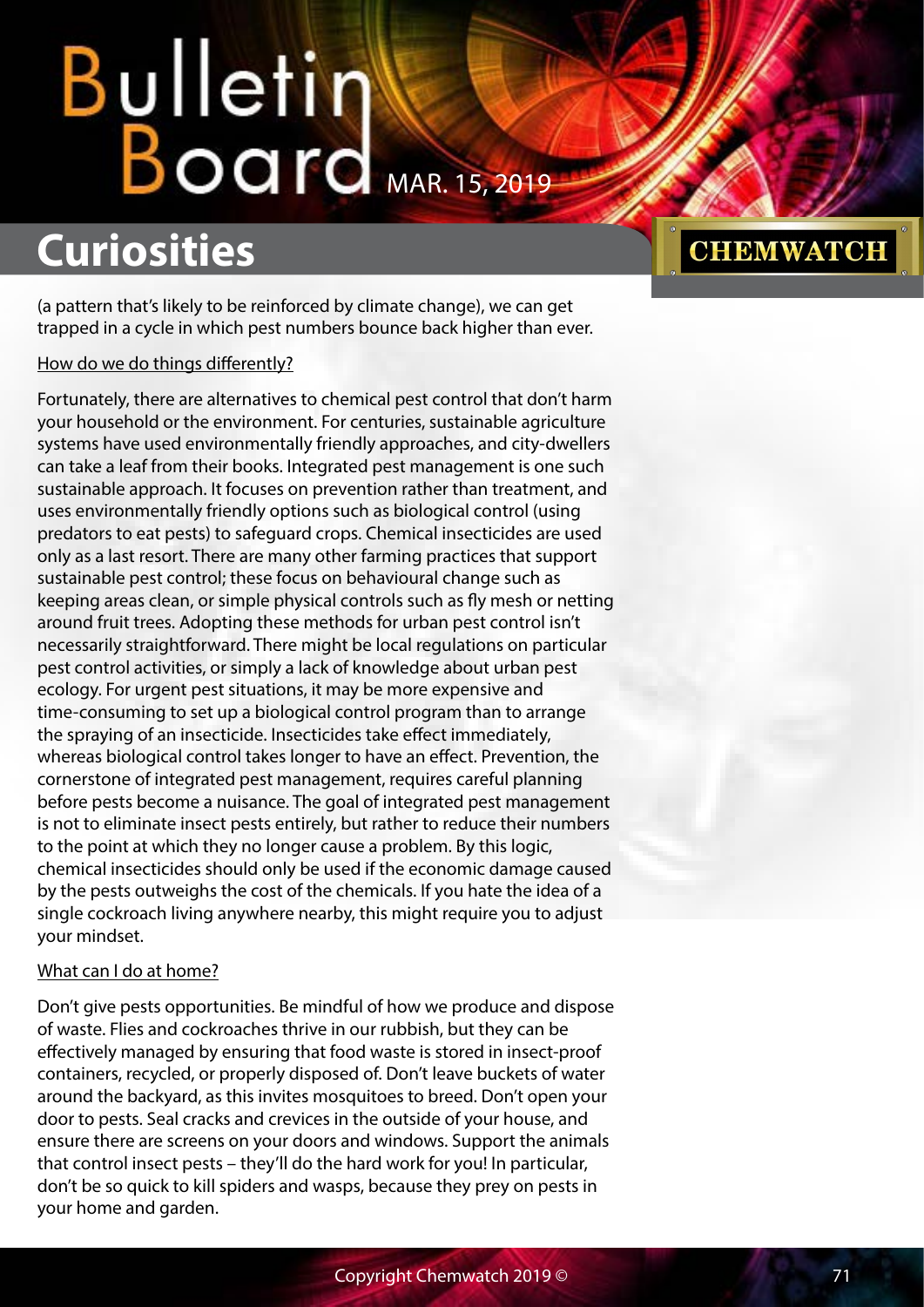# **Curiosities**

#### What can we do as a community?

Urban communities can learn a lot from sustainable farming. First, there needs to be better education and support provided to the public and policy makers. Workshops run by local councils and information sessions with local gardening groups are a great way to start. We can also work together to help debunk the popular myth that most insects are damaging or unwanted pests. Reaching for the fly spray might be easy, but remember you may end up killing friends as well as foes.

The Conversation, 18 February 2019

<http://www.theconversation.com>

#### **9 Ways to Cut Down on Plastic**

*2019-02-20*

Drowning in plastic, but not sure how to set yourself free? Plastic purgers say you can drastically reduce, if not eliminate, your plastic consumption by changing a few daily habits. Here are nine steps to get you started.

1. Carry a reusable bag.

This is Plastic-Free-Living 101. Take a cloth bag to the grocery store, farmers' market, drugstore and anywhere else you may be given a plastic bag.

2. Use plastic-free containers.

Glass or metal jars can be used to store grains, nuts, flour and other foods, as well as laundry detergent, dish soap and body creams. But don't automatically purge all of your plastic containers; that creates unnecessary waste.

3. Pack a travel kit.

Bamboo cutlery and a nonplastic food tray, straw and water bottle will eliminate the need for most single-use plastics while on-the-go. "Restaurants and vendors all over the world are getting much more used to people bringing their own containers," said Jay Sinha, a founder of Life Without Plastic, an online store.

#### 4. Buy in bulk.

To avoid food packaging, shop the bulk aisle at the market and bring your own glass containers. Weigh the jar beforehand to avoid being overcharged.

**Drowning in plastic, but not sure how to set yourself free? Plastic purgers say you can drastically reduce, if not eliminate, your plastic consumption by changing a few daily habits.**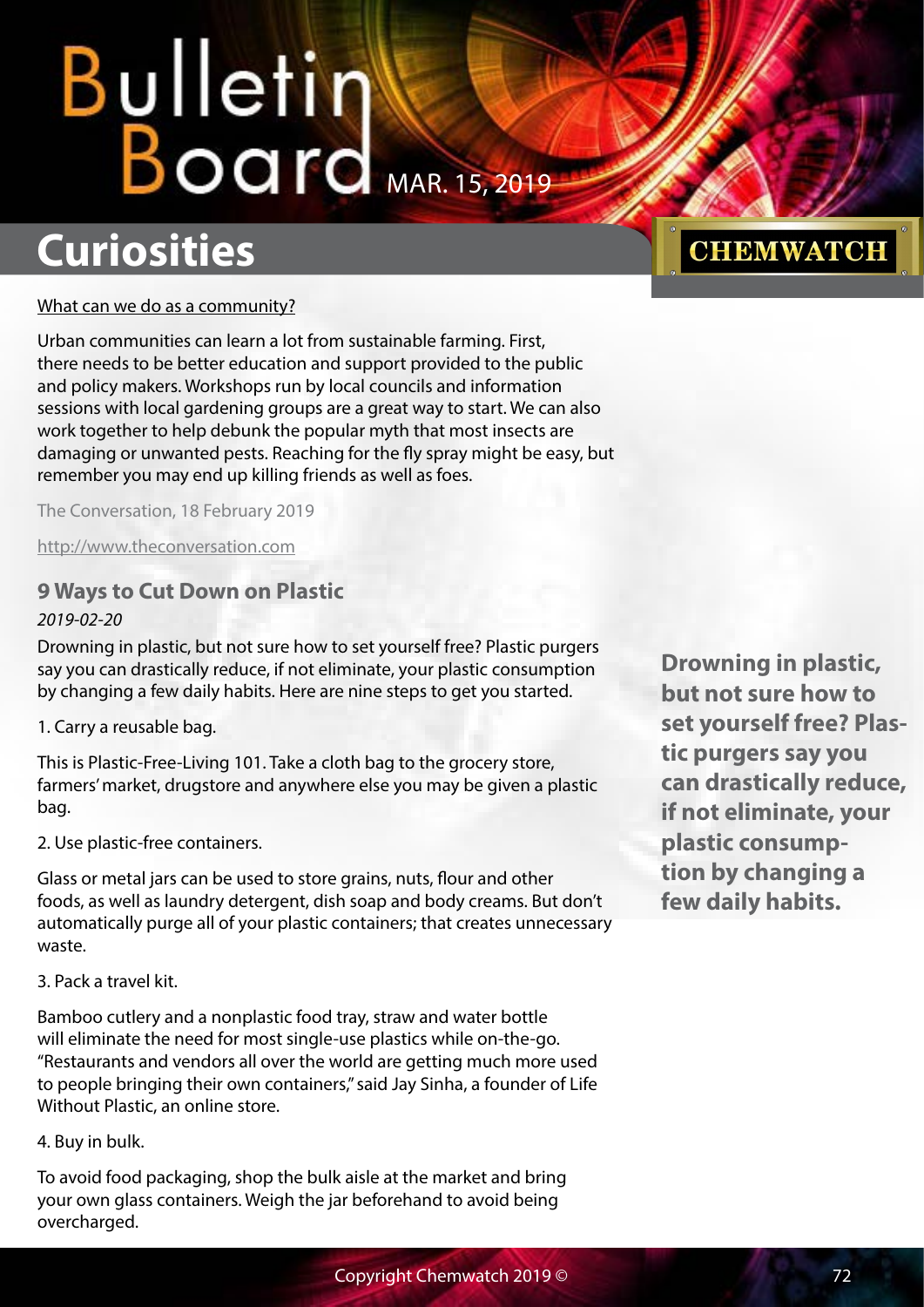## **Curiosities**

#### 5. Buy used items.

Some household plastic is unavoidable, especially in modern appliances. So, until they make an all-metal vacuum cleaner, Beth Terry, who writes the blog My Plastic-free Life, suggests buying secondhand, through Craigslist or at a thrift shop. "I'm not buying new plastic," she said. "I'm also avoiding the packaging."

6. Recycle "good" plastics.

Clear plastic bottles, bottles for shampoos, yogurt containers, toys and reusable food containers have a higher probability of being recycled. Disposable cutlery, cling wrap and coffee cups and lids have very low probability.

7. Wear natural clothes.

Synthetic fibres from clothing "are an enormous plastic pollution problem," said Mr. Sinha, because they are a key contributor to microplastic pollution. Choose clothing made of fabrics like cotton, wool, hemp and silk.

#### 8. Make your own.

With so many toiletries packaged in plastic, Chantal Plamondon, a founder of Life Without Plastic, became a home chemist. "We make our own toothpaste out of baking soda, coconut oil and essential oils," she said. "We make body creams out of coconut or macadamia oil."

9. Do without.

If it's plastic or nothing, you can always choose nothing.

New York Times, 16 February 2019

<http://www.nytimes.com/>

#### **Explainer: cadmium in chocolate**

#### *2019-02-20*

Cadmium is toxic to humans. Currently, the average exposure to cadmium in Europe is close to or slightly above what is deemed safe for health. In January, the European Union introduced limits on cadmium in chocolate. So, what are the rules, and why are things changing?

Why is the EU concerned about cadmium?

#### **CHEMWATCH**

**The EU has set new limits on the heavy metal in your food**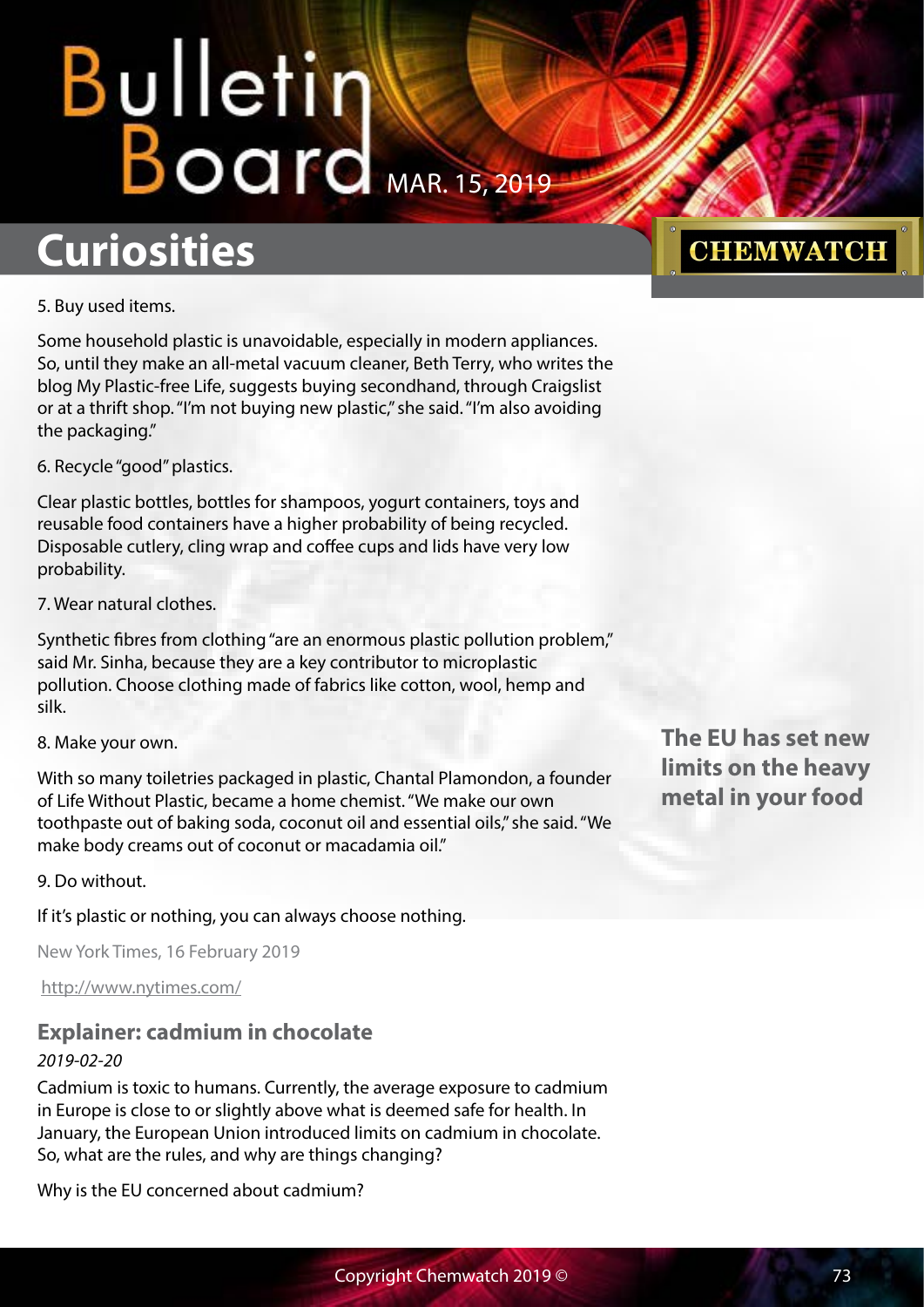## **Curiosities**

Cadmium is toxic to kidneys. It can also cause mineral loss in bones and is linked to cancer in the kidneys, lung, bladder and breast. The metal tends to stay in the liver and kidneys, with a very long biological half-life (the time it takes for half of the amount to leave the body) of 10–30 years. In Europe around 90% of cadmium exposure in non-smokers comes from diet, mostly from potatoes, breads, bakery goods, chocolate products and leafy vegetables. Countries in the EU sample and analyse products to verify that cadmium concentrations do not exceed the maximum levels set down in EU legislation. The European Food Safety Association (EFSA) recommends a tolerable weekly intake of 2.5μg/kg. Currently, the average weekly exposure is around 2μg/kg in adults, but around 3.9μg/kg in children and 4.9μg/kg in toddlers. The limits are thus being lowered to cut down exposure.

So, what are the limits?

These vary depending on the foodstuff. Maximum levels are in place for foods such as cereals, vegetables, meat, fish and nutritional supplements. More stringent levels for baby food came into force in 2015. Previously chocolate products didn't have a cadmium limit; from 1 January this changed. Four upper limits for cadmium in chocolate are to be enforced. The strictest applies to chocolate usually consumed by children (0.1mg/ kg), while darker chocolate has higher maximum levels (0.8mg/kg). Regulation was delayed for five years to allow producing countries and the chocolate industry to prepare.

How does cadmium get into chocolate?

Cadmium is in soil, and so gets absorbed by roots of cacao trees, from which it travels to the plant's leaves and beans. The more acidic a soil, the more cadmium available for roots. Most cadmium originates from weathered bedrock, so geology helps decide how much may end up in a chocolate bar. For example, some South American countries have volcanic soil and their cacao beans tend to have higher concentrations than cacao grown in say West Africa. Cacao trees accumulate cadmium quite efficiently, so levels in beans and powder can be relatively high. How well supplied the plant is with micronutrients, especially zinc, also matters. Research suggests cacao genetics plays a role – different cultivars of cacao are more or less prone to suck up cadmium. Not all cadmium levels are down to nature. There are anthropogenic sources of cadmium in soil, including urban pollution, mining and the use of phosphate fertiliser.

Is there a way for producers or chocolate makers to minimise cadmium getting into chocolate?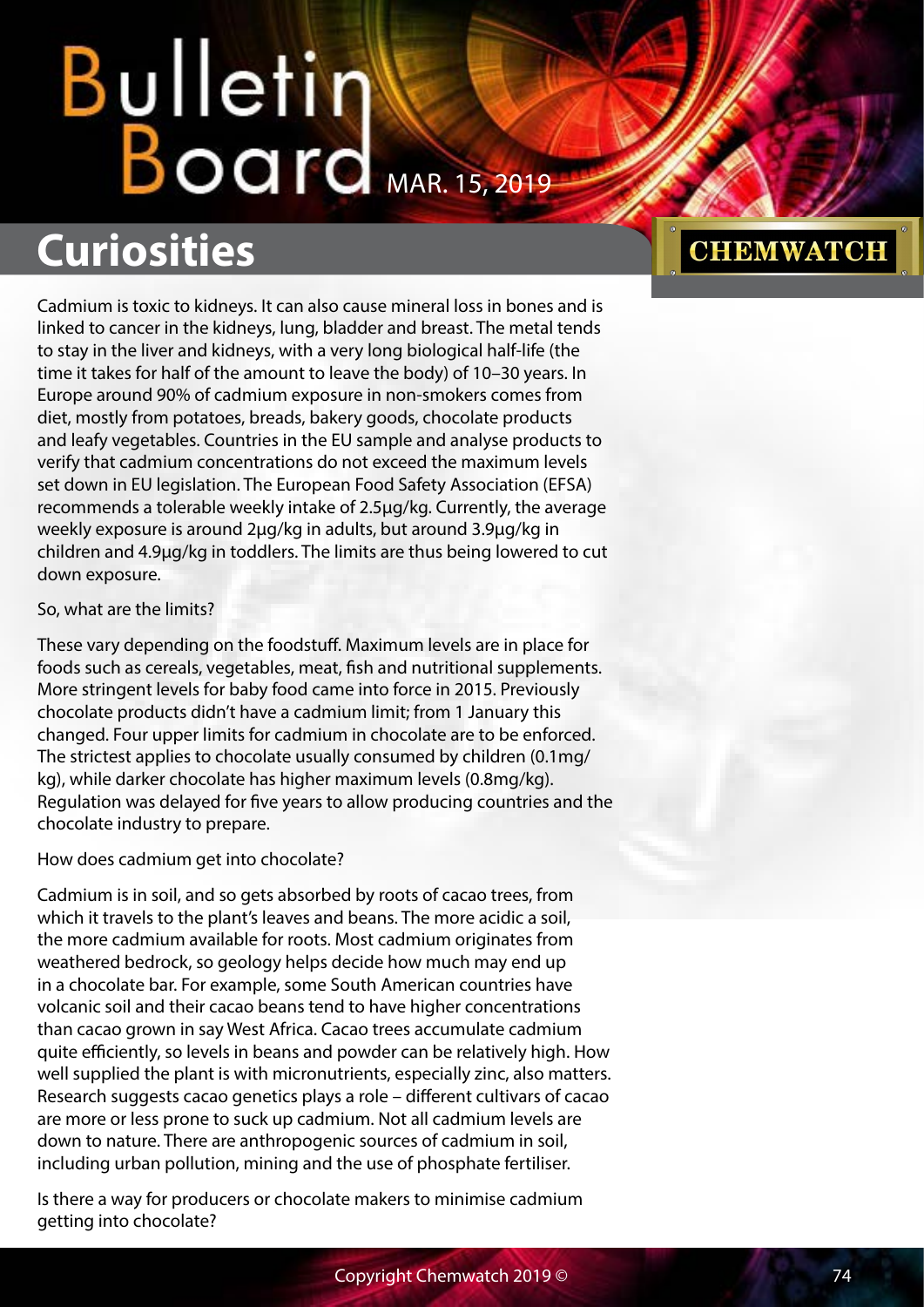## Bulletin War. 15, 2019

### **Curiosities**

Larger chocolate manufacturers can blend beans from different areas and dilute them with other ingredients. However, this is more challenging for single origin chocolate makers, however. Growers can increase soil pH by adding lime, which will reduce cadmium uptake by trees. Adding zinc to soil also helps. Plant varieties less prone to taking up cadmium can also be grown, and some advocate breeding cultivars disinclined to take up cadmium. Microbial cocktails that might immobilise the heavy metal are also in development.

Chemistry World, 14 February 2019

https://www.chemistryworld.com</a

#### **Will Eating Nuts Make You Gain Weight?**

#### *2019-02-20*

The Australian Dietary Guidelines recommend we eat 30 grams (1 ounce) of nuts – a small handful – each day. But many of us know nuts are high in calories and fat. So, should we be eating nuts or will they make us gain weight? In short, the answer is yes, we should eat them, and no, they won't make us gain weight if eaten in moderate amounts. The fats in nuts are mostly the "good" fats. And aside from that, our bodies don't actually absorb all the fat found in nuts. But we do absorb the nutrients they provide.

#### Dietary fat: friend or foe?

Nuts do contain fat, and the amount of fat varies between nut types. For example, a 30g serving of raw cashews or pistachios contains around 15g of fat (0.5 ounces), whereas the same amount of raw macadamias contains around 22g of fat (0.7 ounces). There are different kinds of fats in our diet and some are better for us than others. Nuts contain mainly monounsaturated and polyunsaturated fats. These types of fats are known as "good fats". They can help lower cholesterol when we eat them in place of saturated fats. The type of fats present varies between nuts. For example, walnuts are rich in polyunsaturated fats, whereas other types of nuts such as hazelnuts and macadamias have more monounsaturated fat.

#### What the evidence says

Even if the type of fat in nuts is good for us, they are still high in fat and calories. But this doesn't mean we should be avoiding them to manage our weight. Studies that looked at people's eating habits and body weight over a long period have found people who regularly eat nuts tend to gain less weight over time than people who don't. We see a similar pattern in

#### Copyright Chemwatch 2019 © 75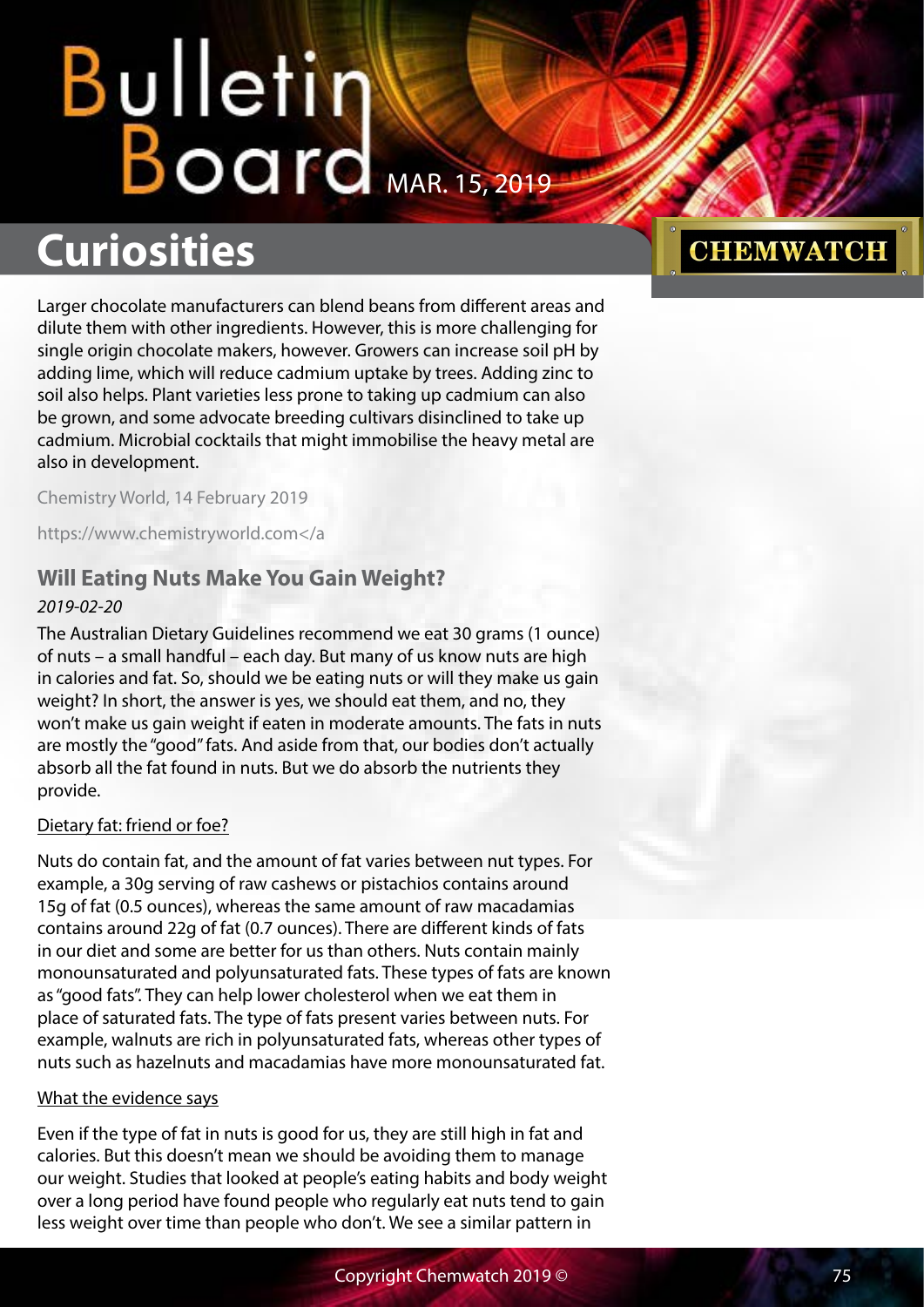## **Curiosities**

clinical studies that asked people to include nuts in their diets and then looked at the effects on body weight. A review of more than 30 studies examined the effects of eating nuts on body weight. It did not find people who ate nuts had increased their body weight, body mass index (BMI), or waist circumference, compared to a control group of people who did not eat nuts. In fact, one study found that when people ate a pattern of food aimed at weight loss, the group of people who ate nuts lost more body fat than those who didn't eat nuts.

#### Let's nut this out

There are several possible explanations for why eating nuts doesn't seem to lead to weight gain.

- We don't absorb all of the fat in nuts: The fat in nuts is stored in the nut's cell walls, which don't easily break down during digestion. As a result, when we eat nuts, we don't absorb all of the fat. Some of the fat instead is passed out in our faeces. The amount of calories we absorb from eating nuts might be between 5 percent and 30 percent less that what we had previously thought.
- Nuts increase the amount of calories we burn: Not only do we not absorb all the calories in nuts, but eating nuts may also increase the amount of energy and fat we burn. It's thought this may partially be explained by the protein and unsaturated fats in nuts, although we don't yet know exactly how this occurs. Increases in the number of calories burnt can help us maintain or lose weight.
- Nuts help us feel full for longer: As well as fat, nuts are rich in protein and fibre. So, nuts help to keep us feeling full after we eat them, meaning we're likely to eat less at later meals. Recent studies have also suggested providing people with nuts helps improve the overall quality of the types of foods they eat. This may be because nuts replace "junk foods" as snacks.
- People who eat nuts have healthier lifestyles in general: We can't rule out the idea that eating nuts is just a sign of a healthier lifestyle. However, randomised controlled trials, which can control for lifestyle factors like eating habits, still find no negative effect on body weight when people eat nuts. This means the favourable effects of nuts are not just the result of nut eaters having healthier lifestyles – the nuts themselves play a role.

Overall, the evidence suggests nuts are a healthy snack that can provide us with many of the nutrients our bodies need. We can confidently include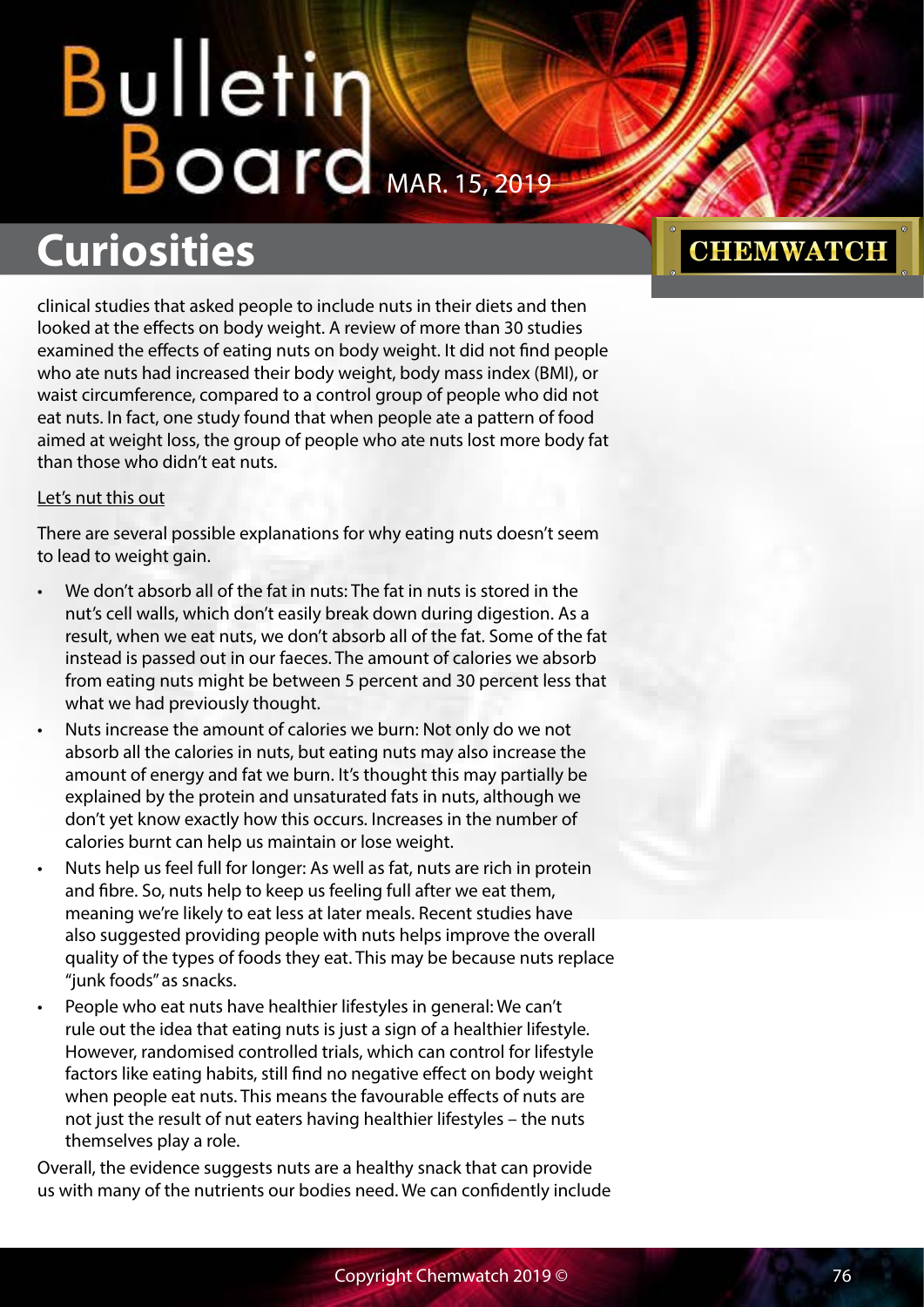### **Curiosities**

the recommended 30g of nuts a day in a healthy diet, without worrying about the effect they will have on our waistlines.

Science Alert, 18 February 2019

<http://www.sciencealert.com.au>

#### **How Many Push-Ups You Can Do Could Predict Your Risk of Heart Disease**

#### *2019-02-20*

Scientists have identified what they think could be a simple, practical test to predict people's heart health, and it's about as quick as saying, "Drop and give me 40". In a new study led by Harvard University, researchers found that men's ability to do more than 40 push-ups was linked with significantly reduced risk of serious heart problems over the next 10 years – in some cases slashing risk by as much as 96 percent. "Our findings provide evidence that push-up capacity could be an easy, no-cost method to help assess cardiovascular disease risk in almost any setting," says occupational medicine resident Justin Yang from the Harvard T.H. Chan School of Public Health. "Surprisingly, push-up capacity was more strongly associated with cardiovascular disease risk than the results of submaximal treadmill tests." Of course, the ability to do 40 push-ups in the first place is generally indicative of a high level of physical fitness – especially among middle-aged men, which is what the group the researchers were studying. So, it's not exactly news that being physically fit reduces your risk of cardiovascular disease (CVD) events – such as heart attacks and developing coronary artery disease. But what's new and useful here is the ability to predict these kinds of health problems with such a simple, universal test – and with what looks to be greater accuracy than expensive equipment like treadmills. Not that the results we have now necessarily apply to everyone. In the study, Yang and his team studied a relatively niche cohort: 1,104 active male firefighters, with an average age of 39.6 at the beginning of the study. These participants were observed over the space of a decade. During the 10-year study, 37 of these men experienced CVD-related outcomes, such as heart failure, sudden cardiac death, or receiving a diagnosis of coronary artery disease. What's interesting, though, is that of all those 37 men, all but one were participants who weren't able to complete over 40 push-ups in their baseline physical exam at the outset of the study. Broadly speaking, the team observed lower CVD risks in all groups with higher push-up capacity, but if you could do above 40 push-ups (out of a maximum 80 in the baseline test), the results put you in a much healthier place compared to those whose capacity is low.

#### **CHEMWATCH**

**In a new study led by Harvard University, researchers found that men's ability to do more than 40 push-ups was linked with significantly reduced risk of serious heart problems over the next 10 years**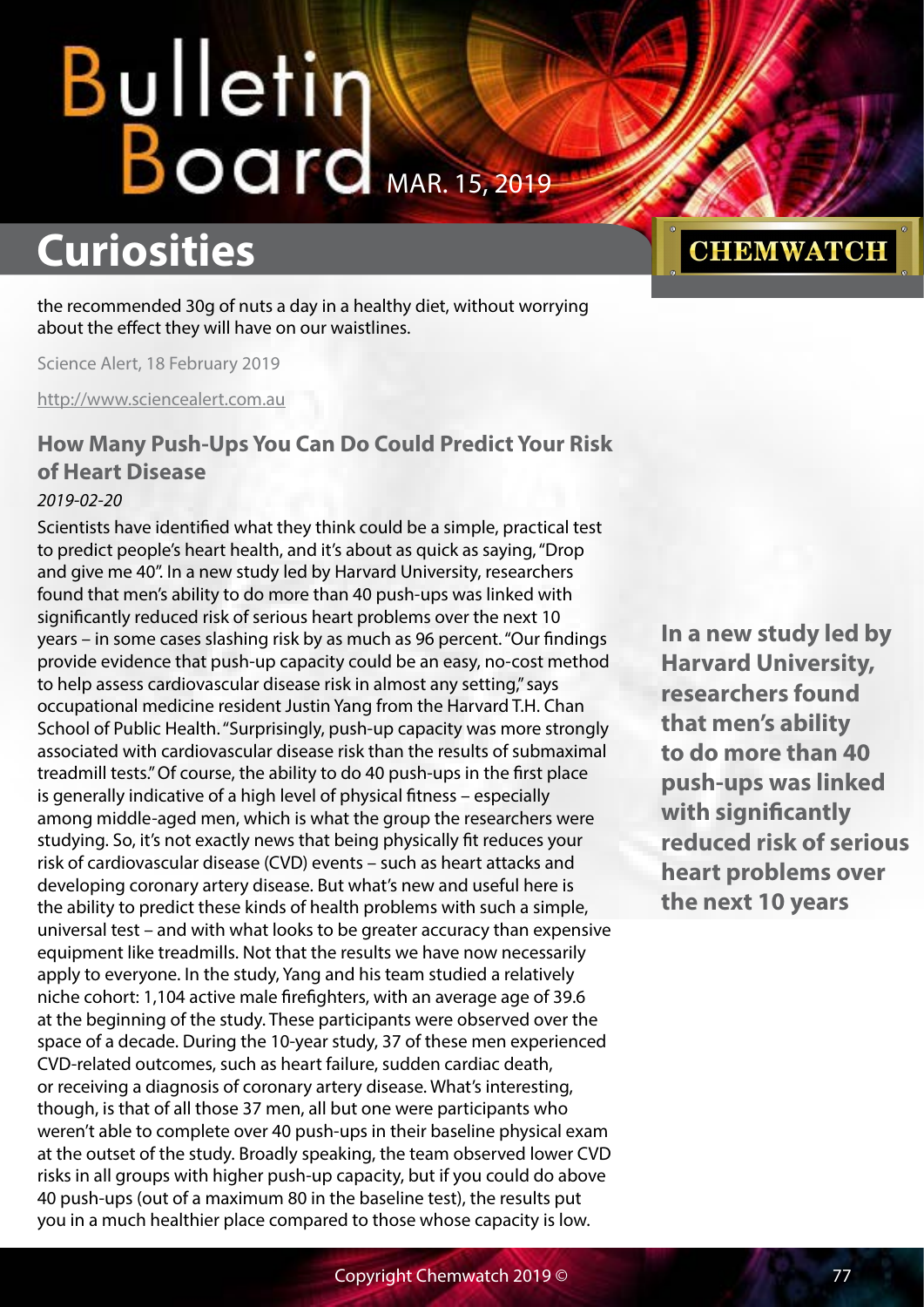## **Curiosities**

"Participants able to complete more than 40 push-ups had a 96 percent reduction in incident CVD events compared with those completing fewer than 10 push-ups," the authors write in their paper. It's worth noting that male firefighters aren't representative of other segments of society as a whole, so the results seen here wouldn't necessarily be reproduced in other people, which the researchers acknowledge. But it's still a finding that bears further consideration in follow-up studies, especially since gauging push-up capacity is such a relatively easy clinical test for health professionals to conduct with patients who are physically able to undergo it. "The push-up examination requires no special equipment, is low cost or no cost, can easily be performed in almost any setting within 2 minutes, and provides an objective estimate of functional status," the authors explain. "It is a quantitative measurement that is easily understood by both the clinician and the patient." If clinicians adopt the findings, it could be a simple adjustment to physical examinations of patients that are already testing fitness levels. The adjustment may be simple – and the science may be obvious – but that doesn't mean the takeaways wouldn't potentially be life-saving. "Push-up capacity is positively correlated with aerobic capacity and physical fitness," senior author of the study and CVD specialist, Stefanos Kales, told Inverse. "These types of objective functional markers are generally good predictors of mortality." The findings are reported in JAMA Network Open.

Science Alert, 18 February 2019

<http://www.sciencealert.com.au>

#### **Here's What Happened When an Alaskan City Took Fluoride Out of Their Drinking Water**

#### *2019-02-20*

Despite what dentists keep telling us about the protective effects of fluoride on people's teeth, virulent myths insisting otherwise somehow manage to persist. These kinds of mistaken beliefs might be false, but their consequences are very real. Like when, in 2007, the people of Juneau, the capital of Alaska, voted to stop putting fluoride in their drinking water, over concerns about what harms it might be doing to them. The decision, coming after years of debate in Juneau between dentists and other groups, resulted in a massive, immediate change in public health policy for the city and borough's residents. But while research into the benefits of water fluoridation has existed for decades – and suggests fluoride reduces cavities (aka caries) and associated dental disease – less is known about the effects of fluoride cessation. In other words, what happens

#### **CHEMWATCH**

**"By taking the fluoride out of the water supply… the trade-off for that is children are going to experience one additional caries procedure per year".**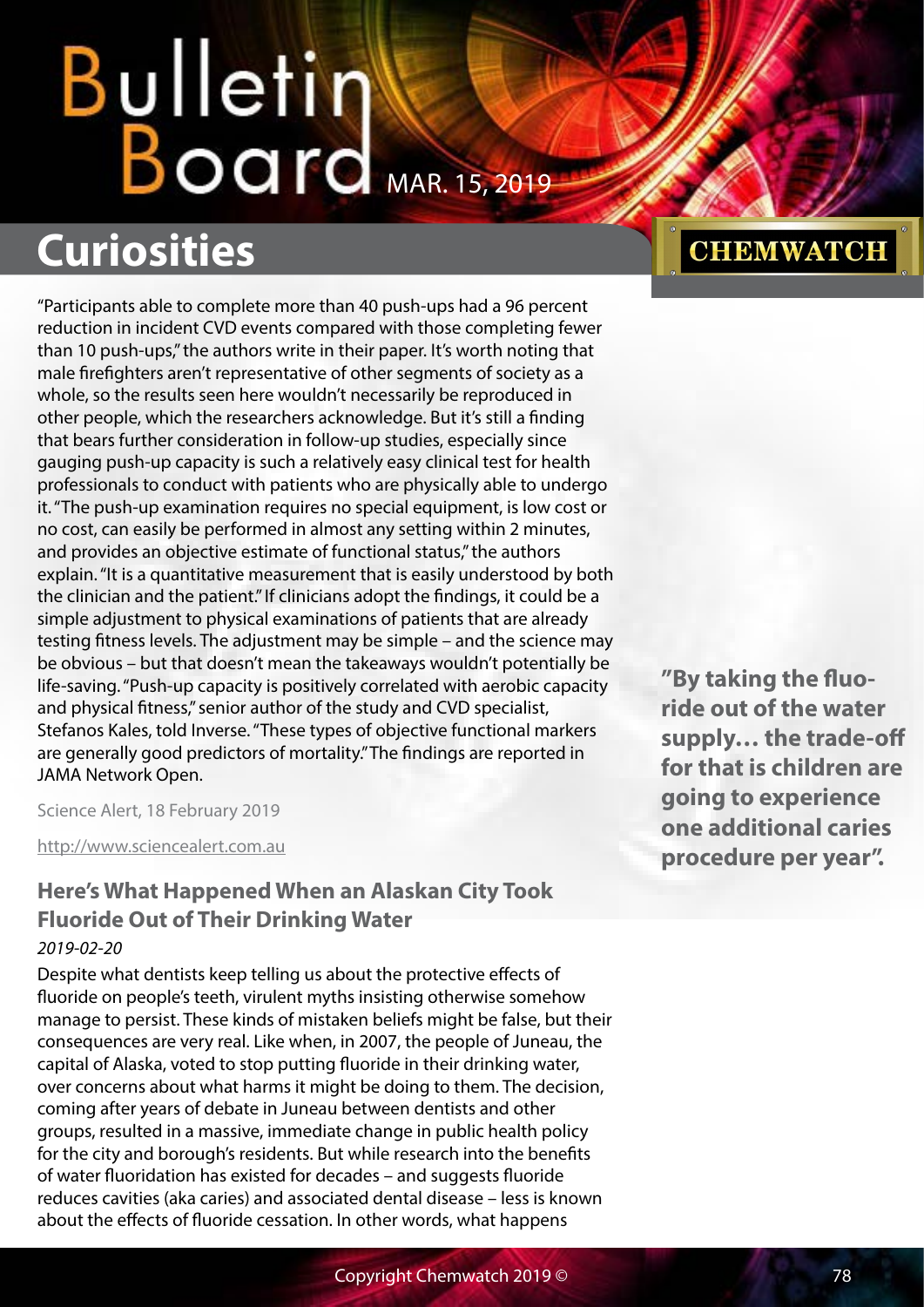## **Curiosities**

when a population suddenly stops taking fluoride in their drinking water, like Juneau's citizenry did? Now, thanks to a recent study led by first author and public health researcher Jennifer Meyer from the University of Alaska Anchorage, we've got new insights into the subsequent effects. In the study, Meyer assessed Medicaid dental claim billing records for two groups of children and adolescents aged 18 or under. One of these groups represented what the researchers call "optimal" community water fluoridation (CWF) exposure: 853 non-adult patients on behalf of whom Medicaid dental claims were filed in 2003, years before the fluoride cessation began in 2007. The other group was made up of 1,052 non-adult patients from families who similarly met Medicaid income requirements, and who made the same kind of dental claims almost a decade later, in 2012. Of course, that's five years after the fluoride was taken out of Juneau's tap water, so that group represents what the researchers describe as "suboptimal CWF conditions". That time gap resulted in a statistically significant difference in children's cavity levels, the researchers say. "By taking the fluoride out of the water supply… the trade-off for that is children are going to experience one additional caries procedure per year, at a ballpark (cost) of US\$300 more per child," Meyer explained to KTOO News. Those figures are based on the youngest children assessed in the study, aged under six years of age. Among those patients, kids who were exposed to fluoride in their tap water had on average 1.55 caries procedures annually – but this jumped to 2.52 procedures annually for the children in the suboptimal group. The effect was more subtle for age groups older than the 0 to <6 age group, but nonetheless, every age group analysed in the study (0 to  $<$  6, 0 to  $<$  7, 7 to  $<$  13, 13 to 18, and 0 to 18) experienced higher levels of cavity procedures if they didn't have fluoride in their drinking water. It's not known for sure why the cessation demonstrated less of an effect on older children, but the researchers suggest the older kids in the suboptimal cohort may have received a partial protective effect from any fluoride exposure when they were younger (ie. before 2007, when the fluoride ban kicked in). "Previous research indicates that without the presence of optimal levels of fluoride in drinking water, and thus in the mouth and saliva, teeth may form with weaker enamel and lack the ability to remineralise early signs of decay," the authors explain in their paper. "We expected to observe more significant impacts among patients with the lowest exposure to optimal CWF." Of course, more cavities necessitating dental procedures means more money is needed to fix the damaged teeth. After adjusting for inflation, those increased costs represented anywhere between a 28 percent to a 111 percent jump for the various age groups, with the maximum increase being just over \$300 annually for children in the 0 to <6 age group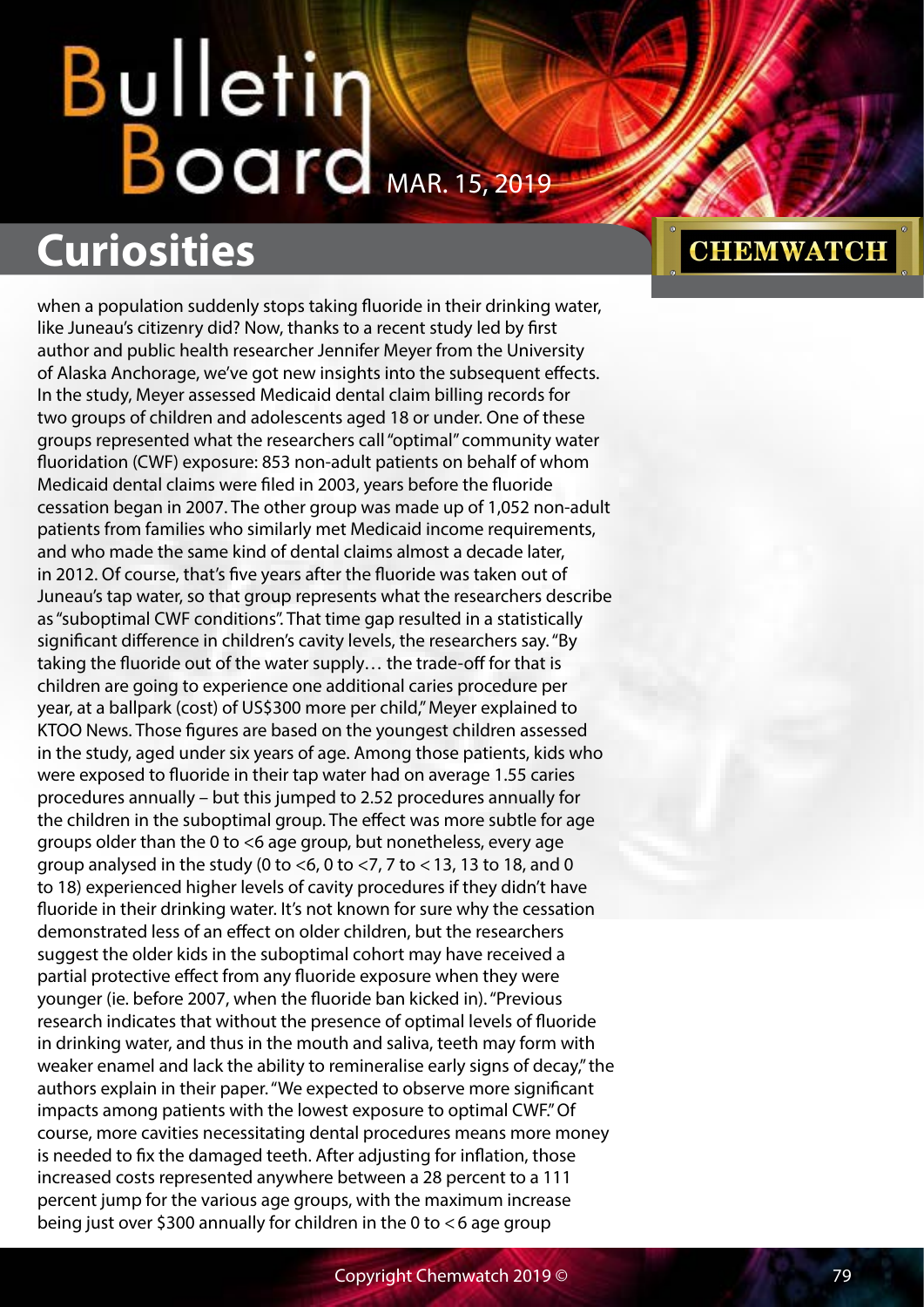## **Curiosities**

who grew up with suboptimal CWF exposure. Basically, according to the researchers, the cessation was a very expensive move. "The cost to have a fluoride management program, to actually fluoridate the water, is pennies by comparison to what it costs to treat a cavity," Meyer told KTOO, pointing out that voluntary alternatives like pharmacy fluoride tablets can also prevent decay, but come with their own problems. "I think that's a great option for people, but it's also a headache. You gotta get the prescriptions filled, you gotta remember to give it, you've gotta make sure kids don't take more than one – you know, there's risks to that… It sets up a precedent for inequity." It's unknown whether the latest findings will be enough to sway the minds of other local city assemblies considering enacting their own fluoride bans – but for those who do the actual science, the science on fluoride remains perfectly clear. "These results support current evidence that even in modern conditions with widely available fluoride toothpaste, rinses, and professionally applied prophylaxis, CWF is associated with population benefits," the authors write, "including cost effectiveness and caries prevention." The findings are reported in BMC Oral Health.

Science Alert, 15 February 2019

<http://www.sciencealert.com.au>

#### **Why sparks fly when you microwave grapes** *2019-02-20*

YouTubers have gone grape crazy. In a plethora of internet [videos](https://youtu.be/M56HtZwONaE), kitchen scientists have cut a grape almost in half—leaving just a strip of skin connecting the two sides--and stuck it in the microwave. In seconds, sparks erupt. Now, physicists think they know why this happens. Here's the common explanation: water-heavy grapes trap the wavelengths of energy microwave ovens emit because the waves are roughly the same size as the diameter of grapes. That energy starts charging up electrolytes inside the fruit, which then flow from one half of the grape to the other—using the strip of skin like an electrical wire and gaining energy as they go. The current quickly burns through the skin, causing the charged electrolytes to try to jump from one half of the grape to the other, supercharging the surrounding air into a bright flare of plasma—the same light-emitting state of matter responsible for the sun's rays and fluorescent lighting. To test this hypothesis, the researchers put grapes into microwaves and watched what unfolded with thermal cameras. Early on, the scientists found that a pair of grapes could also produce plasma, as long as they were kept within 3 millimetres of each other. If grapes can produce plasma

**YouTubers have gone grape crazy.**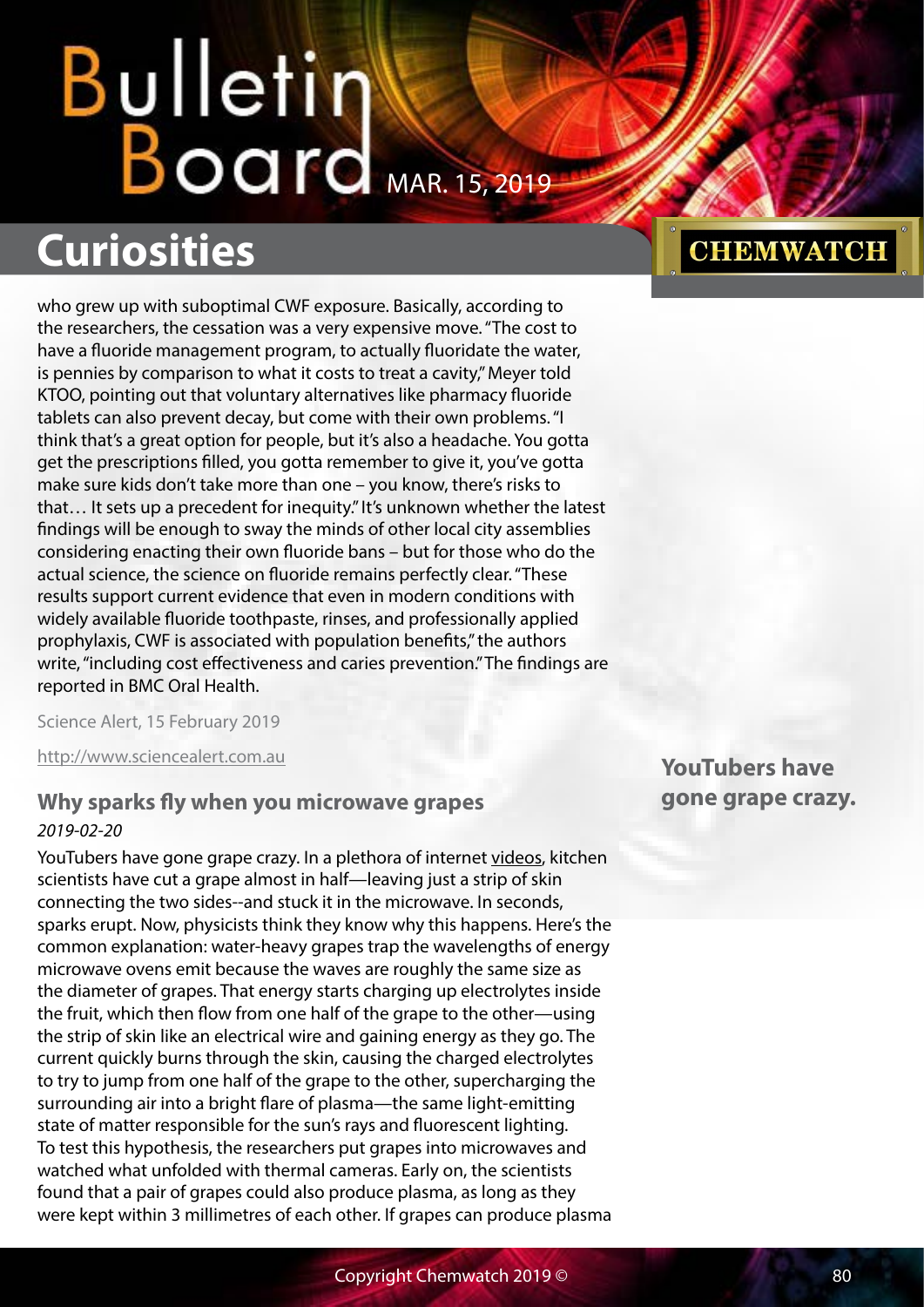### **Curiosities**

without the skin strip, the researchers say, then the energy that produces the plasma must build up another way. The thermal cameras revealed a hotspot between the grapes from a build-up of electromagnetic energy—not inside the grapes where the internet's explanation would predict. This led the physicists to a new explanation: When two grapes are close to each other in a microwave, the waves they absorb bounce back and forth in the tiny space between them, creating an increasingly powerful electromagnetic field. This continues until the electromagnetic field becomes so powerful that it supercharges nearby electrolytes that then shoot out in a brief explosion of fiery plasma, the researchers report today in Proceedings of the National Academy of Sciences. Aside from damaging microwave ovens, the authors say their findings could, with the right materials, one day be extended to trap and concentrate visible wavelengths of light for use in nano-scale microscopy.

Science, 18 February 2019

<http://sciencemag.org/>

#### **Reality check: Can cat poop cause mental illness?** *2019-02-20*

Alert! "Cats Can Literally Make You Crazy." Wait! "Cats Don't Cause Mental Illness." The news headlines are as alarming as they are contradictory. All refer to Toxoplasma gondii, a brain parasite carried by our feline companions that infects roughly one in three people. Scientists have long hypothesised that T. gondii plays a role in mental illness, including schizophrenia. But though more than 100 studies have found a correlation, none has shown that the parasite actually causes mental illness. So, what's really going on? Here's what you need to know:

How do humans get infected?

T. gondii is not a bacterium or a virus, but a single-celled microscopic organism distantly related to the parasite that causes malaria. Cats get T. gondii and the disease it causes, toxoplasmosis, by eating infected rodents, birds, and other animals. Estimates suggest about 40% of cats in the United States are infected; most don't show any symptoms, but they can develop jaundice or blindness and experience personality changes if the parasite spreads to the liver or nervous system. In the first few weeks after infection, a cat can shed millions of hardy egg pods called oocysts into its litterbox each day. Although some people get toxoplasmosis from direct contact with domestic cats and cat faeces, many more are infected when oocysts shed by cats make it into the soil and water, where they can **Alert! "Cats Can Literally Make You Crazy." Wait! "Cats Don't Cause Mental Illness." The news headlines are as alarming as they are contradictory.**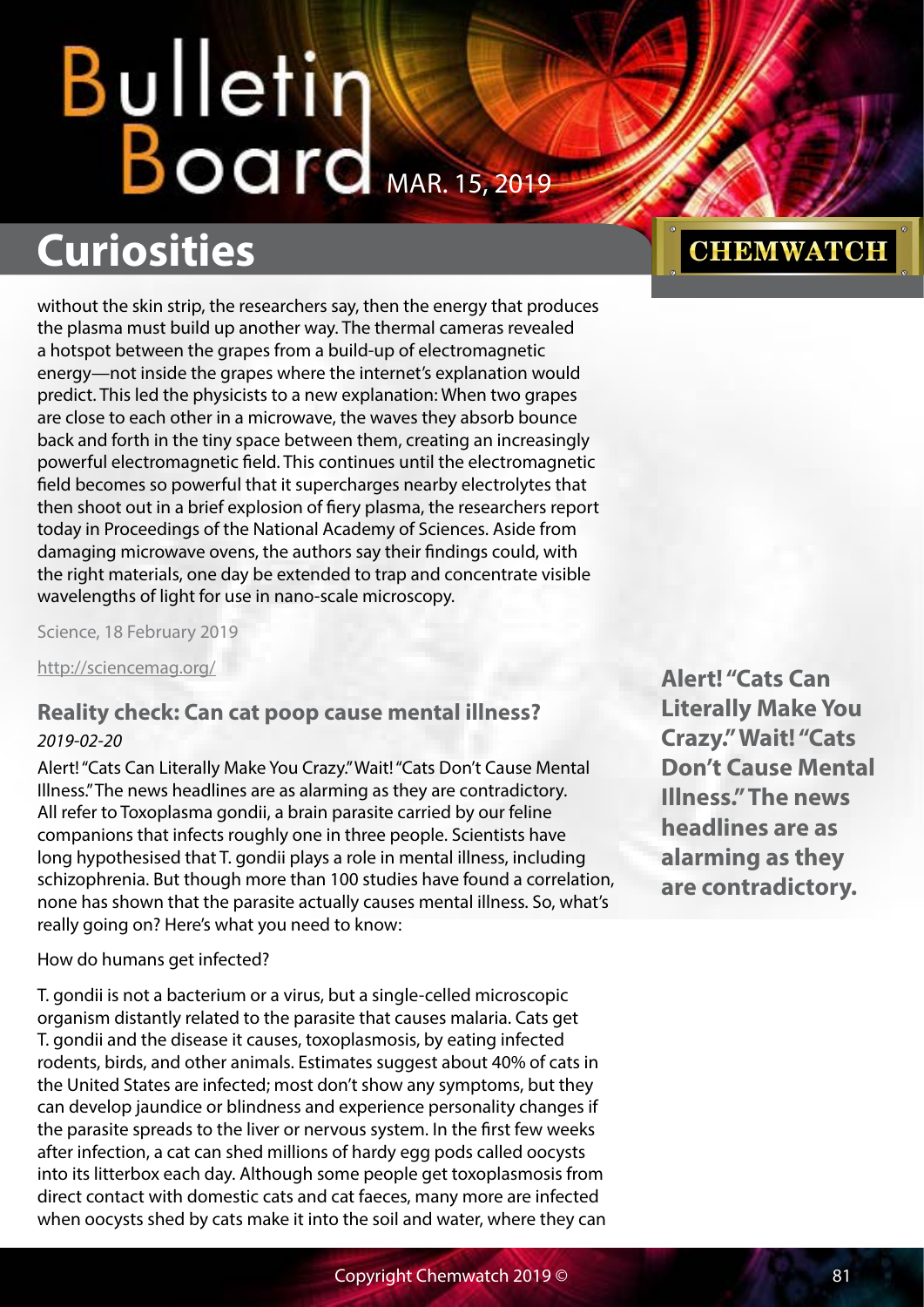### **Curiosities**

survive for a year or longer. Only about 11% of people are infected with T. gondii in the United States, though rates are much higher in regions where people eat more raw meat or sanitation is poor; for example, infection rates exceed 90% in some parts of Europe and South America. In healthy people, toxoplasmosis often causes a flulike illness or no symptoms at all. But it can occasionally be dangerous—or even fatal—in those with weakened immune systems. Antibiotics can treat the infection, though drugs may not completely banish the parasite.

Why do scientists think toxoplasmosis could cause mental illness?

Most of the evidence comes from rodents, which develop bizarre behaviours when infected with T. gondii. They lose their fear of the smell of cat urine, in some cases walking right into the jaws of waiting felines. Scientists think T. gondii alters brain function by forming cysts in regions that process fear and decision-making. The cysts may also affect behaviour by ramping up levels of dopamine, a neurotransmitter involved in reward and risk-taking. There's some evidence that T. gondii can rewire the brain permanently, making mice unafraid of cats even long after the parasite has been cleared. T. gondii also forms cysts inside human neurons. In people with HIV or other immune-weakening conditions, the cysts can grow and replicate, causing deadly brain inflammation, dementia, and psychosis. Although scientists have long assumed the cysts are benign in healthy people, a growing body of data suggests T. gondii infection can alter personality and increase the chance of developing schizophrenia and other mental illness. Even without directly infecting the brain, a chronic T. gondii infection can ramp up inflammation, and inflammation has been linked to mental disorders such as schizophrenia, autism, and Alzheimer's disease.

How strong is the evidence that this happens in people?

Here's where things get tricky. Although the mechanistic hypothesis for how toxoplasmosis could cause mental illness is "very compelling," it's extremely difficult to test in a human population, says Karen Sugden, a geneticist at Duke University in Durham, North Carolina. In a 2016 study, Sugden found that 200 New Zealanders infected with T. gondii didn't have significantly higher odds of schizophrenia or any other mental disorder. But she says the study doesn't prove that the parasite has no link to mental illness. Schizophrenia usually doesn't emerge until the late teens or 20s. To find out if toxoplasmosis causes schizophrenia, Sugden says one would have to know if participants were exposed to T. gondii as children or teens—before they developed a mental illness. But her study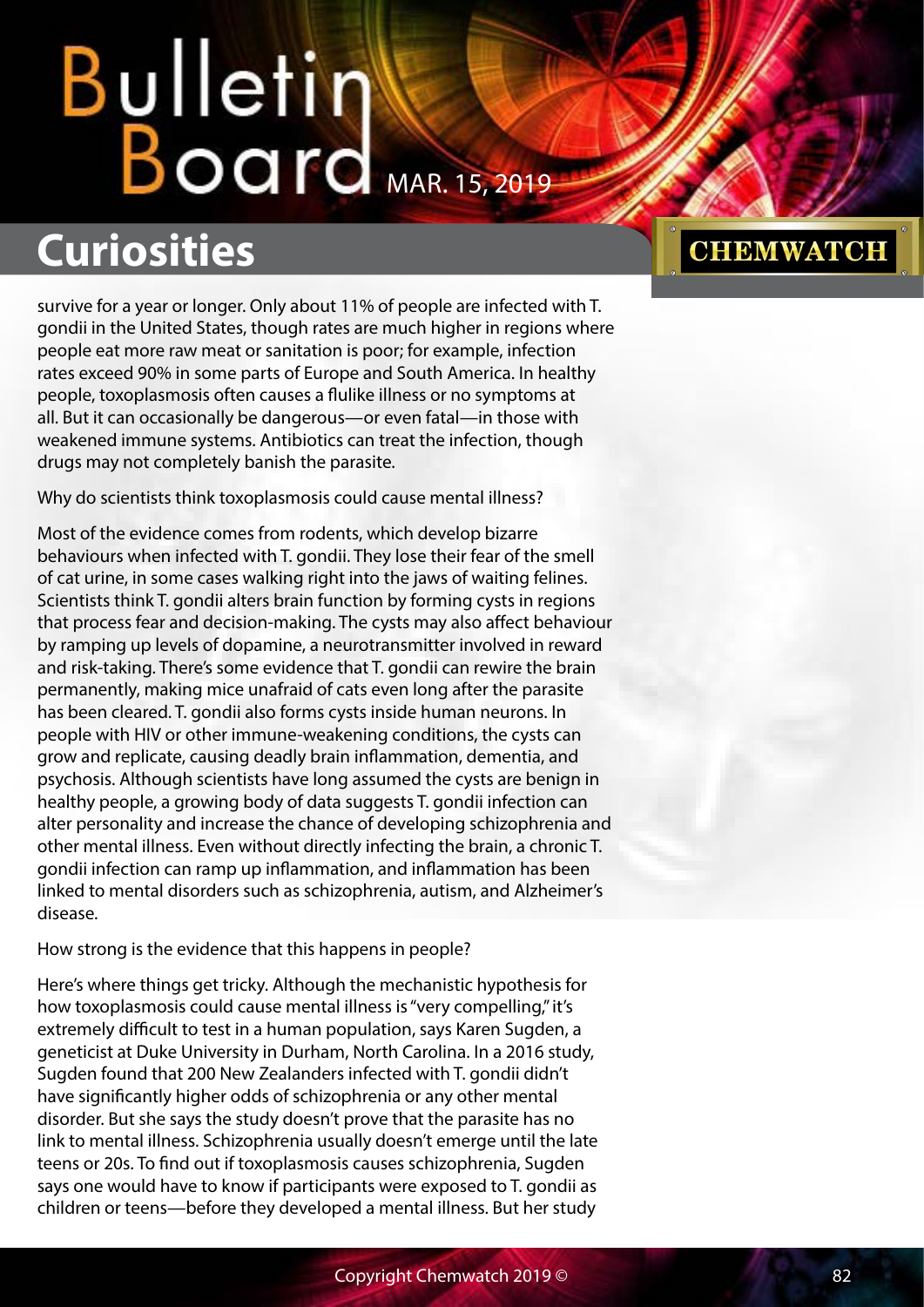### **Curiosities**

only tested for the parasite at age 38, too late to tell whether the infection or schizophrenia came first. Many correlational studies—including Sugden's—don't have access to that kind of information, she notes. Sugden's study, like others, also relied on small sample sizes. Schizophrenia is a rare disease, typically occurring in about 1% of the population. To achieve robust statistical results, researchers need to follow tens or even hundreds of thousands of people over long periods, testing for T. gondii and mental illness periodically to determine which came first, she says.

Have any studies addressed the timing of T. gondii and the onset of mental illness?

Last month, scientists published the first study to address timing in more than 80,000 Danish blood donors. Yet even in this large group, the number of schizophrenia diagnoses was fairly small: 151 people. The study found that people who were exposed to T. gondii had 47% increased odds of being diagnosed with schizophrenia. When the researchers looked at the timing issue—narrowing their analysis to 28 people who were first diagnosed with schizophrenia after testing positive for T. gondii exposure—they found that these individuals were 2.5 times more likely to develop the disease post-exposure. That number lines up with other large, correlational studies, which have also found a roughly 2.5-fold increase in the odds of schizophrenia diagnosis in infected people, says Robert Yolken, a virologist at the Johns Hopkins University School of Medicine in Baltimore, Maryland, and one of the authors of the Danish study. Because the overall rate of schizophrenia diagnosis is rare, however, infection only slightly increases the odds—from say, a one in 100 chance to a two to three in 100 chance of a schizophrenia diagnosis. Yolken and other researchers suspect that T. gondii may not cause mental illness by itself, but interacts with genetic variants that make some people more susceptible. This adds T. gondii to the list of environmental factors that increase schizophrenia risk by a small but measurable amount, such as prenatal infection and socioeconomic status, he says.

#### So, should you worry?

Even if you do become one of the roughly one in three people who carry a latent T. gondii infection, current research suggests the odds of developing schizophrenia as a direct result of toxoplasmosis infection are low.

How low? It would be premature to put a number on it, but it appears to be on par with other schizophrenia risk factors you probably don't worry about, such as living in a city. "The advice for avoiding toxoplasmosis infection has already been around for a really long time,"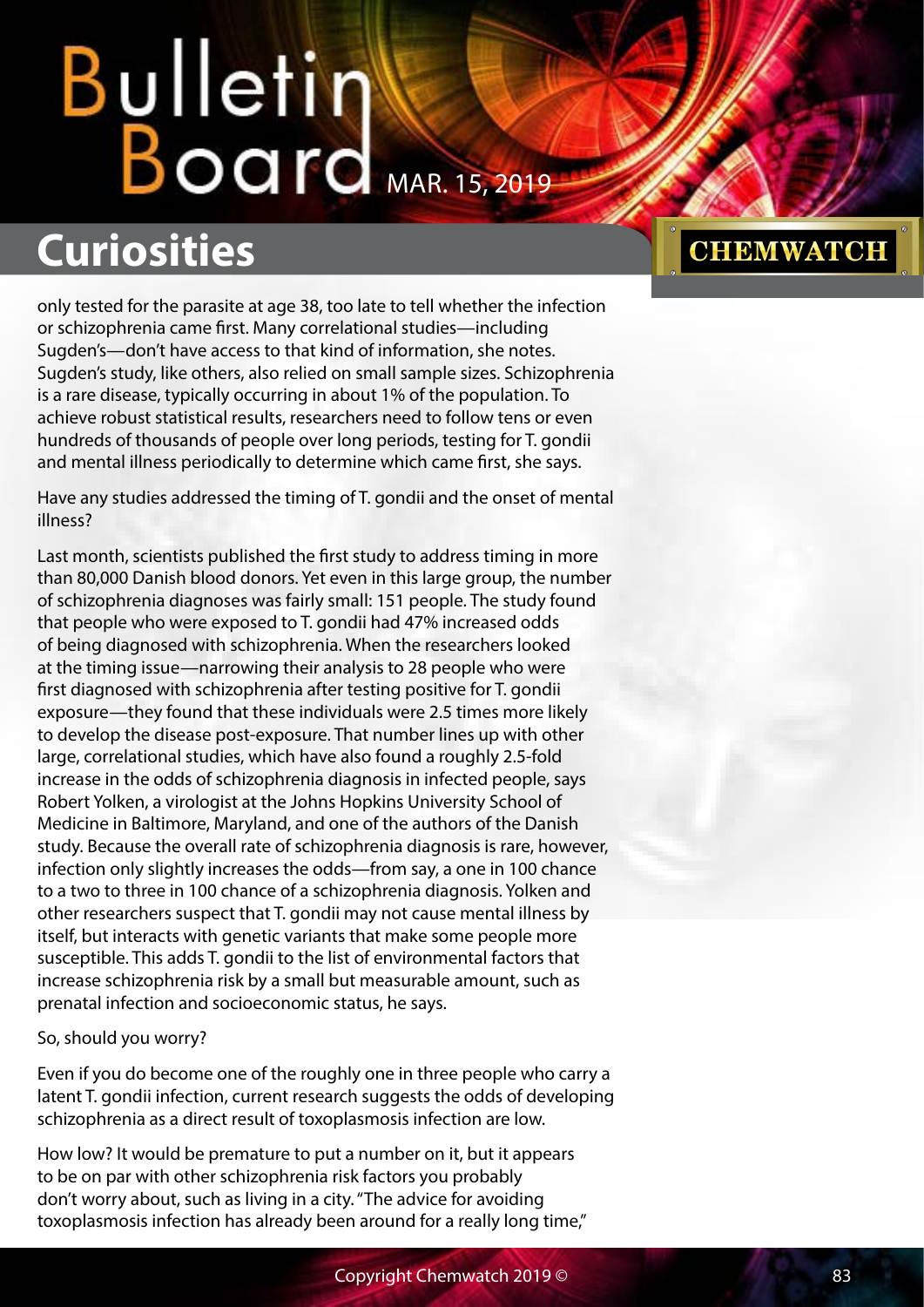### **Curiosities**

Sugden says. It includes keeping cats indoors where they can't hunt infected animals, disposing of cat litter daily, properly cooking food, and other recommendations from the U.S. Centres for Disease Control and Prevention. Yolken, who has two cats, doesn't want people to be overly worried about their pets—just worried enough to support research for a toxoplasmosis vaccine for cats and better treatments for both cats and people. He thinks it will only be possible to truly pin down T. gondii's effects on mental health once it's possible to prevent and treat the parasite. The need is most urgent in countries where infection rates are high, he notes. "The question is, how much better could people be doing if we could get rid of toxoplasmosis?" he says. "The risk may be low, but we could lower it more."

Science, 15 February 2019

<http://sciencemag.org/>

#### **Eating lots of meat tied to higher risk of liver disease** *2019-02-20*

People who eat a lot of animal protein may be more likely to have excessive fat in their livers and a higher risk of liver disease than individuals whose main source of protein is vegetables, a Dutch study suggests. Researchers focused on what's known as non-alcoholic fatty liver disease (NAFLD), which is usually associated with obesity and certain eating habits. While dietary changes are recommended to treat this type of liver disease, research to date hasn't clearly demonstrated whether these changes can work for prevention. For the current study, researchers examined data from dietary questionnaires and liver fat scans for 3,882 adults who were 70 years old on average. Scans showed 1,337 participants, or 34 percent had NAFLD, including 132 individuals who were a healthy weight and 1,205 who were overweight. Overweight people who ate the most animal protein were 54 percent more likely to have fatty liver than individuals who consumed less meat, the analysis found. "This was independent of common risk factors for NAFLD such as sociodemographic factors, lifestyle, and metabolic factors, said senior study author Dr. Sarwa Darwish Murad, a hepatologist at Erasmus MC University Medical Centre in Rotterdam, the Netherlands. "Perhaps most importantly, the association was independent of total caloric intake," Murad said by email. "We also showed that a diverse diet is important." Study participants without fatty liver consumed an average of 2,052 calories a day, compared with 1,996 calories per day on average for people with fatty liver, researchers report in Gut. People with fatty liver also got more of their total calories

**People who eat a lot of animal protein may be more likely to have excessive fat in their livers and a higher risk of liver disease than individuals whose main source of protein is vegetables, a Dutch study suggests.**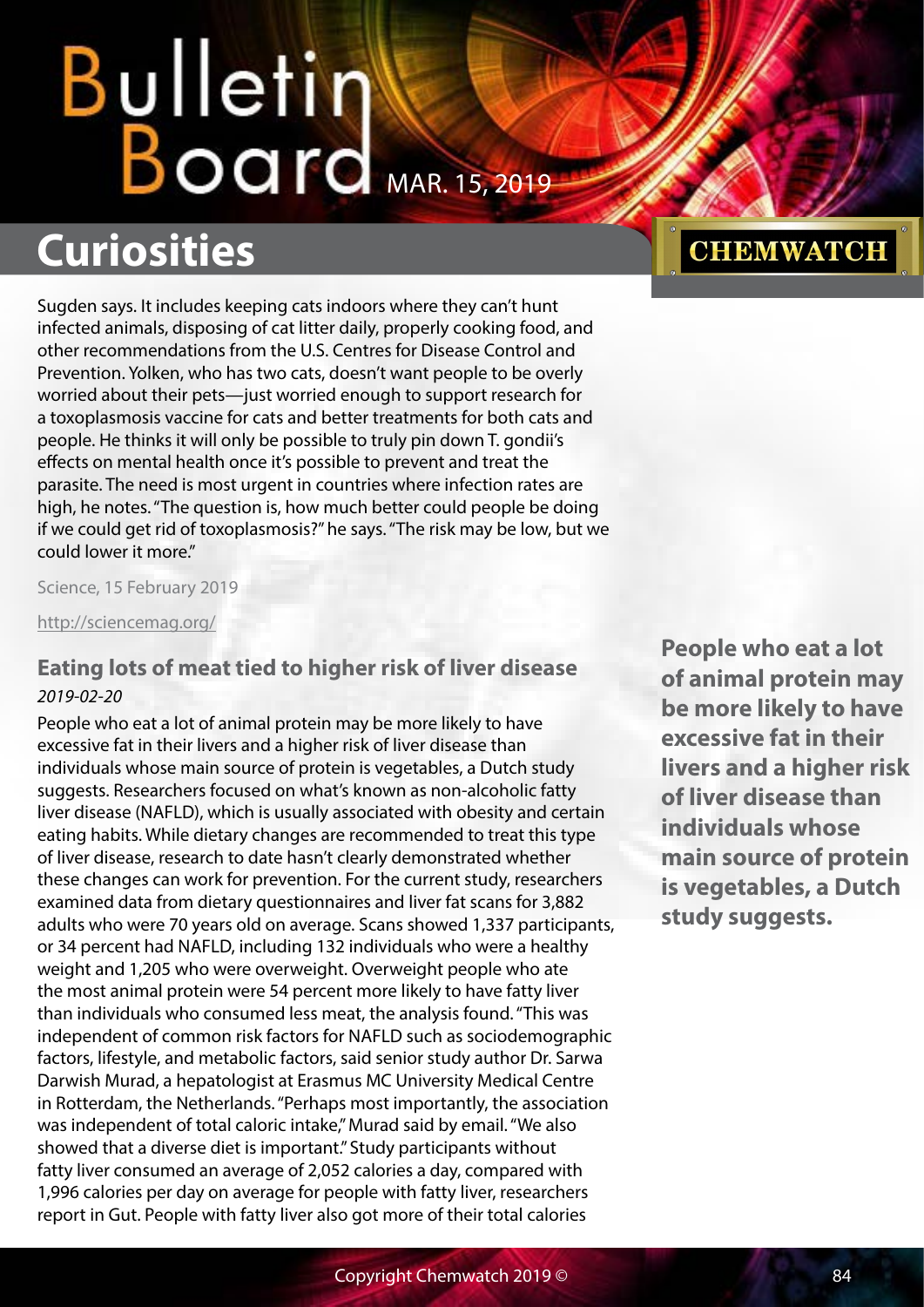# Bulletin War. 15, 2019

## **Curiosities**

from protein: 16 percent compared with 15.4 percent without the liver condition. Vegetable consumption was similar for both groups; meats accounted for the difference in protein consumption. Most people have a little bit of fat in their liver. Fatty liver disease can occur when more than 5 percent of the liver by weight is made up of fat. Excessive drinking can damage the liver and cause fat to accumulate, a condition known as alcoholic fatty liver, but even when people don't drink much, they can still develop non-alcoholic fatty liver disease. The study wasn't a controlled experiment designed to prove whether or how diet changes might impact the risk of developing fatty liver. Researchers also relied on questionnaires to assess participants' diets and calorie intake, which can be unreliable, and they lacked data on non-dietary causes of liver fat accumulation including certain medications and viral infections. Even so, the findings add to the evidence suggesting that healthy eating habits can minimise the risk of fatty liver disease, even when people have a genetic risk for this condition, said Shira Zelber-Sagi, a researcher at the University of Haifa in Israel who wasn't involved in the study. "Meat contains saturated fat, especially red meat, which induces fatty liver," Zelber-Sagi said by email. Processed meat is particularly unhealthy because it can contribute to inflammation and so-called insulin resistance, or an inability to respond normally to the hormone insulin that can lead to elevated blood sugar levels and diabetes, Zelber-Sagi added. Both inflammation and insulin resistance can lead to fat accumulation in the liver. The current study results add to the evidence suggesting that people should limit red and processed meat and try to eat more fish and follow a Mediterranean diet, Zelber-Sagi added. A Mediterranean diet is rich in whole grains, fish, lean protein, veggies and olive oil. At most, people should eat red meat no more than once or twice a week, Zelber-Sagi advised. Processed meat should be avoided or consumed only rarely.

**CHEMWATCH** 

**The origins of our paradoxical nature lie in murder and self-domestication. It's a weird story that may even explain why our species came into existence**

Reuters Health, 13 February 2019

<http://www.reuters.com/news/health>

#### **How humans evolved to be both shockingly violent and super-cooperative**

#### *2019-02-20*

Are humans, by nature, good or evil? The question has split opinions since people began philosophising. Some, like the followers of Jean-Jacques Rousseau, say we are a naturally peaceful species corrupted by society. Others side with Thomas Hobbes and see us as a naturally violent species civilised by society. Both perspectives make sense. To say that we are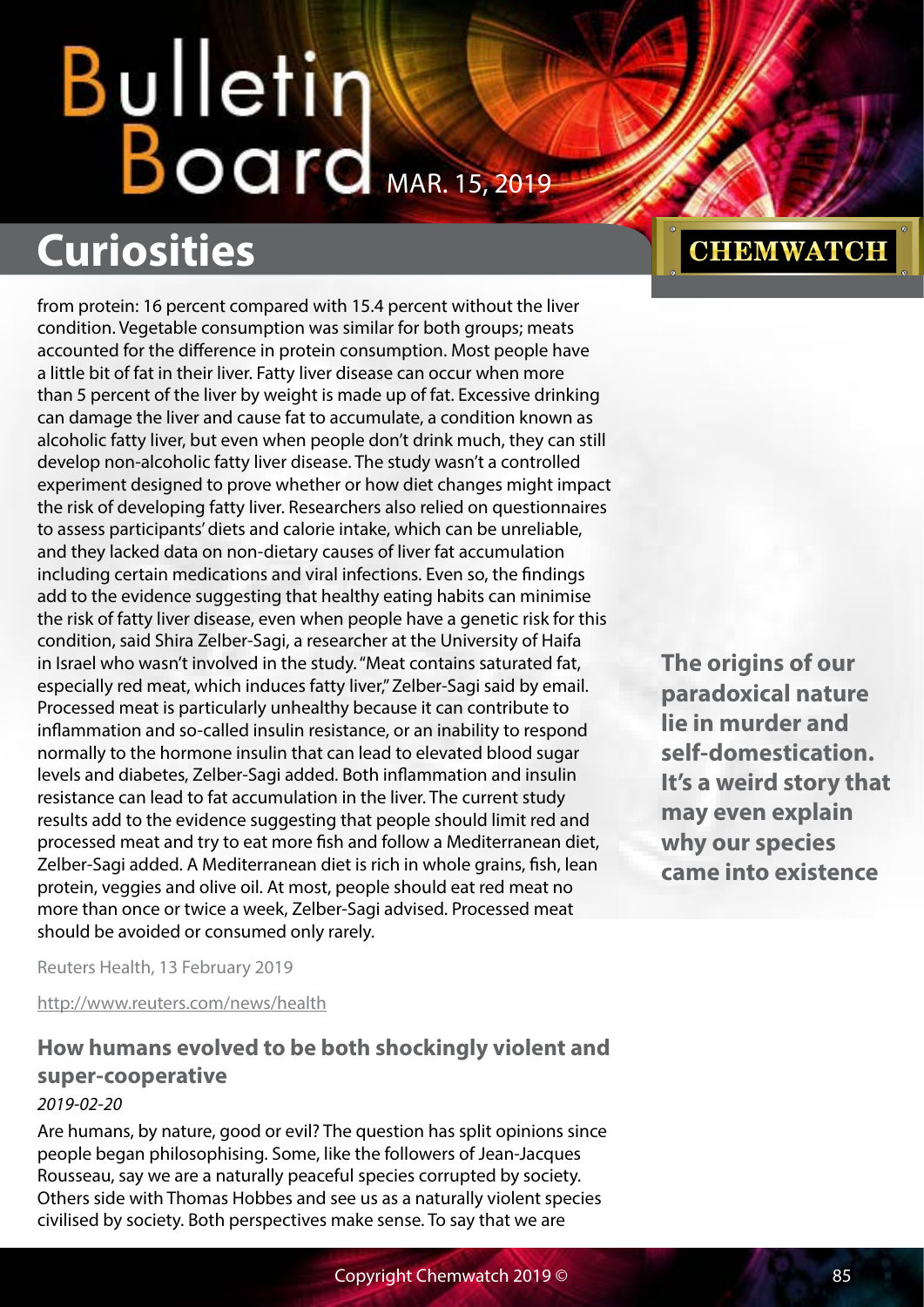## **Curiosities**

both "naturally peaceful" and "naturally violent" seems contradictory, however. This is the paradox at the heart of my new book. The paradox is resolved if we recognise that human nature is a chimera. The chimera, in classical mythology, was a creature with the body of a goat and the head of a lion. It was neither one thing nor the other: it was both. I argue that, with respect to aggression, a human is both a goat and a lion. We have a low propensity for impulsive aggression, and a high propensity for premeditated aggression. This solution makes both Rousseauians and Hobbesians partially right, but it raises a deeper question: why did such an unusual combination of virtue and violence evolve? The story of how our species came to possess this unique mixture hasn't been told before, and offers a rich and fresh perspective on the evolution of our behavioural and moral tendencies. It also addresses the fascinating but surprisingly neglected question of how and why our species, Homo sapiens, came into existence at all. Since the 1960s, efforts to understand the biology of aggression have converged on an important idea. Aggression – meaning behaviour intended to cause physical or mental harm – falls into two major types, so distinct in their function and biology that from an evolutionary viewpoint they need to be considered separately. I use the terms "proactive" and "reactive" aggression, but many other word pairs describe the same dichotomy, including cold and hot, offensive and defensive, premeditated and impulsive. To judge from other relevant animals, a high level of proactive aggression is normally associated with high reactive aggression. The common chimpanzee is the primate species that most often uses proactive aggression to kill its own kind, and it also has a high rate of reactive aggression within communities. The wolf's proactive aggression against members of its own species is often lethal. As with chimpanzees, although relationships within wolf groups are generally benign and cooperative, they are far more emotionally reactive than dogs are. Lions and hyenas are also wolf-like in these respects. Something different happened in the human lineage. While proactive aggression stayed high, reactive aggression became suppressed. The evidence, I argue, points to self-domestication being the "something different" that made humans special. An animal is domesticated if it becomes tame as a result of genetic adaptation, as opposed to being tamed within its lifetime. The idea of self-domestication as a way to understand human docility goes back at least 2000 years to the ancient Greeks and has been repeatedly reinvented. Until recently, the term was used only as a description to emphasise special behavioural qualities that we share with domesticated animals, such as social tolerance and low emotional reactivity to provocation. But now we can add the fact that anatomical changes found in H. sapiens compared with earlier hominins show a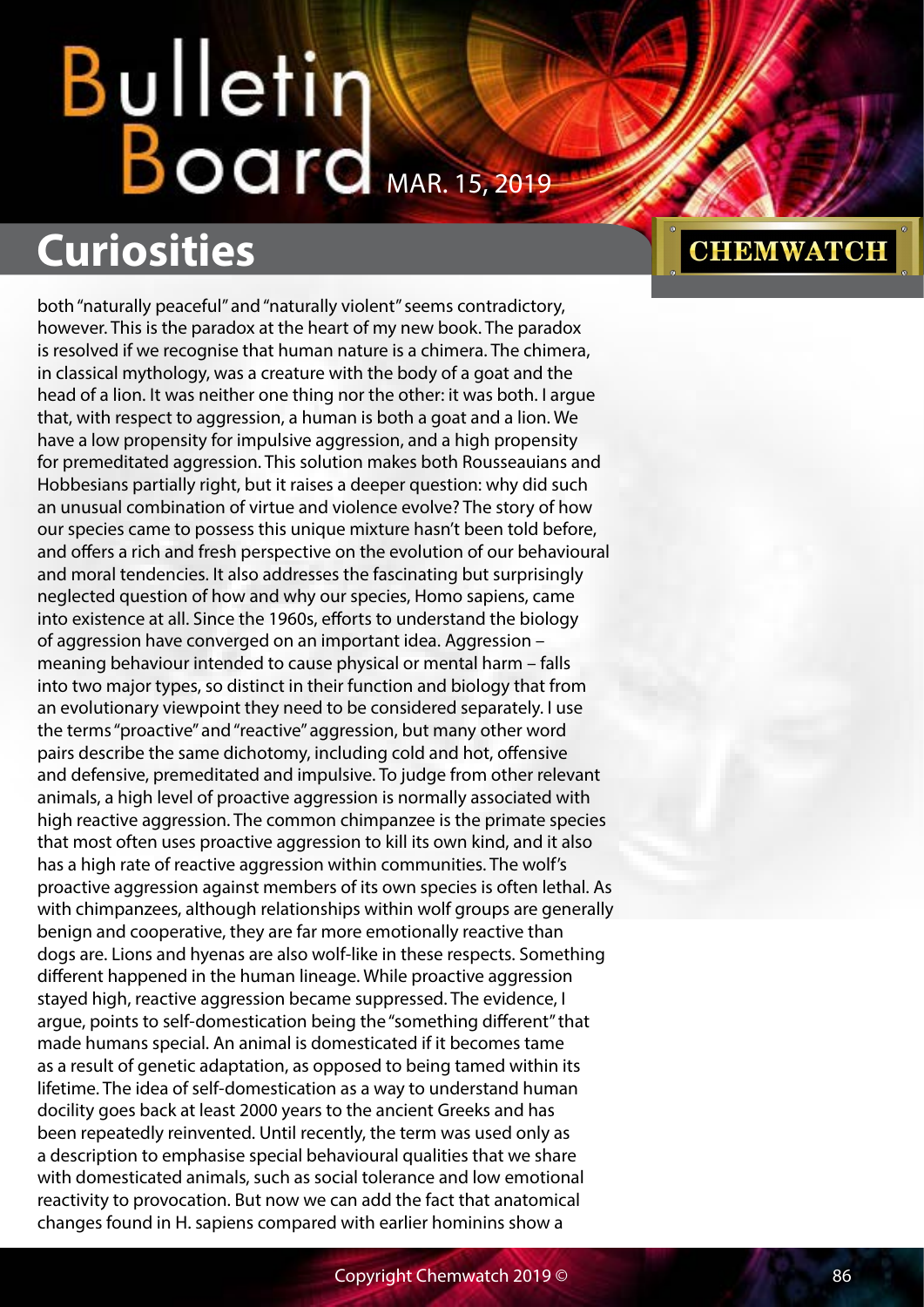### **Curiosities**

strong similarity to the anatomical changes that occur in domestication. "Domesticates" mostly have smaller bodies than their wild ancestors. Their faces tend to be shorter, projecting relatively less forward. Differences between males and females are less developed. And domesticates usually have smaller brains. The differences between modern humans and our earlier ancestors look like the differences between a dog and a wolf. So, how did humans become self- domesticated? Evidence from fossils reveals the process started certainly by 200,000 years ago, and possibly with the first glimmerings of H. sapiens a little more than 300,000 years ago. Language-based conspiracy was the key, because it gave whispering subordinates the power to join forces to kill bullies – presumably, alpha males, since men tend to be more violent than women. As happens in small-scale, traditional societies today, language allowed underdogs to agree on a plan and thereby to make predictably safe murders out of confrontations with intended victims that would otherwise have been dangerous. Genetic selection against the alpha males' propensity for reactive aggression was an unforeseen result of eliminating the would-be despots. The selection against alpha-male behaviour led to an increasingly calm tenor of life within social communities of H. sapiens. Our species is now more Rousseauian than it has ever been.

#### Conform or die

The same ability to perform capital punishment that led to selfdomestication also created the moral senses, as Christopher Boehm at the University of South California has argued. In the past, to be a nonconformist, to offend community standards or to gain a reputation for being mean were dangerous adventures; to some extent this is still true today. Rule breakers threatened the interests of the elders – the coalition of males holding power – so they risked being ostracised as outsiders or sorcerers. Nonconformists who refused to change their behaviour were executed. Selection accordingly favoured the evolution of emotional responses that led individuals to feel and display unity with the group. Conformity was vital. The moral senses of individuals thus evolved to be self-protective to a degree not shown by other primates. The strongly conformist behaviours produced by the new tendencies provided a safe passage through life, and they had a second effect as well. By reducing competition and selfishness, they promoted behaviour that benefited the group as a whole. The idea that the moral senses evolved to protect individuals from the socially powerful suggests that group selection may be unnecessary for explaining why we are such a group-oriented species. So, what about proactive aggression? A predisposition for premeditated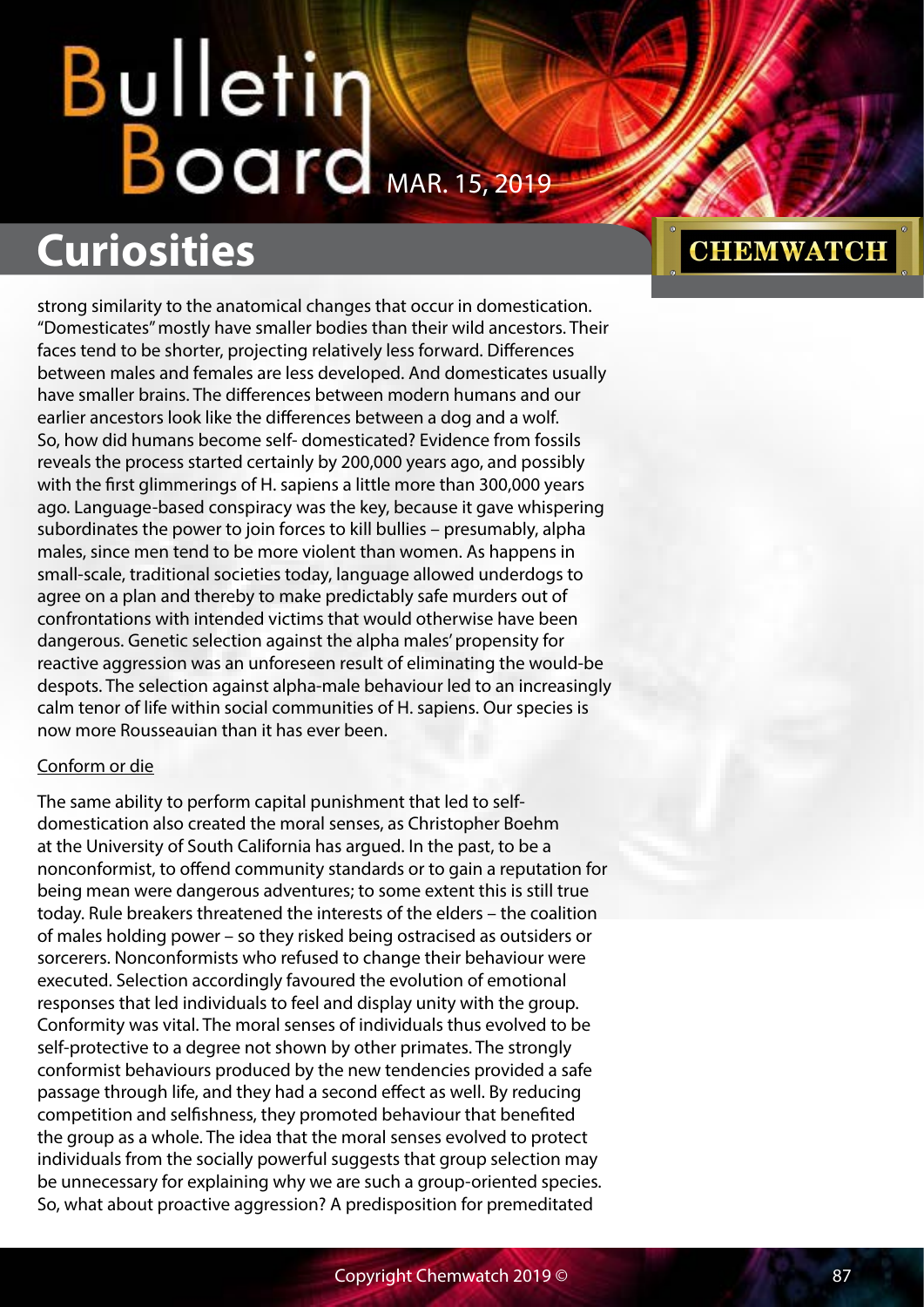## **Curiosities**

violence was in place in our Homo ancestors by at least 300,000 years ago, and perhaps as much as 2 million years ago. How much earlier it was present isn't marked by anything so concrete as domestication, which comes with a syndrome of behavioural and physical characteristics. Based on inferring the behaviour of our ancestors, however, a high propensity for coalitionary proactive aggression probably operated at least through the 2 million or more years of the Pleistocene. The reason for this claim is the antiquity of hunting. Homo erectus, the first ancestor of H. sapiens that was committed, like us, to living on the ground, evolved around 2 million years ago. Cut marks that H. erectus left on meat-bearing bones show that they butchered animals the size of large antelope. By 1 million years ago, ambush hunting is suggested (humans repeatedly reused a site of that age at Olorgesailie, Kenya, a place where animal prey were limited to narrow travel routes and could therefore be killed easily); this implies cooperation and planning too. However, only with H. sapiens and Neanderthals, in the past few hundred thousand years, have we found sufficient evidence that hunting had clearly become premeditated: using spears, catching small animals apparently by setting snares, and hunting from elevated positions. So, a conservative interpretation might limit proactive hunting to the Mid-Pleistocene. After our ancestors became good hunters, they could have killed strangers; hunting is a transferable skill. Hunting and simple war both require searching and safe dispatching, and both benefit from longdistance travel and well-honed coordination. Wolves, lions and spotted hyenas use coalitionary proactive aggression not only to get food but also to kill rivals in other groups. Chimpanzees are also social hunters and killers of their own species. Bonobos, by contrast, aren't known to be social hunters (despite their liking of meat) and, to date, haven't shown clear evidence of planned aggression. Among humans still living in small-scale societies, there is a similar association: societies relying more on hunting tend to have more frequent war.

#### "The moral senses of individuals evolved to be self-protective"

For all these reasons, human hunting of prey seems likely to have been associated with the ability to kill rivals in neighbouring groups 2 million years ago. The origins of proactive violence may be far deeper, however. In our 1996 book, Demonic Males, Dale Peterson and I argued that the killing of strangers probably went back 7 million years or more to our common lineage with chimpanzees and bonobos, when our Central African ape ancestor was probably a chimpanzee-like hunter and killer. Much as chimpanzees and wolves attack strangers, once our ancestors had achieved the ability to kill safely, a motivation to kill strangers would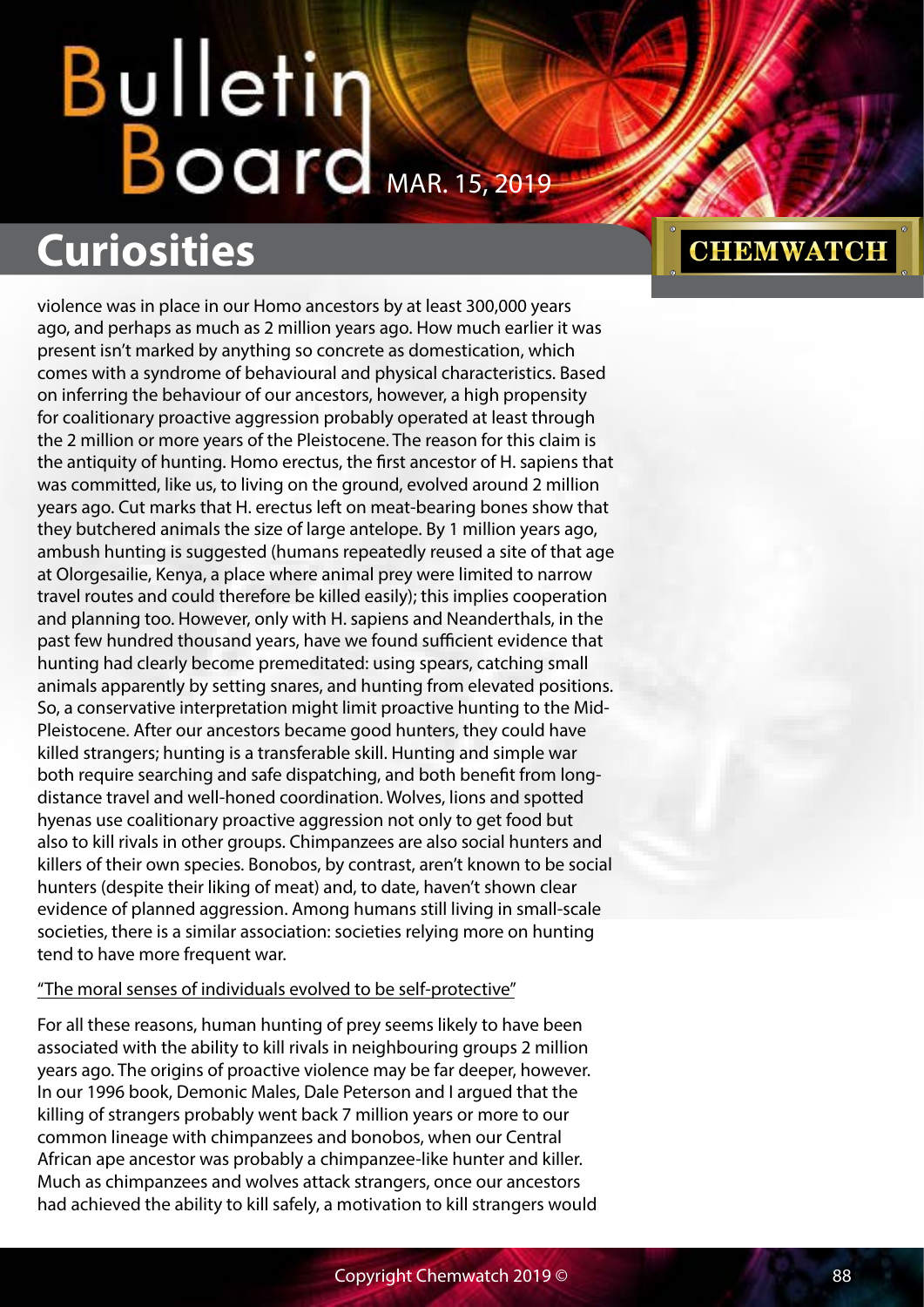### **Curiosities**

probably have been present too. There seems no reason to excuse our ancestors from the links between hunting and violence found in other animals. Regardless of when coalitionary proactive aggression began against strangers, killing within groups was limited until humans developed a superior language ability. Much changed after individuals became able to share complex ideas with one another. People could then form alliances based on shared interests that they could articulate. With the arrival of planned and communally approved executions, the bullying by an alpha male was exchanged for the subtler tyranny of the previous underdogs. The newly powerful coalitions of males became the set of elders who would rule society – a system that largely continues today, albeit more with laws, threats and imprisonment than with execution. Both our "angelic" and "demonic" tendencies, therefore, depended for their evolution on the sophisticated forms of shared intentionality made possible by high-level language – an ability that undoubtedly also contributed to much pro-social behaviour. A chimpanzee-style form of shared intentionality launched the process at least 7 million years ago. It took the mysterious dawning of an improved language facility, sometime between 500,000 and 300,000 years ago, to shake us into a new world. Language created the chimeric aspects of our personality, high killing power lying alongside reduced emotional reactivity. A unique cognitive ability gave us a uniquely contradictory psychology – a predisposition for both virtue and violence.

New Scientist, 13 February 2019

<http://www.newscientist.com/>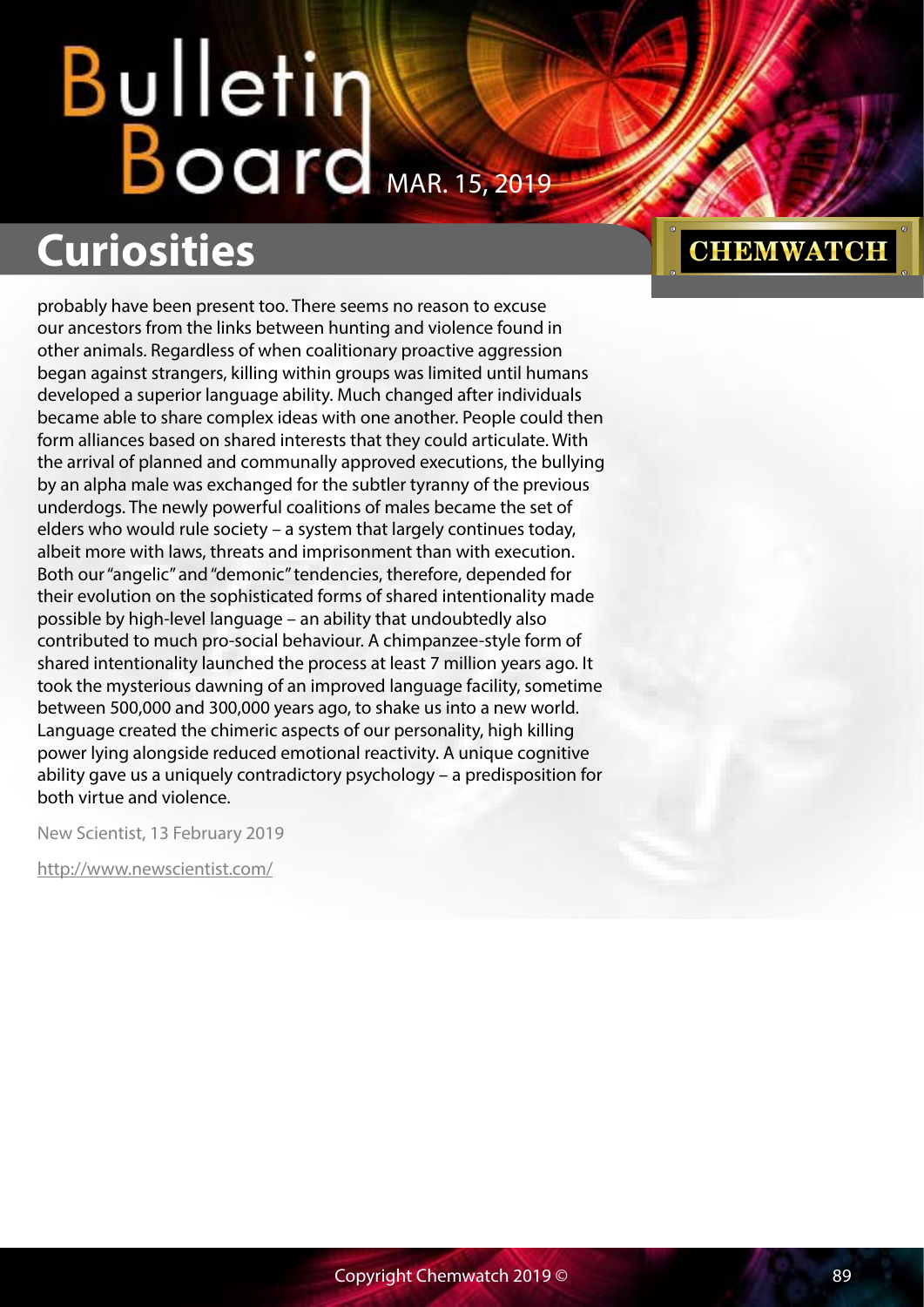### **Technical Notes**

#### **(NOTE: OPEN YOUR WEB BROWSER AND CLICK ON HEADING TO LINK TO SECTION)**

#### **ENVIRONMENTAL RESEARCH**

[Fate of four phthalate esters with presence of Karenia brevis: Uptake and](ftp://ftp.chemwatch.net/pub/chemwatch/Bulletin/2019/03/150319/190315-Technical.pdf)  [biodegradation](ftp://ftp.chemwatch.net/pub/chemwatch/Bulletin/2019/03/150319/190315-Technical.pdf)

[Assessment of the Environmental Impact and Economic Benefits of the](ftp://ftp.chemwatch.net/pub/chemwatch/Bulletin/2019/03/150319/190315-Technical.pdf)  [Adoption of Cleaner Production in a Brazilian Metal Finishing Industry](ftp://ftp.chemwatch.net/pub/chemwatch/Bulletin/2019/03/150319/190315-Technical.pdf)

[Current status of agricultural soil pollution by heavy metals in China: A](ftp://ftp.chemwatch.net/pub/chemwatch/Bulletin/2019/03/150319/190315-Technical.pdf) [meta-analysis](ftp://ftp.chemwatch.net/pub/chemwatch/Bulletin/2019/03/150319/190315-Technical.pdf)

[Aerosol exposure to intermediate size Nipah virus particles induces](ftp://ftp.chemwatch.net/pub/chemwatch/Bulletin/2019/03/150319/190315-Technical.pdf)  [neurological disease in African green monkeys](ftp://ftp.chemwatch.net/pub/chemwatch/Bulletin/2019/03/150319/190315-Technical.pdf)

[Effect of Fungicide on Pollen Foraging by Honeybees \(Hymenoptera:](ftp://ftp.chemwatch.net/pub/chemwatch/Bulletin/2019/03/150319/190315-Technical.pdf)  [Apidae\) in Cranberry Differs by Fungicide Type](ftp://ftp.chemwatch.net/pub/chemwatch/Bulletin/2019/03/150319/190315-Technical.pdf)

#### **MEDICAL RESEARCH**

[Gut Microbiota Modulates Interactions Between Polychlorinated Biphenyls](ftp://ftp.chemwatch.net/pub/chemwatch/Bulletin/2019/03/150319/190315-Technical.pdf)  [and Bile Acid Homeostasis](ftp://ftp.chemwatch.net/pub/chemwatch/Bulletin/2019/03/150319/190315-Technical.pdf)

[Analysis of real-world treatment patterns in a matched rheumatology](ftp://ftp.chemwatch.net/pub/chemwatch/Bulletin/2019/03/150319/190315-Technical.pdf)  [population that continued innovator infliximab therapy or switched to](ftp://ftp.chemwatch.net/pub/chemwatch/Bulletin/2019/03/150319/190315-Technical.pdf)  [biosimilar infliximab](ftp://ftp.chemwatch.net/pub/chemwatch/Bulletin/2019/03/150319/190315-Technical.pdf)

[Importance of Propionibacterium acnes haemolytic activity in human](ftp://ftp.chemwatch.net/pub/chemwatch/Bulletin/2019/03/150319/190315-Technical.pdf)  [intervertebral discs: A microbiological study](ftp://ftp.chemwatch.net/pub/chemwatch/Bulletin/2019/03/150319/190315-Technical.pdf)

[Vitamin A to prevent bronchopulmonary dysplasia in extremely low birth](ftp://ftp.chemwatch.net/pub/chemwatch/Bulletin/2019/03/150319/190315-Technical.pdf)  [weight infants: a systematic review and meta-analysis](ftp://ftp.chemwatch.net/pub/chemwatch/Bulletin/2019/03/150319/190315-Technical.pdf)

[3-Dimensional Quantification of Composite Pleural Plaque Volume](ftp://ftp.chemwatch.net/pub/chemwatch/Bulletin/2019/03/150319/190315-Technical.pdf)  [in Patients Exposed to Asbestos Using High-resolution Computed](ftp://ftp.chemwatch.net/pub/chemwatch/Bulletin/2019/03/150319/190315-Technical.pdf)  [Tomography: A Validation Study](ftp://ftp.chemwatch.net/pub/chemwatch/Bulletin/2019/03/150319/190315-Technical.pdf)

#### **OCCUPATIONAL RESEARCH**

Long-term exposure to low level of fluoride induces apoptosis via p53 [pathway in lymphocytes of aluminium smelter workers](ftp://ftp.chemwatch.net/pub/chemwatch/Bulletin/2019/03/150319/190315-Technical.pdf)

[Insecticide toxic effects and blood biochemical alterations in](ftp://ftp.chemwatch.net/pub/chemwatch/Bulletin/2019/03/150319/190315-Technical.pdf)  [occupationally exposed individuals in Punjab, Pakistan](ftp://ftp.chemwatch.net/pub/chemwatch/Bulletin/2019/03/150319/190315-Technical.pdf)